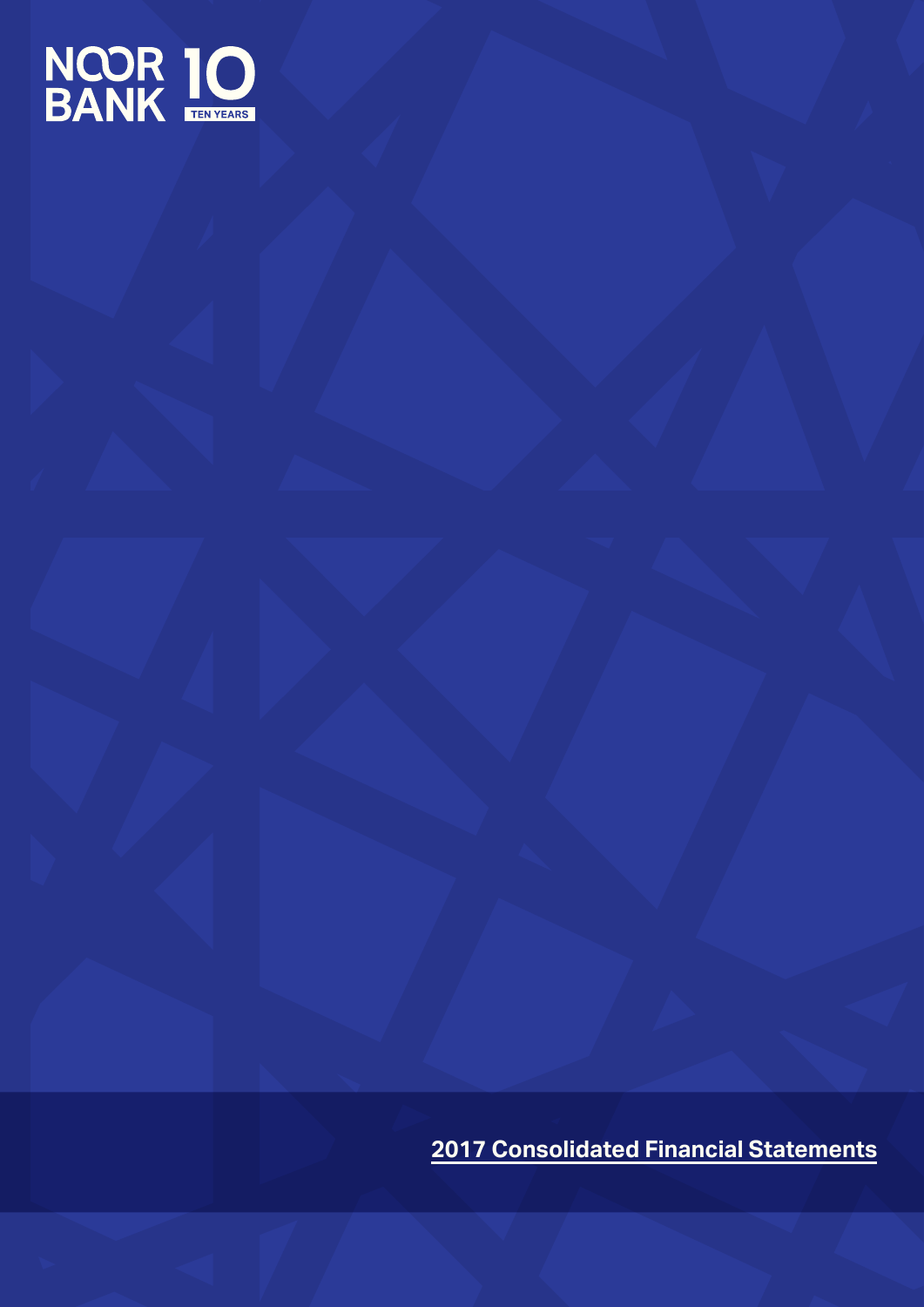**Directors' report and consolidated financial statements for the year ended 31 December 2017**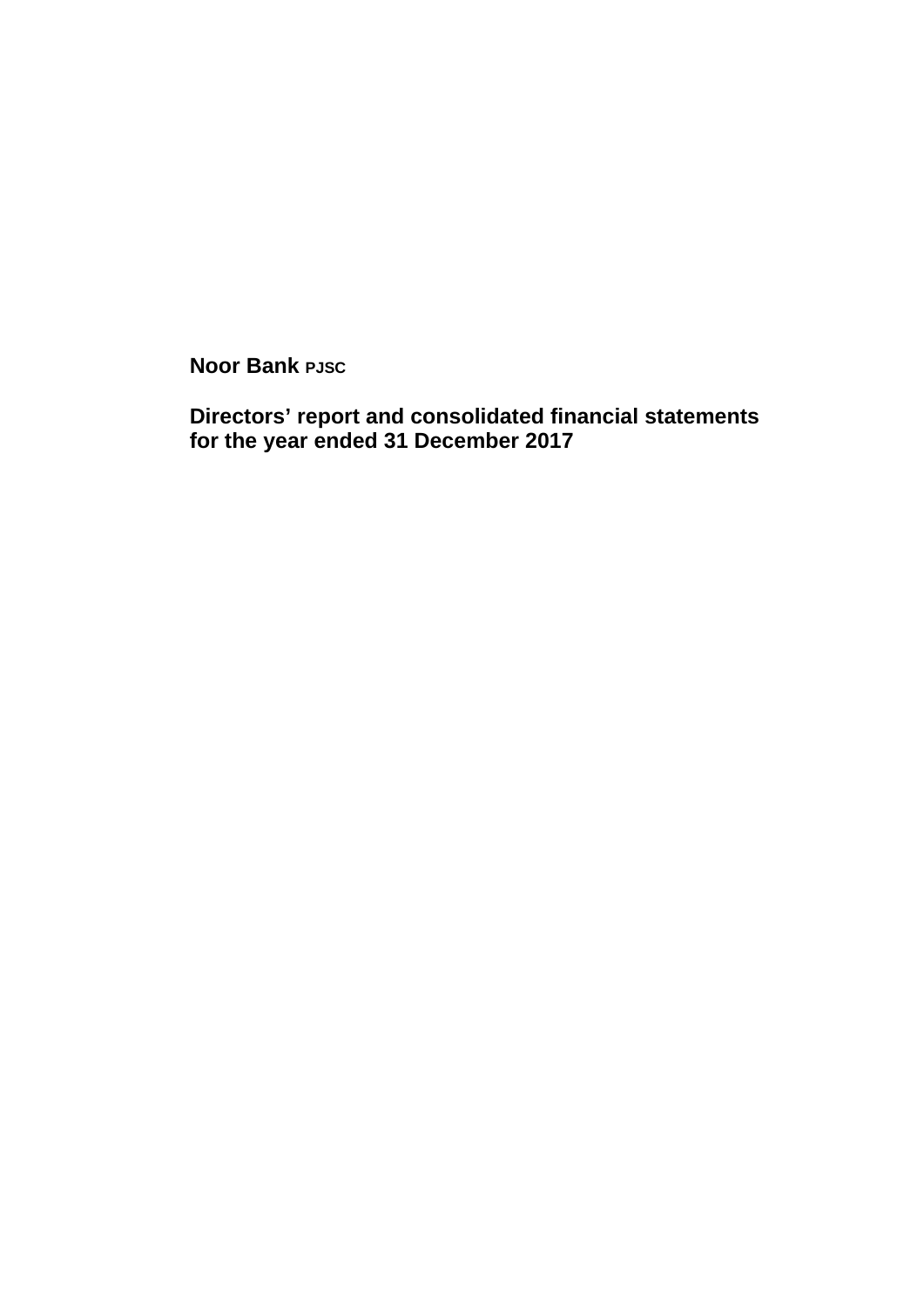### **Directors' report and consolidated financial statements for the year ended 31 December 2017**

|                                                       | <b>Pages</b>    |
|-------------------------------------------------------|-----------------|
| Directors' report                                     | 1               |
| Independent auditor's report                          | $2 - 8$         |
| <b>Consolidated statement of financial position</b>   | 9               |
| <b>Consolidated income statement</b>                  | 10 <sup>°</sup> |
| <b>Consolidated statement of comprehensive income</b> | 11              |
| <b>Consolidated statement of changes in equity</b>    | 12 <sub>2</sub> |
| <b>Consolidated statement of cash flows</b>           | 13              |
| Notes to the consolidated financial statements        | $14 - 71$       |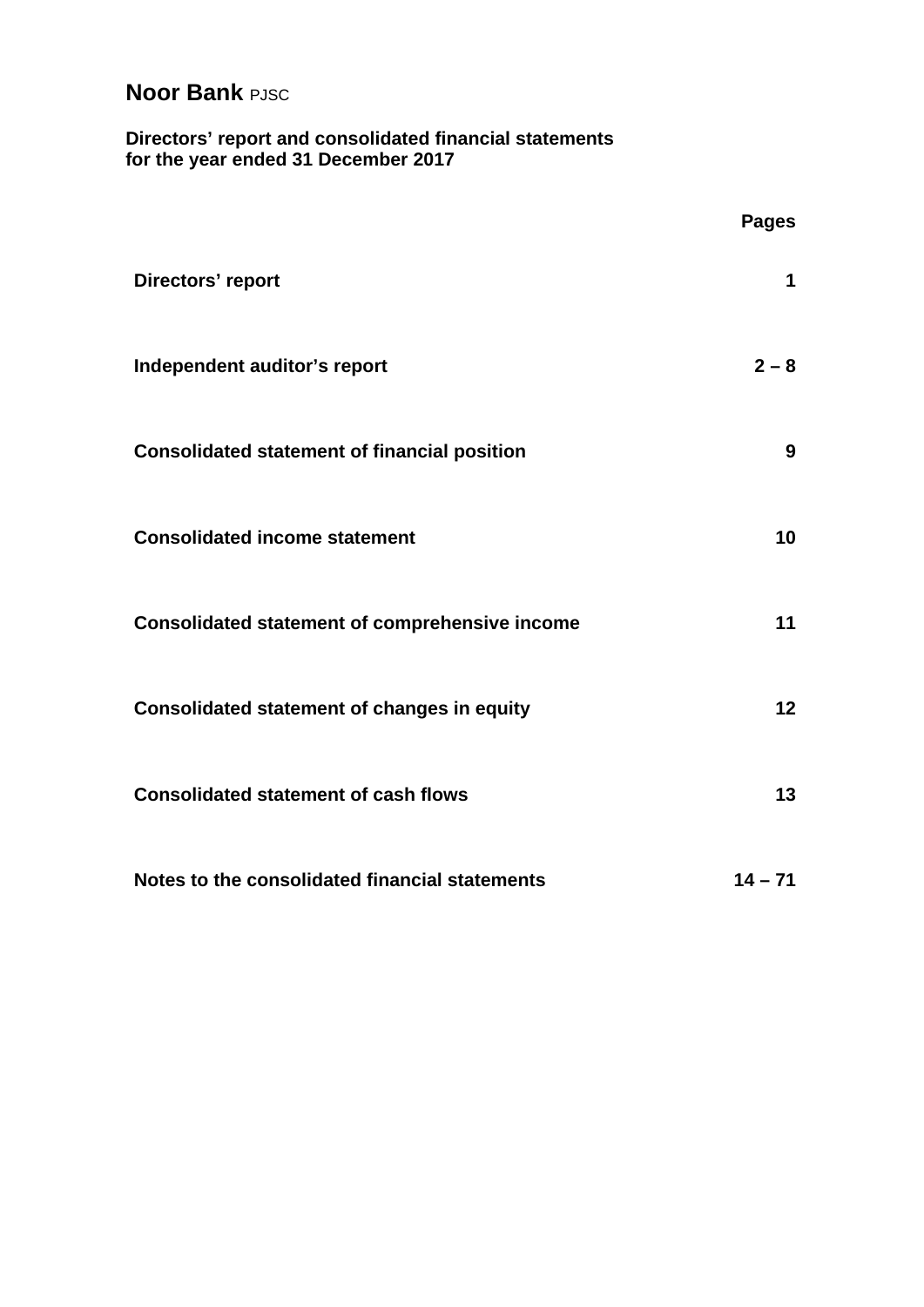### **Directors' report for the year ended 31 December 2017**

The Board of Directors are pleased to submit their report on the activities of Noor Bank PJSC ("the Bank") together with the audited consolidated financial statements for the year ended 31 December 2017.

### **Principal activities**

The principal activities of the Bank are carrying out banking, financing and investing activities through various Islamic financing instruments such as Murabahah, Wakalah, Tawarruq, Istisna, Islamic sukuk and Ijarah. The activities of the Bank are conducted in accordance with the Islamic Shari'a principles and in compliance with the provisions of the Memorandum and Articles of Association of the Bank.

### **Results**

The consolidated statement of financial position of the Bank as at 31 December 2017, together with its consolidated statements of income, comprehensive income, changes in equity and cash flows for the year then ended are set out in the accompanying consolidated financial statements.

### **Dividends**

The Board of Directors do not propose any dividends for the year ended 31 December 2017.

### **Composition of the Board of Directors**

The Board of Directors of the Bank comprised of the following individuals during the year ended 31 December 2017:

H.H. Sheikh Ahmed bin Mohd bin Rashed Al Maktoum (Chairman)

- H.E. Lt. Gen. Musabbeh Rashid Musabbeh Alfattan Alfalasi (Vice Chairman)<sup>1</sup>
- Mr. Edris Mohammad Rafi Mohammad Saeed Alrafi (Vice Chairman)3
- H.E. Abdullah Mohamed Saeed AlGhobash2
- Mr. Sultan Ahmad Sultan bin Sulayem<sup>1</sup>
- Mr. Essa Abdulfattah Kazim Almulla
- Dr. Mohammed Ahmed Al Zarooni3
- Dr. Amina Abdulwahed Hassan AlRustamani3
- Mr. Raed Mohammed Khalifa Kajoor Al Nuaimi<sup>3</sup>

 $\_$  , and the set of the set of the set of the set of the set of the set of the set of the set of the set of the set of the set of the set of the set of the set of the set of the set of the set of the set of the set of th

- Mr. Rashid Mohamed Rashid Al Mutawa4
- Mr. Narayanan Rajagopalan Yegna<sup>3</sup>
- Mr. Hussain Ahmad Dhaen Al Qemzi5

<sup>1</sup> Resigned effective 27<sup>th</sup> February 2017

<sup>2</sup> Resigned effective 25<sup>th</sup> January 2017

<sup>3</sup> Appointed effective 14<sup>th</sup> February 2017

4 Appointed effective 1st March 2017

<sup>5</sup> Resigned effective 31st October 2017

### **Auditors**

The auditors, PricewaterhouseCoopers, have expressed their willingness to continue in office.

Signed on behalf of the Board of Directors on 15 February 2018.

Director Director

 $\mathbb{M}\setminus\mathbb{M}$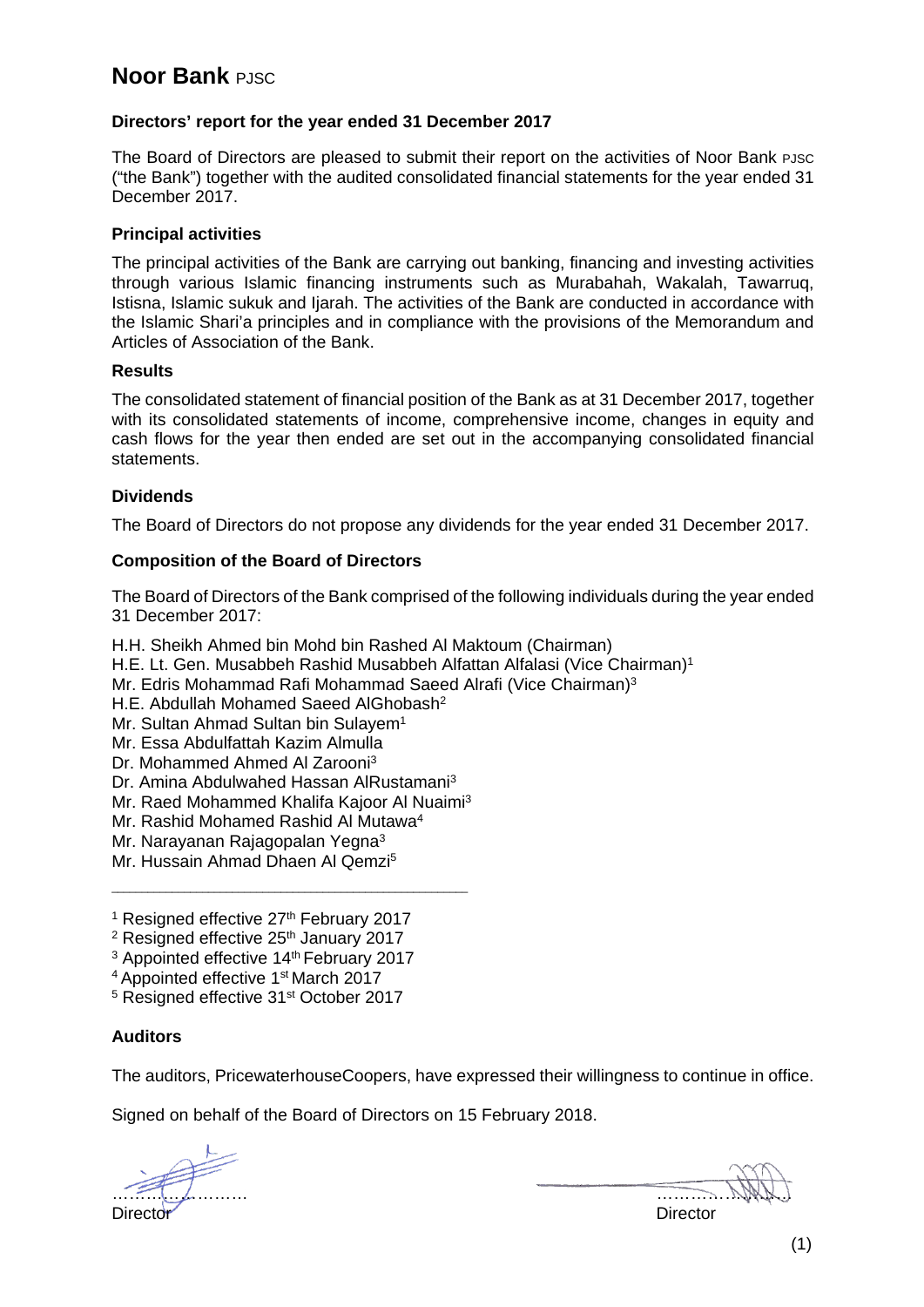

#### **Report on the audit of the consolidated financial statements**

#### **Our opinion**

In our opinion, the consolidated financial statements present fairly, in all material respects, the consolidated financial position of Noor Bank PJSC (the "Bank") and its subsidiaries (together the "Group") as at 31 December 2017, and its consolidated financial performance and its consolidated cash flows for the year then ended in accordance with International Financial Reporting Standards.

#### **What we have audited**

The Group's consolidated financial statements comprise:

- the consolidated statement of financial position as at 31 December 2017;
- the consolidated income statement for the year then ended;
- the consolidated statement of comprehensive income for the year then ended;
- the consolidated statement of changes in equity for the year then ended;
- the consolidated statement of cash flows for the year then ended; and
- the notes to the consolidated financial statements, which include a summary of significant accounting policies.

#### **Basis for opinion**

We conducted our audit in accordance with International Standards on Auditing (ISAs). Our responsibilities under those standards are further described in the *Auditor's Responsibilities for the Audit of the consolidated Financial Statements* section of our report.

We believe that the audit evidence we have obtained is sufficient and appropriate to provide a basis for our opinion.

#### **Independence**

We are independent of the Group in accordance with the International Ethics Standards Board for Accountants' Code of Ethics for Professional Accountants (IESBA Code) and the ethical requirements that are relevant to our audit of the consolidated financial statements in the United Arab Emirates. We have fulfilled our other ethical responsibilities in accordance with these requirements and the IESBA Code.

#### **Our audit approach**

#### **Overview**

|  |  | <b>Key Audit Matters</b> |
|--|--|--------------------------|
|--|--|--------------------------|

- Impairment of investments in Islamic financing instruments; and
- Fair valuation of the Group's investment properties.

*PricewaterhouseCoopers (Dubai Branch), License no. 102451 Emaar Square, Building 4, Level 8, P O Box 11987, Dubai - United Arab Emirates T: +971 (0)4 304 3100, F: +971 (0)4 346 9150, www.pwc.com/me*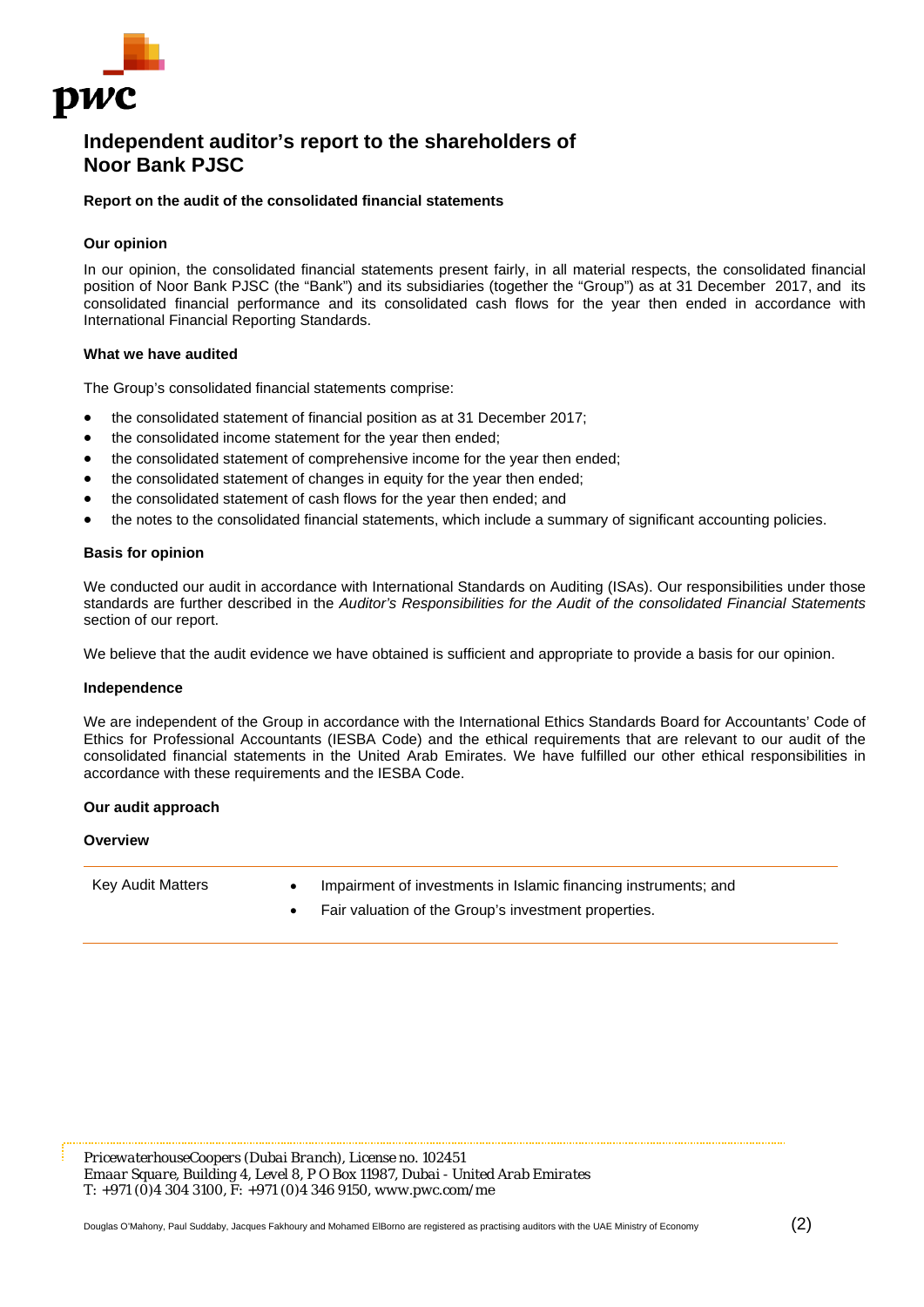

#### **Our audit approach** (continued)

As part of designing our audit, we determined materiality and assessed the risks of material misstatement in the consolidated financial statements. In particular, we considered where management made subjective judgements; for example, in respect of significant accounting estimates that involved making assumptions and considering future events that are inherently uncertain. As in all of our audits, we also addressed the risk of management override of internal controls, including among other matters consideration of whether there was evidence of bias that represented a risk of material misstatement due to fraud.

We tailored the scope of our audit in order to perform sufficient work to enable us to provide an opinion on the consolidated financial statements as a whole, taking into account the structure of the Group, the accounting processes and controls, and the industry in which the Group operates.

#### **Key audit matters**

Key audit matters are those matters that, in our professional judgment, were of most significance in our audit of the consolidated financial statements of the current period. These matters were addressed in the context of our audit of the consolidated financial statements as a whole, and in forming our opinion thereon, and we do not provide a separate opinion on these matters.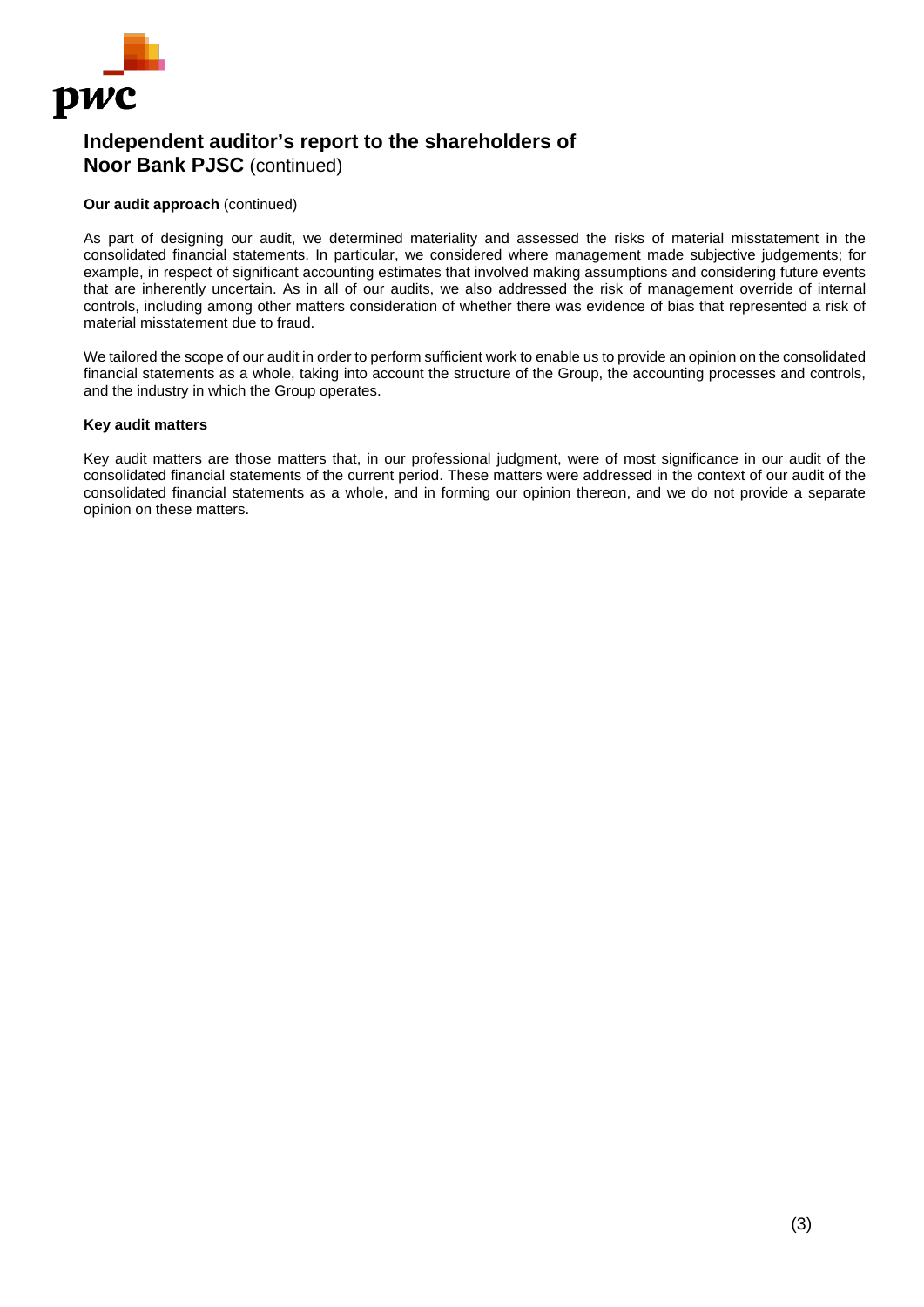

**Key audit matters** (continued)

**Key audit matter How our audit addressed the Key audit matter**

#### *Impairment of investments in Islamic financing instruments*

We focused on this area because the Directors and management make complex and subjective judgements over both timing of recognition of impairment and the estimation of the size of any impairment.

Impairment allowances represent management's best estimate of the losses incurred within the Islamic financing portfolio at the balance sheet date. They are calculated on a collective basis for portfolios of performing Islamic financing instruments of a similar nature and on an individual basis for non-performing Islamic financing instruments. The calculation of both collective and individual impairment allowances is inherently judgemental.

The calculation of collective provision is based on statistical models which approximate the impact of current economic and credit conditions by reference to historic loss experience in portfolios of similar Islamic financing instruments. The inputs to and assumptions underpinning these models are subject to judgement, including key assumptions as to the probability of default, the loss given default and the loss emergence period.

For specific impairments, judgement is required to estimate the expected future cash flows related to that Islamic financing instrument, including the value of collateral. As disclosed in note 6, as at 31 December 2017, the Group has recognised provisions of AED 1,015 million and AED 912 million for collective impairment allowances and specific impairment allowances, respectively.

The Group has significant exposures to certain government related entities ('GREs'). These entities have been facing financial difficulties and exposures have been restructured. Assessments of any required provisions have been made by management not only based on discounted future cash flows including estimates of asset disposal values, but also taking into account other support which management expects to be available to the Group against such exposures.

We performed the following substantive audit procedures with regards to impairment of Islamic facilities.

We performed detailed testing on the internal models used to calculate the collective impairment. This testing typically included identification of past due financing on a sample basis, testing of extraction of data, the appropriateness of assumptions used in the models, the valuation of collateral as per the Group's internal policy and re-performance of impairment calculations.

For specific impairment allowances, the appropriateness of provisioning assumptions was independently assessed for a sample of Islamic financing exposures across the portfolio selected on the basis of risk and the significance of each financing amount. An independent view was formed on the levels of provisions booked based on the detailed loan and counterparty information in the credit file. Our testing involved examination of a sample of credit facilities which had not been identified as potentially impaired and formed our own judgement as to whether that was appropriate including the use of external evidence in respect of the relevant counterparties, where available.

In the case of some impairment provisions, we formed a different view from that of management, but in our view the differences were within a reasonable range of outcomes in the context of the overall Islamic financing facilities and the uncertainties disclosed in the consolidated financial statements.

For certain significant GRE exposures, we obtained evidence of the additional support available to the Group. We held discussions with the senior management of the Group and those charged with governance concerning the basis on which they are satisfied that such support will be available when and to the extent needed.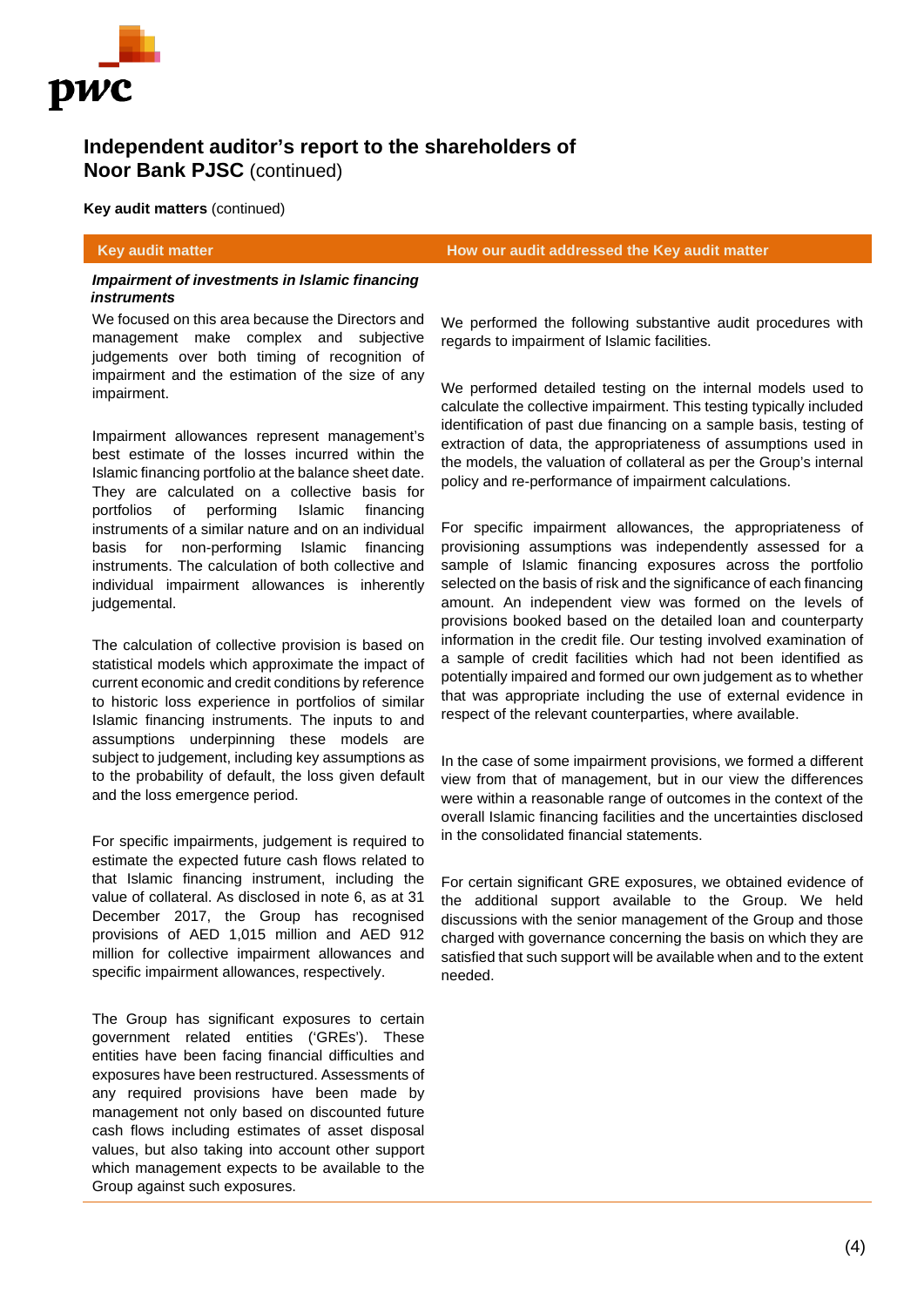

**Key audit matters** (continued)

#### **Key audit matter How our audit addressed the Key audit matter**

#### *Fair valuation of Group's investment properties*

The Group's investment properties held at fair value amount to AED 1.2 billion as at 31 December 2017, as set out in note 8.

The valuation of the Group's investment properties are inherently subjective due to, among other factors, the individual nature of each property, its location and the expected future rental income or selling value for that particular property.

This process is considered to be a key audit matter due to the significant judgement required in determining the assumptions to be used to estimate the fair valuation for investment properties.

The valuations were carried out by professional third party valuation companies. The valuers were engaged by the Group, and performed their work in accordance with relevant appraisal and valuation standards issued by the Royal Institute of Chartered Surveyors ("RICS").

In determining a property's valuation, the valuers take into account current market prices for similar properties in a similar location and condition. If such conditions are not present, the valuers make an allowance for differences from the comparable properties and adjust their assessment of the valuation accordingly. If prices for comparable properties are not available, the valuer make use of appropriate valuation technique to arrive at the fair valuation.

We evaluated the competence, capabilities and objectivity of professional third party valuation firms (the "experts") engaged for valuing the investment properties as at 31 December 2017.

We evaluated the appropriateness of the experts' work by considering the nature and content of the instructions provided to the experts by the Group. Where the experts' work involved valuation techniques which needed significant use of source data provided by the Group's management, the relevance, completeness and accuracy of that source data was evaluated.

The relevance and reasonableness of the expert's findings or conclusions for certain investment properties was considered by engaging our own in-house valuation experts to assess and evaluate the work performed and assumptions used by the third party valuation firm.

We reviewed the disclosures included in the Group's financial statements for the year ended 31 December 2017 for the appropriateness of disclosures made in relation to fair valuation of investment properties.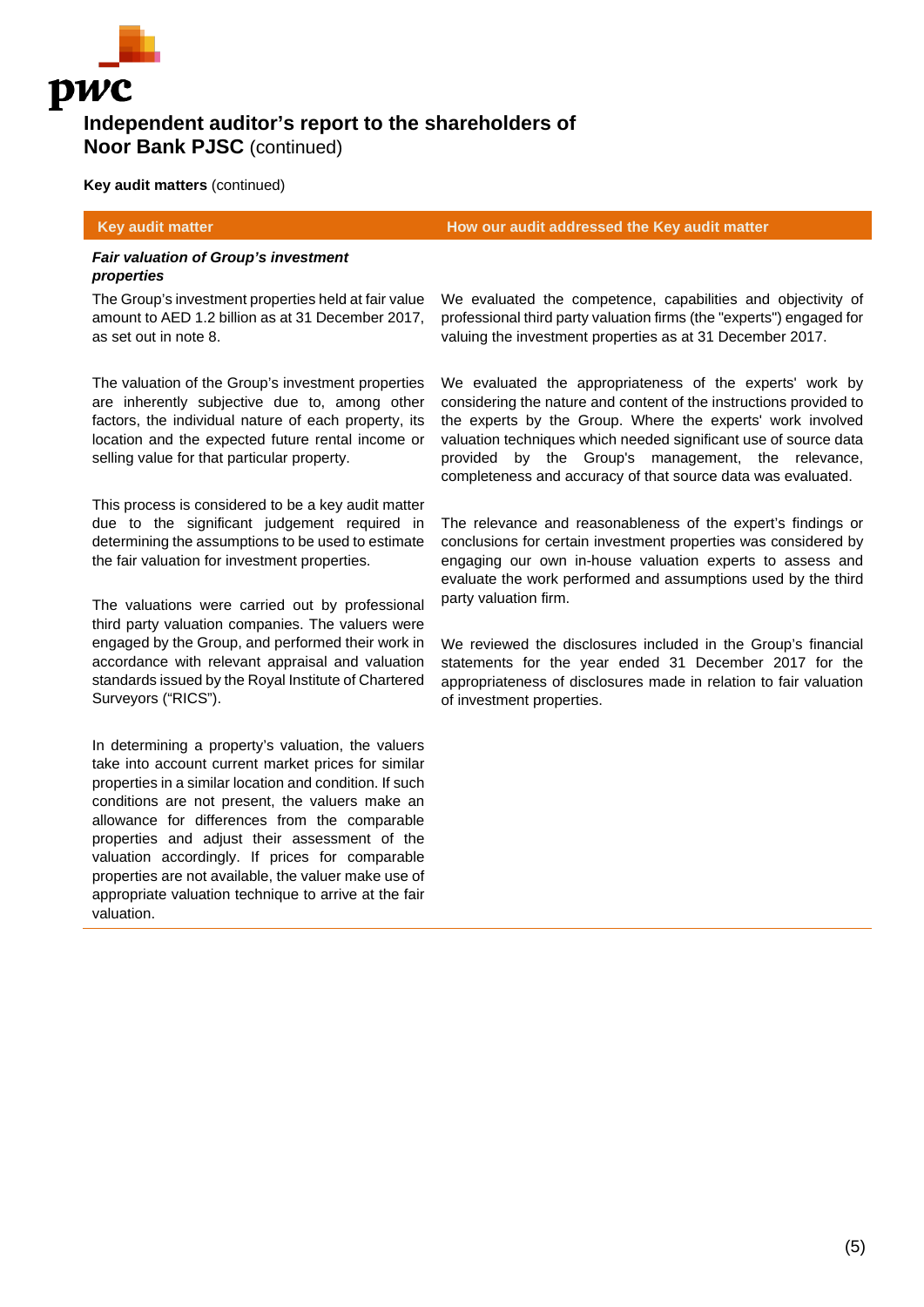

#### **Other information**

The directors are responsible for the other information. The other information comprises the Directors' report, which we obtained prior to the date of this auditor's report, and the Fatwa and Sharia Supervisory Board report, which is expected to be made available to us after that date, but does not include the consolidated financial statements and our auditor's report thereon.

Our opinion on the consolidated financial statements does not cover the other information and we do not and will not express any form of assurance conclusion thereon.

In connection with our audit of the consolidated financial statements, our responsibility is to read the other information identified above and, in doing so, consider whether the other information is materially inconsistent with the consolidated financial statements or our knowledge obtained in the audit, or otherwise appears to be materially misstated.

If, based on the work we have performed, on the other information that we obtained prior to the date of this auditor's report, we conclude that there is a material misstatement of this other information, we are required to report that fact. We have nothing to report in this regard.

When we read the Fatwa and Sharia Supervisory Board report, if we conclude that there is a material misstatement therein, we are required to communicate the matter to those charged with governance.

#### **Responsibilities of management and those charged with governance for the consolidated financial statements**

The directors are responsible for the preparation and fair presentation of the consolidated financial statements in accordance with International Financial Reporting Standards and their preparation in compliance with the applicable provisions of the UAE Federal Law No. (2) of 2015, , and for such internal control as management determines is necessary to enable the preparation of consolidated financial statements that are free from material misstatement, whether due to fraud or error.

In preparing the consolidated financial statements, the directors are responsible for assessing the Group's ability to continue as a going concern, disclosing, as applicable, matters related to going concern and using the going concern basis of accounting unless management either intends to liquidate the Group or to cease operations, or has no realistic alternative but to do so.

Those charged with governance are responsible for overseeing the Group's financial reporting process.

#### **Auditor's responsibilities for the audit of the consolidated financial statements**

Our objectives are to obtain reasonable assurance about whether the consolidated financial statements as a whole are free from material misstatement, whether due to fraud or error, and to issue an auditor's report that includes our opinion. Reasonable assurance is a high level of assurance, but is not a guarantee that an audit conducted in accordance with ISAs will always detect a material misstatement when it exists. Misstatements can arise from fraud or error and are considered material if, individually or in the aggregate, they could reasonably be expected to influence the economic decisions of users taken on the basis of these consolidated financial statements.

As part of an audit in accordance with ISAs, we exercise professional judgment and maintain professional scepticism throughout the audit. We also:

- Identify and assess the risks of material misstatement of the consolidated financial statements, whether due to fraud or error, design and perform audit procedures responsive to those risks, and obtain audit evidence that is sufficient and appropriate to provide a basis for our opinion. The risk of not detecting a material misstatement resulting from fraud is higher than for one resulting from error, as fraud may involve collusion, forgery, intentional omissions, misrepresentations, or the override of internal control.
- Obtain an understanding of internal control relevant to the audit in order to design audit procedures that are appropriate in the circumstances, but not for the purpose of expressing an opinion on the effectiveness of the Group's internal control.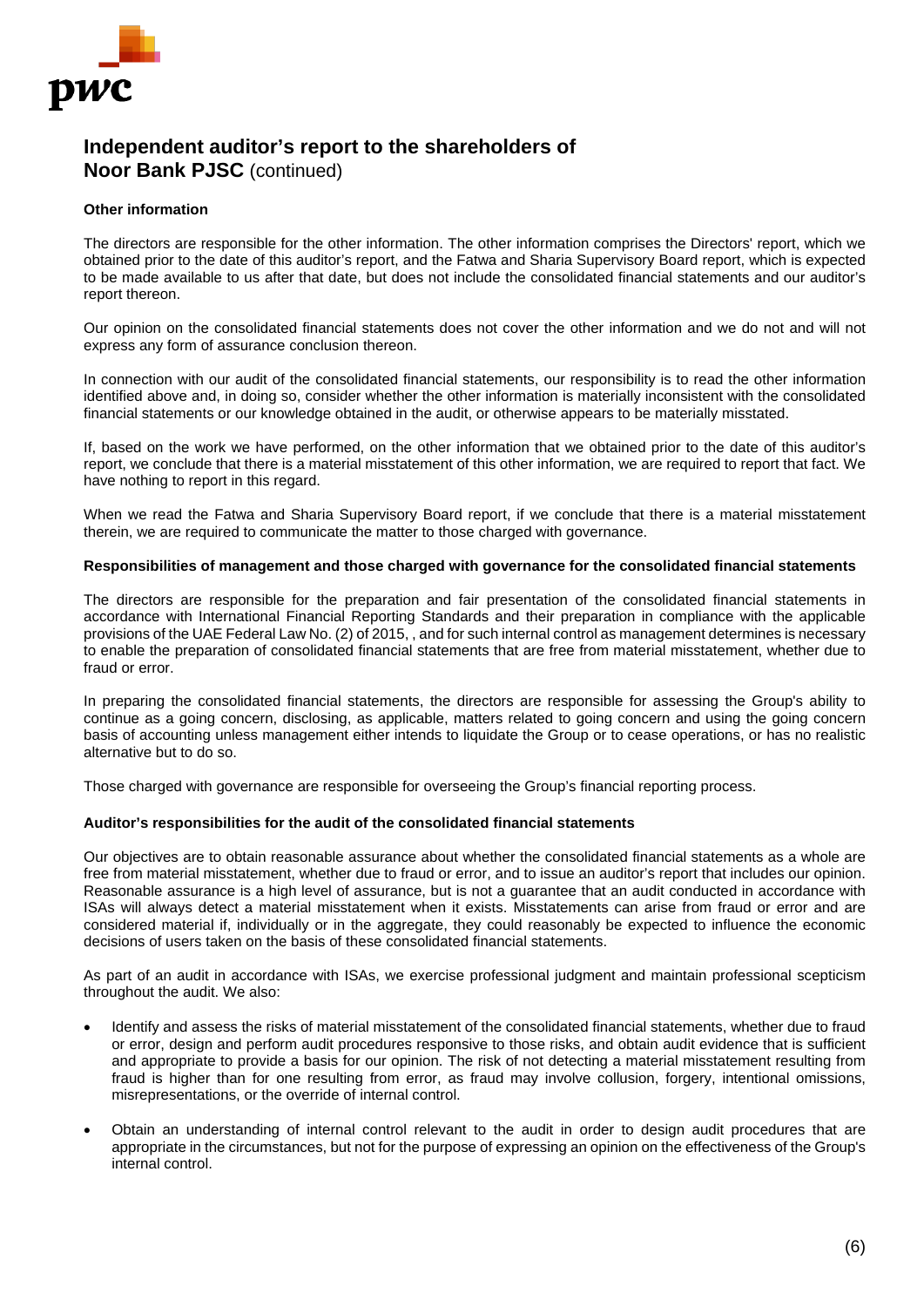

#### **Auditor's responsibilities for the audit of the consolidated financial statements** (continued)

- Evaluate the appropriateness of accounting policies used and the reasonableness of accounting estimates and related disclosures made by the directors.
- Conclude on the appropriateness of directors' use of the going concern basis of accounting and, based on the audit evidence obtained, whether a material uncertainty exists related to events or conditions that may cast significant doubt on the Group's ability to continue as a going concern. If we conclude that a material uncertainty exists, we are required to draw attention in our auditor's report to the related disclosures in the consolidated financial statements or, if such disclosures are inadequate, to modify our opinion. Our conclusions are based on the audit evidence obtained up to the date of our auditor's report. However, future events or conditions may cause the Group to cease to continue as a going concern.
- Evaluate the overall presentation, structure and content of the consolidated financial statements, including the disclosures, and whether the consolidated financial statements represent the underlying transactions and events in a manner that achieves fair presentation.
- Obtain sufficient appropriate audit evidence regarding the financial information of the entities or business activities within the Group to express an opinion on the consolidated financial statements. We are responsible for the direction, supervision and performance of the group audit. We remain solely responsible for our audit opinion.

We communicate with those charged with governance regarding, among other matters, the planned scope and timing of the audit and significant audit findings, including any significant deficiencies in internal control that we identify during our audit.

We also provide those charged with governance with a statement that we have complied with relevant ethical requirements regarding independence, and to communicate with them all relationships and other matters that may reasonably be thought to bear on our independence, and where applicable, related safeguards.

From the matters communicated with those charged with governance, we determine those matters that were of most significance in the audit of the consolidated financial statements of the current period and are therefore the key audit matters. We describe these matters in our auditor's report unless law or regulation precludes public disclosure about the matter or when, in extremely rare circumstances, we determine that a matter should not be communicated in our report because the adverse consequences of doing so would reasonably be expected to outweigh the public interest benefits of such communication.

#### **Report on other legal and regulatory requirements**

Further, as required by the UAE Federal Law No. (2) of 2015, we report that:

- we have obtained all the information we considered necessary for the purposes of our audit;
- the consolidated financial statements have been prepared and comply, in all material respects, with the applicable provisions of the UAE Federal Law No. (2) of 2015;
- the Group has maintained proper books of account:
- the financial information included in the Directors' report is consistent with the books of account of the Group;
- as disclosed in note 9 to the consolidated financial statements the Group has purchased shares during the financial year ended 31 December 2017;
- note 26 to the consolidated financial statements discloses material related party transactions, and the terms under which they were conducted; and
- based on the information that has been made available to us, nothing has come to our attention which causes us to believe that the Group has contravened during the financial year ended 31 December 2017 any of the applicable provisions of the UAE Federal Law No. (2) of 2015 or in respect of the Bank, its Articles of Association which would materially affect its activities or its financial position as at 31 December 2017.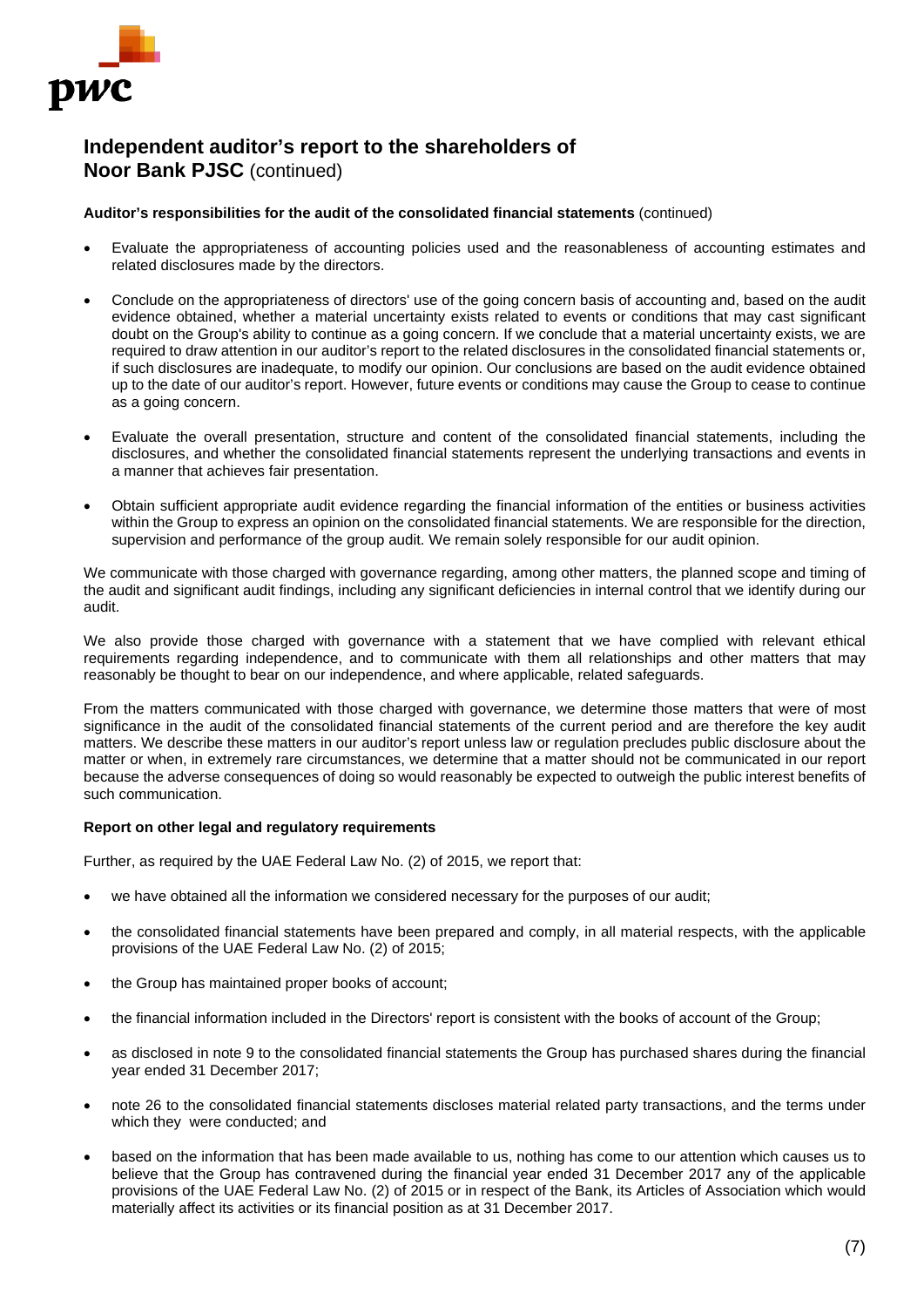

#### **Report on other legal and regulatory requirements** (continued)

• Note 23 to the consolidated financial statements discloses the social contributions made during the financial year ended 31 December 2017.

PricewaterhouseCoopers 15 February 2018

ony

Douglas O' Mahony Registered Auditor Number 834 Place: Dubai, United Arab Emirates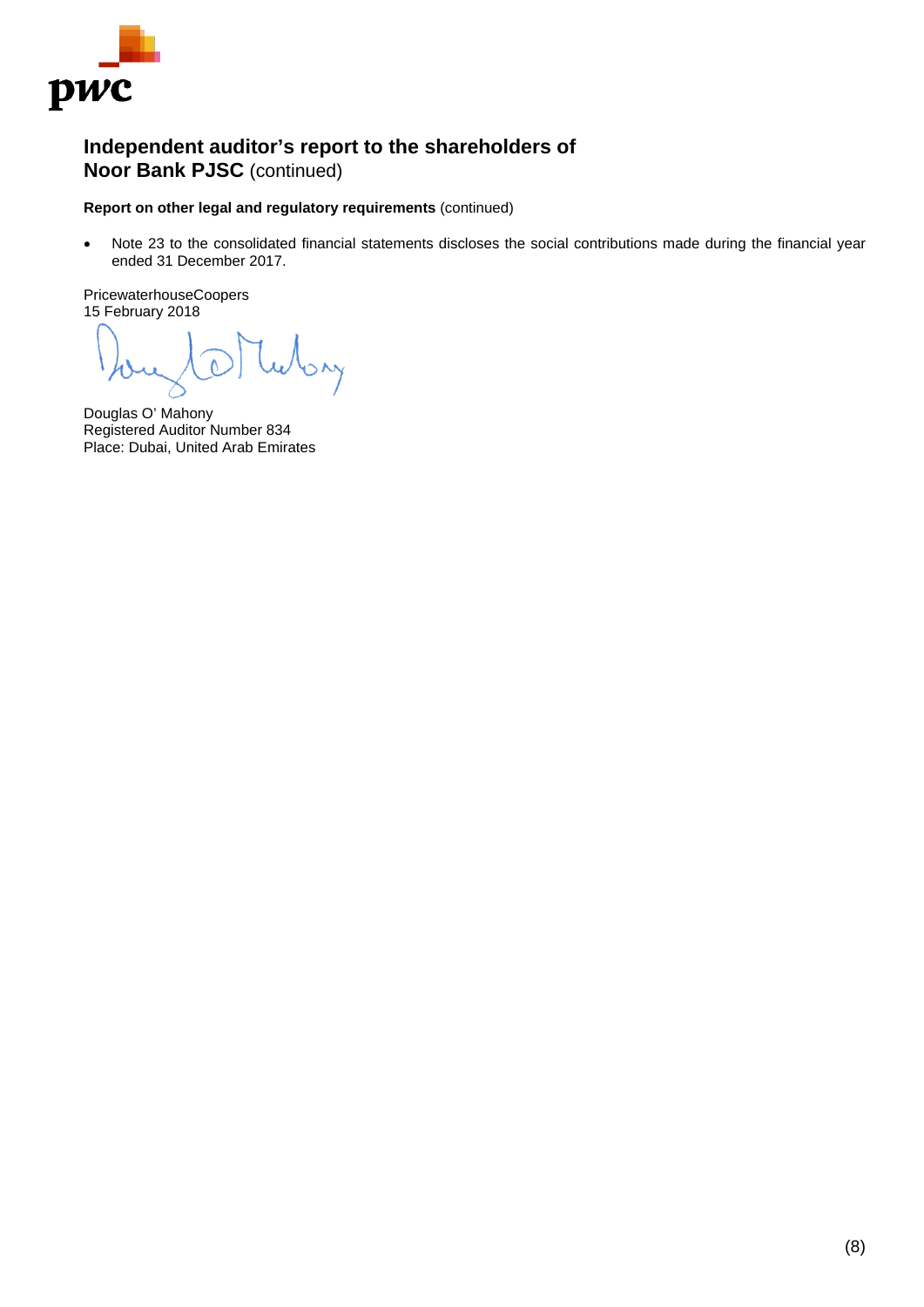# **Consolidated statement of financial position**

As at 31 December 2017

|                                                     | <b>Note</b>    | 2017<br><b>AED'000</b> | 2016<br><b>AED'000</b> |
|-----------------------------------------------------|----------------|------------------------|------------------------|
| <b>ASSETS</b>                                       |                |                        |                        |
| Cash and balances with the UAE Central Bank         | 4              | 4,577,677              | 3,376,938              |
| Due from banks                                      | 5              | 4,880,190              | 5,525,828              |
| Investments in Islamic financing instruments        | 6              | 27,449,688             | 25,918,388             |
| Investments in Islamic sukuk                        | $\overline{7}$ | 3,726,988              | 4,056,681              |
| Investment properties                               | 8              | 1,178,947              | 1,186,117              |
| Other assets                                        | 9,30           | 681,821                | 333,442                |
| Property and equipment                              | 10             | 173,227                | 193,720                |
| <b>Total assets</b>                                 |                | 42,668,538             | 40,591,114             |
|                                                     |                |                        |                        |
| <b>LIABILITIES AND EQUITY</b><br><b>LIABILITIES</b> |                |                        |                        |
| <b>Customer deposits</b>                            | 11,30          | 30,329,118             | 29,802,499             |
| Due to banks                                        | 12             | 1,908,507              | 2,553,730              |
| Sukuk financing instruments                         | 13             | 1,836,450              | 1,836,450              |
| <b>Other liabilities</b>                            | 14,30          | 2,744,205              | 1,048,496              |
| <b>Total liabilities</b>                            |                | 36,818,280             | 35,241,175             |
| <b>EQUITY</b>                                       |                |                        |                        |
| Share capital                                       | 15             | 3,574,895              | 3,357,895              |
| Tier 1 sukuk                                        | 16             | 1,836,500              | 1,836,500              |
| <b>Statutory reserve</b>                            | 17             | 286,779                | 249,690                |
| Revaluation surplus on land and buildings           | 10             | 118,884                | 121,767                |
| Fair value reserve on available-for-sale Islamic    |                |                        |                        |
| sukuk                                               |                | (7,250)                | (34, 454)              |
| Retained earnings/(accumulated losses)              |                | 40,450                 | (181, 459)             |
| <b>Total equity</b>                                 |                | 5,850,258              | 5,349,939              |
| <b>Total equity and liabilities</b>                 |                | 42,668,538             | 40,591,114             |

These consolidated financial statements were approved by the Board of Directors on 15 February 2018 and signed on its behalf by:

Director  $\vee$  Director

 $M_{\text{max}}$  ,  $M_{\text{max}}$  ,  $M_{\text{max}}$  ,  $M_{\text{max}}$  ,  $M_{\text{max}}$  ,  $M_{\text{max}}$  ,  $M_{\text{max}}$  ,  $M_{\text{max}}$  ,  $M_{\text{max}}$  ,  $M_{\text{max}}$  ,  $M_{\text{max}}$  ,  $M_{\text{max}}$  ,  $M_{\text{max}}$  ,  $M_{\text{max}}$  ,  $M_{\text{max}}$  ,  $M_{\text{max}}$  ,  $M_{\text{max}}$  ,  $M_{\text{max}}$  ,  $M_{\text$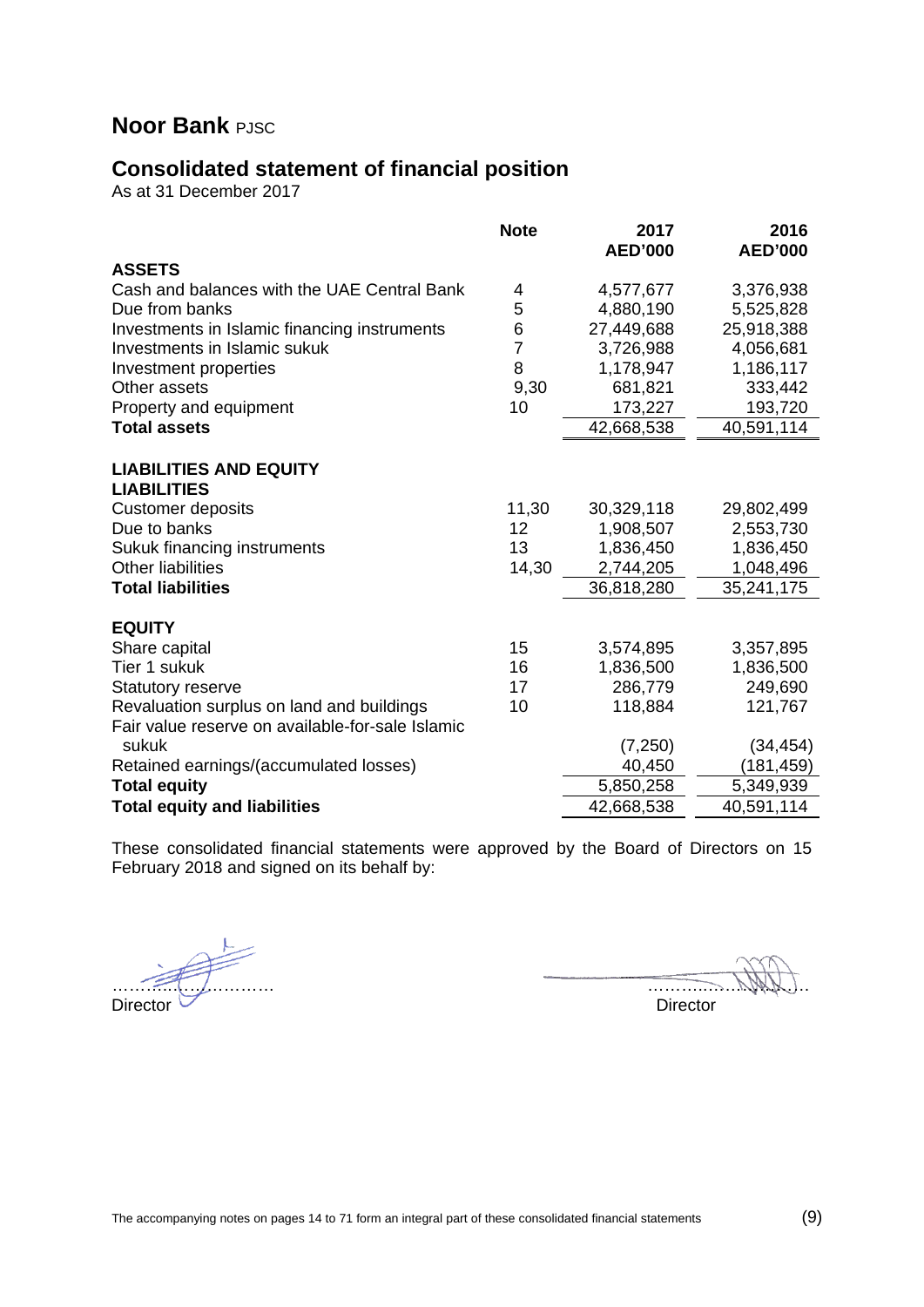# **Consolidated income statement**

| <b>Note</b> | 2017<br><b>AED'000</b> | 2016<br><b>AED'000</b> |
|-------------|------------------------|------------------------|
|             |                        |                        |
| 18          | 1,541,084              | 1,350,420              |
| 19          | (389,032)              | (347,244)              |
|             | 1,152,052              | 1,003,176              |
| 20          | 747,235                | 627,101                |
| 21          | 58,141                 | 70,029                 |
| 8           | (9,825)                |                        |
|             | 1,947,603              | 1,700,306              |
|             |                        |                        |
| 22          | (532,224)              | (497,729)              |
| 23          | (168, 604)             | (159, 872)             |
| 10          | (30,862)               | (30, 769)              |
|             | (731,690)              | (688, 370)             |
|             | 1,215,913              | 1,011,936              |
| 6           | (838, 024)             | (645, 032)             |
|             | (7,000)                |                        |
|             | 370,889                | 366,904                |
|             |                        |                        |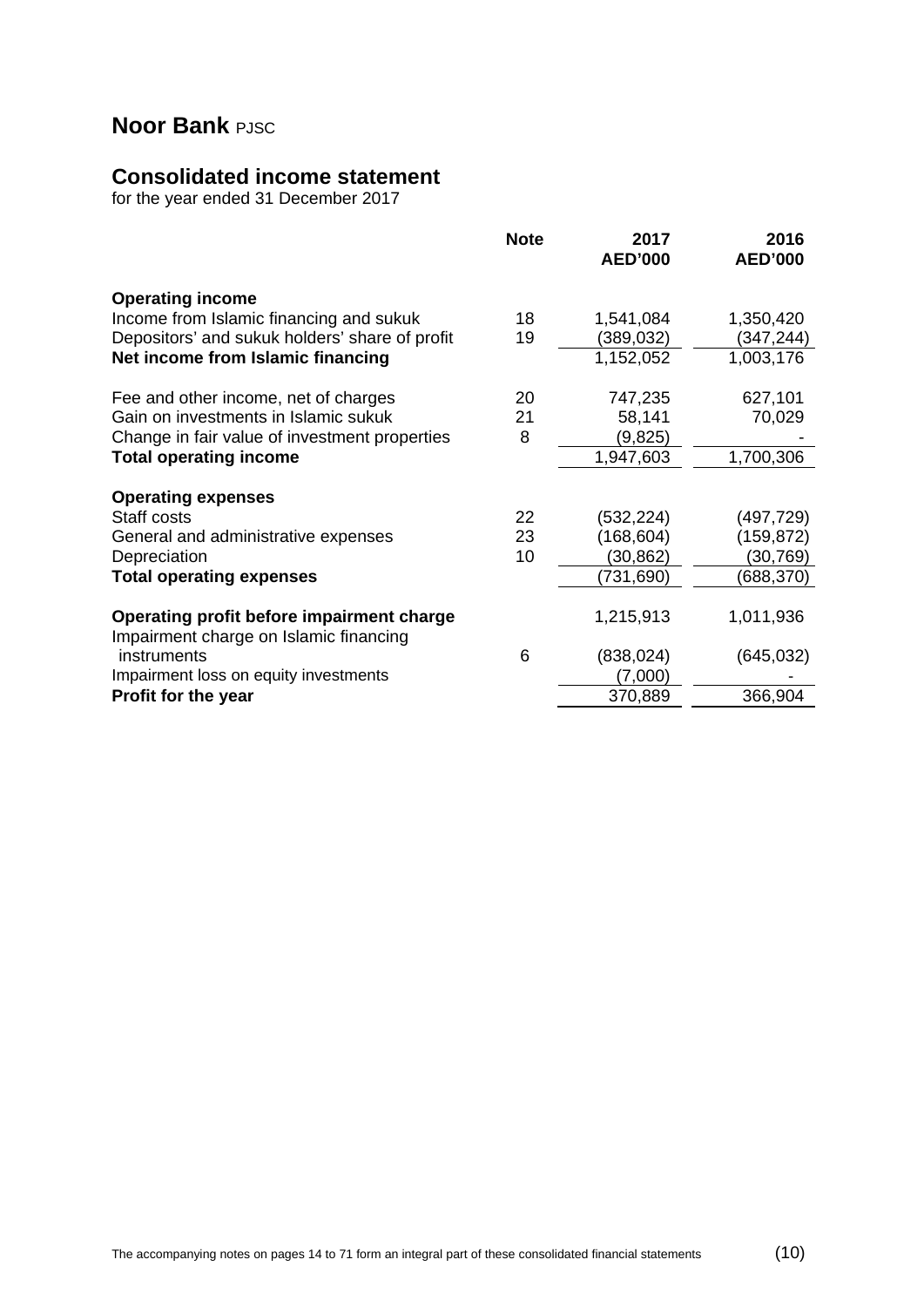# **Consolidated statement of comprehensive income**

|                                                                          | <b>Note</b> | 2017<br><b>AED'000</b> | 2016<br><b>AED'000</b> |
|--------------------------------------------------------------------------|-------------|------------------------|------------------------|
| Profit for the year                                                      |             | 370,889                | 366,904                |
| Other comprehensive income                                               |             |                        |                        |
| Items that may be subsequently transferred to<br><i>income statement</i> |             |                        |                        |
| Fair value reserve on available-for-sale Islamic<br>sukuk                |             |                        |                        |
| Net changes in fair value<br>Net realised gain transferred to income     | 7           | 57,703                 | 22,831                 |
| statement                                                                | 21          | (30, 499)              | (51,635)               |
| Total other comprehensive income/(loss)                                  |             | 27,204                 | (28,804)               |
| Total comprehensive income for the year                                  |             | 398,093                | 338,100                |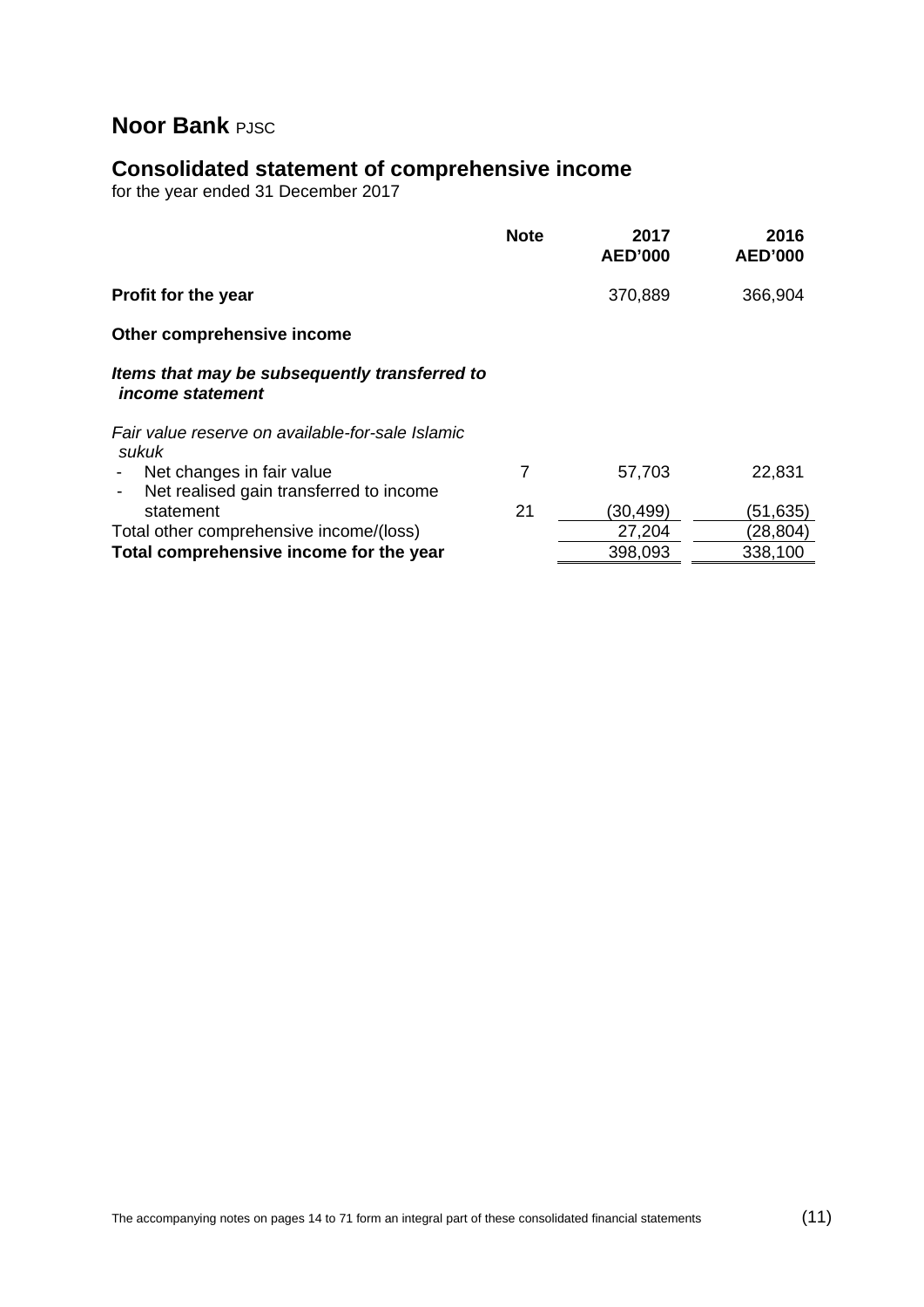# **Consolidated statement of changes in equity**

|                                                            | <b>Share</b><br>capital<br><b>AED'000</b> | Tier 1 sukuk<br><b>AED'000</b> | <b>Statutory</b><br>reserve<br><b>AED'000</b> | <b>Revaluation</b><br>surplus on<br>land and<br>buildings<br><b>AED'000</b> | <b>Fair value</b><br>reserve on<br>available- for-<br>sale Islamic<br>sukuk<br><b>AED'000</b> | <b>Retained</b><br>earnings/<br>(accumulated<br>losses)<br><b>AED'000</b> | <b>Total</b><br><b>AED'000</b> |
|------------------------------------------------------------|-------------------------------------------|--------------------------------|-----------------------------------------------|-----------------------------------------------------------------------------|-----------------------------------------------------------------------------------------------|---------------------------------------------------------------------------|--------------------------------|
| At 1 January 2016                                          | 3,357,895                                 |                                | 213,000                                       | 124,650                                                                     | (5,650)                                                                                       | (177, 295)                                                                | 3,512,600                      |
| Total comprehensive income for the year                    |                                           |                                |                                               |                                                                             |                                                                                               |                                                                           |                                |
| Profit for the year                                        |                                           |                                |                                               |                                                                             |                                                                                               | 366,904                                                                   | 366,904                        |
| Other comprehensive loss for the year                      |                                           |                                |                                               |                                                                             | (28, 804)                                                                                     |                                                                           | (28, 804)                      |
| Total comprehensive income for the year                    |                                           |                                |                                               |                                                                             | (28, 804)                                                                                     | 366,904                                                                   | 338,100                        |
| Other equity movements                                     |                                           |                                |                                               |                                                                             |                                                                                               |                                                                           |                                |
| Tier 1 sukuk issuance (Note 16)                            |                                           | 1,836,500                      |                                               |                                                                             |                                                                                               |                                                                           | 1,836,500                      |
| Tier 1 sukuk issuance cost                                 |                                           |                                |                                               |                                                                             |                                                                                               | (11, 239)                                                                 | (11,239)                       |
| Tier 1 sukuk profit distribution (Note 16)                 |                                           |                                |                                               |                                                                             |                                                                                               | (57, 390)                                                                 | (57, 390)                      |
| Transfer to statutory reserve (Note 17)                    |                                           |                                | 36,690                                        |                                                                             |                                                                                               | (36, 690)                                                                 |                                |
| Transfer from revaluation surplus on buildings to          |                                           |                                |                                               |                                                                             |                                                                                               |                                                                           |                                |
| accumulated losses                                         |                                           |                                |                                               | (2,883)                                                                     |                                                                                               | 2,883                                                                     |                                |
| Dividends paid for 2015 (Note 15(iii))                     |                                           |                                |                                               |                                                                             |                                                                                               | (268, 632)                                                                | (268, 632)                     |
| At 31 December 2016                                        | 3,357,895                                 | 1,836,500                      | 249,690                                       | 121,767                                                                     | (34, 454)                                                                                     | (181, 459)                                                                | 5,349,939                      |
| Total comprehensive income for the year                    |                                           |                                |                                               |                                                                             |                                                                                               |                                                                           |                                |
| Profit for the year                                        |                                           |                                |                                               |                                                                             |                                                                                               | 370,889                                                                   | 370,889                        |
| Other comprehensive income for the year                    |                                           |                                |                                               |                                                                             | 27,204                                                                                        |                                                                           | 27,204                         |
| Total comprehensive income for the year                    |                                           |                                |                                               |                                                                             | 27,204                                                                                        | 370,889                                                                   | 398,093                        |
| Other equity movements                                     |                                           |                                |                                               |                                                                             |                                                                                               |                                                                           |                                |
| Share capital issued (Note 15(ii))                         | 217,000                                   |                                |                                               |                                                                             |                                                                                               |                                                                           | 217,000                        |
| Tier 1 sukuk profit distribution (Note 16)                 |                                           |                                |                                               |                                                                             |                                                                                               | (114, 774)                                                                | (114, 774)                     |
| Transfer to statutory reserve (Note 17)                    |                                           |                                | 37,089                                        |                                                                             |                                                                                               | (37,089)                                                                  |                                |
| Transfer from revaluation surplus on buildings to retained |                                           |                                |                                               |                                                                             |                                                                                               |                                                                           |                                |
| earnings                                                   |                                           |                                |                                               | (2,883)                                                                     |                                                                                               | 2,883                                                                     |                                |
| At 31 December 2017                                        | 3,574,895                                 | 1,836,500                      | 286,779                                       | 118,884                                                                     | (7, 250)                                                                                      | 40,450                                                                    | 5,850,258                      |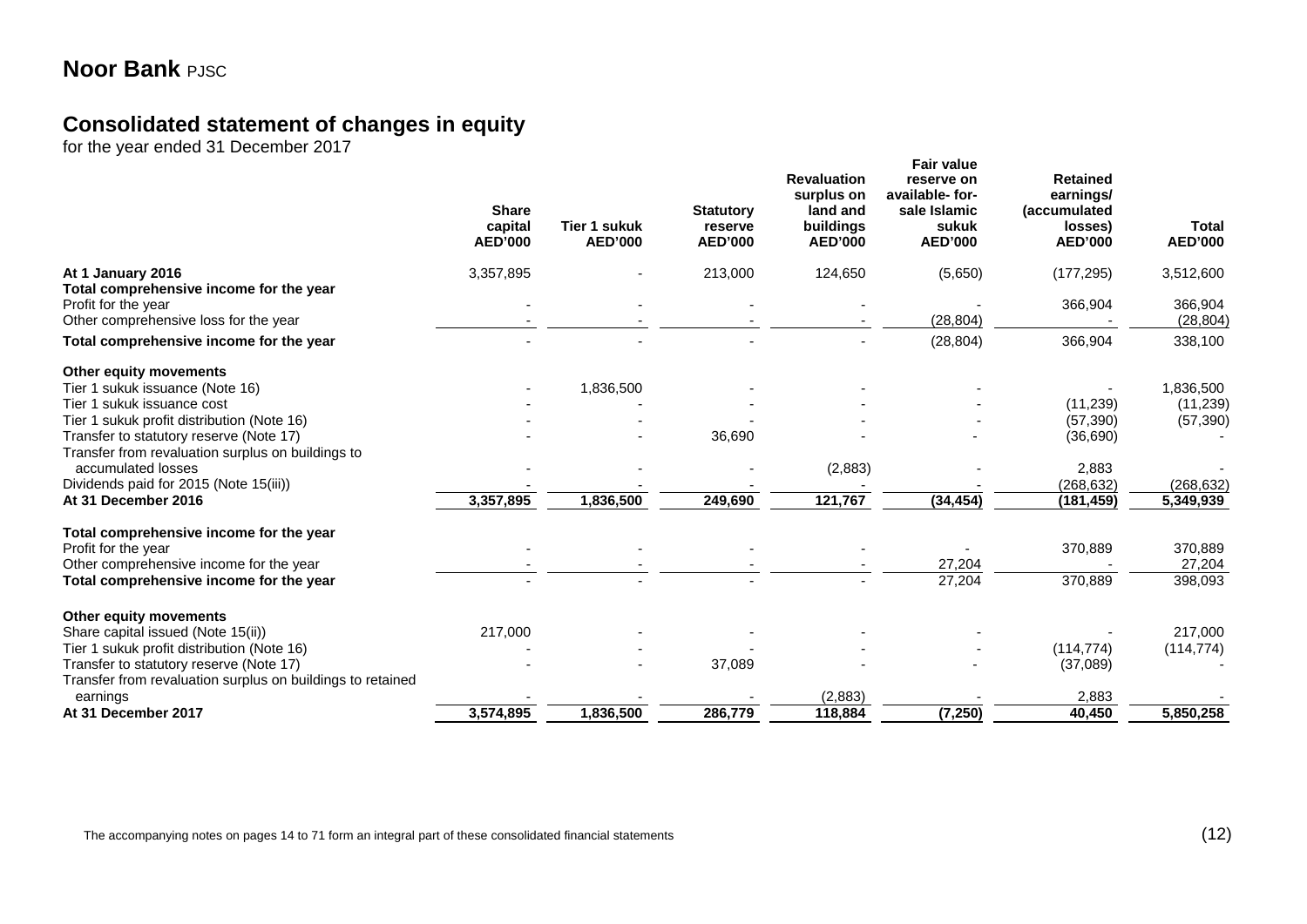# **Consolidated statement of cash flows**

|                                                                                                    | <b>Note</b> | 2017<br><b>AED'000</b> | 2016<br><b>AED'000</b> |
|----------------------------------------------------------------------------------------------------|-------------|------------------------|------------------------|
| <b>Operating activities</b>                                                                        |             |                        |                        |
| Profit for the year                                                                                |             | 370,889                | 366,904                |
| <b>Adjustments for:</b>                                                                            |             |                        |                        |
| Impairment charge on Islamic financing instruments                                                 | 6           | 838,024                | 645,032                |
| Impairment loss on equity instruments                                                              | 10          | 7,000                  |                        |
| Depreciation of property and equipment<br>Provision for employees' end of service benefits         | 24          | 30,862<br>6,828        | 30,769<br>6,532        |
| Change in fair value of investment properties                                                      | 8           | 9,825                  |                        |
| Loss/(profit) on disposal of investment properties                                                 |             | 1,112                  | (978)                  |
| Gain on investments in Islamic sukuk                                                               |             | (58, 141)              | (70, 029)              |
| Amortisation of (discount)/premium on held-to-                                                     |             |                        |                        |
| maturity Islamic sukuk<br>Effect of exchange rate changes on the balance of                        |             | (343)                  | 890                    |
| cash and cash equivalents held in foreign                                                          |             |                        |                        |
| currencies                                                                                         |             | (20,406)               | 8,675                  |
| Operating cash flows before changes in                                                             |             |                        |                        |
| operating assets and liabilities                                                                   |             | 1,185,650              | 987,795                |
| <b>Changes in operating assets and liabilities:</b><br>Statutory reserve with the UAE Central Bank | 4           | (72, 199)              | (257,008)              |
| Due from banks                                                                                     | 4           | 759,625                | 998,087                |
| Investments in Islamic financing instruments                                                       | 6,8         | (2,381,590)            | (3,401,394)            |
| Investments in Islamic sukuk – held-for-trading                                                    |             | 270,865                | (731, 592)             |
| Other assets                                                                                       | 9           | (348, 879)             | (12, 984)              |
| Customer deposits                                                                                  | 11          | 526,619                | (2,346,242)            |
| Due to banks<br>Payment of employees' end of service benefits                                      | 4<br>24     | 352,503<br>(12, 104)   | 557,055<br>(1, 122)    |
| <b>Other liabilities</b>                                                                           | 14          | 1,700,985              | (2,537)                |
| Net cash generated from/(used in) operating                                                        |             |                        |                        |
| activities                                                                                         |             | 1,981,475              | (4,209,942)            |
| <b>Investing activities</b>                                                                        |             |                        |                        |
| Investments in Islamic sukuk                                                                       |             | 144,516                | (842, 881)             |
| Proceeds from disposal of investment properties                                                    |             | 8,499                  | 91,441                 |
| Redemption of certificates of deposits                                                             | 4           |                        | 1,700,000              |
| Additions in equity instruments<br>Proceeds from disposal of property and equipment                |             | (6,500)<br>1,001       |                        |
| Additions to property and equipment                                                                | 10          | (11, 370)              | (7, 271)               |
| Net cash generated from investing activities                                                       |             | 136,146                | 941,289                |
|                                                                                                    |             |                        |                        |
| <b>Financing activities</b><br>Share capital issued                                                | 15          | 217,000                |                        |
| Repayment of Wakalah term deposits                                                                 |             |                        | (544, 192)             |
| <b>Issuance of Tier 1 sukuk</b>                                                                    | 16          |                        | 1,836,500              |
| Tier 1 sukuk issuance cost                                                                         |             |                        | (11, 239)              |
| Tier 1 sukuk profit distribution                                                                   | 16          | (114, 774)             | (57, 390)              |
| Dividend payment                                                                                   | 15          |                        | (268,632)              |
| Net cash generated from financing activities                                                       |             | 102,226                | 955,047                |
| increase/(decrease)<br>in cash<br>and<br>cash<br>Net                                               |             |                        |                        |
| equivalents                                                                                        |             | 2,219,847              | (2,313,606)            |
| Cash and cash equivalents at the beginning of the                                                  |             | 1,827,312              | 4,149,593              |
| year<br>Effect of exchange rate changes on the balance of                                          |             |                        |                        |
| cash and cash equivalents held in foreign currencies                                               |             | 20,406                 | (8,675)                |
| Cash and cash equivalents at the end of the year                                                   | 4           | 4,067,565              | 1,827,312              |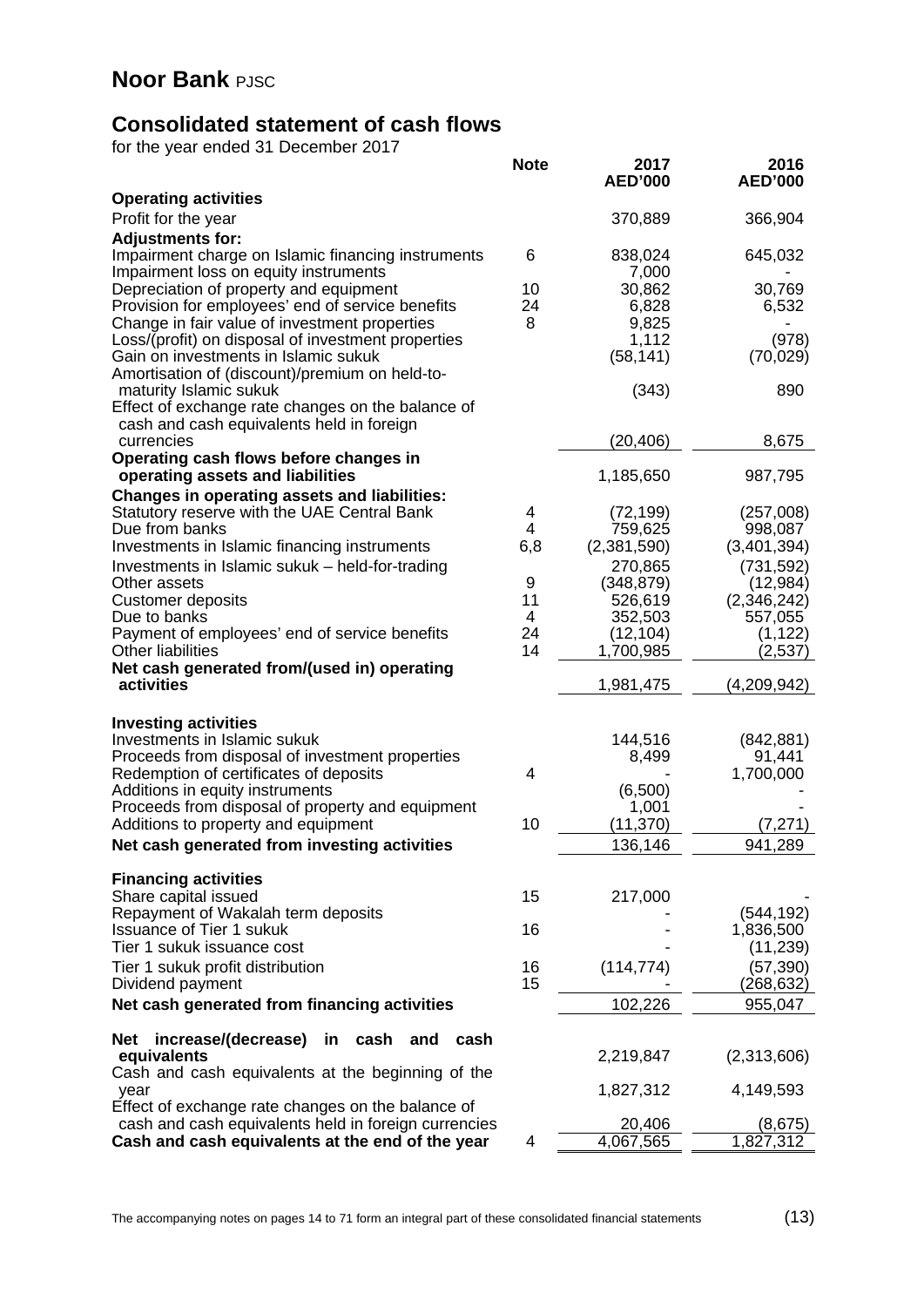# **Notes to the consolidated financial statements for the year ended 31 December 2017** (continued)

# **1 Incorporation and principal activities**

Noor Bank PJSC ("the Bank") was incorporated on 26 March 2007 as a Public Joint Stock Company under UAE Federal Law No. 8 of 1984 (as amended) and is regulated by the Central Bank of the United Arab Emirates ("UAE"). The Bank has its registered office at Emaar Square, Building No. 1, Sheikh Zayed Road, P.O. Box 8822, Dubai, UAE. The Bank was registered with the Securities and Commodities Authority ("SCA") on 26 April 2007 and commenced its operations thereafter.

UAE Federal Law No. 2 of 2015 ("Companies Law") which is applicable to the Bank has come into effect from 1 July 2015. The Bank is in compliance with the provisions of the Companies Law.

The principal activities of the Bank are carrying out banking, financing and investing activities through various Islamic financing instruments such as Murabahah, Wakalah, Tawarruq, Ijarah, Istisna' and Islamic sukuk. The activities of the Bank are conducted in accordance with the Shari'a rules and principles as applied and interpreted by the Bank's Fatwa and Shari'a Supervisory Board and in compliance with the provisions of the Memorandum and Articles of Association of the Bank.

The Bank has following fully owned special purpose entities ("SPE"):

| <b>Activity</b>           | Place of incorporation incorporation | Date of           |
|---------------------------|--------------------------------------|-------------------|
| Special purpose<br>entity | Cayman Islands                       | <b>April 2015</b> |
| Special purpose<br>entity | Cayman Islands                       | August 2015       |
| Special purpose<br>entity | Cayman Islands                       | <b>July 2016</b>  |
| Special purpose<br>entity | Cayman Islands                       | April 2017        |
|                           |                                      |                   |

\* An entity established to facilitate the Bank's Islamic derivative transactions.

The consolidated financial statements for the year ended 31 December 2017 comprise the Bank and its SPEs (together referred to as "the Group").

Noor Investment Group LLC ("NIG"), the ultimate parent company, holds 91% of the shareholding in the Bank.

### **2 Basis of preparation**

### **2.1 Statement of compliance**

These consolidated financial statements have been prepared in accordance with International Financial Reporting Standards ("IFRS") as issued by International Accounting Standards Board (IASB).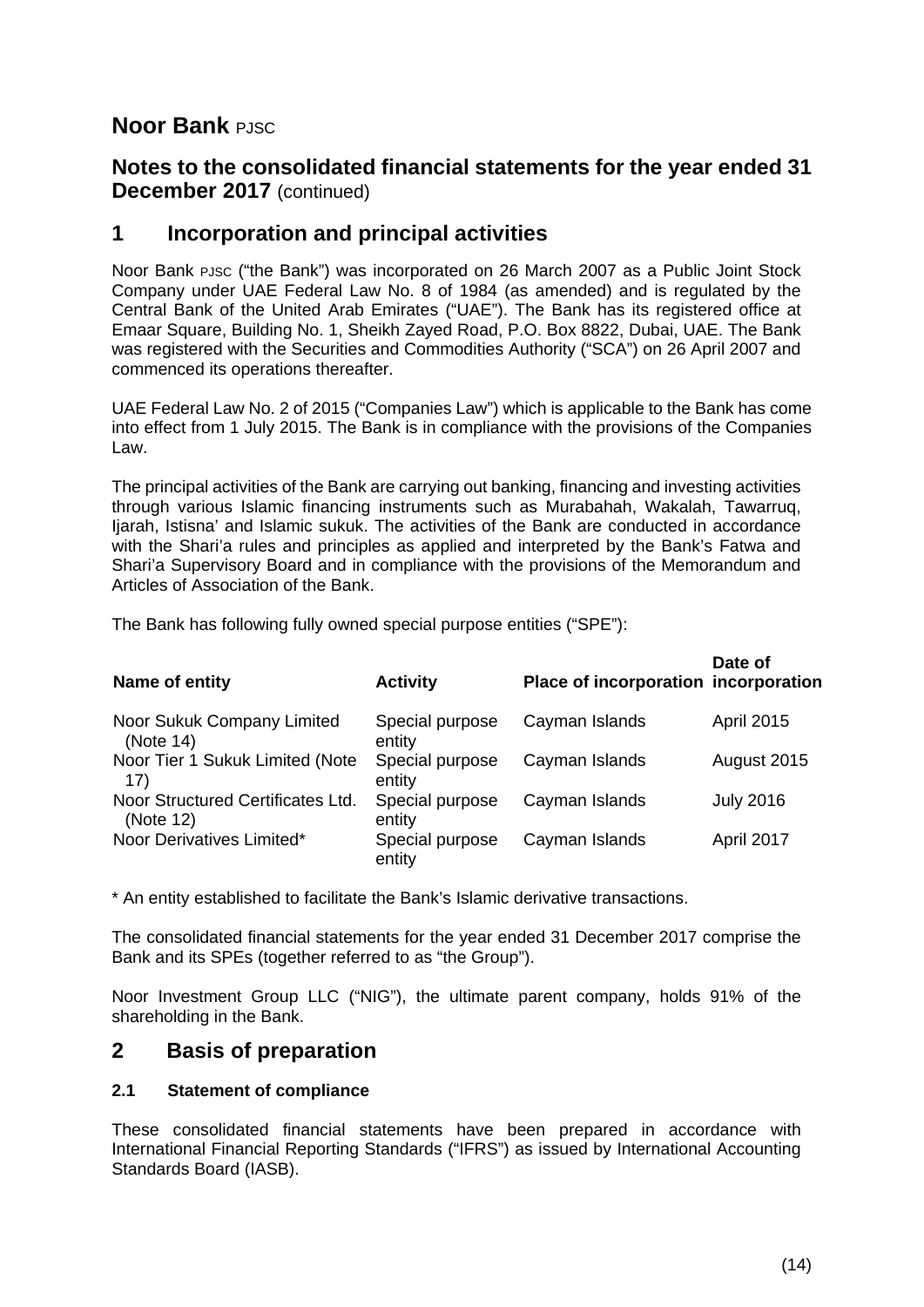# **Notes to the consolidated financial statements for the year ended 31 December 2017** (continued)

### **2 Basis of preparation** (continued)

### **2.2 Basis of measurement**

These consolidated financial statements have been prepared under the historical cost basis, except for the fair value measurement of following items in the consolidated statement of financial position:

- Investments in Islamic sukuk classified as at fair value through income statement and available-for-sale.
- Investment properties.
- Buildings classified under property and equipment.
- Islamic derivatives

### **2.3 Functional and presentation currency**

These consolidated financial statements are presented in United Arab Emirates Dirham ("AED"), which is the functional currency of the Bank and its subsidiaries, being the currency of primary economic environment in which the entities operate. Except as indicated, the consolidated financial statements have been rounded to the nearest thousand.

### **2.4 Use of estimates and judgements**

The preparation of the consolidated financial statements in conformity with IFRS requires the management to make judgements, estimates and assumptions that affect the application of accounting policies and the reported amounts of assets, liabilities, income and expenses. Actual results may differ from these estimates.

Estimates and underlying assumptions are reviewed on an ongoing basis. Revisions to accounting estimates are recognised in the period in which the estimate is revised and in any future periods affected.

Significant areas of estimation uncertainty and critical judgements in applying accounting policies that have the most significant effect on the amounts recognised in the consolidated financial statements are described as follows:

### *(a) Impairment of investments in Islamic financing instruments*

The Bank reviews its Islamic financing portfolio to assess impairment on a regular basis. In determining whether an impairment loss should be recognised, the Bank makes judgments as to whether there is any observable data indicating that there is a measurable decrease in the estimated future cash flows. This evidence may also include observable data indicating that there has been an adverse change in the collections from customers in a group. Management uses estimates based on historical loss experience for financing with similar credit risk characteristics and objective evidence of impairment similar to those in the portfolio when estimating its cash flows. The cash flows include any additional support available to the Group, including guarantees and any other assets which management expects to be made available to the Bank. The methodology and assumptions used for estimating both the amount and the timing of future cash flows are reviewed regularly to reduce any differences between loss estimates and actual loss experience.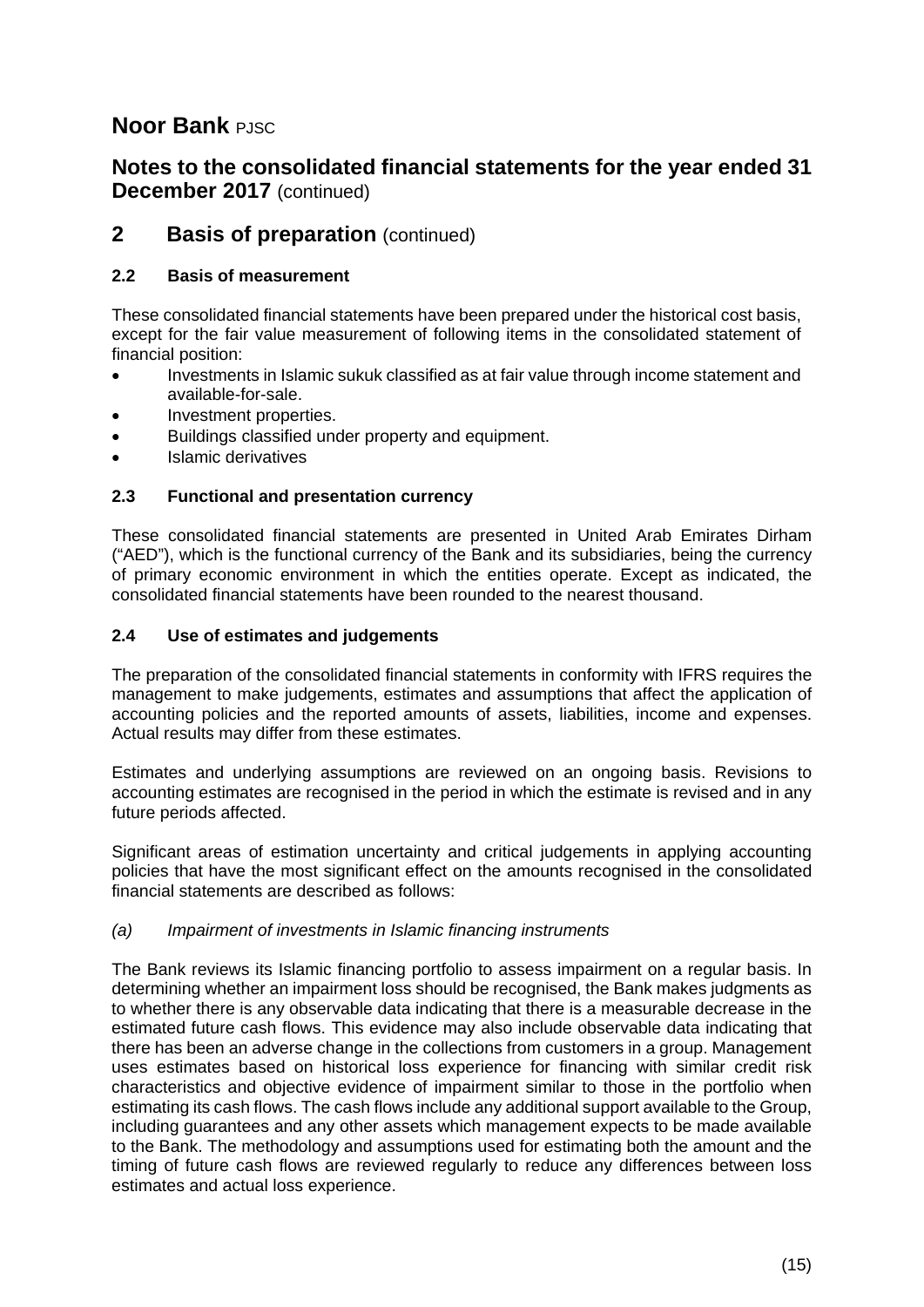# **Notes to the consolidated financial statements for the year ended 31 December 2017** (continued)

### **2 Basis of preparation** (continued)

### **2.4 Use of estimates and judgements** (continued)

*(b) Classification of investments in Islamic sukuk as held-to-maturity ("HTM")*

In accordance with IAS 39 guidance, the Bank classifies its investments in Islamic sukuk with fixed or determinable payments and fixed maturities as HTM which requires significant judgment in evaluating Bank's intention and ability to hold such investments until their maturity. Except for certain specific circumstances, any sale or reclassification of a more than insignificant amount of HTM investments would result in the reclassification of all HTM investments as available-for-sale, and would prevent the Group from classifying investment in Islamic sukuk as HTM for the current year.

### *(c) Fair valuation of investment properties and buildings under property and equipment*

The fair valuation of investment properties and buildings under property and equipment is based on estimated value as determined by an independent valuation expert in accordance with relevant appraisal and valuation standards issued by the Royal Institute of Chartered Surveyors ("RICS"). In undertaking the valuation the valuation experts have made a number of assumptions and relied upon various sources of information. Management reviews the assumptions based on their reasonable knowledge and other information available about the properties.

### **2.5 New standards, amendments to published standards and interpretations effective for the Group's accounting period beginning on 1 January 2017**

There are no applicable IFRSs or IFRIC interpretations that were effective for the first time for the accounting period beginning on 1 January 2017 that have had a material impact on the Group's consolidated financial statements.

#### **2.6 New standards and amendments to published standards and interpretations issued but not yet effective for the Group's accounting period beginning 1 January 2017 and not early adopted by the Group**

| New standards and significant amendments to standards applicable to the                                                                                                                                                                                                                                                                                                                                                                                                                                                                                                                                                                                                                                                                                                                                                                                                                    |                       |
|--------------------------------------------------------------------------------------------------------------------------------------------------------------------------------------------------------------------------------------------------------------------------------------------------------------------------------------------------------------------------------------------------------------------------------------------------------------------------------------------------------------------------------------------------------------------------------------------------------------------------------------------------------------------------------------------------------------------------------------------------------------------------------------------------------------------------------------------------------------------------------------------|-----------------------|
| <b>Group</b>                                                                                                                                                                                                                                                                                                                                                                                                                                                                                                                                                                                                                                                                                                                                                                                                                                                                               | <b>Effective date</b> |
| <b>IFRS 15, 'Revenue from contracts with customers'</b>                                                                                                                                                                                                                                                                                                                                                                                                                                                                                                                                                                                                                                                                                                                                                                                                                                    | 1 January 2018        |
| This standard replaces IAS 11, 'Construction contracts', IAS 18, 'Revenue' and<br>related interpretations. Revenue is recognised when a customer obtains control of<br>a good or service and thus has the ability to direct the use of and obtain the benefits<br>from the good or service. The core principle of IFRS 15 is that an entity recognises<br>revenue to depict the transfer of promised goods or services to customers in an<br>amount that reflects the consideration to which the entity expects to be entitled in<br>exchange for those goods or services. IFRS 15 also includes a cohesive set of<br>disclosure requirements that will result in an entity providing users of financial<br>statements with comprehensive information about the nature, amount, timing and<br>uncertainty of revenue and cash flows arising from the entity's contracts with<br>customers. |                       |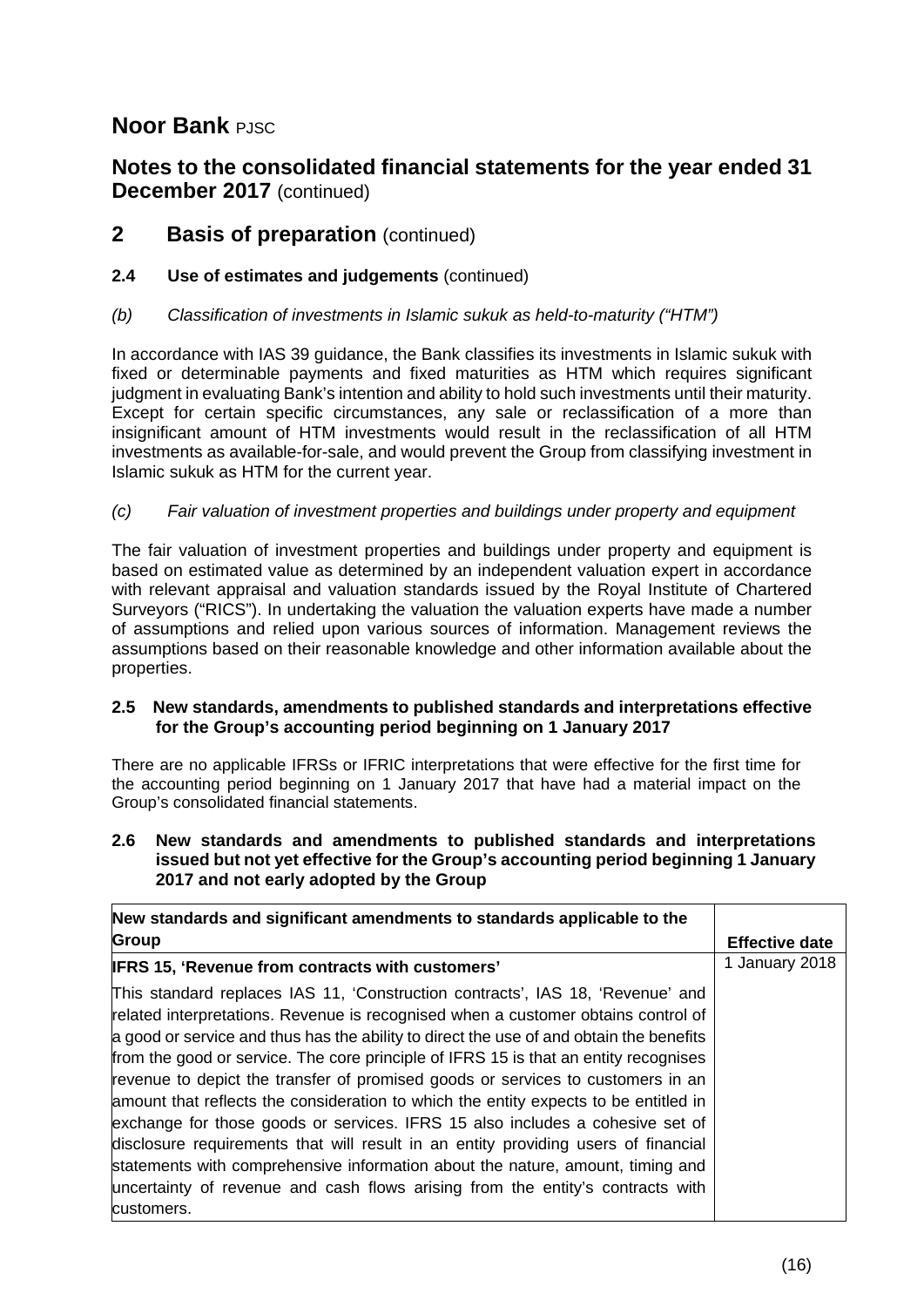# **Notes to the consolidated financial statements for the year ended 31 December 2017** (continued)

### **2 Basis of preparation** (continued)

**2.6 New standards and amendments to published standards and interpretations issued but not yet effective for the Group's accounting period beginning 1 January 2017 and not early adopted by the Group** (continued)

| New standards and significant amendments to standards applicable to                                                                                                                                                                                                                                                                                                                                                                                            |                       |
|----------------------------------------------------------------------------------------------------------------------------------------------------------------------------------------------------------------------------------------------------------------------------------------------------------------------------------------------------------------------------------------------------------------------------------------------------------------|-----------------------|
| the Group                                                                                                                                                                                                                                                                                                                                                                                                                                                      | <b>Effective date</b> |
| Amendment to IFRS 15, 'Revenue from contracts with customers'                                                                                                                                                                                                                                                                                                                                                                                                  | 1 January 2018        |
| These amendments comprise clarifications on identifying performance<br>obligations, accounting for licenses of intellectual property and the principal<br>versus agent assessment (gross versus net revenue presentation). The IASB<br>has also included additional practical expedients related to transition to the<br>new revenue standard.                                                                                                                 |                       |
| There is no material impact on the consolidated financial statements of the<br>Group from the adoption of above new standard on 1 January 2018.                                                                                                                                                                                                                                                                                                                |                       |
| <b>IFRS 9, 'Financial instruments'</b>                                                                                                                                                                                                                                                                                                                                                                                                                         | 1 January 2018        |
| IFRS 9 addresses the classification, measurement, recognition and de-<br>recognition of financial assets and financial liabilities, introduces new rules for<br>hedge accounting and a new impairment model for financial assets.                                                                                                                                                                                                                              |                       |
| In line with the IFRS 9 transition provisions, the Group has elected not to re-<br>state comparative periods and will adjust its retained earnings at 01 January<br>2018 to reflect the application of requirements under the new standard.                                                                                                                                                                                                                    |                       |
| The application of contractual cash flow characteristics and business model<br>tests would change the classification and measurement of certain financial<br>assets under IFRS 9 as compared to IAS 39. The resultant changes in<br>classification and measurement are not expected to have any material impact<br>on the Group's classification of financial assets.                                                                                          |                       |
| The new impairment model requires the recognition of impairment provisions<br>based on expected credit losses (ECL) rather than the incurred credit losses<br>basis as is the case under IAS 39. It applies to financial assets classified at<br>amortised cost, debt instruments measured at FVOCI, contract assets under<br>IFRS 15 Revenue from Contracts with Customers, lease receivables, loan<br>commitments and certain financial guarantee contracts. |                       |
| The transition to IFRS 9 is expected to reduce the Group' equity by an amount<br>in the range of 0.50% - 0.75% of the total assets as at 01 January 2018.                                                                                                                                                                                                                                                                                                      |                       |
| The Group continues to refine the impairment model and related processes<br>leading up to 31 March 2018 reporting.                                                                                                                                                                                                                                                                                                                                             |                       |
| The new standard also introduces expanded disclosure requirements which<br>may change the nature and extent of the Group's disclosures about its<br>financial instruments in 2018.                                                                                                                                                                                                                                                                             |                       |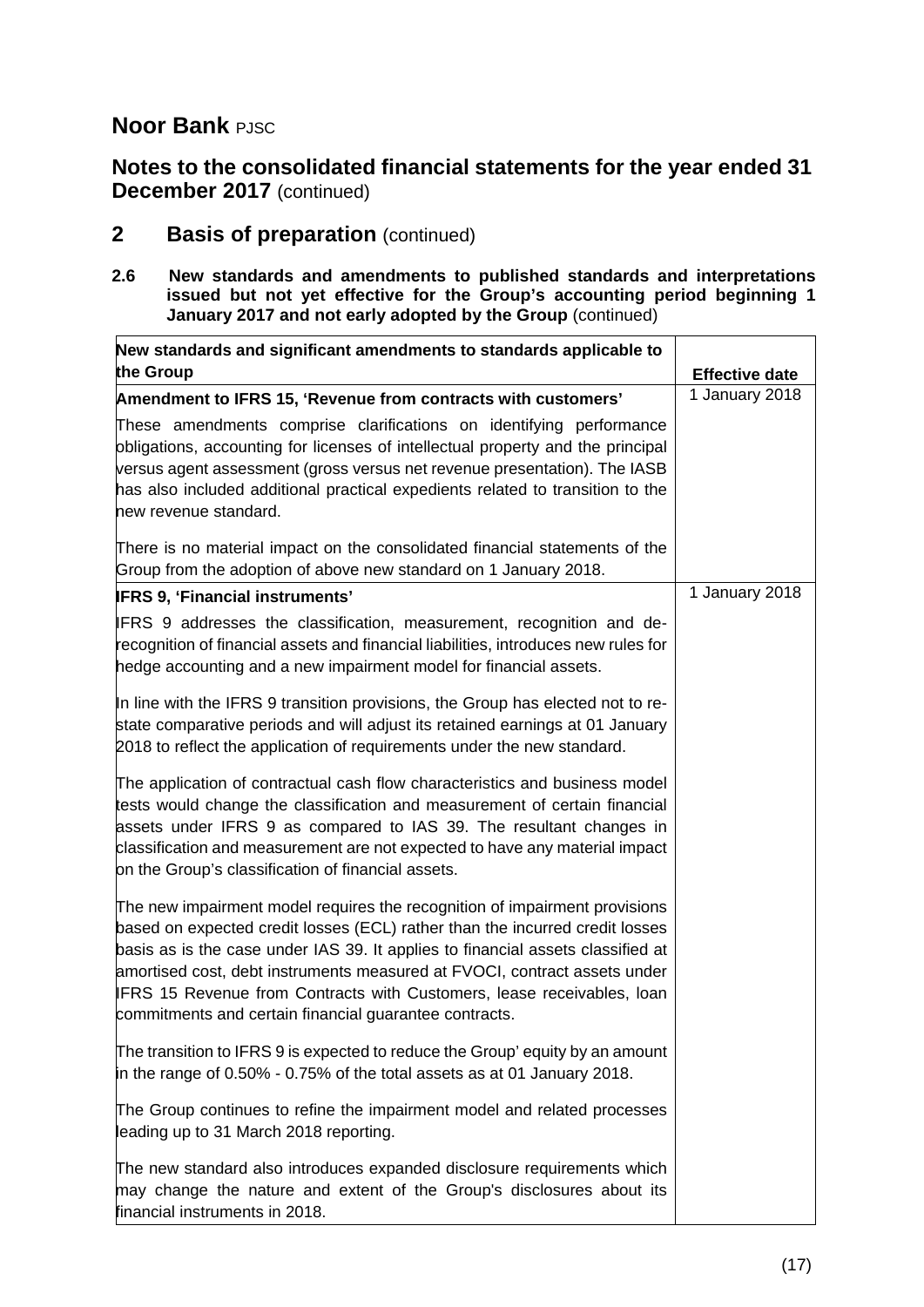# **Notes to the consolidated financial statements for the year ended 31 December 2017** (continued)

### **2 Basis of preparation** (continued)

**2.6 New standards and amendments to published standards and interpretations issued but not yet effective for the Group's accounting period beginning 1 January 2017 and not early adopted by the Group** (continued)

| New standards and significant amendments to standards applicable to                                                                                                                                                                                                                                                                                                                                                                                                                                                                                                                                                                                                                                                                                                                    |                       |
|----------------------------------------------------------------------------------------------------------------------------------------------------------------------------------------------------------------------------------------------------------------------------------------------------------------------------------------------------------------------------------------------------------------------------------------------------------------------------------------------------------------------------------------------------------------------------------------------------------------------------------------------------------------------------------------------------------------------------------------------------------------------------------------|-----------------------|
| the Group                                                                                                                                                                                                                                                                                                                                                                                                                                                                                                                                                                                                                                                                                                                                                                              | <b>Effective date</b> |
| <b>IFRS 16, 'Leases'</b>                                                                                                                                                                                                                                                                                                                                                                                                                                                                                                                                                                                                                                                                                                                                                               | 1 January 2019        |
| This standard replaces the current guidance in IAS 17 and is a far reaching<br>change in accounting by lessees in particular. Under IAS 17, lessees were<br>required to make a distinction between a finance lease (on balance sheet)<br>and an operating lease (off balance sheet). IFRS 16 now requires lessees to<br>recognise a lease liability reflecting future lease payments and a 'right-of-use<br>asset' for virtually all lease contracts. The IASB has included an optional<br>exemption for certain short-term leases and leases of low-value assets;<br>however, this exemption can only be applied by lessees. For lessors, the<br>accounting stays almost the same. The Group is assessing the impact of the<br>hew standard on the consolidated financial statements. |                       |

There are no other relevant applicable new standards and amendments to published standards or IFRIC interpretations that have been issued but are not effective for the first time for the Group's financial year beginning on 1 January 2017 that would be expected to have a material impact on the consolidated financial statements of the Group.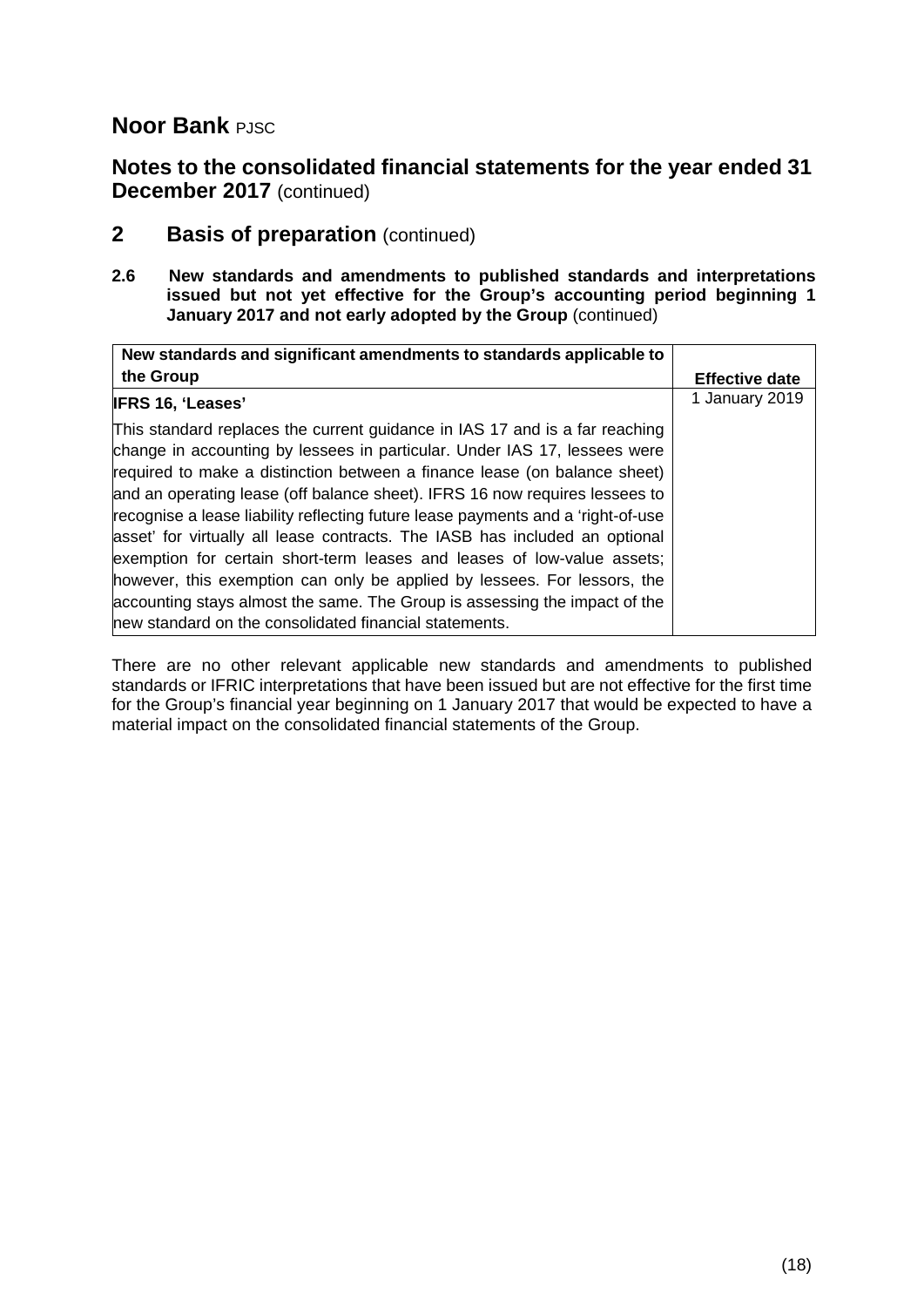### **Notes to the consolidated financial statements for the year ended 31 December 2017** (continued)

# **3 Significant accounting policies**

The significant accounting policies set out below have been applied consistently to all periods presented in these consolidated financial statements.

### **3.1 Basis of consolidation**

#### *(a) Subsidiaries*

Subsidiaries are all entities (including special purpose entities) over which the Group has control. The Group controls an entity when the Group is exposed to, or has rights to, variable returns from its involvement with the entity and has the ability to affect those returns through its power to direct the activities of the entity. Subsidiaries are fully consolidated from the date on which control is transferred to the Group. They are deconsolidated from the date on which the control ceases.

In preparing the consolidated financial statements, transactions, balances and unrealised gains on transactions between group entities are eliminated. Unrealised losses are also eliminated but are considered an impairment indicator of the asset transferred. Accounting policies of subsidiaries have been changed where necessary to ensure consistency with the policies adopted by the Group.

Non-controlling interests comprise the portion of a subsidiary's net results of operations and its net assets, which is attributable to the interests that are not owned directly or indirectly by the equity holders of the Group. They are shown separately in the consolidated statements of financial position, comprehensive income and changes in equity. Total comprehensive income is attributed to the non-controlling interests based on their respective interests in a subsidiary.

The acquisition method of accounting is used to account for business combinations entered into by the Group. The consideration transferred for the acquisition of a subsidiary or business comprises the fair value of the assets transferred, the liabilities incurred and the equity interests issued by the Group. The consideration transferred also includes any contingent consideration arrangement and any pre-existing equity interest in the subsidiary measured at their fair values at the acquisition date. Acquisition-related costs are expensed as incurred. Identifiable assets acquired and liabilities and contingent liabilities assumed in a business combination are, with limited exceptions, measured initially at their fair values at the acquisition date.

On an acquisition-by-acquisition basis, the Group recognises any non-controlling interest in the acquiree at the date of acquisition either at fair value or at the non-controlling interest's proportionate share of the acquiree's identifiable net assets.

The excess of (a) the consideration transferred, the amount of any non-controlling interest in the acquiree and the acquisition-date fair value of any previous equity interest in the acquiree over the (b) fair value of the identifiable net assets acquired is recorded as goodwill.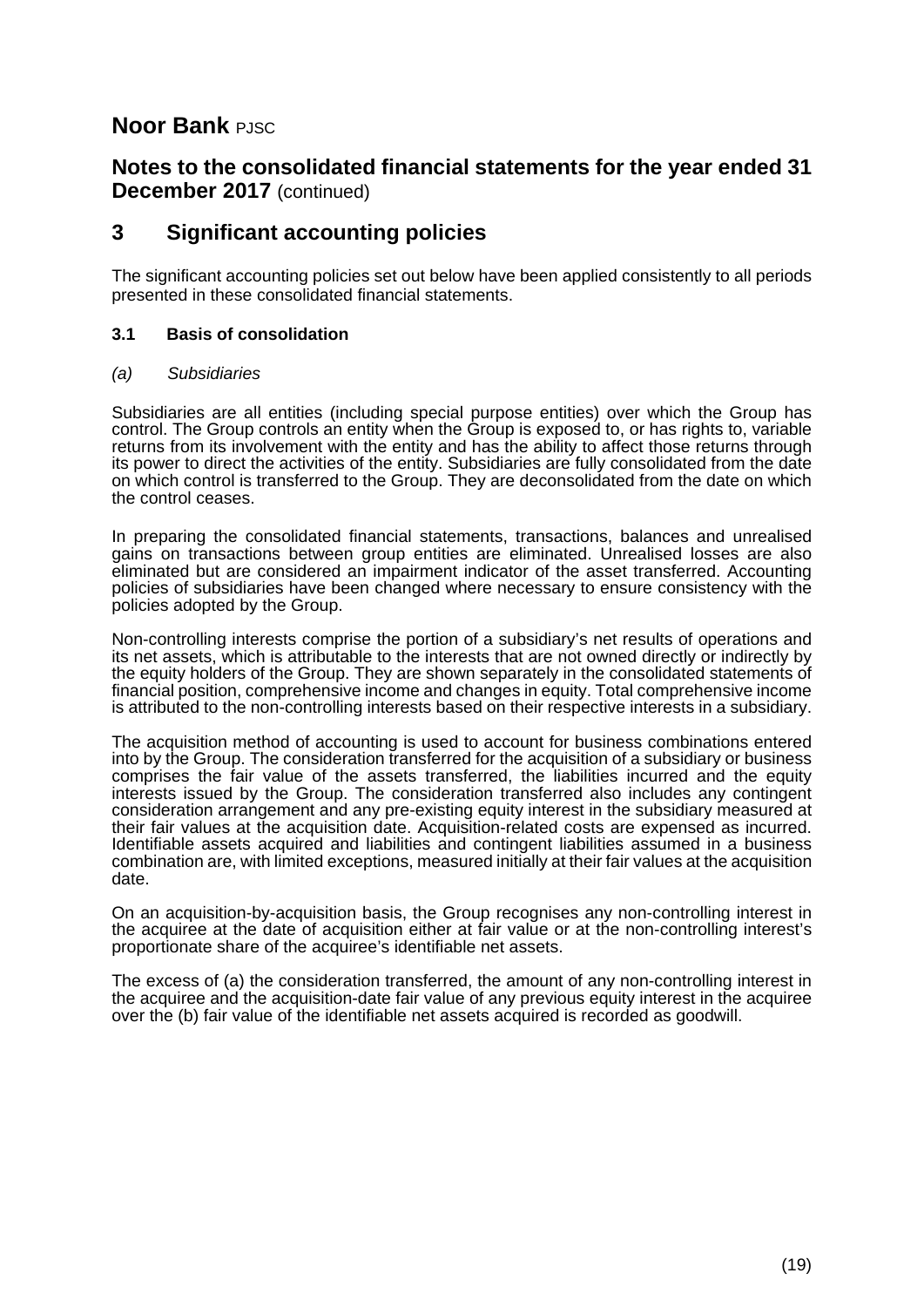# **Notes to the consolidated financial statements for the year ended 31 December 2017** (continued)

### **3 Significant accounting policies** (continued)

- **3.1 Basis of consolidation** (continued)
- *(a) Subsidiaries (continued)*

Business combinations involving entities under common control are excluded from the scope of IFRS 3, Business Combinations and, accordingly, the directors of the Company are responsible for determining a suitable accounting policy for such business combinations. The directors have elected to use the uniting of interests method to account for business combinations involving entities under common control and to account for such business combinations prospectively, under the predecessor basis of accounting. Under the uniting of interests method, there is no requirement to fair value the assets and liabilities of the acquired entities and hence no goodwill arises on consolidation. The difference between the cost of the acquisition and the Group's share of the issued and paid up share capital of the acquired entity is recognised as a merger reserve in equity.

When a change in the Group's ownership interest in a subsidiary results in a loss of control over the subsidiary, the assets and liabilities of the subsidiary including any goodwill are derecognised. Amounts previously recognised in other comprehensive income in respect of that entity are also reclassified to profit or loss or transferred directly to retained earnings.

Any retained equity interest in the entity is remeasured at fair value. The difference between the carrying amount of the retained interest at the date when control is lost and its fair value is recognised in profit or loss.

### *(b) Transactions with the non-controlling interest holders*

Transactions with non-controlling interests that do not result in loss of control are accounted for as equity transactions – that is, as transactions with the owners in their capacity as owners. The difference between fair value of any consideration paid and the relevant share acquired of the carrying value of net assets of the subsidiary is recorded in equity. Gains or losses on disposals to non-controlling interests are also recorded in equity.

### *(c) Associates*

Associates are all entities over which the Group has significant influence but not control, generally accompanying a shareholding of between 20% and 50% of the voting rights. Investments in associates are accounted for using the equity method of accounting. Under the equity method, the investment is initially recognised at cost, and the carrying amount is increased or decreased to recognise the investor's share of the profit or loss of the investee after the date of acquisition.

The Group determines at each reporting date whether there is any objective evidence that the investment in the associate is impaired. If this is the case, the Group calculates the amount of impairment as the difference between the recoverable amount of the associate and its carrying value and recognises the amount in the consolidated income statement.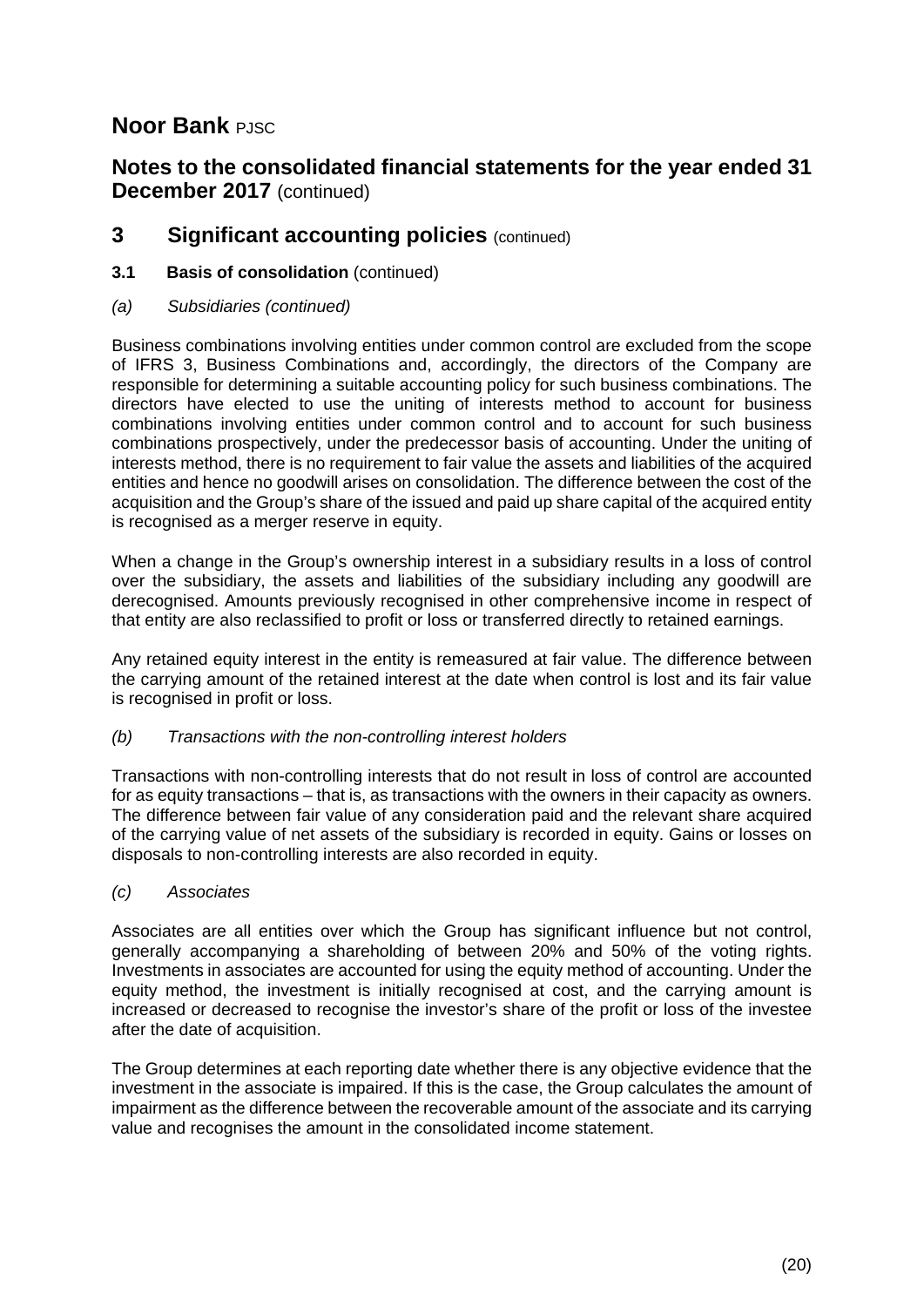# **Notes to the consolidated financial statements for the year ended 31 December 2017** (continued)

# **3 Significant accounting policies** (continued)

### **3.2 Foreign currency translation**

Foreign currency transactions are translated into the functional currency (UAE Dirham) using the exchange rates prevailing at the dates of the transactions or valuation where items are remeasured. Foreign exchange gains and losses resulting from the settlement of such transactions and from the translation at year-end exchange rates of monetary assets and liabilities denominated in foreign currencies are recognised in the consolidated income statement, as part of 'net foreign exchange income' under "fee and other income, net of charges".

### **3.3 Cash and cash equivalents**

For the purpose of the consolidated statement of cash flows, cash and cash equivalents include cash on hand, balances held with the UAE Central Bank, deposits and balance due from banks or due to banks and placements with original maturity of less than three months, excluding statutory deposits required to be maintained with the UAE Central Bank.

### **3.4 Due from banks**

Amounts due from banks are initially recognised at fair value and subsequently measured at amortised cost less any amounts written off and provision for impairment, if any. Impairment of amounts due from banks is assessed as outlined in the accounting policy of impairment of financial assets (Note 3.9).

### **3.5 Investments in Islamic financing instruments**

Investments in Islamic financing instruments are non-derivative financial assets originated or acquired by the Group with fixed or determinable payments that are not quoted in an active market.

Investments in Islamic financing instruments are initially measured at fair value including transaction costs associated with the investments in Islamic financing instruments, if any, as soon as the customer is bound by the financing agreement to drawdown the financing amount.

Investments in Islamic financing instruments are subsequently measured at amortised cost using the effective profit method (note 3.15).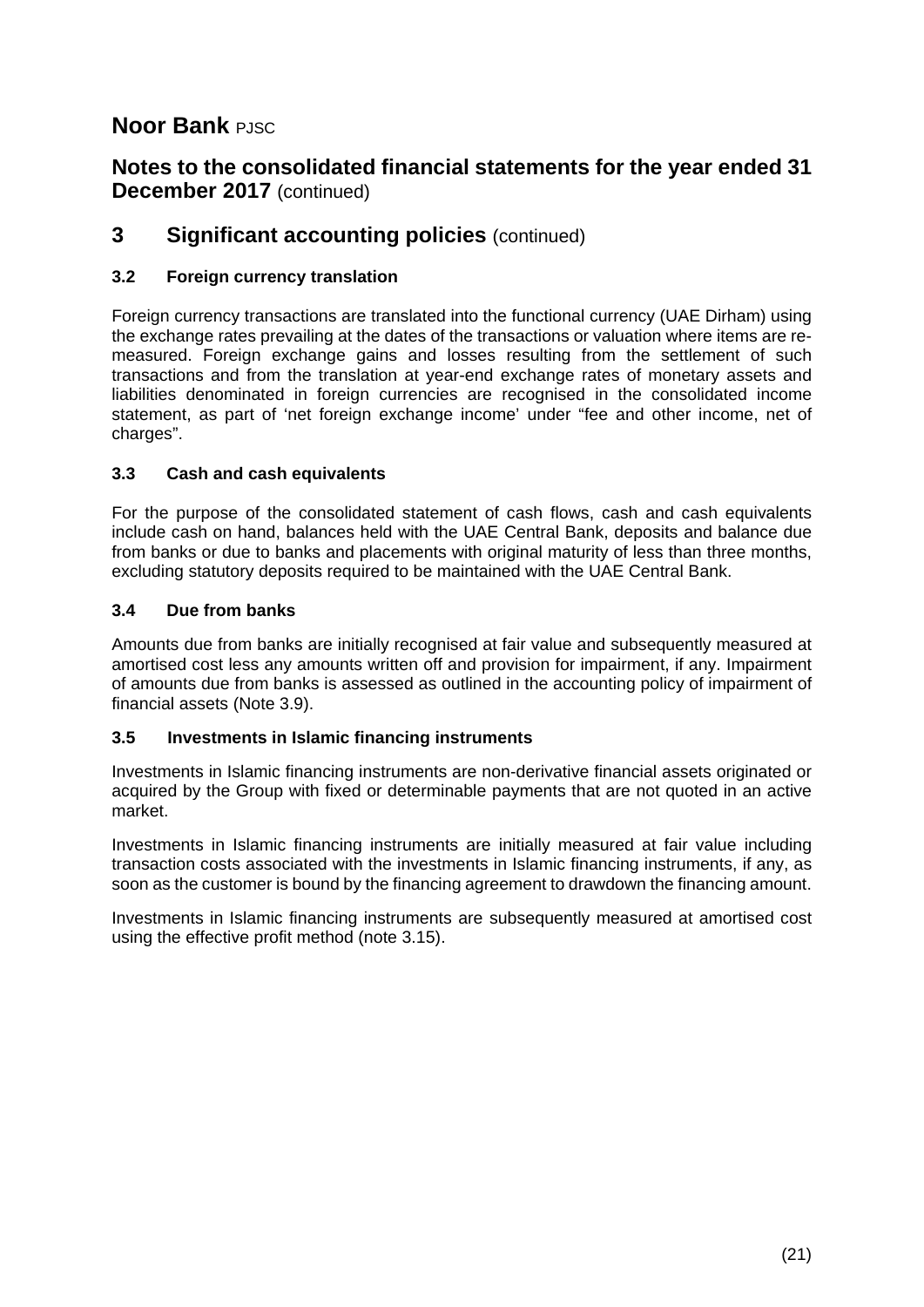# **Notes to the consolidated financial statements for the year ended 31 December 2017** (continued)

### **3 Significant accounting policies** (continued)

### **3.6 Investments in Islamic sukuk**

### **3.6.1 Classification**

The Group classifies its investments in Islamic sukuk in the following categories: held-tomaturity ("HTM") investments in Islamic sukuk, available-for-sale ("AFS") investment in Islamic sukuk and financial assets at fair value through income statement ("FVTPL"). Management determines the classification of its investments at initial recognition.

#### *Held-to-maturity*

Investments in Islamic sukuk at HTM are non-derivative financial assets with fixed or determinable payments and a fixed maturity that the Group's management has the positive intention and ability to hold to maturity. If the Group were to sell or reclassify other than an insignificant amount from the HTM category, the entire category would be reclassified as AFS.

#### *Available-for-sale*

Investments in Islamic sukuk at AFS are those non-derivative financial assets that are designated as AFS or are not classified as (a) investments in Islamic financing instruments, (b) HTM investments or (c) financial assets at fair value through income statement.

### *Financial assets and financial liabilities at fair value through the income statement*

Investments in Islamic sukuk and financial liabilities are classified as at FVTPL when either held-for-trading or when initially designated as at FVTPL.

### **3.6.2 Recognition and measurement**

Regular-way purchases and sales are recognised on trade-date, the date on which the Group commits to purchase or sell the asset. Investments in Islamic sukuk are initially recognised at fair value plus transaction costs for all financial assets not carried at fair value through income statement. Financial assets carried at fair value through income statement are initially recognised at fair value, and transaction costs are expensed in the consolidated income statement.

Financial assets are derecognised when the rights to receive cash flows from the investments in Islamic sukuk have expired or have been transferred and the Group has transferred substantially all risk and rewards of ownership. AFS and FVTPL financial assets are subsequently measured at fair value. HTM financial assets are subsequently carried at amortised cost using the effective profit method. Impairment on investments in Islamic sukuk classified as HTM is assessed as outlined in the accounting policy of impairment of financial assets (Note 3.9).

Gains and losses arising from changes in the fair value of AFS financial assets are recognised in other comprehensive income, until the investment in Islamic sukuk is derecognised or impaired. At this time, the cumulative gain or loss previously recognised in equity through other comprehensive income is recognised in the consolidated income statement.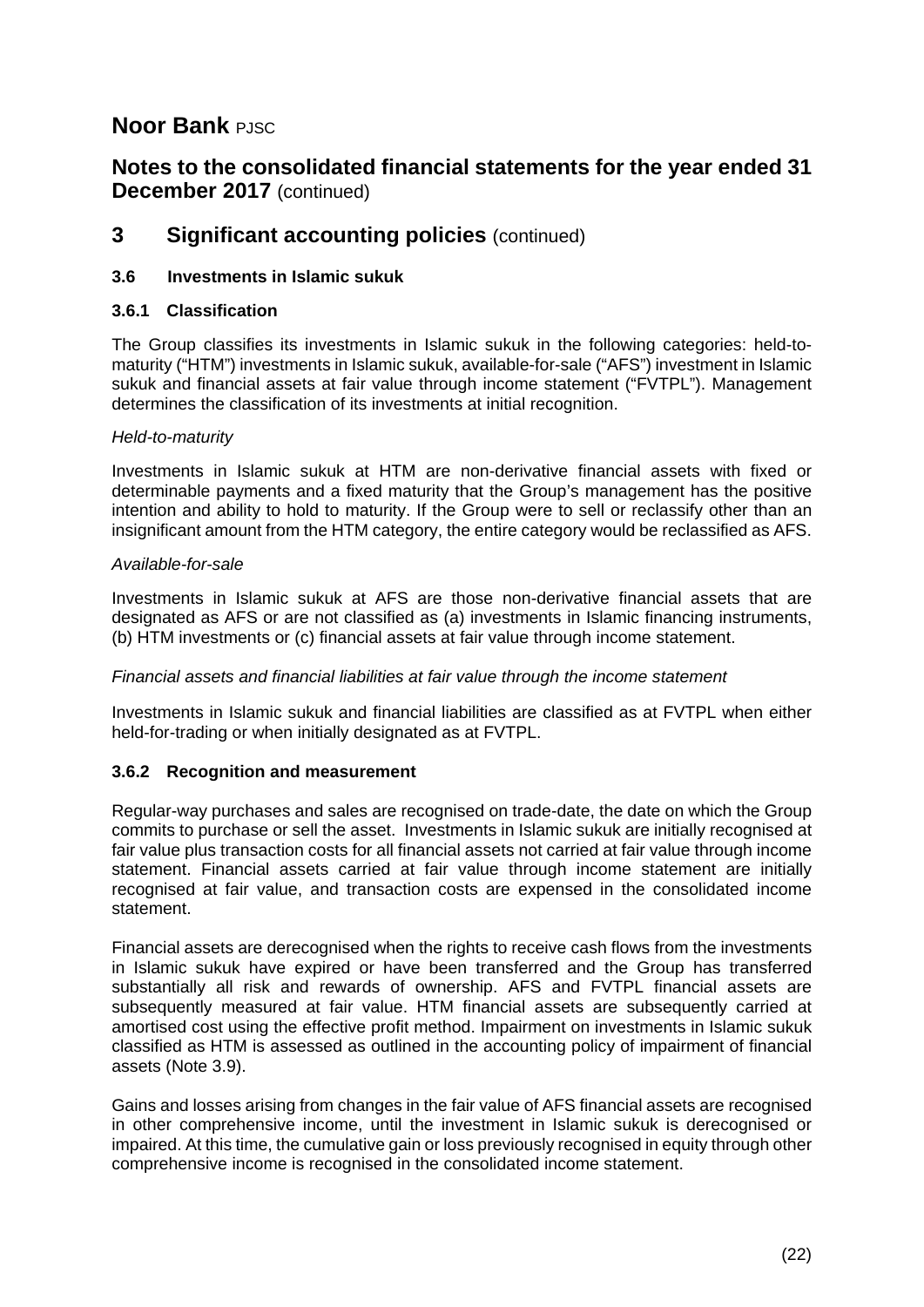# **Notes to the consolidated financial statements for the year ended 31 December 2017** (continued)

### **3 Significant accounting policies** (continued)

### **3.6 Investments in Islamic sukuk** (continued)

### **3.6.2 Recognition and measurement** (continued)

Foreign currency gains and losses arising on amortisation of AFS financial assets are directly recognised in the consolidated income statement.

Gains or losses arising from changes in the fair value of the FVTPL category are presented in the consolidated income statement within gain on investments in Islamic sukuk in the period in which they arise. Fair value is the price that would be received to sell an asset or paid to transfer a liability in an orderly transaction between market participants at the measurement date. Consequently, differences can arise between the carrying values and fair value estimates of financial assets and liabilities. The fair values of quoted investments in active markets are based on current bid prices, as the Group considers the bid to be most representative of fair value. If the market for a financial asset is not active (and for unlisted securities), the Group establishes fair value by using valuation techniques. In rare cases when the fair value of unlisted securities cannot be determined reliably, the securities are carried at cost less impairment.

Profit earned whilst holding investments in Islamic sukuk is reported as part of income from Islamic financing and sukuk in the consolidated income statement.

The Group assesses at each reporting date whether there is objective evidence that investments in Islamic sukuk are impaired. In the case of equity investments classified as AFS, a significant or prolonged decline in the fair value of the security below its cost is considered in determining whether the asset is impaired. If any such evidence exists for AFS financial assets, the cumulative loss, measured as the difference between the acquisition cost and the current fair value, less any impairment loss on that financial asset previously recognised in consolidated income statement, is removed from equity and recognised in the consolidated income statement.

Impairment losses recognised in the consolidated income statement on equity instruments are not reversed through the consolidated income statement if there are subsequent increases in fair value. If, in a subsequent period, the fair value of a non-equity sukuk instrument classified as AFS increases and the increase can be objectively related to an event occurring after the impairment loss was recognised in the consolidated income statement, the impairment is reversed through the consolidated income statement.

### **3.7 Property and equipment**

Property and equipment are stated at cost less accumulated depreciation except for land and buildings, which are carried at fair value based on periodic valuations by an external independent valuer, less subsequent depreciation.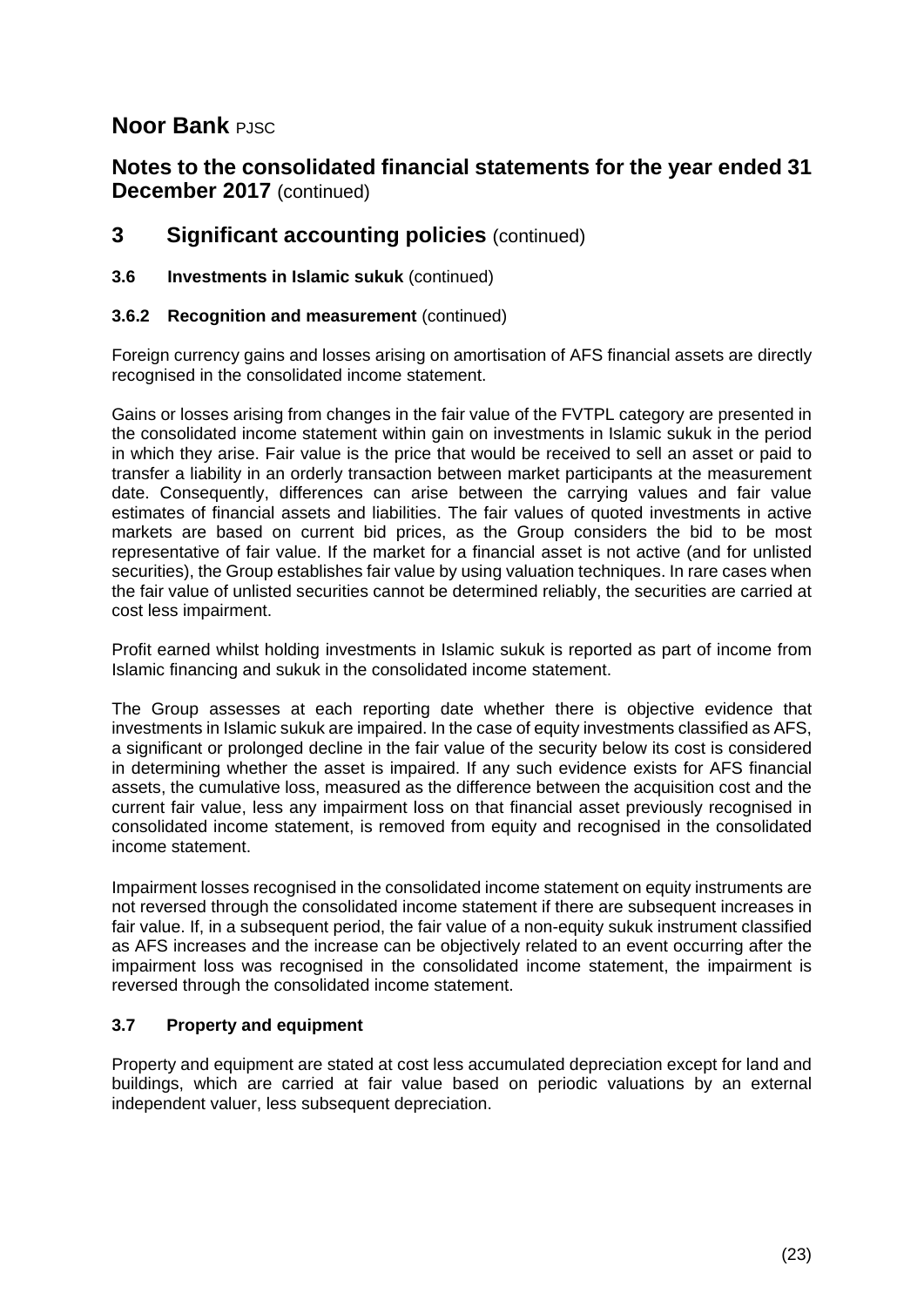# **Notes to the consolidated financial statements for the year ended 31 December 2017** (continued)

### **3 Significant accounting policies** (continued)

### **3.7 Property and equipment** (continued)

Historical cost includes expenditure that is directly attributable to the acquisition of the items. Subsequent costs are included in the asset's carrying amount or recognised as a separate asset, as appropriate, only when it is probable that future economic benefits associated with the item will flow to the Group and the cost of the item can be measured reliably. All other repairs and maintenance are charged to the consolidated income statement during the financial period in which they are incurred.

Increase in the carrying amount arising on revaluation of buildings is recognised in the consolidated statement of other comprehensive income under 'Revaluation surplus on land and buildings'. Increase that offsets previous decreases of the same asset are recognised in the consolidated income statement to the extent that it reverses a revaluation decrease of the same asset previously recognised in the consolidated income statement. Decrease that offsets previous increases of the same asset are charged against revaluation reserves directly in the consolidated statement of other comprehensive income; all other decreases are charged to the consolidated income statement.

Each year, the difference between the depreciation charge based on the revalued carrying amount of the asset and depreciation charge based on the asset's original cost or previous revalued amount is transferred from the revaluation reserve to retained earnings/accumulated losses.

Depreciation on property and equipment is calculated on the straight-line method to write down the cost of assets to their estimated residual values over their expected useful economic lives as follows:

| Years                             |       |
|-----------------------------------|-------|
| <b>Buildings</b>                  | 25    |
| Leasehold improvements            | 10    |
| Furniture, fittings and equipment |       |
| <b>Vehicles</b>                   |       |
| Computer equipment and software   | $3-5$ |

The asset's residual values and useful lives are reviewed, and adjusted if appropriate, at each consolidated statement of financial position date. An asset's carrying amount is written down immediately to its recoverable amount if the asset's carrying amount is greater than its estimated recoverable amount. Gains and losses on disposals are determined by comparing the proceeds with the carrying amount and are recognised in the consolidated income statement. When revalued assets are sold, the amounts included in the revaluation reserve are transferred to retained earnings/accumulated losses.

Capital work-in-progress is stated at cost incurred from the date of commencement of the project to the date on which it is commissioned. When commissioned, capital work-in-progress is transferred to the appropriate category of property and equipment and depreciated in accordance with the Group's accounting policies.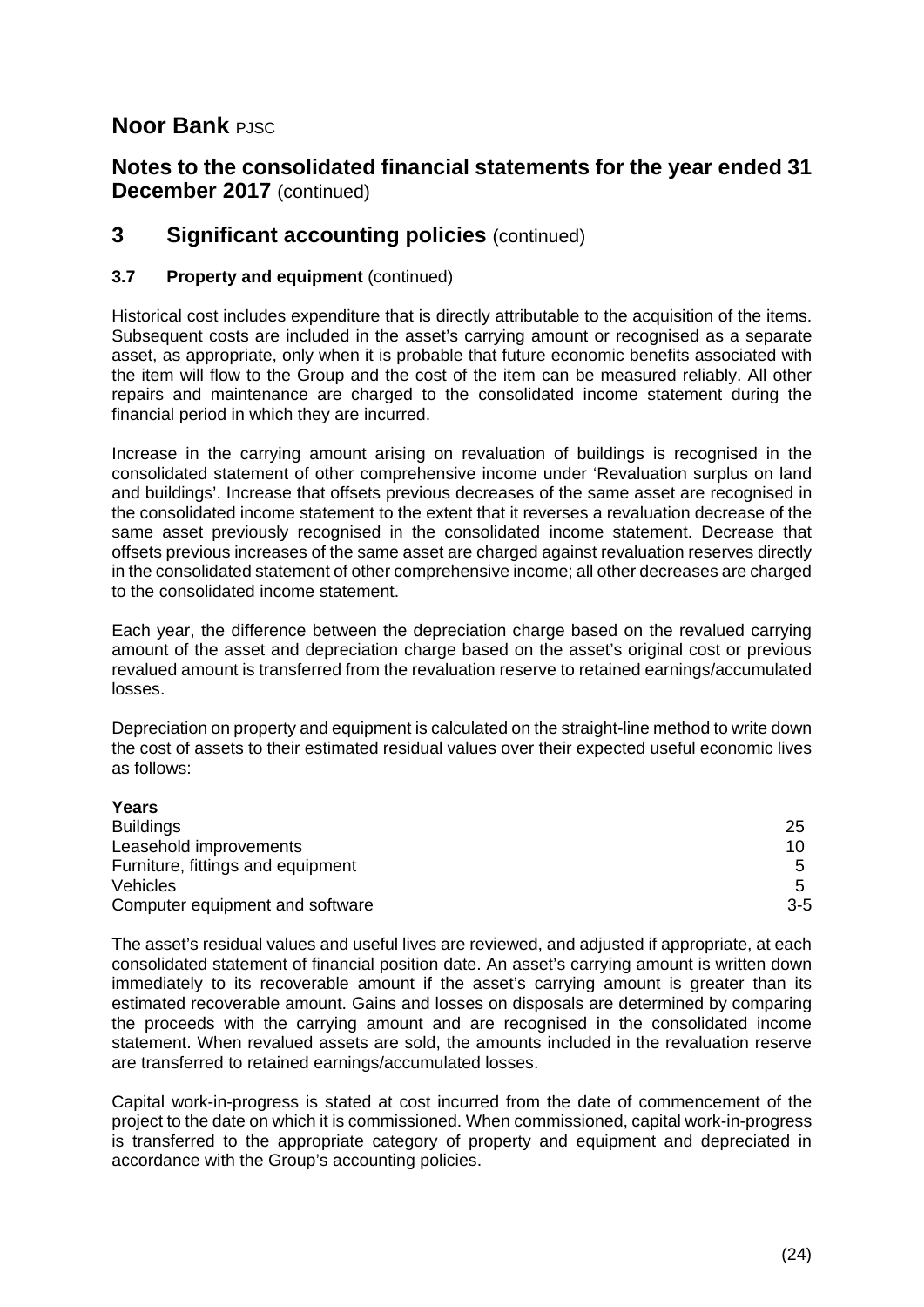# **Notes to the consolidated financial statements for the year ended 31 December 2017** (continued)

# **3 Significant accounting policies** (continued)

### **3.8 Investment property**

Investment property comprises property held for rental yields and for capital appreciation. It is not held for purposes of the Group's own use as part of property and equipment. Investment property is initially recognised at cost, including transaction expenses. Subsequent to initial recognition, investment property is carried at fair value.

Fair value of the investment property is determined on the basis of valuation undertaken by an independent valuer who holds a recognised and relevant qualification and has recent experience in the location and category of the investment property being valued. Gains and losses arising from changes in the fair value are recognised in the consolidated income statement in the period in which they arise.

If an item of property becomes an investment property because its use has changed, any difference resulting between the carrying amount and the fair value of this item at the date of transfer is recognised in other comprehensive income as a revaluation surplus/loss of property and equipment under IAS 16. If a fair value gain reverses a previous revaluation loss, the gain is recognised in the consolidated income statement, to the extent of that revaluation loss. On subsequent disposal of an investment property, the revaluation surplus is transferred to retained earnings. The transfer from revaluation surplus to retained earnings is not made through the income statement.

### **3.9 Impairment of financial assets**

.

The Group first assesses whether objective evidence of impairment exists individually for financial assets that are individually significant, and individually or collectively for financial assets that are not individually significant. If the Group determines that no objective evidence of impairment exists for an individually assessed financial asset, whether significant or not, it includes the asset in a group of financial assets with similar credit risk characteristics and collectively assesses them for impairment. Assets that are individually assessed for impairment and for which an impairment loss is or continues to be recognised are not included in the collective assessment of impairment.

The amount of the loss is measured as the difference between the asset's carrying amount and the present value of estimated future cash flows (excluding future credit losses that have not been incurred) discounted at the financial asset's original effective profit rate. The carrying amount of the asset is reduced through the use of an allowance account and the amount of the loss is recognised in the consolidated income statement. If an Islamic financing instrument has a variable profit rate, the discount rate for measuring any impairment loss is the current effective profit rate determined under the contract.

The calculation of the present value of the estimated future cash flows of a collateralised financial asset reflects the cash flows that may result from foreclosure less costs for obtaining and selling the collateral, whether or not foreclosure is probable. The calculation also takes into account any additional support available to the Group, including guarantees and any other assets which management expects to be made available to the Bank.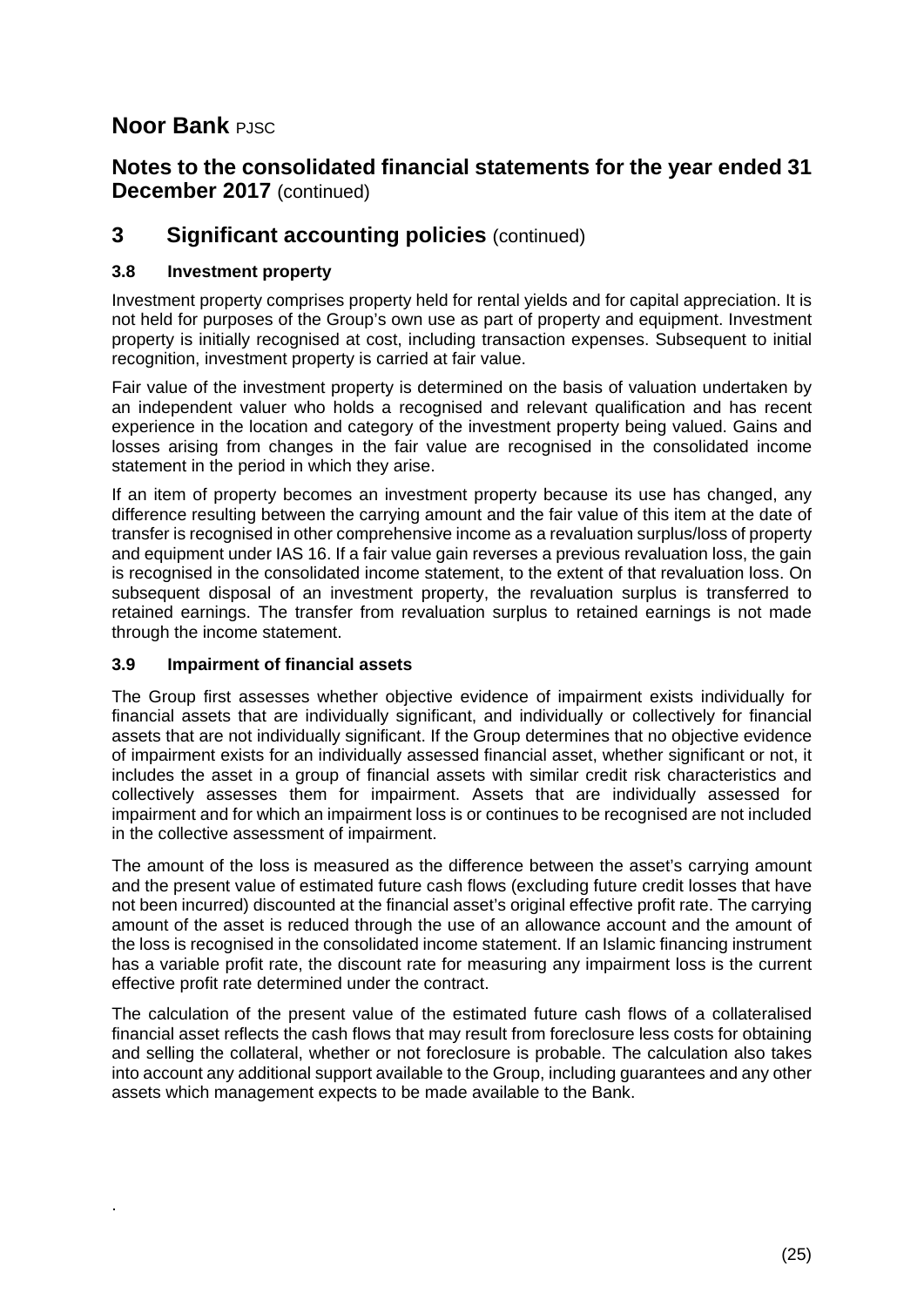# **Notes to the consolidated financial statements for the year ended 31 December 2017** (continued)

### **3 Significant accounting policies** (continued)

### **3.9 Impairment of financial assets** (continued)

For the purposes of a collective evaluation of impairment, financial assets are grouped on the basis of similar credit risk characteristics (i.e. on the basis of the Group's grading process that considers asset type, industry, collateral type, past-due status and other relevant factors). Those characteristics are relevant to the estimation of future cash flows for groups of such assets by being indicative of the debtors' ability to pay all amounts due according to the contractual terms of the assets being evaluated

Future cash flows in a group of Islamic financing instruments that are collectively evaluated for impairment are estimated on the basis of the contractual cash flows of the assets and historical loss experience for assets with similar credit risk characteristics. Historical loss experience is adjusted on the basis of current observable data to reflect the effects of current conditions that did not affect the period on which the historical loss experience is based and to remove the effects of conditions in the historical period that do not currently exist.

Estimates of changes in future cash flows for groups of assets reflect and are directionally consistent with changes in related observable data from period to period (for example, changes in unemployment rates, property prices, payment status, or other factors indicative of changes in the probability of losses and their magnitude). The methodology and assumptions used for estimating future cash flows are reviewed regularly by the Group to reduce any differences between loss estimates and actual loss experience.

When a financial asset is uncollectable, it is written off against the related provision for impairment. If no related provision exists, it is written off to the consolidated income statement. Subsequent recoveries are credited to the consolidated income statement.

If the amount of impairment subsequently decreases due to an event occurring after the write down, the release of the provision is credited to the consolidated income statement.

When the terms and conditions of financial assets that have been classified as past due are re-negotiated, the terms and conditions of the new contractual arrangement apply in determining whether the financial asset remains past due.

### **3.10 Impairment of non-financial assets**

Assets that have an indefinite useful life, not subject to amortisation, are tested annually for impairment. Assets that are subject to amortisation are reviewed for impairment whenever events or changes in circumstances indicate that the carrying amount may not be recoverable. An impairment loss is recognised for the amount by which the asset's carrying amount exceeds its recoverable amount. The recoverable amount is the higher of an asset's fair value less costs to sell, and value in use. For the purposes of assessing impairment, assets are grouped at the lowest levels for which there are separately identifiable cash inflows (cashgenerating units). Non-financial assets other than goodwill that have suffered an impairment loss are reviewed for possible reversal of impairment at each reporting date.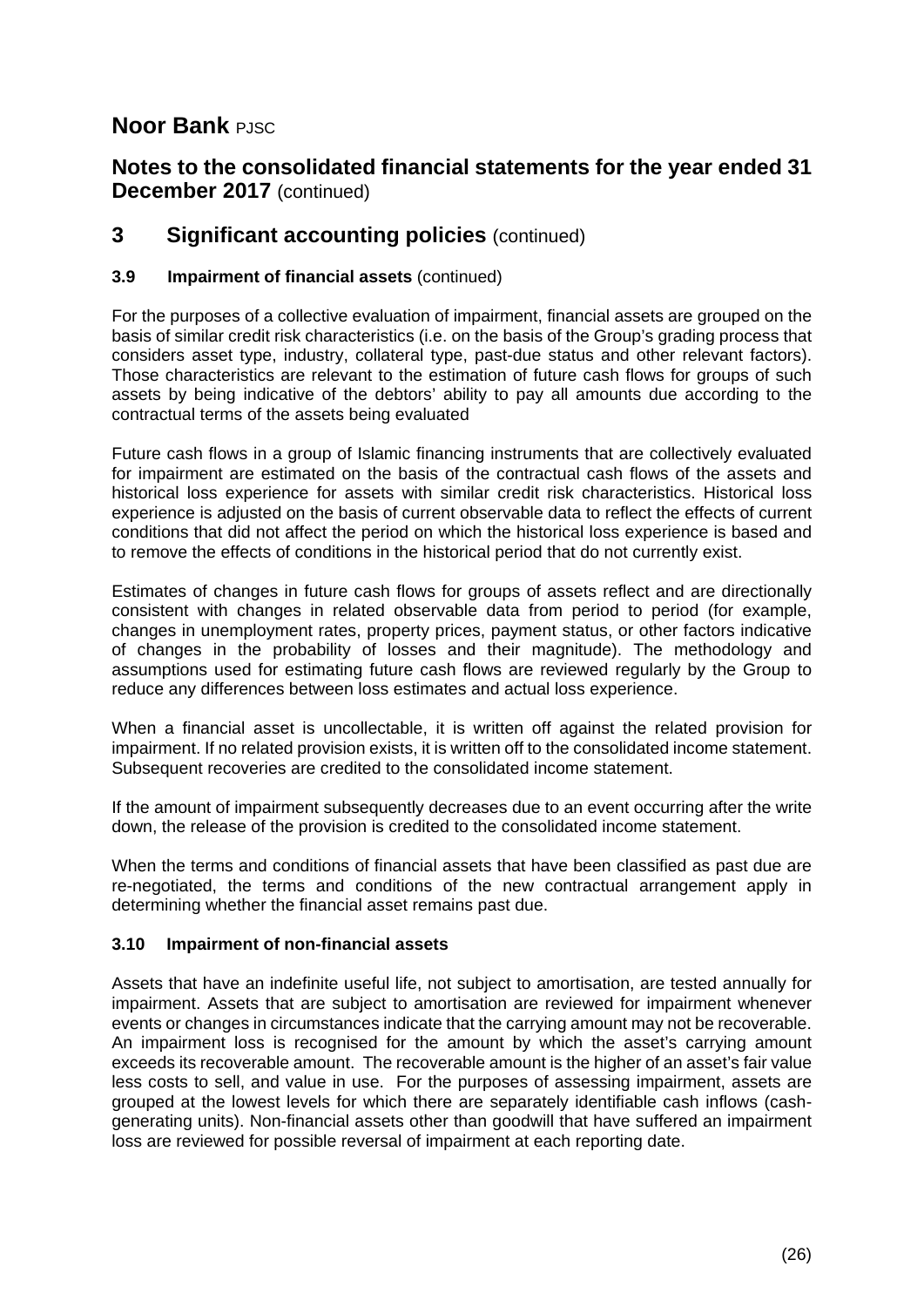# **Notes to the consolidated financial statements for the year ended 31 December 2017** (continued)

# **3 Significant accounting policies** (continued)

### **3.11 Fiduciary activities**

Assets and the income arising on the Group's fiduciary activities, where it acts in a fiduciary capacity such as nominee, trustee or agent, are excluded from these consolidated financial statements. Income earned by the Group from its fiduciary services is recognised in accordance with the accounting policy on fees and other income (Note 3.17).

### **3.12 Financial liabilities**

All financial liabilities are initially recognised at fair value less transaction costs. Subsequently, financial liabilities that are not held for trading and are not designated as at FVTPL are measured at amortised cost using the effective profit method. Amortised cost is calculated by taking into account any discount or premium on settlement.

### **3.13 Employee benefits**

### *(a) Defined contribution plan*

A defined contribution plan is a post-employment benefit plan under which an entity pays fixed contributions into a separate entity and will have no legal or constructive obligation to pay further amounts. Obligations for contributions to defined contribution pension plans are recognised as an employee benefit expense in the consolidated income statement in the periods during which services are rendered by employees.

Pension contributions are made in respect of UAE and GCC national employees to the UAE General Pension and Social Security Authority in accordance with the UAE Federal Law No (7), 1999 for Pension and Social Security.

### *(b) Defined benefit plan*

The provision for defined benefit obligation for the end of service benefits due to non-UAE nationals in accordance with the UAE Labour Law is calculated annually using the projected unit credit method in accordance with IAS 19. The present value of the defined benefit obligation is determined by discounting the estimated future cash outflows using profit rates on high-quality corporate bonds that are denominated in the currency in which the benefits will be paid, and that have terms to maturity approximating to the terms of the related pension obligation.

The provision arising is disclosed as 'provision for employee's end of service benefits' in the consolidated statement of financial position under 'other liabilities'.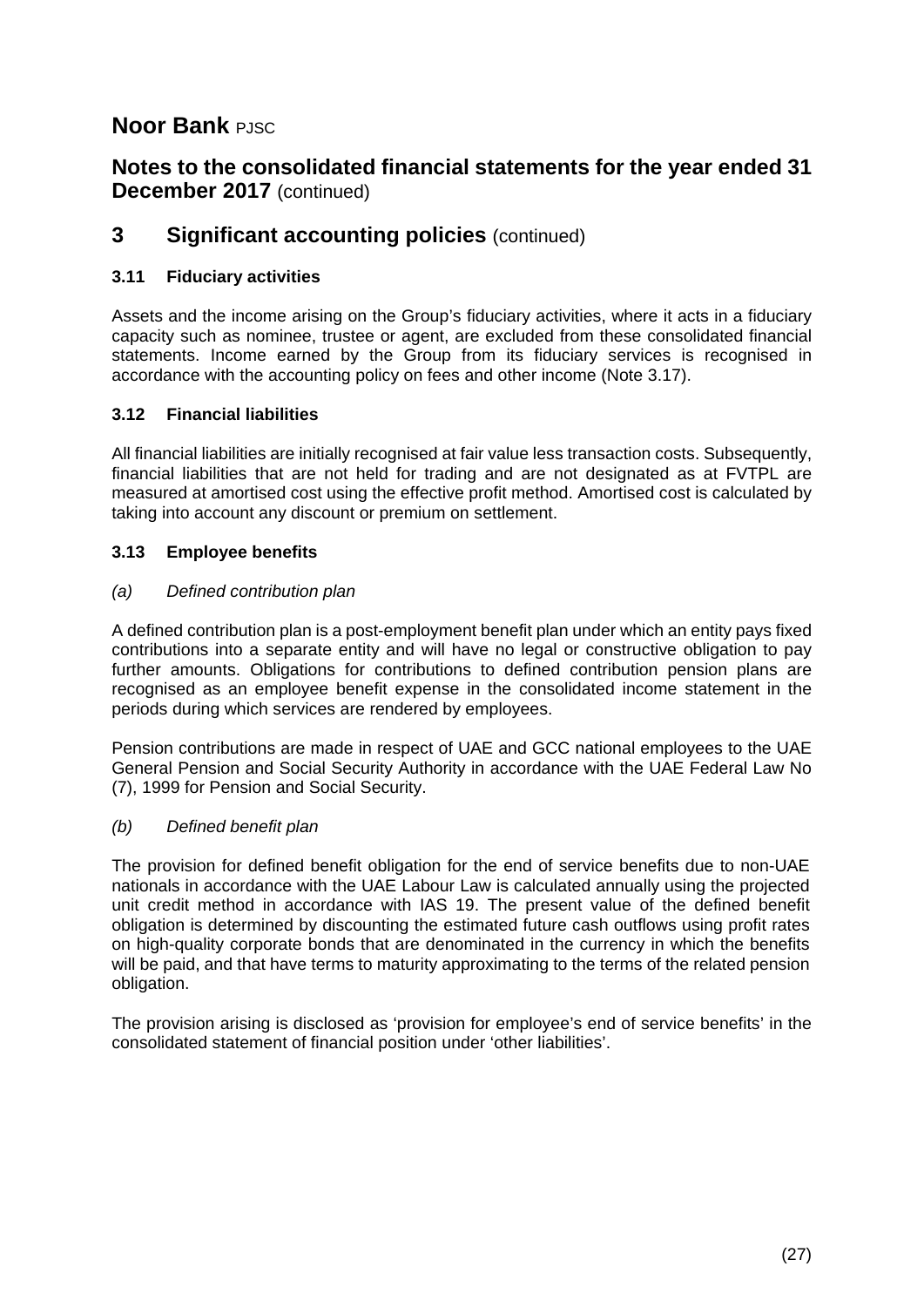# **Notes to the consolidated financial statements for the year ended 31 December 2017** (continued)

# **3 Significant accounting policies** (continued)

### **3.14 Provisions**

Provisions are recognised when the Group has a present legal or constructive obligation as a result of past events and it is probable that an outflow of resources embodying economic benefits will be required to settle the obligation, and a reliable estimate of the amount of the obligation can be made.

### **3.15 Revenue recognition on Islamic financing instruments**

Income from Islamic financing and sukuk is recognised in the consolidated income statement for all profit-bearing Islamic financing instruments below using the effective profit method.

The effective profit method is a method of calculating the amortised cost of a financing asset or liability and of allocating the income from Islamic financing and sukuk and depositors' share of profit. The effective profit rate is the rate that exactly discounts the estimated future cash payments (including all fees received that form an integral part of the effective profit rate) over the expected life of the instrument or, when appropriate, a shorter period, to the net carrying amount of the financing asset or liability.

### **3.15.1 Murabahah**

### *(a) Definition*

An agreement whereby the Group sells to a customer a physical asset, commodity, goods, or shares, which the Group has purchased and acquired, based on a promise received from the customer to buy the item purchased according to specific terms and conditions. The selling price comprises the cost of the commodity and an agreed profit margin. The settlement specified in the agreement is normally either on deferred lump sum basis or an instalment basis.

### *(b) Revenue recognition*

Income on Murabahah financing is recognised on a time apportioned basis over the period of the Murabahah contract, using the effective profit method.

### **3.15.2 Ijarah**

### *(a) Definition*

An agreement whereby the Group (lessor) leases to a customer (lessee) a service or the usufruct of an owned or rented physical asset which either exists currently or is to be constructed in future (forward lease), for a specific period of time and against certain rental instalments. The Ijarah could end by transferring the ownership of the asset to the lessee through an independent mode at the end of the agreement.

### *(b) Revenue recognition*

Income from Ijarah investments are recognised on a time apportioned basis over the lease term, using the effective profit method.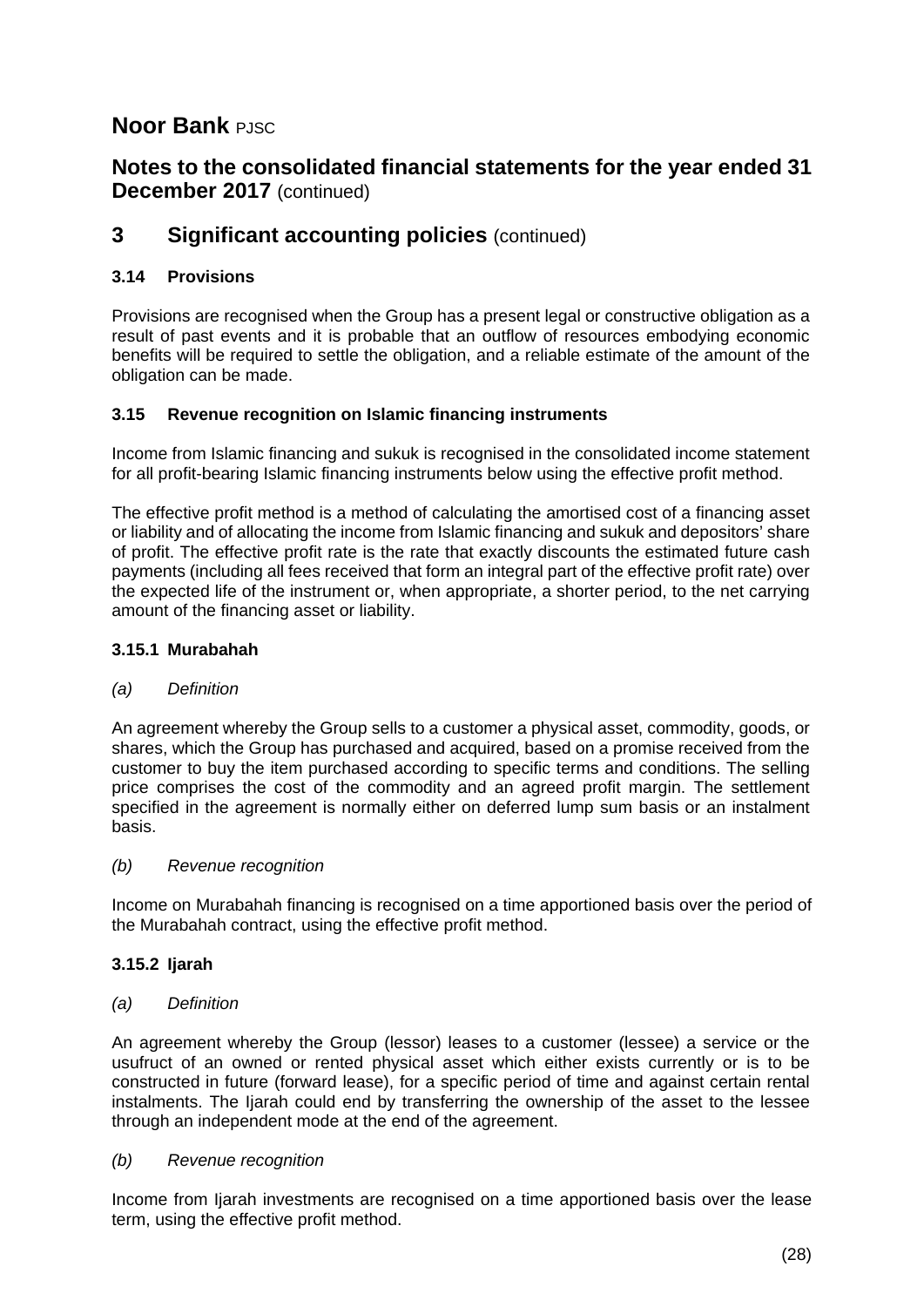# **Notes to the consolidated financial statements for the year ended 31 December 2017** (continued)

### **3 Significant accounting policies** (continued)

### **3.15 Revenue recognition on Islamic financing instruments** (continued)

### **3.15.3 Mudarabah**

### *(a) Definition*

An agreement between the Group and its customer where one party provides the funds and is called Rab al-Mal and the other provides efforts and expertise and is called the Mudarib. The Mudarib is responsible for investing such funds in a specific enterprise or activity in return for a pre-agreed percentage of the Mudarabah profit. The Mudarib is responsible for all losses arising from misconduct, negligence or violation of the conditions of the agreement. In all other instances, the losses are borne by the Rab-al-Mal.

#### *(b) Revenue recognition*

Income or losses on Mudarabah investments, where the Group is the Rab-al-Mal are recognised using effective profit method if they can be reliably estimated. Otherwise, income is recognised on distribution by the Mudarib and the losses are recognised upon their declaration by the Mudarib.

### **3.15.4 Wakalah**

### *(a) Definition*

An agreement whereby the Group provides a certain sum of money to an agent who invests it according to specific conditions in return for a fee (a lump sum of money or a percentage above the anticipated profits). Similarly, the Group also obtains money to be invested under wakalah agreement which is recognised as a liability in its consolidated financial statements.

#### *(b) Revenue recognition*

The estimated income or expenses from a Wakalah is recognised using effective profit method over the period of the investment as a liability, adjusted by the actual income or expense when received.

### **3.15.5 Tawarruq**

### *(a) Definition*

An agreement between two parties, whereby the Group, directly or indirectly, buys an asset and immediately sells it to a customer on a deferred payment basis. The Group on behalf of the customer then sells the same asset to a third party (or the customer himself sells directly) for immediate delivery and payment. The customer is given the sales proceeds and has a deferred payment obligation to the Group at a marked-up price.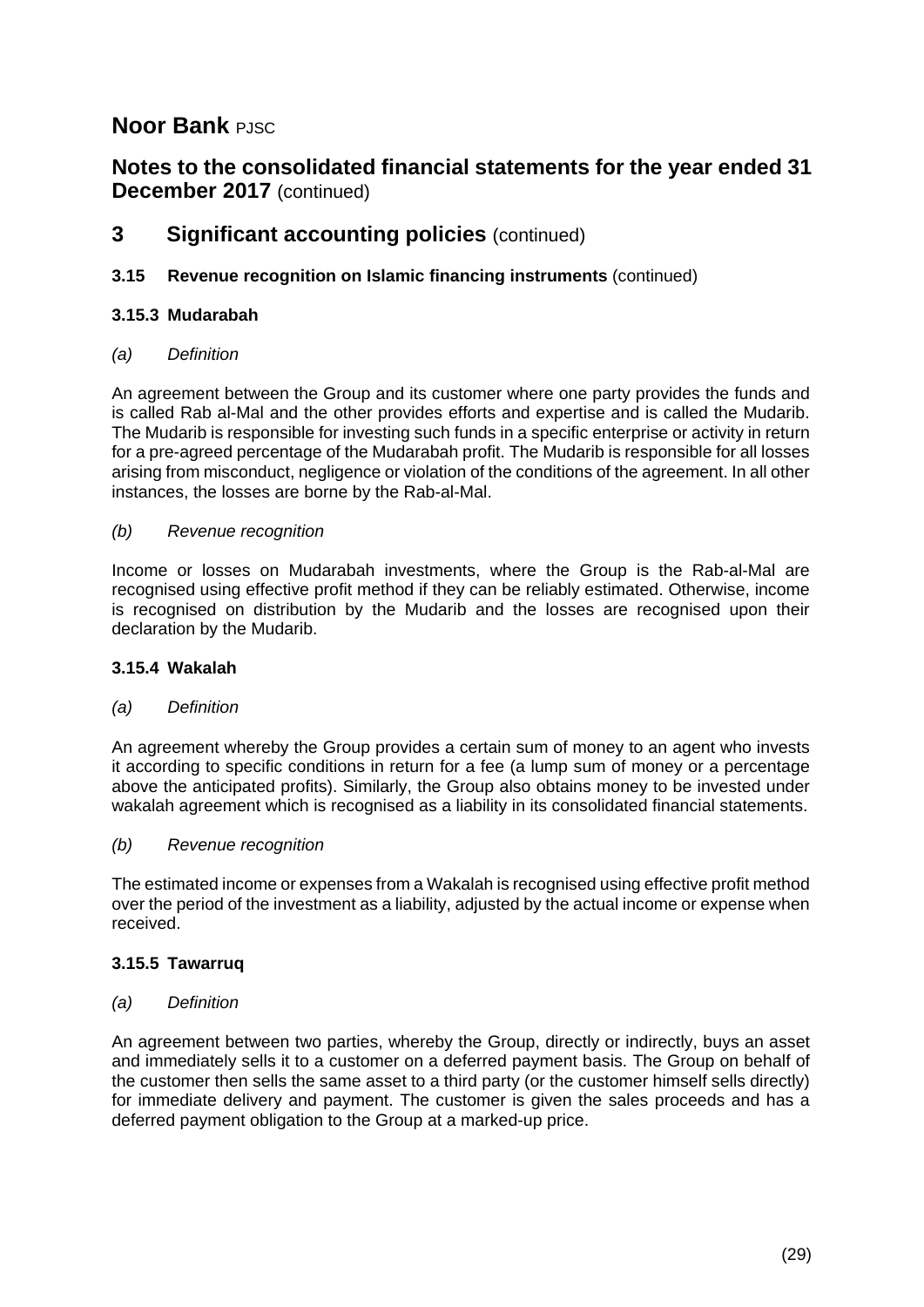# **Notes to the consolidated financial statements for the year ended 31 December 2017** (continued)

### **3 Significant accounting policies** (continued)

### **3.15 Revenue recognition on Islamic financing instruments** (continued)

### **3.15.5 Tawarruq** (continued)

### *(b) Revenue recognition*

Income or losses on Tawarruq financing are recognised using effective profit method over the deferred payment period.

#### **3.15.6 Istisna'**

#### *(a) Definition*

An agreement whereby the Group (Al-Saane') provides funds to a customer (Al-Mustasne) for the development of an asset according to pre-agreed specifications at a specific price and date.

#### *(b) Revenue recognition*

Istisna' revenue and the associated profit margin (difference between the cash price of the asset sold to the customer and the Group's total Istisna' cost) is recognised using effective profit method.

### **3.16 Depositors' share of profit**

Depositors' share of profit is recognised in the consolidated income statement for all profitbearing Islamic deposits using the effective profit method.

### **3.17 Fees and other income**

Fees and other income from banking services are recognised on an accrual basis as the service is performed, when it is probable that associated economic benefits will flow to the Group and a reliable estimate of amount can be made. Fees and commission income and expense that are integral to the effective profit rate on a financial asset or liability are included in the measurement of the effective profit rate.

Other fees and commission income earned and expense incurred from the provision of services are recognised as revenue and expense, as and when the services are rendered.

Foreign exchange income on foreign exchange transactions undertaken on behalf of customers is recognised as and when these transactions are completed.

### **3.18 Zakat**

Zakat is computed in accordance with the Bank's Fatwa and Shari'a Supervisory Board decisions and it is the Bank's shareholders' responsibility to pay the Zakat on their respective share and therefore it is not recorded in the consolidated financial statements of the Group.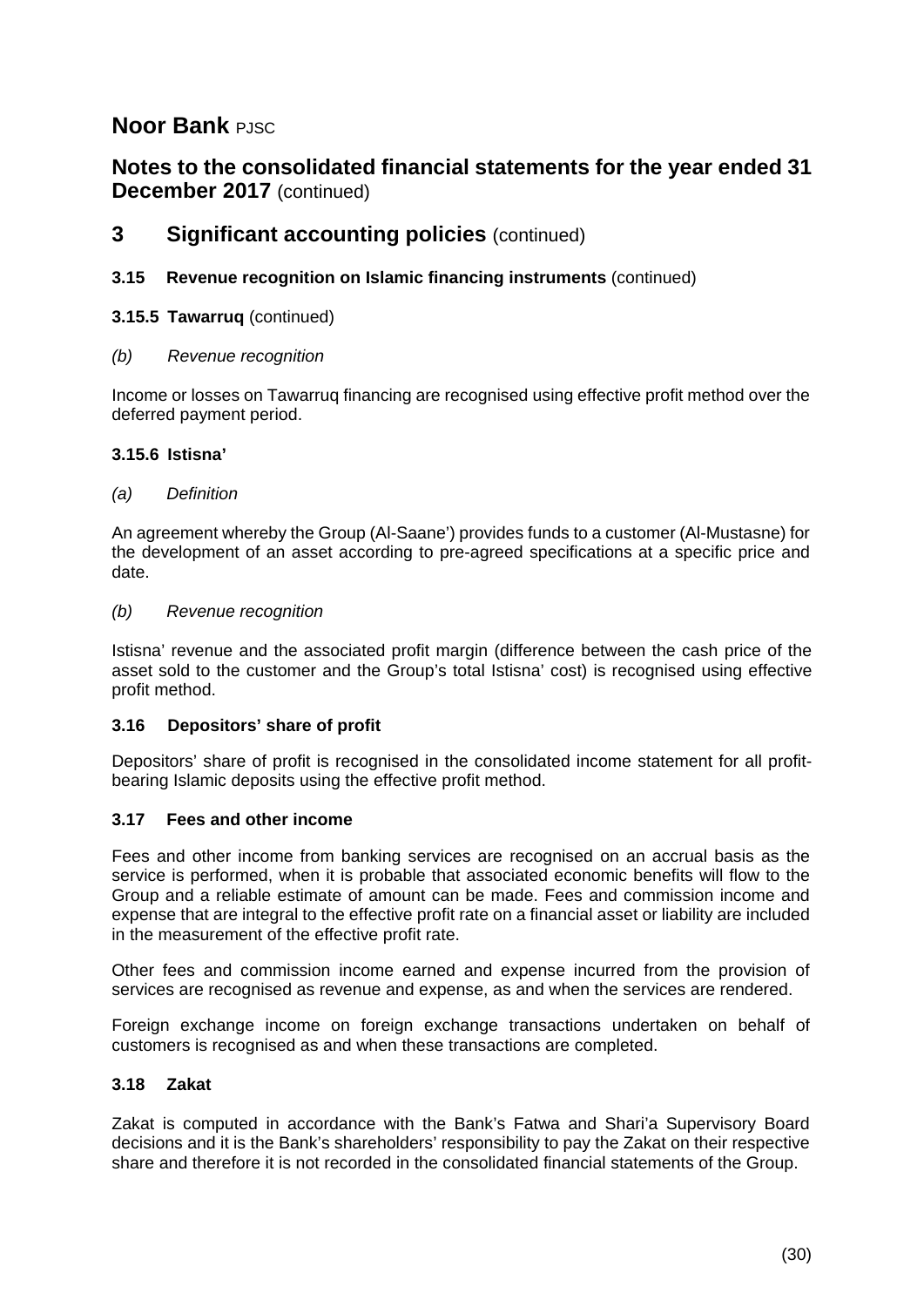# **Notes to the consolidated financial statements for the year ended 31 December 2017** (continued)

# **3 Significant accounting policies** (continued)

### **3.19 Allocation of profit**

Allocation of profits between depositors and shareholders is calculated according to the Group's standard procedures and is approved by the Bank's Fatwa and Shari'a Supervisory Board.

### **3.20 Financial guarantees**

Financial guarantees are initially recognised in the consolidated financial statements at fair value in other liabilities, being the value of the premium received. Subsequent to initial recognition, the Group's liability under each guarantee is measured at the higher of the amortised premium and the best estimate of expenditure required to settle any financial obligation arising as a result of the guarantee. The premium received is recognised in the consolidated income statement over the life of the guarantee.

### **3.21 Government grants**

Non-monetary grants in the form of land received from the government are recognised at fair value and credited to the consolidated income statement when there is reasonable assurance that the grant will not be revoked.

### **3.22 Repossessed properties**

When the Group acquires and becomes the legal owner of a collateralised property against full and final settlement of an Islamic financing contract, the respective contract is terminated, the related outstanding balance is de-recognised and property is recognised at the carrying amount of the Islamic financing. If the fair value of the repossessed property is lower than the carrying amount of the outstanding Islamic financing balance, the balance is first impaired to the extent of the shortfall. The subsequent measurement will depend on the intended use and classification of the repossessed property as follows:

- The property is classified as "Investment property" (Note 3.8) in case of indeterminate use, or holding it for capital appreciation and/or rental yield;
- The property is classified as "Property and equipment" (Note 3.7) if the Group intends to retain the property for self-use.
- The property is classified as "Non-current asset held for sale" and measured at the lower of its carrying amount and fair value less costs to sell, if sale of the property is highly probable, management is committed to a plan to sell the asset, and an active programme to locate a buyer and complete the plan is initiated.

### **3.23 Equity instruments**

An equity instrument is any contract that evidences a residual interest in the assets of an entity after deducting all of its liabilities.

Own equity instruments of the Bank which are acquired by it (treasury shares/Tier 1 sukuk) are recognised and deducted directly in equity. No gain or loss is recognised in the consolidated income statement on the purchase, sale, issue or cancellation of the Bank's own equity instruments.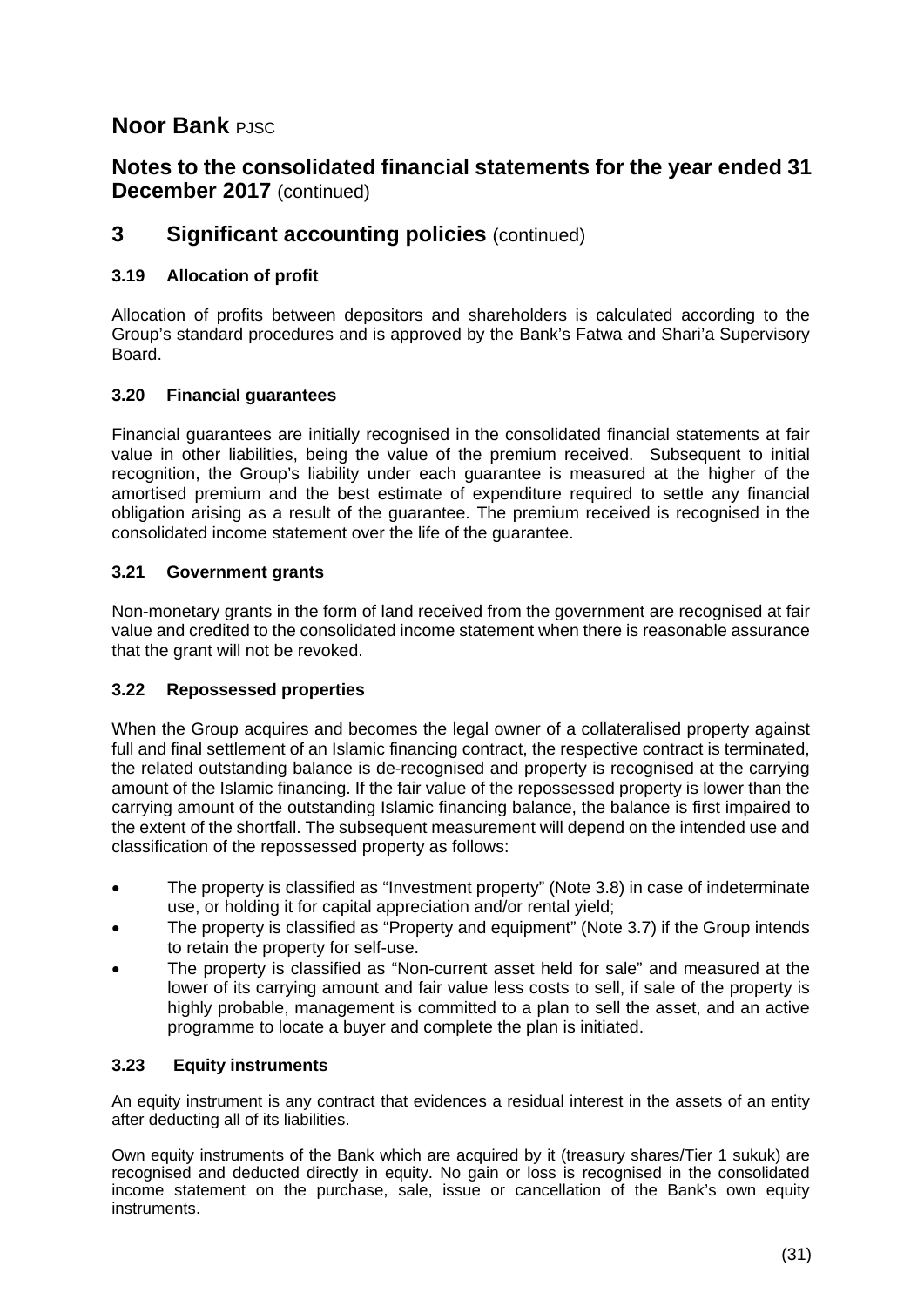# **Notes to the consolidated financial statements for the year ended 31 December 2017** (continued)

### **3 Significant accounting policies** (continued)

### **3.23 Equity instruments** (continued)

Tier 1 sukuk are perpetual Mudarabah sukuk which are not redeemable by sukuk holders and bear an entitlement to profit distributions that is non-cumulative and at the discretion of the Bank. Accordingly Tier 1 sukuk are presented in equity as a component of equity instruments issued by the Group.

Dividends on ordinary shares are recognised as a liability and deducted from equity when they are approved by the Group shareholders and Board of Directors, respectively. Dividends on ordinary shares which are approved after the reporting date are disclosed as a non-adjusting event after the reporting date.

### **3.24 Islamic derivative financial instruments**

An Islamic derivative is a financial instrument whose value changes in response to an underlying variable, that requires little or no initial investment and that is settled at a future date. The Group enters into a variety of Islamic derivative financial instruments to manage the exposure to profit and foreign exchange rate risks, including unilateral promise to buy/sell currencies and Islamic swaps.

Promises to buy or sell currencies are promises to either buy or sell a specified currency at a specified price and date in the future. The actual transactions are executed on the value dates, by exchanging the purchase or sell offers and acceptances between the counterparties. Promises to buy or sell currencies are recognised at fair value with movements taken to the consolidated income statement from the date of entering into the contract.

Islamic swaps are based on a Waa'd (promise) structure between two parties to buy a specified Shari'a compliant commodity at an agreed price on the relevant date in future. It is a conditional promise to purchase a commodity through a unilateral purchase undertaking. Islamic swaps comprise profit rate swaps and currency swaps. In case of profit rate swaps, counterparties generally exchange fixed and floating rate profit payments by executing the purchase / sale of a commodity under "Murabahah Sale Agreement" in a single currency. In case of Islamic currency swaps, profit payments as well as the cost of the underlying commodity are exchanged in different currencies, by executing the purchase or sale of commodities under "Murabahah Sale Agreements".

Islamic derivative financial instruments are initially recognised at fair value on the date on which a derivative contract is entered into and are subsequently re-measured at their fair value. Fair values are obtained from quoted market prices in active markets, including recent market transactions. All derivatives are carried as assets when fair value is positive and as liabilities when fair value is negative.

The method of recognising fair value gains and losses depends on whether Islamic derivative financial instruments are held-for-trading or are designated as hedging instruments, and if the latter, the nature of the risks being hedged. All gains and losses from changes in the fair value of Islamic derivatives held-for-trading are recognised in the consolidated income statement.

Islamic derivatives embedded in hybrid contracts are separated from the host contracts and accounted for separately when the economic risk and characteristics of the embedded derivative are not closely related to those of the host contracts, a separate instrument with the same terms would meet the definition of derivative and the entire instrument is measured at fair value with changes in fair value recognised in the income statement.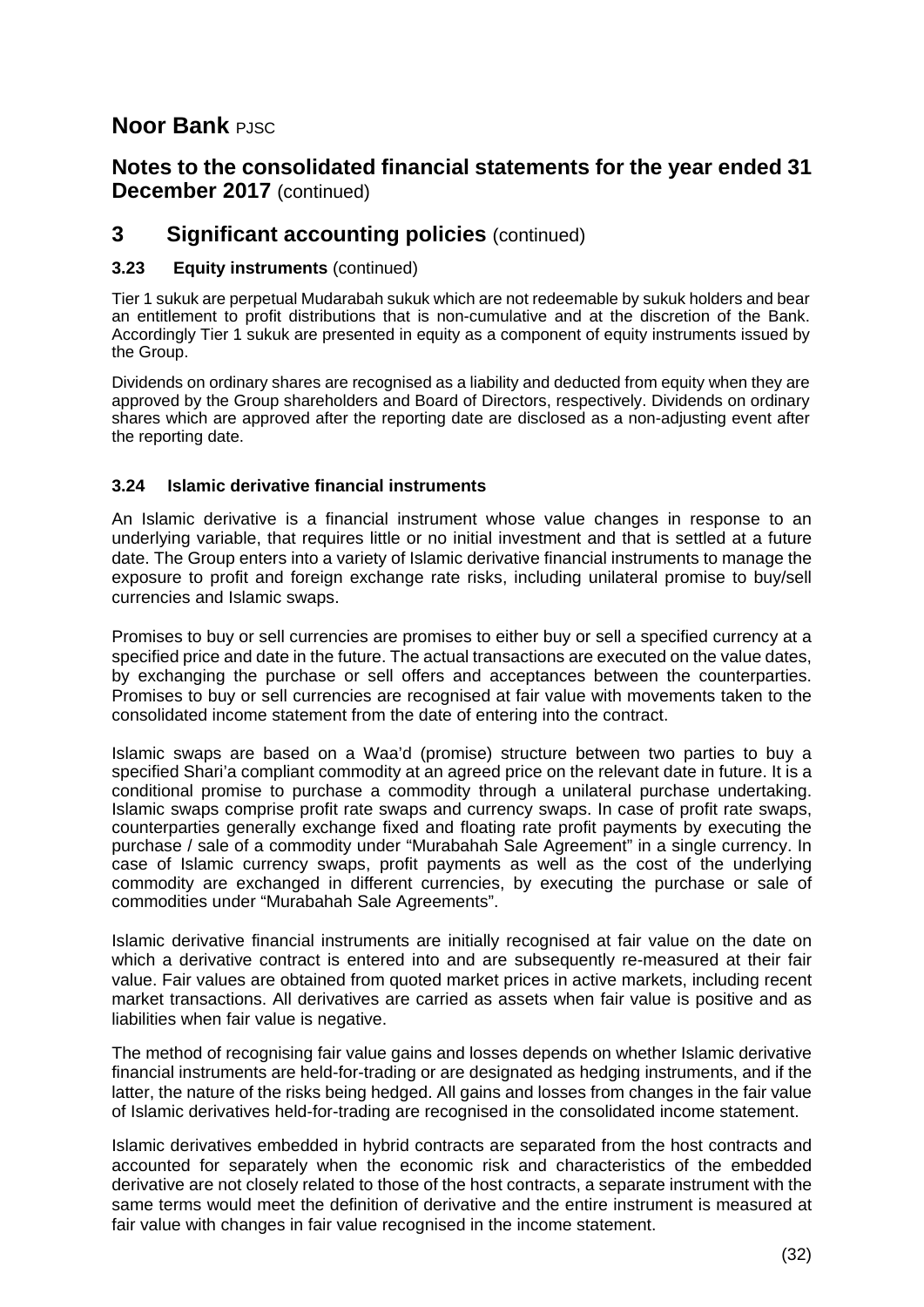# **Notes to the consolidated financial statements for the year ended 31 December 2017** (continued)

# **4 Cash and balances with the UAE Central Bank**

|                                     | 2017<br>AED'000 | 2016<br>AED'000 |
|-------------------------------------|-----------------|-----------------|
| Cash in hand                        | 129,397         | 155,075         |
| Balances with the UAE Central Bank: |                 |                 |
| Current account<br>$\sim$           | 1,135,693       | 481,475         |
| - Certificate of deposit            | 500,000         |                 |
| - Statutory deposits                | 2,812,587       | 2,740,388       |
|                                     | 4,577,677       | 3,376,938       |

The statutory deposits with the UAE Central Bank are not available to finance the day to day operations of the Group, except in a crisis situation. Cash in hand, current account balances and statutory deposits with the UAE Central Bank are non-profit bearing. Certificate of deposit with the UAE Central Bank carries a profit rate of 1.2% per annum.

Cash and cash equivalents include the following for the purposes of the consolidated statement of cash flows:

|                                                           | 2017        | 2016        |
|-----------------------------------------------------------|-------------|-------------|
|                                                           | AED'000     | AED'000     |
| Cash and balances with the UAE Central Bank               | 4,577,677   | 3,376,938   |
| Due from banks                                            | 4,880,190   | 5,525,828   |
| Due to banks                                              | (1,908,507) | (2,553,730) |
|                                                           | 7,549,360   | 6,349,036   |
| Less: Statutory deposits with the UAE Central Bank        | (2,812,587) | (2,740,388) |
| Less: Net due from banks having original maturity of more |             |             |
| than 3 months                                             | (669,208)   | (1,781,336) |
| Cash and cash equivalents                                 | 4,067,565   | 1,827,312   |
| Due from banks<br>5                                       |             |             |
|                                                           | 2017        | 2016        |
|                                                           | AED'000     | AED'000     |
| Current account with banks                                | 574,092     | 866,522     |

| Current account with banks                  | 574,092   | 866,522   |
|---------------------------------------------|-----------|-----------|
| Export bills (Murabahah)                    | 1,766,270 | 1,076,026 |
| Deposits with banks – (Wakalah & Murabahah) | 2,539,828 | 3.583.280 |
|                                             | 4.880.190 | 5.525.828 |
|                                             |           |           |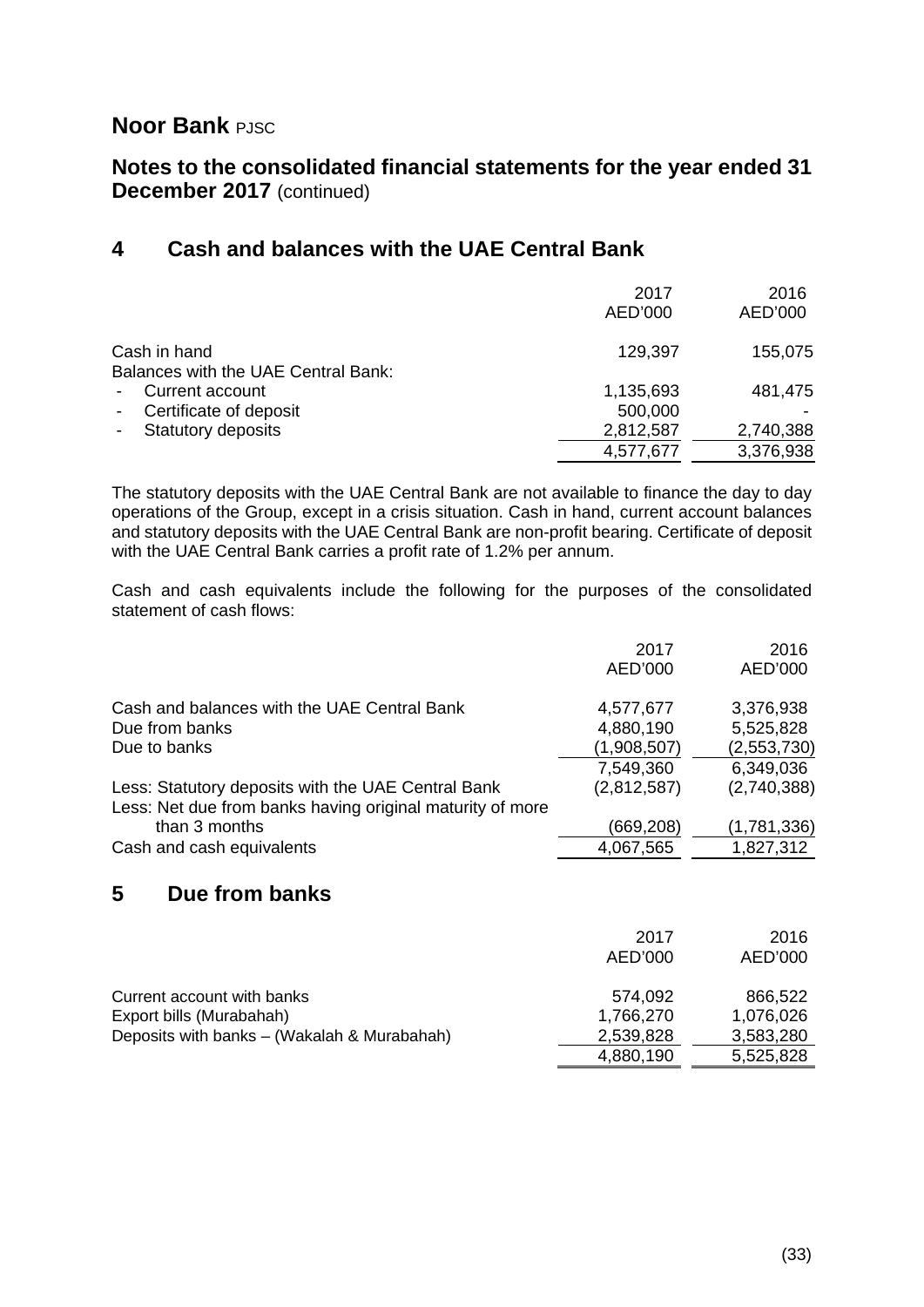## **Notes to the consolidated financial statements for the year ended 31 December 2017** (continued)

## **6 Investments in Islamic financing instruments**

|                                                    | 2017        | 2016        |
|----------------------------------------------------|-------------|-------------|
|                                                    | AED'000     | AED'000     |
| Murabahah                                          | 21,808,761  | 20,596,552  |
| ljarah                                             | 7,508,009   | 7,004,957   |
| Mudarabah                                          | 59,917      | 64,271      |
| Gross investments in Islamic financing instruments | 29,376,687  | 27,665,780  |
| Less: allowance for impairment                     | (1,926,999) | (1,747,392) |
| Net investments in Islamic financing instruments   | 27,449,688  | 25,918,388  |
| Movement in allowance for impairment:              |             |             |
|                                                    | 2017        | 2016        |
|                                                    | AED'000     | AED'000     |
| At 1 January                                       | 1,747,392   | 1,302,145   |
| Charge for the year, net of recoveries/reversals   | 838,024     | 645,032     |
|                                                    | 2,585,416   | 1,947,177   |
| Written off during the year, net of write backs    | (658,417)   | (199,785)   |
| At 31 December                                     | 1,926,999   | 1,747,392   |

The investments in Islamic financing instruments are further analysed as follows:

|                                                                     | 2017        | 2016        |
|---------------------------------------------------------------------|-------------|-------------|
|                                                                     | AED'000     | AED'000     |
| Performing                                                          | 27,313,001  | 25,475,912  |
| Past due but not impaired                                           | 787,966     | 767,266     |
| Impaired                                                            | 1,275,720   | 1,422,602   |
| Gross investments in Islamic financing instruments                  | 29,376,687  | 27,665,780  |
| Less: allowance for impairment                                      | (1,926,999) | (1,747,392) |
| Net investments in Islamic financing instruments                    | 27,449,688  | 25,918,388  |
| Below is the analysis of impaired balances:                         |             |             |
|                                                                     | 2017        | 2016        |
|                                                                     | AED'000     | AED'000     |
| Impaired but not past due                                           | 27,176      | 39,486      |
| Past due and impaired                                               | 1,248,544   | 1,383,116   |
|                                                                     | 1,275,720   | 1,422,602   |
| Below is the ageing analysis of past due but not impaired balances: |             |             |
|                                                                     | 2017        | 2016        |
|                                                                     | AED'000     | AED'000     |
|                                                                     |             |             |
| $\overline{A}$<br>$22 - 12$                                         | OEZ OCO     | 071.07C     |

| $1 - 29$ days     | 257,068 | 271,076 |
|-------------------|---------|---------|
| $30 - 59$ days    | 334,775 | 214,270 |
| $60 - 89$ days    | 174.337 | 231,121 |
| 90 days and above | 21,786  | 50,799  |
|                   | 787.966 | 767,266 |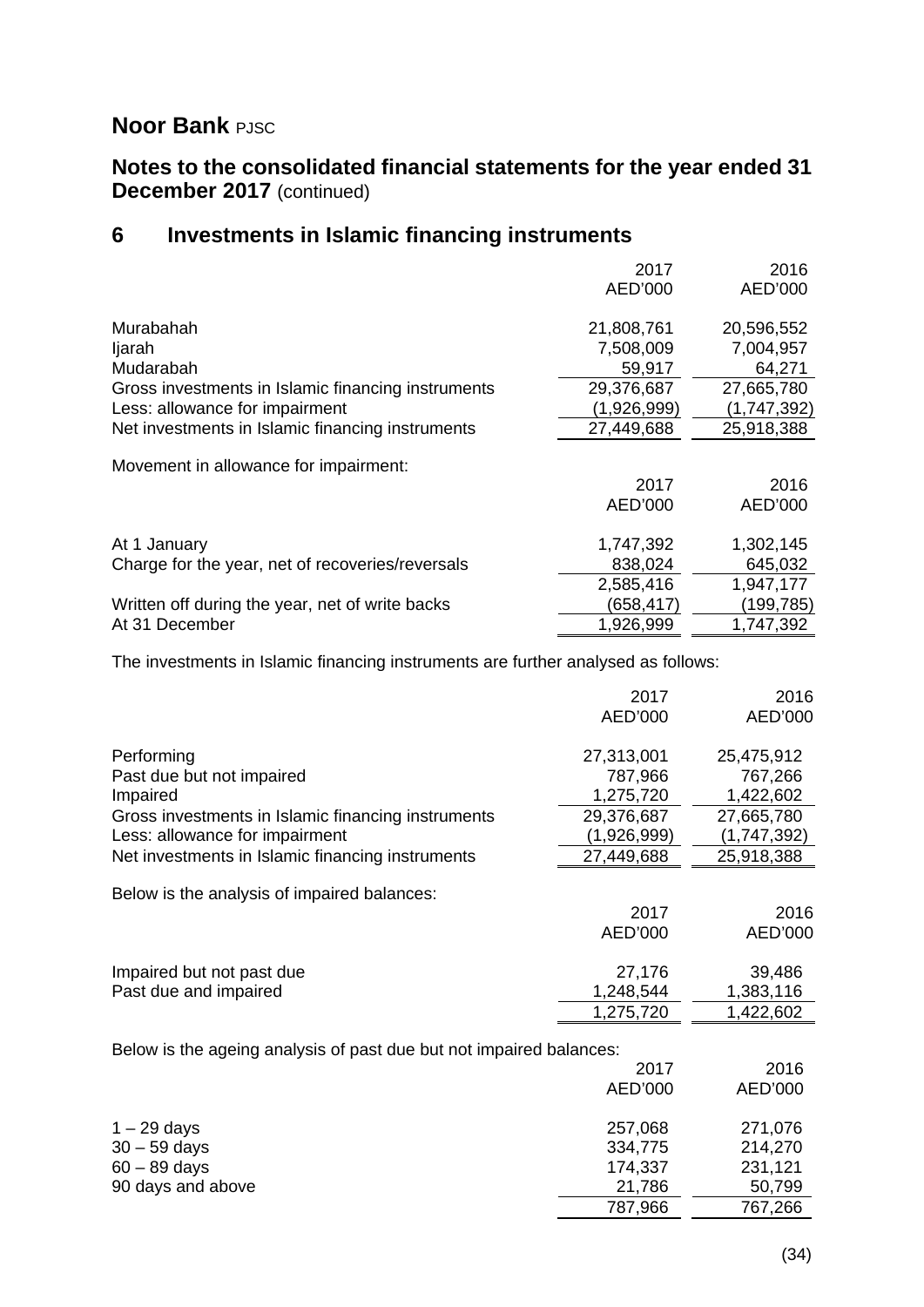## **Notes to the consolidated financial statements for the year ended 31 December 2017** (continued)

### **6 Investments in Islamic financing instruments** (continued)

Economic sector risk concentration (refer to note 26 for related party credit risk concentration) of investments in Islamic financing instruments is as follows:

|                                                   | 2017        | 2016        |
|---------------------------------------------------|-------------|-------------|
|                                                   | AED'000     | AED'000     |
|                                                   |             |             |
| Personal                                          | 10,290,328  | 9,383,476   |
| Real estate                                       | 3,727,268   | 2,830,827   |
| Financial institutions and investment companies   | 3,363,089   | 3,736,735   |
| Trade                                             | 2,541,925   | 2,875,333   |
| Transport, storage and communication              | 2,043,947   | 2,211,957   |
| Manufacturing                                     | 1,320,914   | 1,121,422   |
| Construction                                      | 947,698     | 961,019     |
| Retail                                            | 817,661     | 945,956     |
| Other services                                    | 4,323,857   | 3,599,055   |
| Gross investment in Islamic financing instruments | 29,376,687  | 27,665,780  |
| Less: allowance for impairment                    | (1,926,999) | (1,747,392) |
| Net investment in Islamic financing instruments   | 27,449,688  | 25,918,388  |

### **7 Investments in Islamic sukuk**

|                    | 2017<br>AED'000 | 2016<br>AED'000 |
|--------------------|-----------------|-----------------|
| Available-for-sale | 2,476,174       | 2,402,787       |
| Held-to-maturity   | 665,269         | 825,126         |
| Held-for-trading   | 585,545         | 828,768         |
|                    | 3,726,988       | 4,056,681       |

At 31 December 2017, the fair value of the held-to-maturity Islamic sukuk portfolio was AED 685 million (31 December 2016: AED 854 million).

During the year ended 31 December 2017, the Group recognised a net fair value gain on available-for-sale investments in Islamic sukuk of AED 57.7 million (31 December 2016: net fair value gain AED 22.8 million) in other comprehensive income under "Fair value reserve on available-for-sale Islamic sukuk".

At 31 December 2017, Islamic sukuk with a market value of AED 745 million (31 December 2016: AED 627 million) have been pledged as collateral against investment deposits of AED 650 million from financial institutions (31 December 2016: AED 588 million) (Note 12).

The Group holds certain Islamic sukuk in a fiduciary capacity on behalf of customers without recourse to itself and, accordingly, these sukuk are not included in the Group's Islamic sukuk portfolio as at 31 December 2017 (Note 25).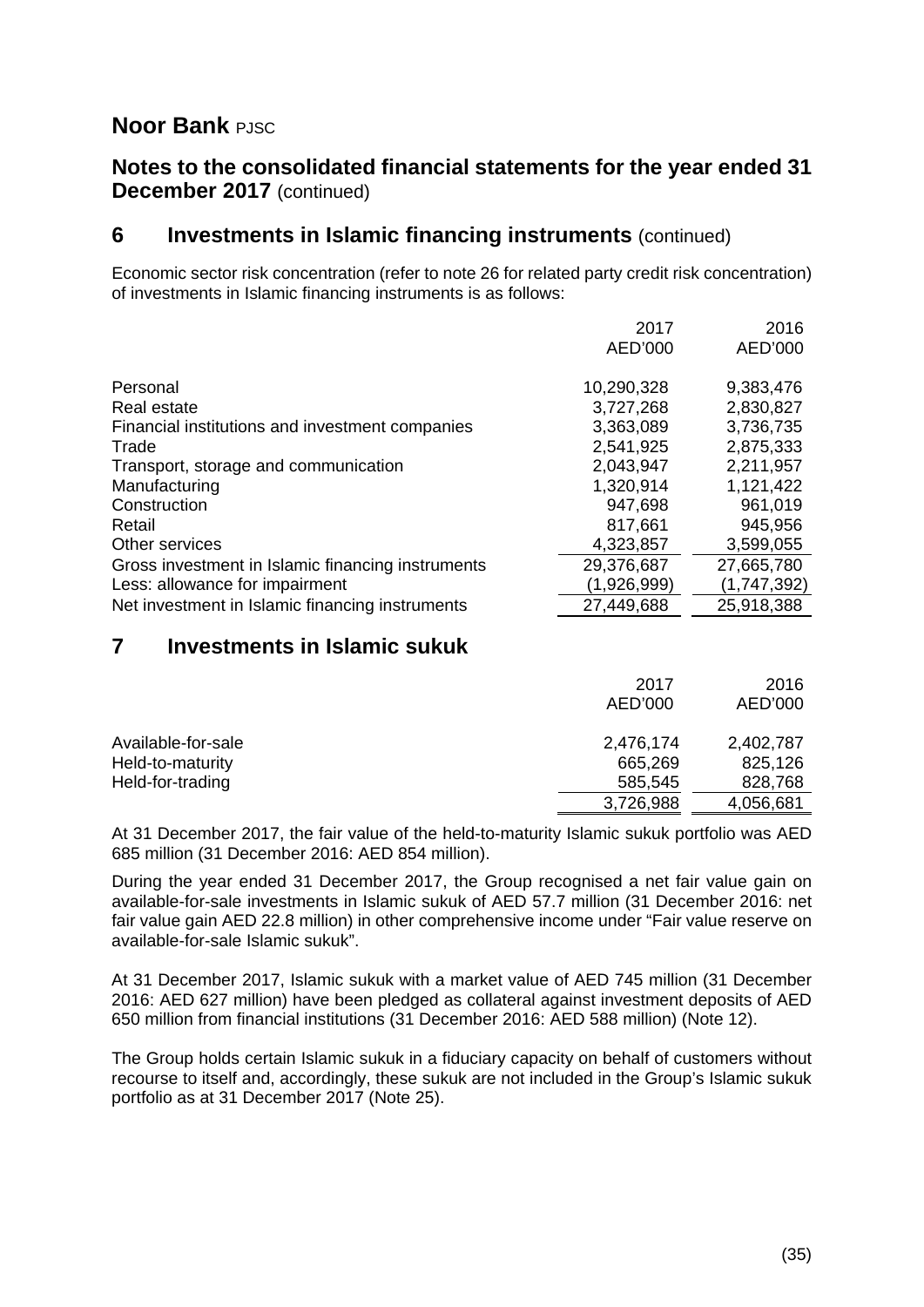## **Notes to the consolidated financial statements for the year ended 31 December 2017** (continued)

### **8 Investment properties**

|                                      | 2017      | 2016      |
|--------------------------------------|-----------|-----------|
|                                      | AED'000   | AED'000   |
| At 1 January                         | 1,186,117 | 1,231,715 |
| Additions during the year            | 12,266    | 44,865    |
| Disposals during the year            | (9,611)   | (90, 463) |
| Change in fair value during the year | (9,825)   |           |
| At 31 December                       | 1,178,947 | 1,186,117 |
|                                      |           |           |

The carrying value of investment properties represents their fair value as determined by an independent valuation expert in accordance with relevant appraisal and valuation standards issued by the Royal Institute of Chartered Surveyors ("RICS"). The basis for determination of fair value are the amounts for which the properties could be exchanged between willing parties in an arm's length transaction, based on current prices in an active market for similar properties in the same location and condition and subject to similar leases. During the year ended 31 December 2016, no revaluation gain/loss was recognised on investment properties as the amount was not significant.

## **9 Other assets**

|                                                          | 2017<br>AED'000 | 2016<br>AED'000 |
|----------------------------------------------------------|-----------------|-----------------|
| Due from related parties (Note 26)                       | 400,713         | 41,647          |
| Accrued income on investments in Islamic financing and   |                 |                 |
| sukuk                                                    | 194,331         | 192,472         |
| Islamic derivatives (Note 14 (i))                        | 36,218          | 16,225          |
| Equity investments in related companies (Note (i) below) | 26,530          | 27,030          |
| Prepayments and advances (Note 30)                       | 13,197          | 21,160          |
| Investment in associate (Note (i) below)                 | 1,500           | 1,500           |
| Fee and other income receivable                          | 2,324           | 13,628          |
| <b>Others</b>                                            | 7,008           | 19,780          |
|                                                          | 681,821         | 333,442         |

(i) Equity investments in related companies held as available-for-sale financial assets and investment in associate at 31 December 2017 and 2016, represent the Bank's share of its investment in the following entities. The Group has purchased equity shares amounting to AED 6.5 million during the year ended 31 December 2017 (31 December 2016: Nil).

|                               | Shareholding structure |            |
|-------------------------------|------------------------|------------|
|                               |                        | Noor       |
|                               | Noor Bank              | Investment |
|                               | <b>PJSC</b>            | Group LLC  |
| Noor Takaful Family P.J.S.C.  | 10%                    | 90%        |
| Noor Takaful General P.J.S.C. | 10%                    | 90%        |
| <b>Premium Marketing LLC</b>  | 10%                    | 90%        |
| Noor BPO LLC                  | 30%                    | 70%        |
|                               |                        |            |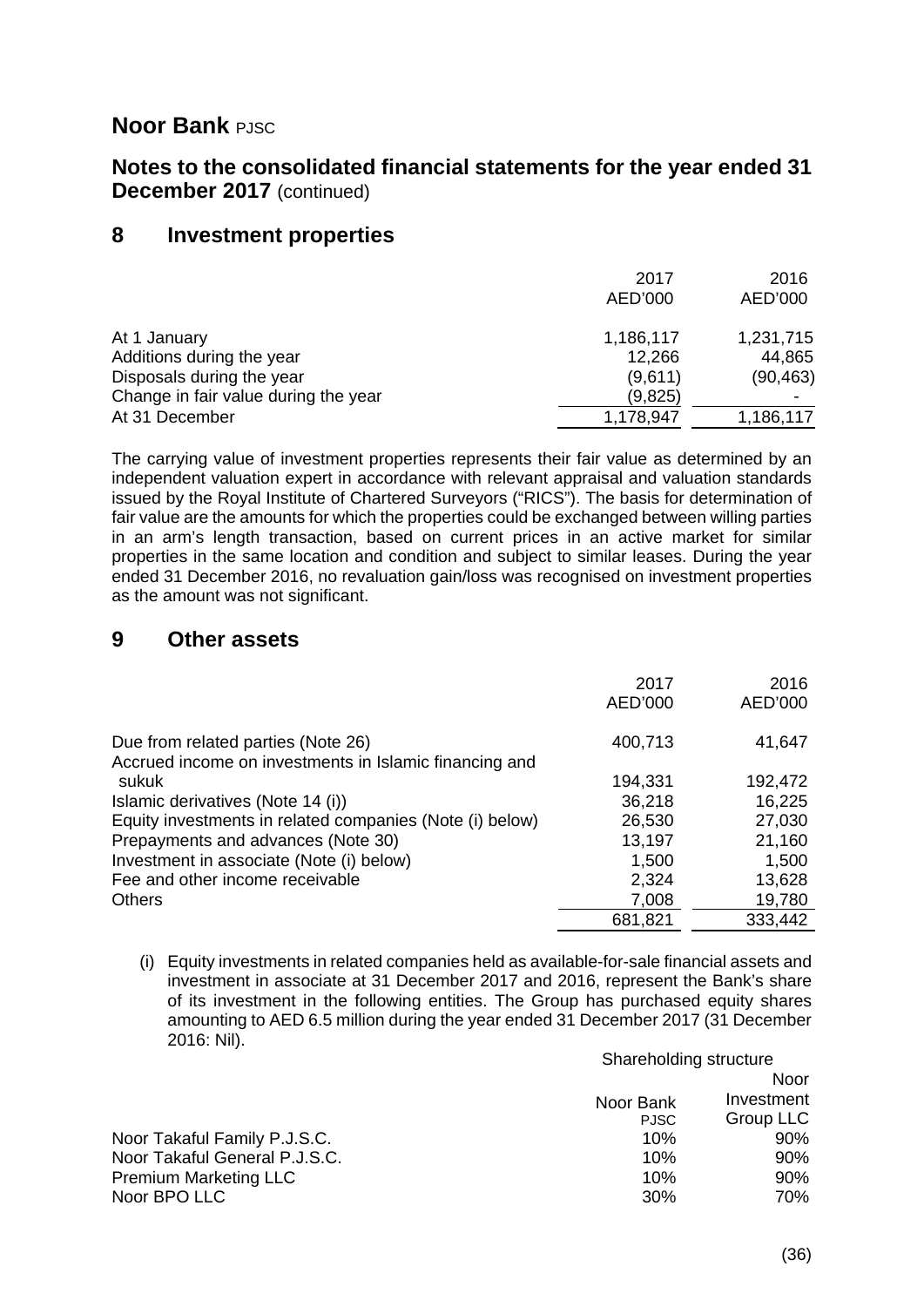## **Notes to the consolidated financial statements for the year ended 31 December 2017** (continued)

## **10 Property and equipment**

| <b>AED'000</b><br><b>AED'000</b><br><b>AED'000</b><br><b>AED'000</b><br><b>AED'000</b><br>Cost / fair value | Total<br><b>AED'000</b> |
|-------------------------------------------------------------------------------------------------------------|-------------------------|
|                                                                                                             |                         |
| At 1 January 2017<br>172,820<br>18,929<br>2,361<br>225,309<br>7,101                                         | 426,520                 |
| Additions during the year<br>1,210<br>3,759<br>6,401                                                        | 11,370                  |
| Transfers during the year<br>3,824<br>(3,824)                                                               |                         |
| (2, 156)<br>Disposals during the year                                                                       | (2, 156)                |
| 18,929<br>232,892<br>9,678<br>172,820<br>At 31 December 2017<br>,415                                        | 435,734                 |
| <b>Accumulated depreciation</b>                                                                             |                         |
| 39,549<br>14,556<br>1,718<br>176,977<br>At 1 January 2017                                                   | 232,800                 |
| Charge for the year<br>211<br>8,334<br>1,881<br>20,436                                                      | 30,862                  |
| Disposals during the year<br>(1, 155)                                                                       | (1, 155)                |
| 197,413<br>At 31 December 2017<br>47,883<br>16,437<br>774                                                   | 262,507                 |
| Net book value                                                                                              |                         |
| At 31 December 2017<br>124,937<br>2,492<br>641<br>9,678<br>35,479                                           | 173,227                 |

The fair value of the Group's buildings was determined by an independent valuation expert in accordance with relevant appraisal and valuation standards issued by the Royal Institute of Chartered Surveyors ("RICS") as at 31 December 2016, as updated on 31 December 2017. During the years ended 31 December 2017 and 31 December 2016, no revaluation gain/loss was recognised on buildings as the amount was not considered significant. Had there been no revaluation, the carrying value of buildings would have been AED 80.8 million at 31 December 2017 (31 December 2016: AED 85.95 million).

Buildings are located at Emaar Square, Dubai, and are used as the Bank's Head Office premises.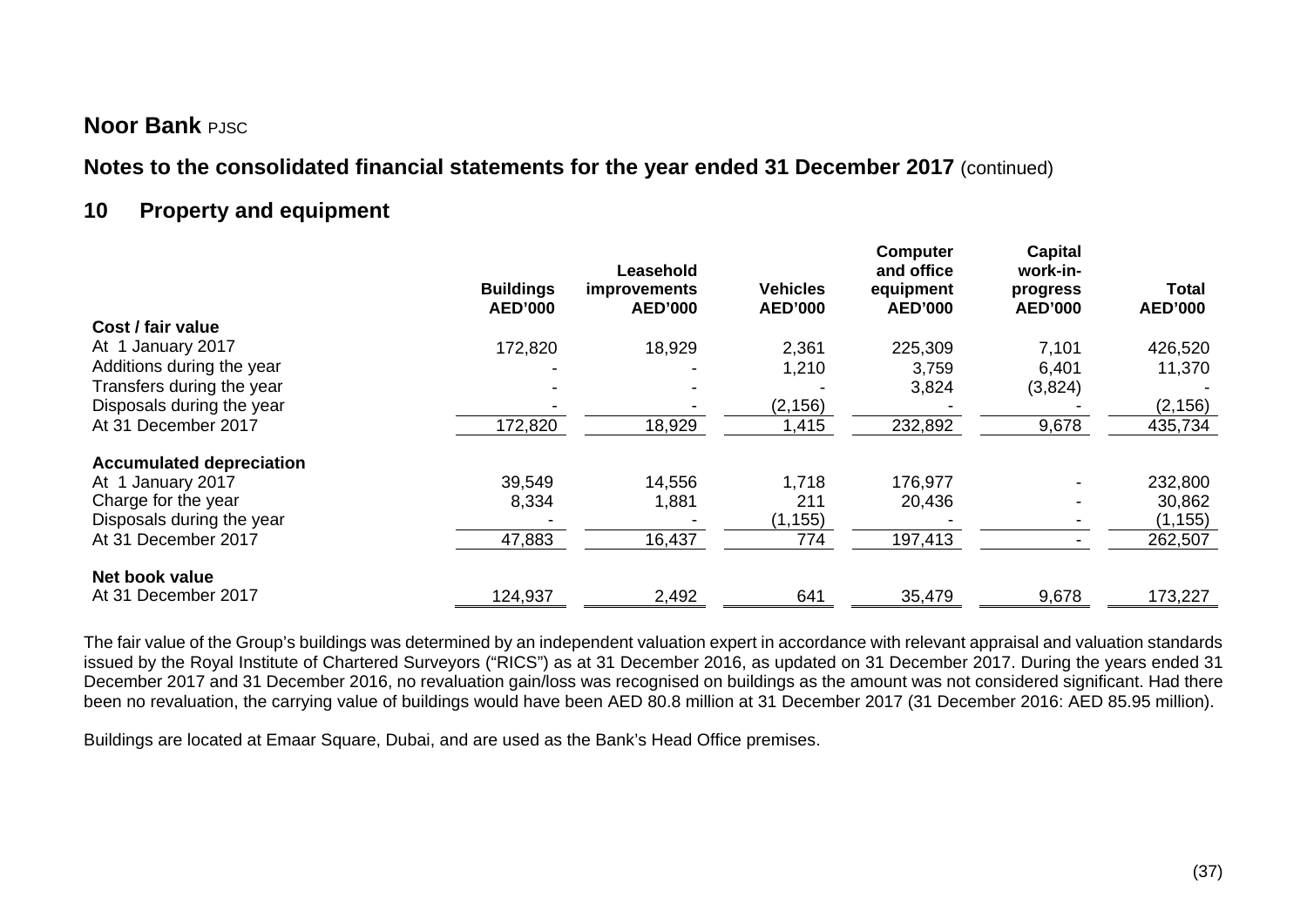# **Notes to the consolidated financial statements for the year ended 31 December 2017** (continued)

# **10 Property and equipment** (continued)

|                                 | <b>Buildings</b><br><b>AED'000</b> | Leasehold<br><i>improvements</i><br><b>AED'000</b> | <b>Vehicles</b><br><b>AED'000</b> | <b>Computer</b><br>and office<br>equipment<br><b>AED'000</b> | <b>Capital</b><br>work-in-<br>progress<br><b>AED'000</b> | Total<br><b>AED'000</b> |
|---------------------------------|------------------------------------|----------------------------------------------------|-----------------------------------|--------------------------------------------------------------|----------------------------------------------------------|-------------------------|
| Cost / fair value               |                                    |                                                    |                                   |                                                              |                                                          |                         |
| At 1 January 2016               | 172,820                            | 18,929                                             | 1,745                             | 213,209                                                      | 26,188                                                   | 432,891                 |
| Additions during the year       |                                    |                                                    | 616                               |                                                              | 6,655                                                    | 7,271                   |
| <b>Transfers</b>                |                                    |                                                    |                                   | 25,742                                                       | (25, 742)                                                |                         |
| Write-offs                      |                                    |                                                    |                                   | (13, 642)                                                    |                                                          | (13, 642)               |
| At 31 December 2016             | 172,820                            | 18,929                                             | 2,361                             | 225,309                                                      | 7,101                                                    | 426,520                 |
| <b>Accumulated depreciation</b> |                                    |                                                    |                                   |                                                              |                                                          |                         |
| At 1 January 2016               | 31,215                             | 12,663                                             | 1,379                             | 170,416                                                      |                                                          | 215,673                 |
| Charge for the year             | 8,334                              | 1,893                                              | 339                               | 20,203                                                       |                                                          | 30,769                  |
| Write-offs                      |                                    |                                                    |                                   | (13, 642)                                                    |                                                          | (13,642)                |
| At 31 December 2016             | 39,549                             | 14,556                                             | 1,718                             | 176,977                                                      |                                                          | 232,800                 |
| Net book value                  |                                    |                                                    |                                   |                                                              |                                                          |                         |
| At 31 December 2016             | 133,271                            | 4,373                                              | 643                               | 48,332                                                       | 7,101                                                    | 193,720                 |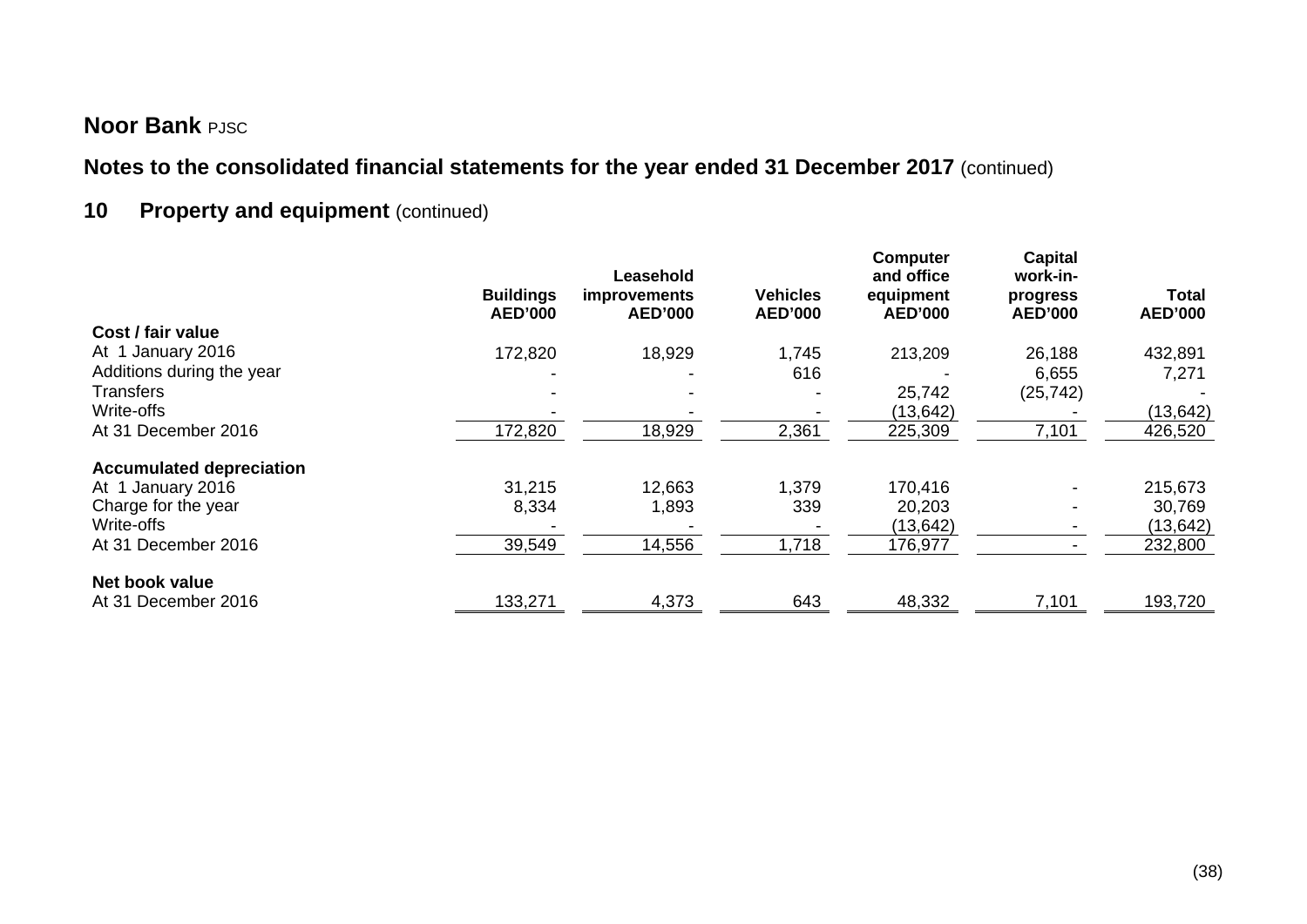## **Notes to the consolidated financial statements for the year ended 31 December 2017** (continued)

## **11 Customer deposits**

|                                                | 2017<br>AED'000 | 2016<br>AED'000 |
|------------------------------------------------|-----------------|-----------------|
| Current accounts (Qard-e-Hasan) (Note 30)      | 9,303,241       | 9,892,215       |
| Term accounts (Wakalah, Murabahah & Mudarabah) | 11,853,136      | 10,409,062      |
| Savings accounts (Mudarabah)                   | 4,176,547       | 4,894,520       |
| Escrow accounts (Qard-e-Hasan & Mudarabah)     | 4,737,049       | 4,332,700       |
| Margin accounts                                | 259,145         | 274,002         |
|                                                | 30,329,118      | 29,802,499      |

## **12 Due to banks**

|                                           | 2017<br>AED'000 | 2016<br>AED'000 |
|-------------------------------------------|-----------------|-----------------|
| Current accounts                          | 296,860         | 612,309         |
| Investment deposits (Wakalah & Murabahah) | 1,611,647       | 1,941,421       |
|                                           | 1,908,507       | 2,553,730       |

At 31 December 2017, Islamic sukuk with a market value of AED 745 million (31 December 2016: AED 627 million) have been pledged as collateral against investment deposits of AED 650 million from financial institutions (31 December 2016: AED 588 million) (Note 7).

## **13 Sukuk financing instruments**

In April 2015, the Bank through its Shari'a compliant financing arrangement, established a Trust Certificate Issuance Programme for USD 3 billion ("the Programme"). As a part of the Programme, the first series of the trust certificates amounting to USD 500 million (AED 1,836.5 million) were issued and listed on NASDAQ Dubai on 29 April 2015.

The terms of the Programme include notional allocation of certain identified assets ("the Coowned Assets") to Noor Sukuk Company Limited, Cayman Islands ("the Issuer or SPE"), a special purpose entity formed for the issuance of the sukuk. In substance, these co-owned assets shall continue to remain under the control of the Bank and shall continue to be serviced by the Bank.

These sukuk will mature in five years and are expected to pay profit to the sukuk holders semiannually based on 5 year mid-swap rate + 1.3% at the time of issuance.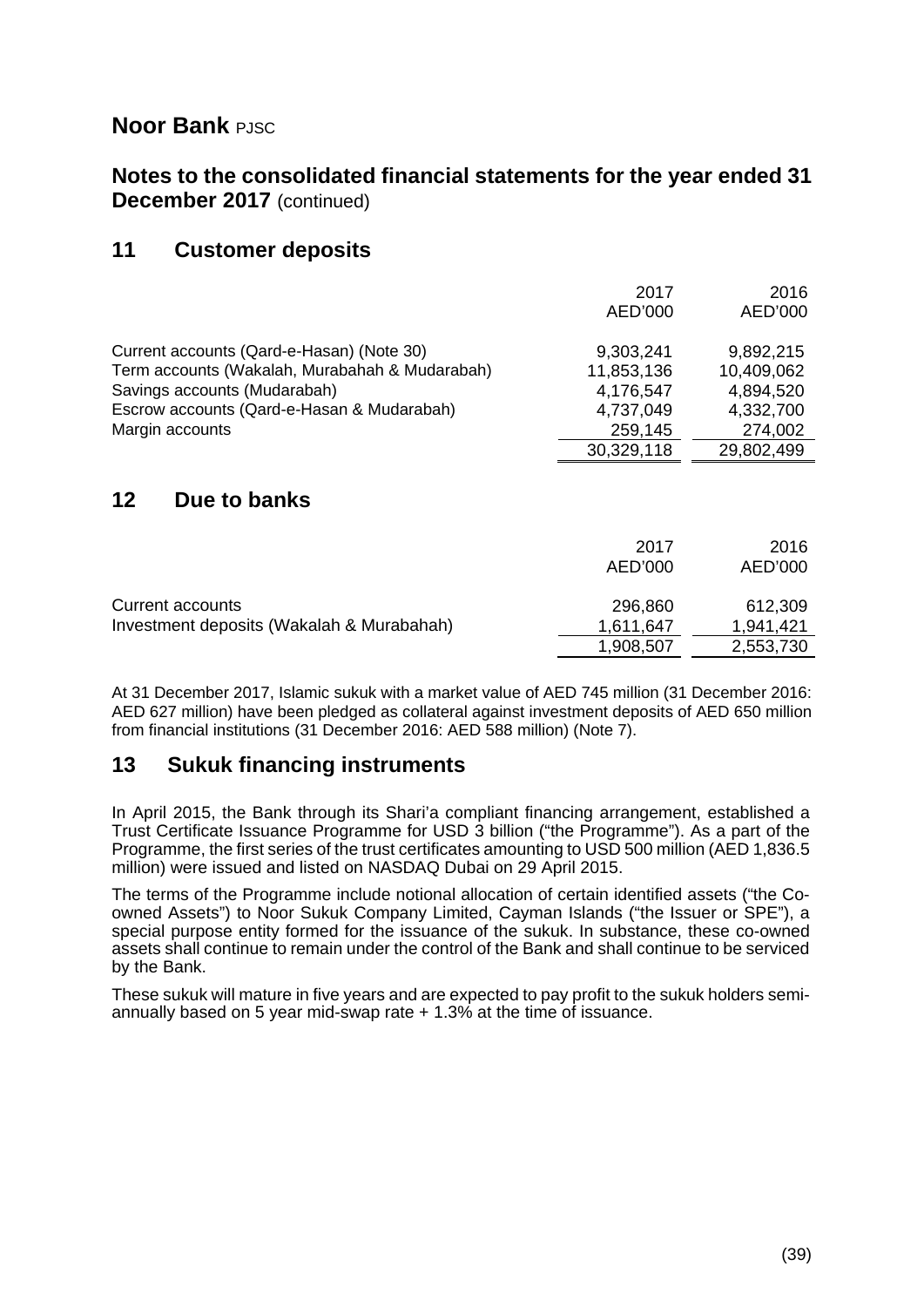## **Notes to the consolidated financial statements for the year ended 31 December 2017** (continued)

### **14 Other liabilities**

|                                              | 2017      | 2016      |
|----------------------------------------------|-----------|-----------|
|                                              | AED'000   | AED'000   |
|                                              |           |           |
| Sundry customer balances (Note 30)           | 1,861,945 | 31,662    |
| Sundry disbursements payable                 | 284,624   | 320,459   |
| Managers cheques                             | 172,980   | 178,385   |
| Accrued expenses                             | 153,553   | 133,795   |
| Accrued depositors' share of profit          | 79,655    | 80,738    |
| Employees' end of service benefits (Note 24) | 32,164    | 37,440    |
| Sundry collection accounts                   | 20,354    | 43,546    |
| Islamic derivatives (Note (i) below)         | 10,556    | 54,714    |
| Switch settlements payable, net              | 10,470    | 30,960    |
| Late payment fee (Note (ii) below)           | 9,728     | 6,976     |
| Due to related parties (Note 26)             | 8,065     | 9,037     |
| Deferred income from Islamic financing       | 5,111     | 7,142     |
| Other payables                               | 95,000    | 113,642   |
|                                              | 2,744,205 | 1,048,496 |

- (i) Islamic derivatives represent the mark-to-market fair valuation of Promise to buy or sell currency contracts and profit rate swaps held by the Group. The contractual notional value on Promise to buy or sell currency contracts amounted to AED 686 million at 31 December 2017 (31 December 2016: AED 699 million). The contractual notional value on profit rate swaps amounted to AED 4.0 billion as at 31 December 2017 (31 December 2016: AED 4.2 billion).
- (ii) Late payment fees pertain to the collection for delay in payments by customers. The Fatwa and Shari'a Supervisory Board decides on an amount allowable to be taken by the Bank to cover the actual cost due to the delay in payment by the customers. The remaining amount and any such additional income received, which the Fatwa and Shari'a Supervisory Board determines to be non-sharia compliant, is donated to charity under its supervision. During the year ended 31 December 2017, the Group has paid AED 5.3 million (31 December 2016: AED 2.8 million) to charity in respect of late payment fees collected from customers.

## **15 Share capital**

| <b>Authorised share capital:</b>                                                                                  | 2017<br>AED'000 | 2016<br>AED'000 |
|-------------------------------------------------------------------------------------------------------------------|-----------------|-----------------|
| 6,500 million shares (2016: 3,357.9 million shares) of AED<br>1 each                                              | 6,500,000       | 3,357,895       |
| Issued and fully paid up share capital:<br>3,574.9 million shares (2016: 3,357.9 million shares) of<br>AED 1 each | 3,574,895       | 3,357,895       |

(i) During the year ended 31 December 2017, the Bank's Articles of Association were amended and as per the new articles, the authorised share capital of the Bank has been increased to AED 6,500 million comprising of 6,500 million shares having a nominal value of AED 1 per share.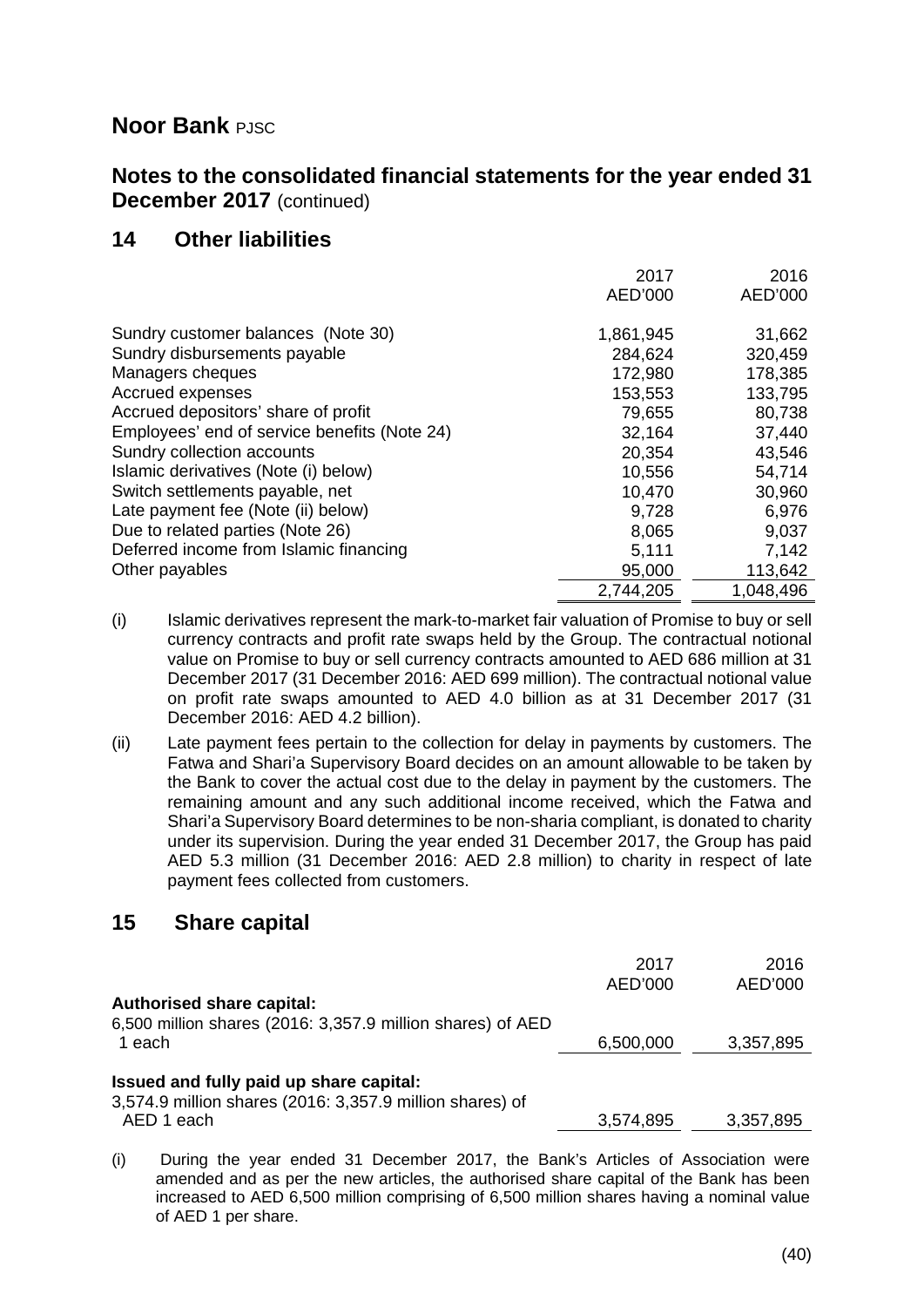## **Notes to the consolidated financial statements for the year ended 31 December 2017** (continued)

### **15 Share capital** (continued)

- (ii) During the year ended 31 December 2017, 217 million shares were issued at par value and subscribed to by NIG. The share capital issued is fully paid up and approved by the Board of Directors, the shareholders in the General Meeting of the Bank and the UAE Central Bank.
- (iii) The Board of Directors of the Bank do not propose any dividends for the year ended 31 December 2017 (31 December 2016: Nil). During the year ended 31 December 2016, the proposed dividend for the year ended 31 December 2015 amounting to AED 268.6 million was distributed to the shareholders upon their approval in the Annual General Meeting.

### **16 Tier 1 sukuk**

In May 2016, the Bank issued Shari'a compliant Tier 1 sukuk through an SPE, Noor Tier 1 sukuk Limited, ("the issuer") amounting to USD 500 million (AED 1,836.5 million) at a par value of USD 1,000 (AED 3,673) per sukuk.

Tier 1 sukuk is a perpetual security in respect of which there is no fixed redemption date and constitutes direct, unsecured, subordinated obligations (senior only to share capital) of the Bank subject to the terms and conditions of the Mudarabah Agreement. These sukuk are expected to pay profit semi-annually based on 5 year mid-swap rate + 4.91% at the time of issuance on 1st June and 1st December of each year ("the profit payment date") commencing from 1st December 2016. The expected profit rate will be reset to a new fixed rate on the basis of the then prevailing 5 year mid-swap rate + 4.91% on 1 June 2021 ("the first reset date") and every 5 years thereafter. These sukuk are listed on NASDAQ Dubai and callable by the Bank on 1st June 2021 ("the first call date") or any profit payment date thereafter subject to certain redemption conditions. As at 31 December 2016, the related parties held Tier 1 sukuk amounting to USD 20.7 million (AED 76.2 million) (note 26). The net proceeds of Tier 1 are invested by the Bank in its general business activities on a co-mingling basis.

At the Issuer's sole discretion, it may elect not to make any Mudarabah profit distributions expected and the event is not considered an event of default. In such event, the Mudarabah profit will not be accumulated but forfeited to the issuer. If the issuer makes a non-payment election or a nonpayment event occurs, then the Bank will not (a) declare or pay any distribution or dividend or make any other payment on, and will procure that no distribution or dividend or other payment is made on ordinary shares issued by the Bank, or (b) directly or indirectly redeem, purchase, cancel, reduce or otherwise acquire ordinary shares issued by the Bank.

## **17 Statutory reserve**

The UAE Federal Law No. 8 of 1984 (as amended), and the UAE Federal Law No. (2) of 2015 and the Articles of the Bank, require that 10% of the net profit for the year should be transferred to a statutory reserve until such time as the balance in the reserve equals 50% of the issued share capital. Accordingly, an amount of AED 37.1 million (31 December 2016: AED 36.7 million) has been transferred to the statutory reserve for the year ended 31 December 2017. This reserve is not available for distribution.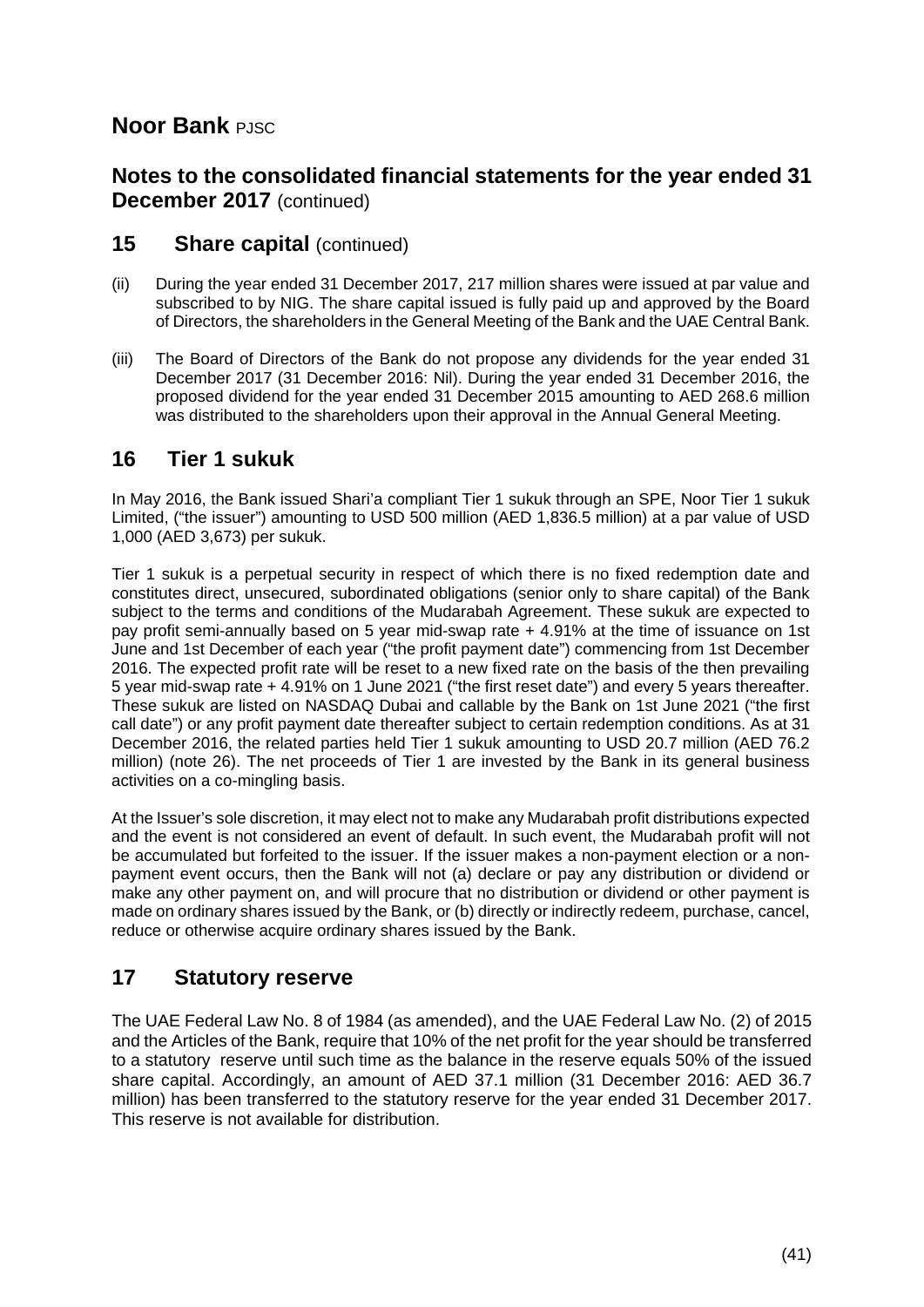## **Notes to the consolidated financial statements for the year ended 31 December 2017** (continued)

## **18 Income from Islamic financing and sukuk**

|                                               | 2017      | 2016      |
|-----------------------------------------------|-----------|-----------|
|                                               | AED'000   | AED'000   |
| Murabahah                                     | 1,105,910 | 975,727   |
| ljarah                                        | 269,893   | 202,255   |
| Wakalah                                       | 38,307    | 41,126    |
|                                               | 1,414,110 | 1,219,108 |
| Profit income on Islamic sukuk                | 126,974   | 131,312   |
| Total income from Islamic financing and sukuk | 1,541,084 | 1,350,420 |

## **19 Depositors' and sukuk holders' share of profit**

|                                       | 2017<br>AED'000 | 2016<br>AED'000 |
|---------------------------------------|-----------------|-----------------|
| Term accounts                         | 273,312         | 241,245         |
| Savings & Escrow accounts             | 62,051          | 52,040          |
| Sukuk holders' profit on sukuk issued | 53,669          | 53,959          |
|                                       | 389,032         | 347,244         |

## **20 Fee and other income, net of charges**

|                                               | 2017    | 2016      |
|-----------------------------------------------|---------|-----------|
|                                               | AED'000 | AED'000   |
| Net foreign exchange income                   | 241,520 | 196,768   |
| Transactional and deposit related fees        | 186,316 | 189,532   |
| Facility syndication and processing fees      | 175,930 | 163,639   |
| Trade services related fees                   | 74,248  | 72,758    |
| Fees from credit cards                        | 29,980  | 20,491    |
| Fair value gain/(loss) on Islamic derivatives | 28,137  | (22, 266) |
| Other income                                  | 11,104  | 6,179     |
|                                               | 747,235 | 627,101   |

## **21 Gain on investments in Islamic sukuk**

|                                                        | 2017<br>AED'000            | 2016<br>AED'000            |
|--------------------------------------------------------|----------------------------|----------------------------|
| Available-for-sale - realised gain<br>Held-for-trading | 30,499<br>27,642<br>58,141 | 51,635<br>18,394<br>70,029 |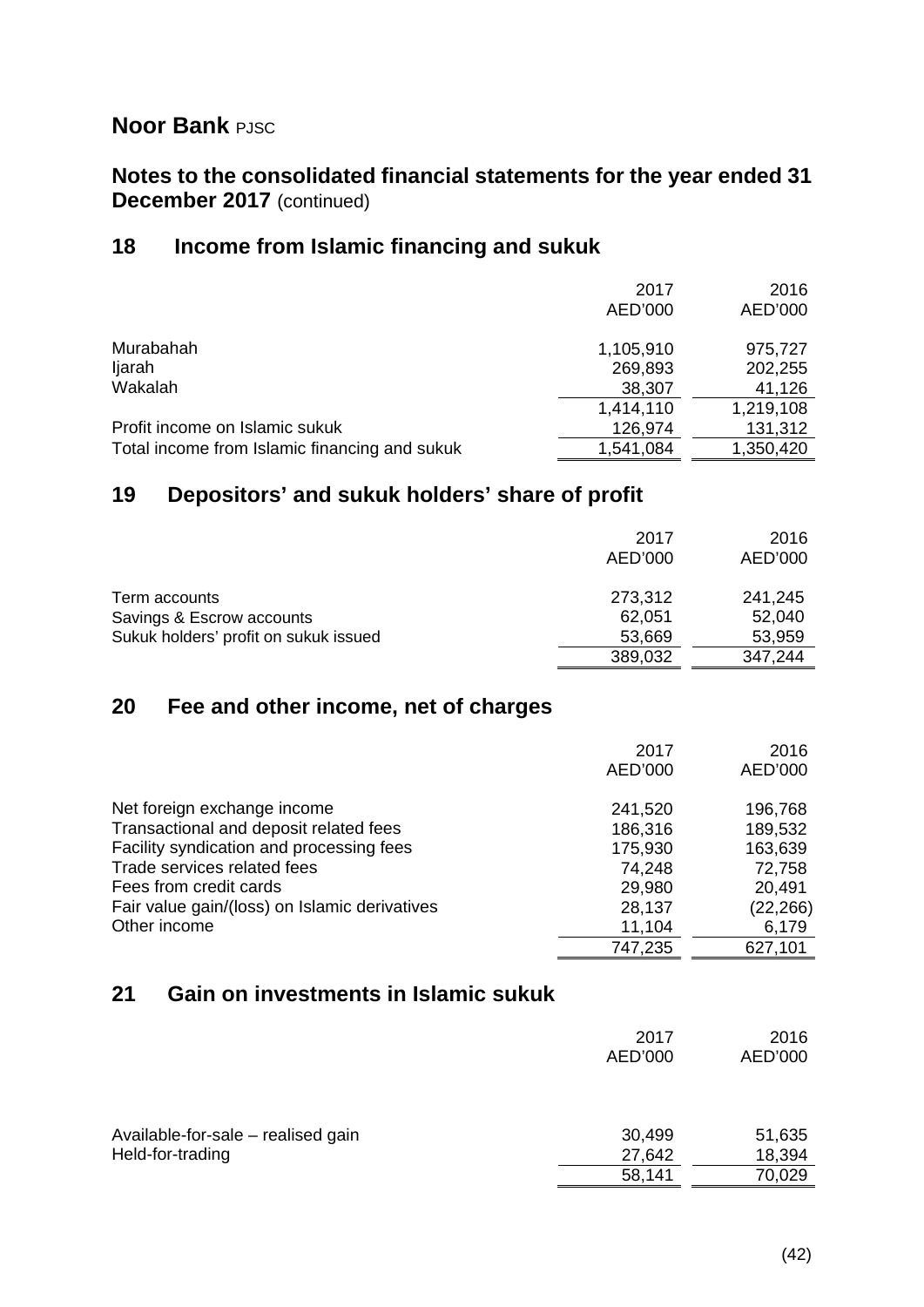## **Notes to the consolidated financial statements for the year ended 31 December 2017** (continued)

### **22 Staff costs**

|                                                            | 2017<br>AED'000 | 2016<br>AED'000 |
|------------------------------------------------------------|-----------------|-----------------|
| Salaries and allowances                                    | 429,517         | 404,934         |
| Outsourced staff cost                                      | 57,993          | 57,951          |
| Provision for employees' end of service benefits (Note 24) | 6,828           | 6,532           |
| <b>Others</b>                                              | 37,886          | 28,312          |
|                                                            | 532,224         | 497,729         |

## **23 General and administrative expenses**

|                             | 2017    | 2016    |
|-----------------------------|---------|---------|
|                             | AED'000 | AED'000 |
| Facilities management       | 56,313  | 49,377  |
| IT related expenses         | 39,845  | 35,350  |
| Marketing and advertisement | 19,683  | 18,388  |
| Legal and professional      | 17,938  | 18,136  |
| Printing and stationery     | 10,885  | 10,405  |
| Communication costs         | 7,424   | 7,087   |
| Directors' fee              | 6,504   | 11,276  |
| <b>Travelling expenses</b>  | 2,535   | 2,935   |
| Other expenses              | 7,477   | 6,918   |
|                             | 168,604 | 159,872 |

Social contributions of AED 60,000 were made during the year ended 31 December 2017 (31 December 2016: Nil).

## **24 Provision for employees' end of service benefits**

|                                    | 2017      | 2016     |
|------------------------------------|-----------|----------|
|                                    | AED'000   | AED'000  |
| At 1 January                       | 37,440    | 32,030   |
| Provided during the year (Note 22) | 6,828     | 6,532    |
| Paid during the year               | (12, 104) | (1, 122) |
| At 31 December                     | 32,164    | 37,440   |

In accordance with the provisions of IAS 19, management has carried out an exercise to assess the present value of its obligations at the reporting date, using the projected unit credit method, in respect of employees' end of service benefits payable under the UAE Labour Law. The expected liability at the date of leaving the service has been discounted to net present value using a discount rate of 3.08% (31 December 2016: 2.52%). Management has assumed average annual increment/promotion costs of 4.0% (31 December 2016: 3.0%). The present value of the obligation as at 31 December 2017 is not materially different from the provision computed in accordance with the UAE Labour Law.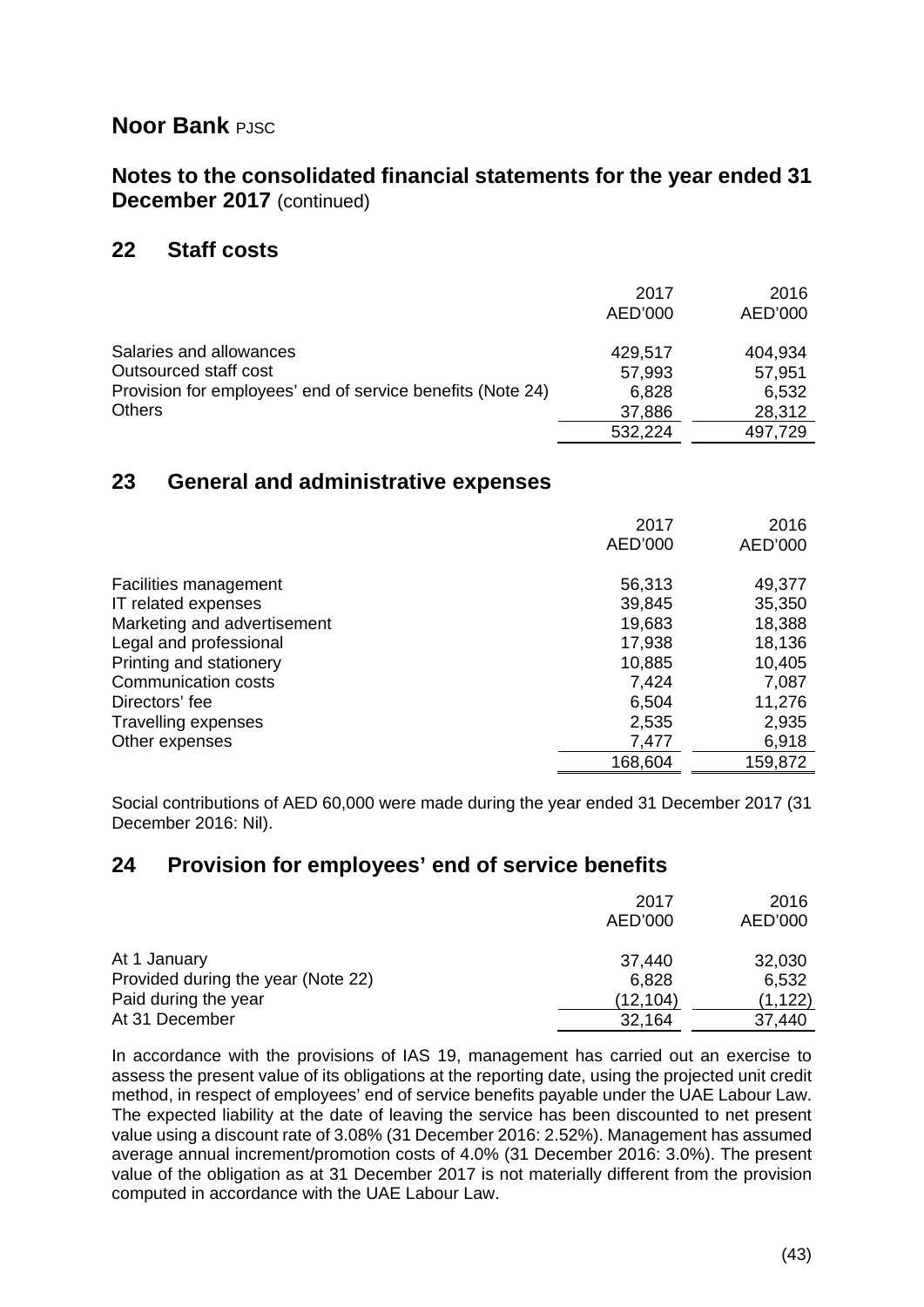## **Notes to the consolidated financial statements for the year ended 31 December 2017** (continued)

## **25 Fiduciary assets**

At 31 December 2017, the Group held Islamic sukuk with a market value of AED 2.1 billion (31 December 2016: AED 2.0 billion) in a fiduciary capacity on behalf of customers' without recourse to itself. Accordingly, these Islamic sukuk are not included as part of the Group's own Islamic sukuk portfolio (Note 7).

### **26 Related party balances and transactions**

The Group, in the normal course of business, enters into transactions with individuals and other business enterprises that fall within the definition of a related party as defined in IAS 24, 'Related party Disclosures' at commercial terms and profit rates. Other related parties include shareholders of the Bank and other entities controlled by the Board members of the Bank. Balances and transactions with related parties are as follows:

|                                                                  |                       | <b>Directors and</b><br>key<br>management | <b>Associate</b><br>and other<br>related |                         |
|------------------------------------------------------------------|-----------------------|-------------------------------------------|------------------------------------------|-------------------------|
| Year ended 31 December 2017                                      | The parent<br>AED'000 | personnel<br>AED'000                      | parties<br>AED'000                       | <b>Total</b><br>AED'000 |
| <b>Related party balances:</b><br>Assets:                        |                       |                                           |                                          |                         |
| Investments in Islamic financing<br>instruments                  |                       | 29,105                                    | 226,862                                  | 255,967                 |
| Due from related parties (Note 9)<br>Accrued income from Islamic | 379,717               |                                           | 20,996                                   | 400,713                 |
| financing instruments<br>Equity investments in related           |                       | 2,972                                     | 94                                       | 3,066                   |
| companies (Note 9)<br>Investment in associate (Note 9)           |                       |                                           | 26,530<br>1,500                          | 26,530<br>1,500         |
| <b>Liabilities:</b>                                              |                       |                                           |                                          |                         |
| <b>Customer deposits</b>                                         | 392,186               | 132,083                                   | 545,123                                  | 1,069,392               |
| Accrued depositors' share of profit                              |                       | 2,718                                     | 3,159                                    | 5,877                   |
| Due to related parties                                           |                       |                                           | 8,065                                    | 8,065                   |
| Off balance sheet:                                               |                       |                                           |                                          |                         |
| <b>Contingent liabilities</b>                                    |                       | 87,589                                    | 841                                      | 88,430                  |
|                                                                  |                       | <b>Directors and</b><br>key               | <b>Associate</b><br>and other            |                         |
|                                                                  |                       | management                                | related                                  |                         |
| Year ended 31 December 2017                                      | The parent            | personnel                                 | parties                                  | <b>Total</b>            |
|                                                                  | AED'000               | AED'000                                   | AED'000                                  | AED'000                 |
| <b>Related party transactions:</b>                               |                       |                                           |                                          |                         |
| Income from Islamic financing                                    | 1,004                 | 322                                       | 23,291                                   | 24,617                  |
| Depositors' share of profit                                      |                       | 3,210                                     | 5,460                                    | 8,670                   |
| Staff costs                                                      |                       |                                           | 155,729                                  | 155,729                 |
| Remuneration                                                     |                       | 19,266                                    |                                          | 19,266                  |
| Fee and other income                                             | 3,777                 | 19                                        | 70,417<br>105                            | 74,213<br>105           |
| Tier 1 sukuk profit distribution                                 |                       |                                           |                                          |                         |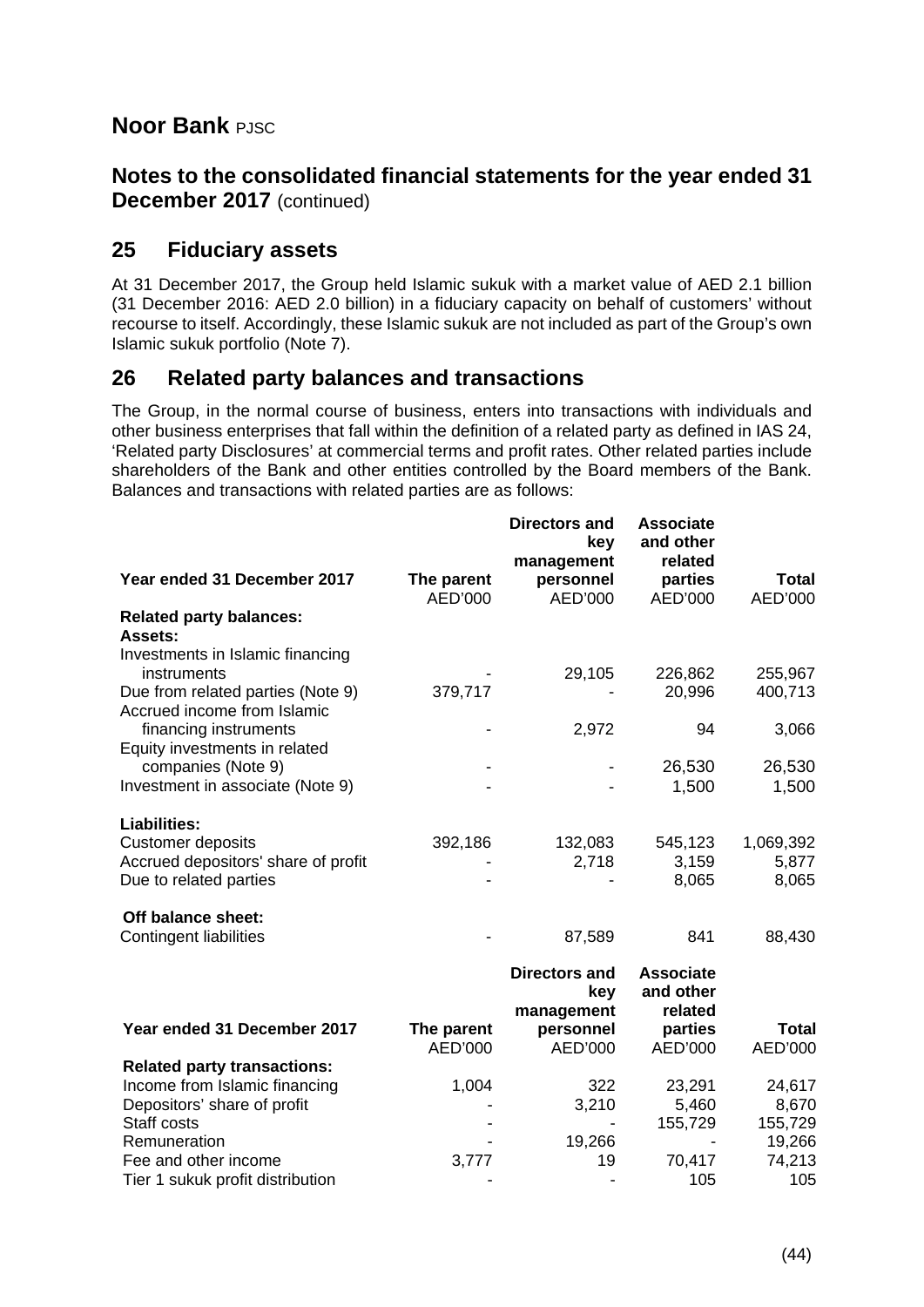## **Notes to the consolidated financial statements for the year ended 31 December 2017** (continued)

### **26 Related party balances and transactions** (continued)

| Year ended 31 December 2016                                              | The parent | <b>Directors and</b><br>key<br>management<br>personnel | <b>Associate</b><br>and other<br>related<br>parties | <b>Total</b>   |
|--------------------------------------------------------------------------|------------|--------------------------------------------------------|-----------------------------------------------------|----------------|
|                                                                          | AED'000    | AED'000                                                | AED'000                                             | AED'000        |
| <b>Related party balances:</b><br><b>Assets:</b>                         |            |                                                        |                                                     |                |
| Investments in Islamic financing<br>instruments                          |            | 13,486                                                 | 630,028                                             | 643,514        |
| Due from related parties and<br>investments (Note 9)                     | 254        |                                                        | 41,393                                              | 41,647         |
| Accrued income from Islamic<br>financing instruments                     |            | 1,433                                                  | 1,063                                               | 2,496          |
| Equity investments in related<br>companies (Note 9)                      |            |                                                        | 27,030                                              | 27,030         |
| Investment in associate (Note 9)                                         |            |                                                        | 1,500                                               | 1,500          |
| <b>Liabilities:</b>                                                      |            |                                                        |                                                     |                |
| <b>Customer deposits</b>                                                 | 118,760    | 89,066                                                 | 287,226                                             | 495,052        |
| Due to related parties<br>Accrued depositors' share of profit            |            | 111                                                    | 9,037<br>4,755                                      | 9,037<br>4,866 |
| Equity:                                                                  |            |                                                        |                                                     |                |
| Tier 1 sukuk holding (Note 16)                                           | 66,880     |                                                        | 9,356                                               | 76,236         |
| Off balance sheet:                                                       |            |                                                        |                                                     |                |
| <b>Contingent liabilities</b>                                            |            | 4,100                                                  | 8,823                                               | 12,923         |
| <b>Related party transactions:</b>                                       |            |                                                        |                                                     |                |
| Income from Islamic financing                                            |            | 203                                                    | 20,657                                              | 20,860         |
| Depositors' share of profit                                              |            | 103                                                    | 2,866                                               | 2,969          |
| Staff costs recharged to the Bank<br>General and administrative expenses |            |                                                        | 154,324                                             | 154,324        |
| recharged by the Bank                                                    |            |                                                        | 1,779                                               | 1,779          |
| Remuneration                                                             |            | 45,712                                                 |                                                     | 45,712         |
| Fee and other income                                                     |            | 1,347                                                  | 65,981                                              | 67,328         |
| Tier 1 sukuk profit distribution                                         | 4,077      |                                                        |                                                     | 4,077          |

In accordance with the requirements of notice no. 226 / 2015 dated 26 August 2015 and issued by the UAE Central Bank, the Group has complied with article (91) of Union Law No. (10) of 1980.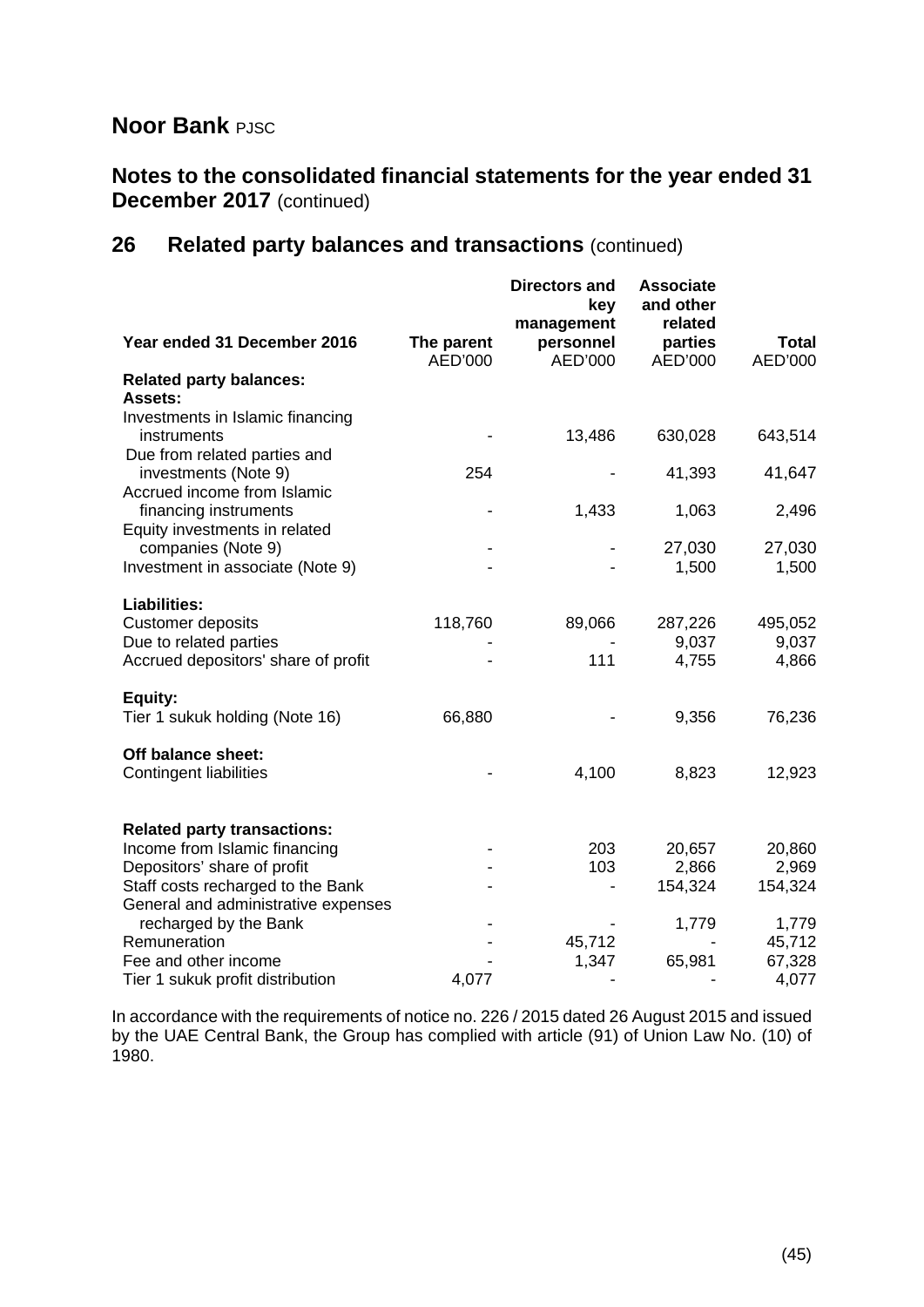## **Notes to the consolidated financial statements for the year ended 31 December 2017** (continued)

## **27 Contingent liabilities and commitments**

*(a) Contingent liabilities*

|                                                                                                                       | 2017<br>AED'000                                | 2016<br>AED'000                                |
|-----------------------------------------------------------------------------------------------------------------------|------------------------------------------------|------------------------------------------------|
| Undrawn credit commitments - Revocable<br>Undrawn credit commitments - Irrevocable<br>Letters of credit<br>Guarantees | 3,827,026<br>2,604,017<br>368,845<br>2,132,572 | 5,757,186<br>2,859,819<br>263,927<br>2,520,668 |
|                                                                                                                       | 8,932,460                                      | 11,401,600                                     |

Undrawn credit commitments represent unused portions of authorisations to extend credit in the form of financing, guarantees or letters of credit. With respect to credit risk on commitments to extend credit, the Group is potentially exposed to loss for an amount equal to the total unused commitments. However, the likely amount of loss, though not easy to quantify, is considerably less than the total unused commitments since most commitments to extend credit are contingent upon customers' maintaining specific credit standards. While there is some credit risk associated with the remainder of commitments, the risk is viewed as modest, since it results from the possibility of unused portions of finance authorisations being drawn by the customer and, second, from these drawings subsequently not being paid as due. The Group monitors the term to maturity of the credit commitments because longer term commitments generally have a greater degree of credit risk than the shorter term commitments. The total outstanding contractual amount of the commitments to extend credit does not necessarily represent future cash requirements, since many of these commitments will expire or terminate without being funded.

Guarantees and standby letters of credit, which represent irrevocable assurances that the Group will make payments in the event that a customer cannot meet his obligations to third parties, carry the same credit risk as financings. Documentary and commercial letters of credit, which are written undertakings by the Group on behalf of a customer authorising a third party to draw drafts on the Group up to a stipulated amount under specific terms and conditions, are collateralised by the underlying shipments of goods to which they relate and therefore have significantly less risk. Cash requirements under guarantees and standby letters of credit are considerably less than the amount of the commitment because the Group does not generally expect the third party to draw funds under the agreement.

#### *(b) Capital commitments*

At 31 December 2017, the Group has capital commitments of AED 5.2 million (31 December 2016: AED 3.9 million) mainly relating to purchase of furniture, fixtures, computer equipment and development/upgrading of software.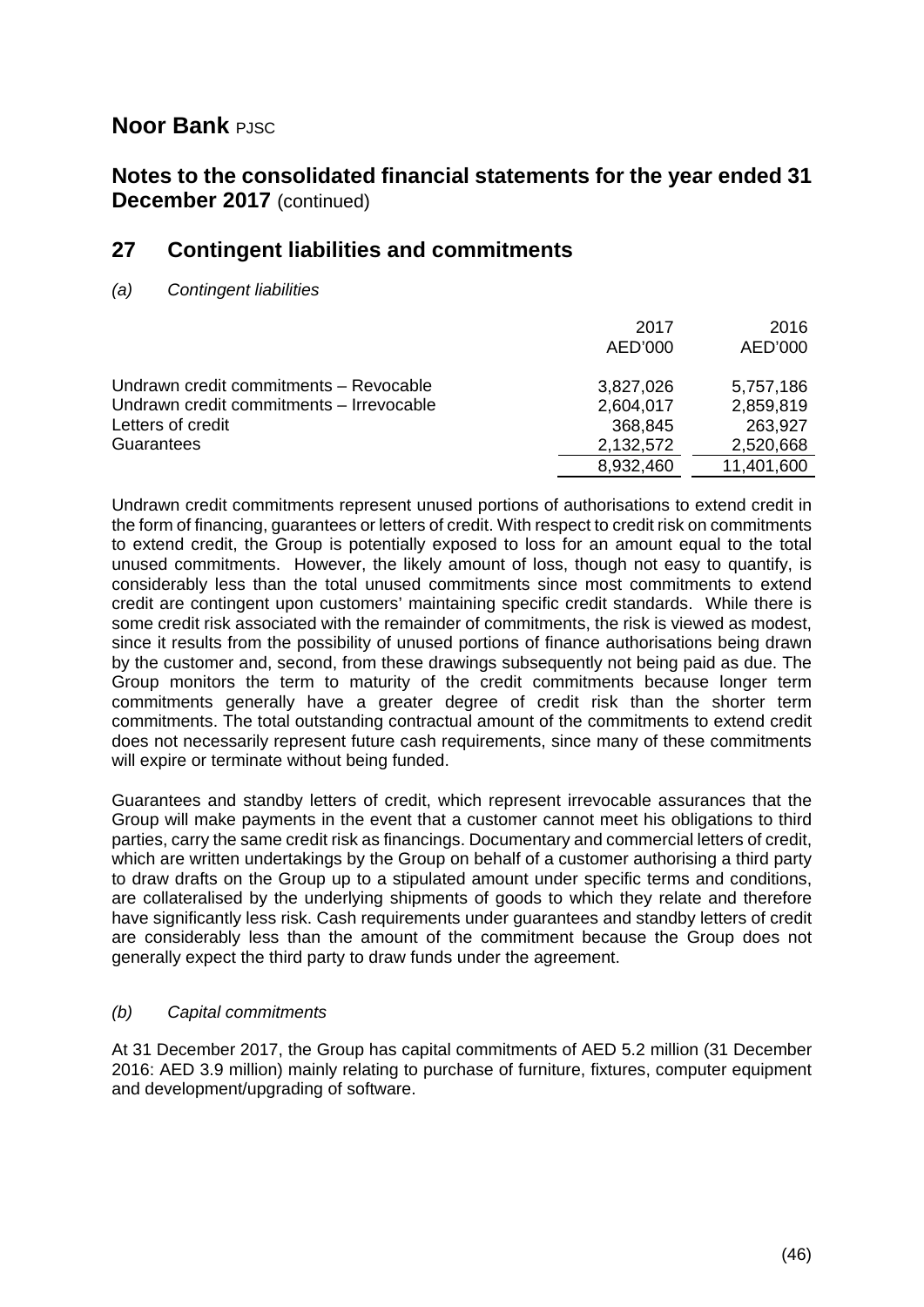## **Notes to the consolidated financial statements for the year ended 31 December 2017** (continued)

## **28 Segmental reporting**

Reportable segments are identified on the basis of internal reports about the components of the Group that are regularly reviewed by the Group's chief operating decision makers in order to allocate resources to the segment and assess its performance. The Group's reportable segments are organized into three major segments as follows:

- Retail banking Principally serves individuals, high net worth customers and small sized businesses.
- Corporate banking Principally handling financing/ trade facilities and deposit related services for medium and large sized corporate and institutional customers.
- Treasury and others Treasury comprises of activities to manage the Bank's overall liquidity and market risk and provides treasury services to customers. Others comprise of functions other than above core lines of business.

The accounting policies of the reportable segments are the same as the Group's accounting policies. Segment operating income represents the profit earned by each segment without allocation of expenses and impairment charge on Islamic financing instruments.

| Year ended 31 December 2017                             | Retail<br>banking | Corporate<br>banking | <b>Treasury</b><br>and others | <b>Total</b> |
|---------------------------------------------------------|-------------------|----------------------|-------------------------------|--------------|
|                                                         | AED'000           | AED'000              | AED'000                       | AED'000      |
| Net income from Islamic                                 |                   |                      |                               |              |
| financing                                               | 438,484           | 510,437              | 203,131                       | 1,152,052    |
| Fee and other income                                    | 381,201           | 283,722              | 130,628                       | 795,551      |
| Total income                                            | 819,685           | 794,159              | 333,759                       | 1,947,603    |
| Total expenses                                          |                   |                      |                               | (731, 690)   |
| Operating profit before<br>impairment on investments in |                   |                      |                               |              |
| Islamic financing instruments                           |                   |                      |                               | 1,215,913    |
| Impairment charge on Islamic                            |                   |                      |                               |              |
| financing instruments                                   |                   |                      |                               | (838, 024)   |
| Impairment loss on equity<br>investments                |                   |                      |                               | (7,000)      |
| Profit for the year                                     |                   |                      |                               | 370,889      |
|                                                         |                   |                      |                               |              |
| As at 31 December 2017                                  |                   |                      |                               |              |
| Segment assets                                          | 10,057,950        | 21,449,347           | 11, 161, 241                  | 42,668,538   |
| Segment liabilities                                     | 12,260,598        | 18,445,034           | 6,112,648                     | 36,818,280   |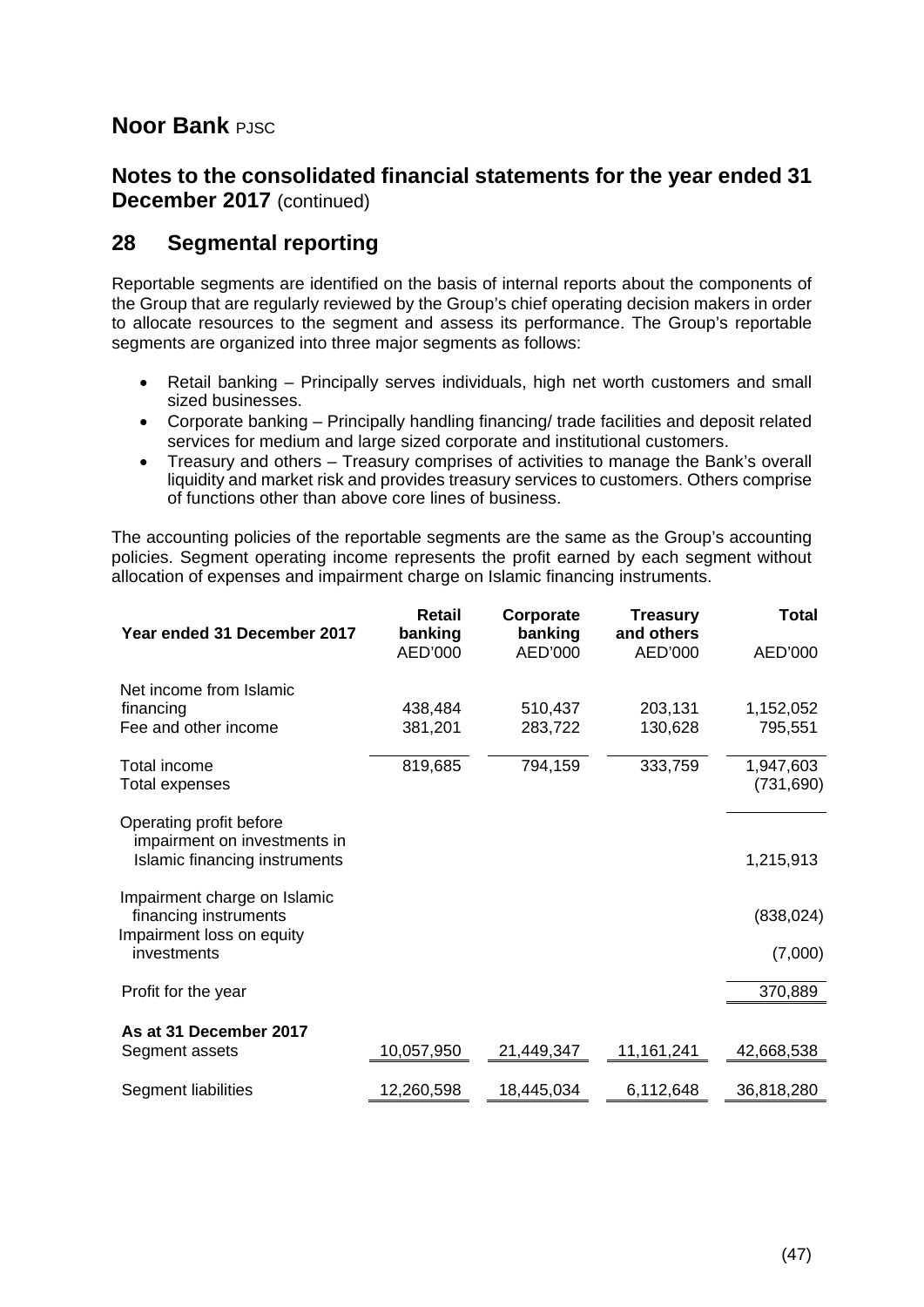## **Notes to the consolidated financial statements for the year ended 31 December 2017** (continued)

### **28 Segmental reporting** (continued)

| Year ended 31 December 2016                                                              | <b>Retail</b><br>banking<br>AED'000 | Corporate<br>banking<br>AED'000 | Treasury<br>and others<br>AED'000 | Total<br>AED'000        |
|------------------------------------------------------------------------------------------|-------------------------------------|---------------------------------|-----------------------------------|-------------------------|
| Net income from Islamic                                                                  |                                     |                                 |                                   |                         |
| financing                                                                                | 405,734                             | 387,418                         | 210,024                           | 1,003,176               |
| Fee and other income                                                                     | 309,318                             | 349,929                         | 37,883                            | 697,130                 |
| Total income<br>Total expenses                                                           | 715,052                             | 737,347                         | 247,907                           | 1,700,306<br>(688, 370) |
| Operating profit before<br>impairment on investments in<br>Islamic financing instruments |                                     |                                 |                                   | 1,011,936               |
| Impairment charge on Islamic<br>financing instruments                                    |                                     |                                 |                                   | (645, 032)              |
| Profit for the year                                                                      |                                     |                                 |                                   | 366,904                 |
| As at 31 December 2016<br>Segment assets                                                 | 9,584,442                           | 20,683,964                      | 10,322,708                        | 40,591,114              |
| Segment liabilities                                                                      | 11,826,872                          | 18,379,380                      | 5,034,923                         | 35,241,175              |

## **29 Risk management**

The Group manages all of its risk proactively through a well-established enterprise risk management practice.

The Group is exposed to the following risks in the course of its regular business:

- Credit risk
- Liquidity risk
- Market risk
- Operational risk
	- o Compliance risk
	- o Legal risk

This note presents information about the Group's exposure to each of the above risks, the Group's objectives, policies and processes for measuring and managing risk, and the Group's management of capital.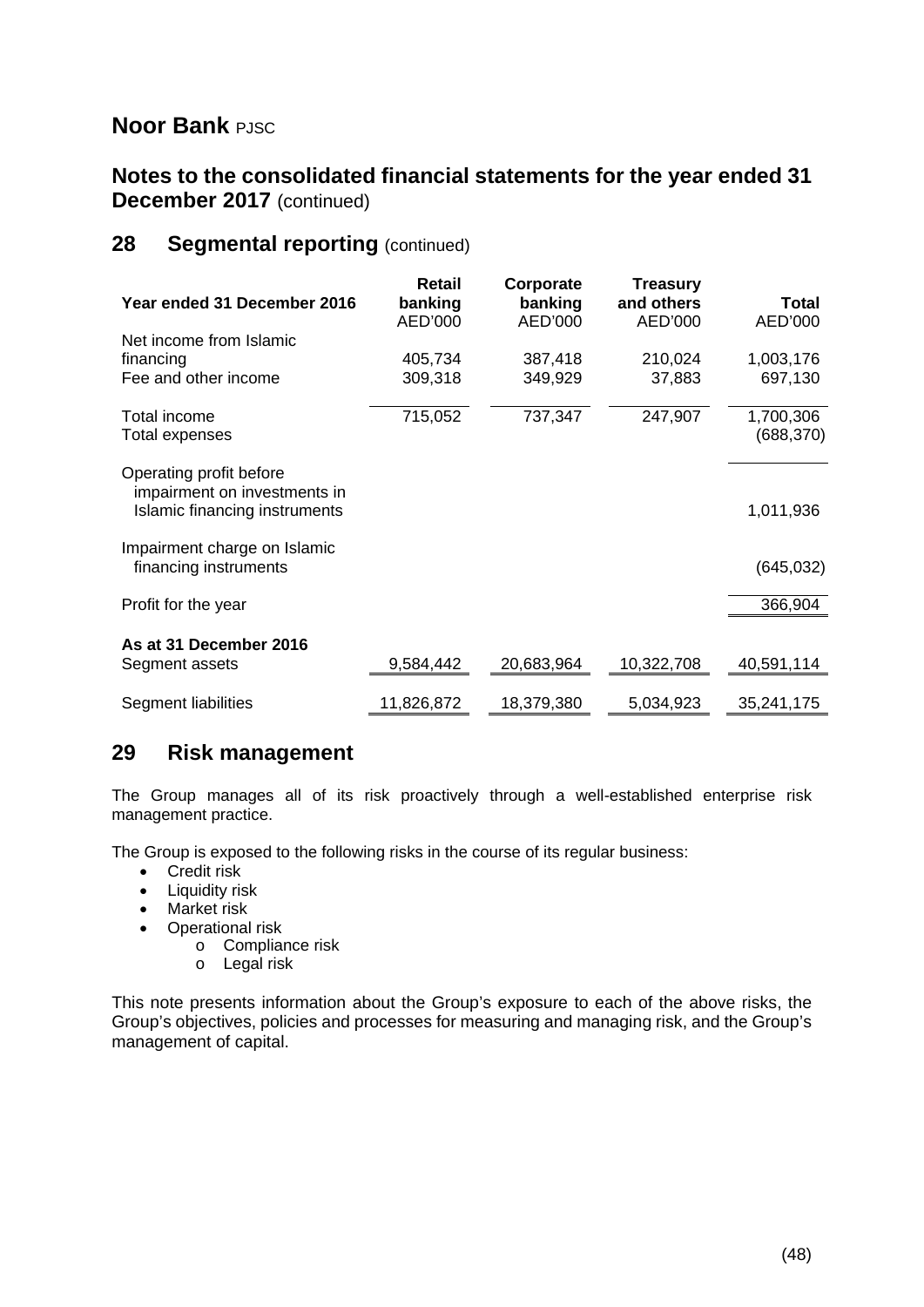## **Notes to the consolidated financial statements for the year ended 31 December 2017** (continued)

### **29 Risk management** (continued)

#### **Risk management philosophy and framework**

The Group's activities expose it to a variety of financial risks and those activities involve the analysis, evaluation, acceptance and management of some degree of risk or combination of risks. The Group's aim is to achieve an appropriate balance between risk and return and minimise potential adverse effects on the Group's financial performance.

The Group's risk management policies are established to identify and analyse the risks faced by the Group, to set appropriate risk limits and controls, and to monitor risks and adherence to limits. Risk management policies and systems are reviewed regularly to reflect changes in market conditions, emerging best practices and products and services offered. The Group, through its training and management standards and procedures, aims to develop a disciplined and constructive control environment, in which all employees understand their roles and obligations.

The Board of Directors of the Group has overall responsibility for setting the risk appetite and ensuring risk is effectively managed through a robust Enterprise Risk Management (ERM) framework. Board and Management level committees have been established, as part of the Group's corporate governance structure, to oversee the performance and operations of the Group. Some of these committees are responsible specifically for overseeing execution of the ERM strategy and monitoring performance against the Group's risk management framework:

#### **Board Level Committees**

#### *Board Executive and Credit Committee ("BECC")*

The BECC is responsible to assist the Board Risk Committee and Board Audit Committee in ensuring that overall governance structure and processes are enforced and that the Group has an adequate and appropriate system of risk management and internal control. The BECC is also responsible for approving credit related matters that fall within their terms of reference and exceed the thresholds established for the Management Credit Committee.

#### *Board Risk Committee ("BRC")*

The BRC is responsible for overseeing and regularly monitoring the Group's risk governance framework, enterprise risk management, capital, liquidity and funding planning ensuring an effective system of risk management and controls are implemented. The BRC is also responsible for overseeing compliance within approved risk policies and tolerance levels and works with management to refine risk strategy that is aligned to the Group's long term strategy

#### *Board Audit Committee ("BAC")*

The BAC is responsible to assist the Board in fulfilling its oversight responsibilities of the financial reporting process, the system of internal control, the audit and whistleblowing processes, the Group's process for monitoring compliance with laws and regulations and the Code of Conduct. The BAC is supported by Internal Audit in these areas. Internal Audit undertakes both regular and ad-hoc reviews of risk management controls and procedures, the results of which are reported to the BAC.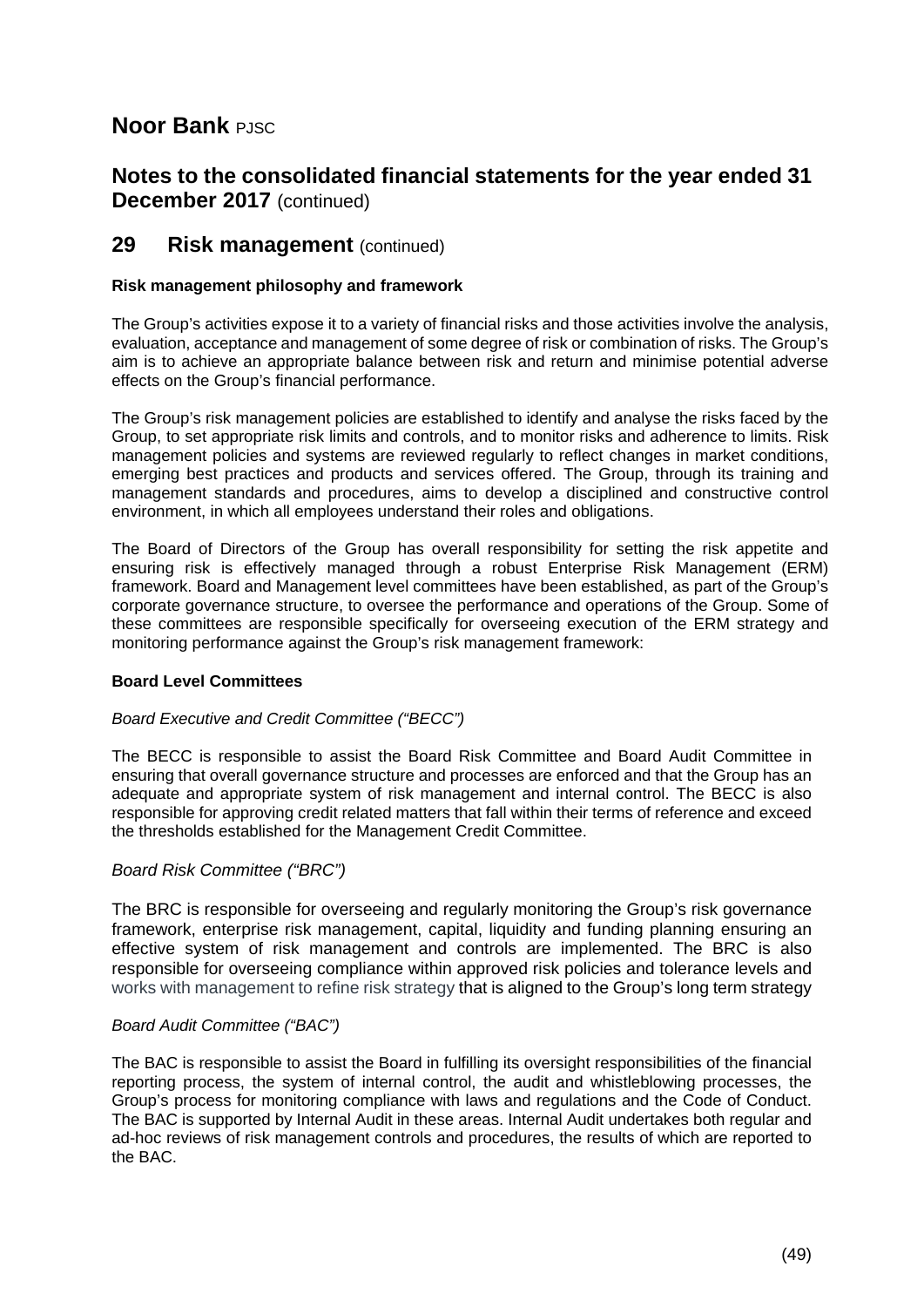## **Notes to the consolidated financial statements for the year ended 31 December 2017** (continued)

### **29 Risk management** (continued)

#### **Risk management philosophy and framework** (continued)

#### **Board Level Committees** (continued)

#### *Board Nomination and Compensation Committee ("BNCC")*

The BNCC is responsible for the composition of the Board and its committees, their performance, succession planning and remuneration approach for the Board and senior management (the Chief Executive Officer and his or her direct reports excluding administrative assistants, hereafter referred to as the Senior Management). The BNCC also reviews Human Resources' strategy and policies.

#### **Senior Management Level Committees**

#### *Management Committee ("Mancom")*

The Management Committee is responsible for overseeing and managing day-to-day business and ensures the operational performance of the Group is meeting or exceeding set performance targets and authorises actions to maintain, enhance or correct service delivery issues. The Mancom is also responsible for guiding, shaping, approving and monitoring a coherent set of projects in line with the Group's long term strategy that will maintain and enhance the Bank's progress towards its future vision, recommending investment and expenditure to the Board Executive and Credit Committee (BECC) in line with that goal. In fulfilling its purpose, the Management Committee translates the decisions of the Board of Directors regarding the operation and management of the Group and regularly reports, through its Chairperson, to the BECC.

#### *Enterprise Risk Management Committee ("ERMC")*

The ERMC is responsible for building a risk intelligent enterprise, ensuring a suitable and an effective risk management approach is incorporated into the day-to-day operations. The ERMC interacts with other management level committees to ensure risks are consolidated and incorporated within the business plan (strategy and financials) and business operations. In fulfilling its purpose, the ERMC is responsible to translate the decisions of the Board regarding enterprise risk management ("ERM"), support the Chief Executive Officer and the Chief Risk Officer in decision-making related to ERM, and report regularly through its Chairperson to the BRC regarding matters related to its primary purpose and operational risks.

#### *Management Credit Committee ("MCC")*

The MCC is responsible for taking credit decisions within the authority levels established by the Board of Directors, recommending new credit policies and changes to existing ones, and the future direction of the credit activities in the Group. The MCC is also responsible to monitor and review the Group's financing activities within an approved threshold, and to ensure that the credit policies are adhered to, and credit operations are conducted in the most effective manner. The MCC regularly reports to the BECC and BRC through its Chairperson and the Chief Risk Officer regarding matters related to its primary purpose.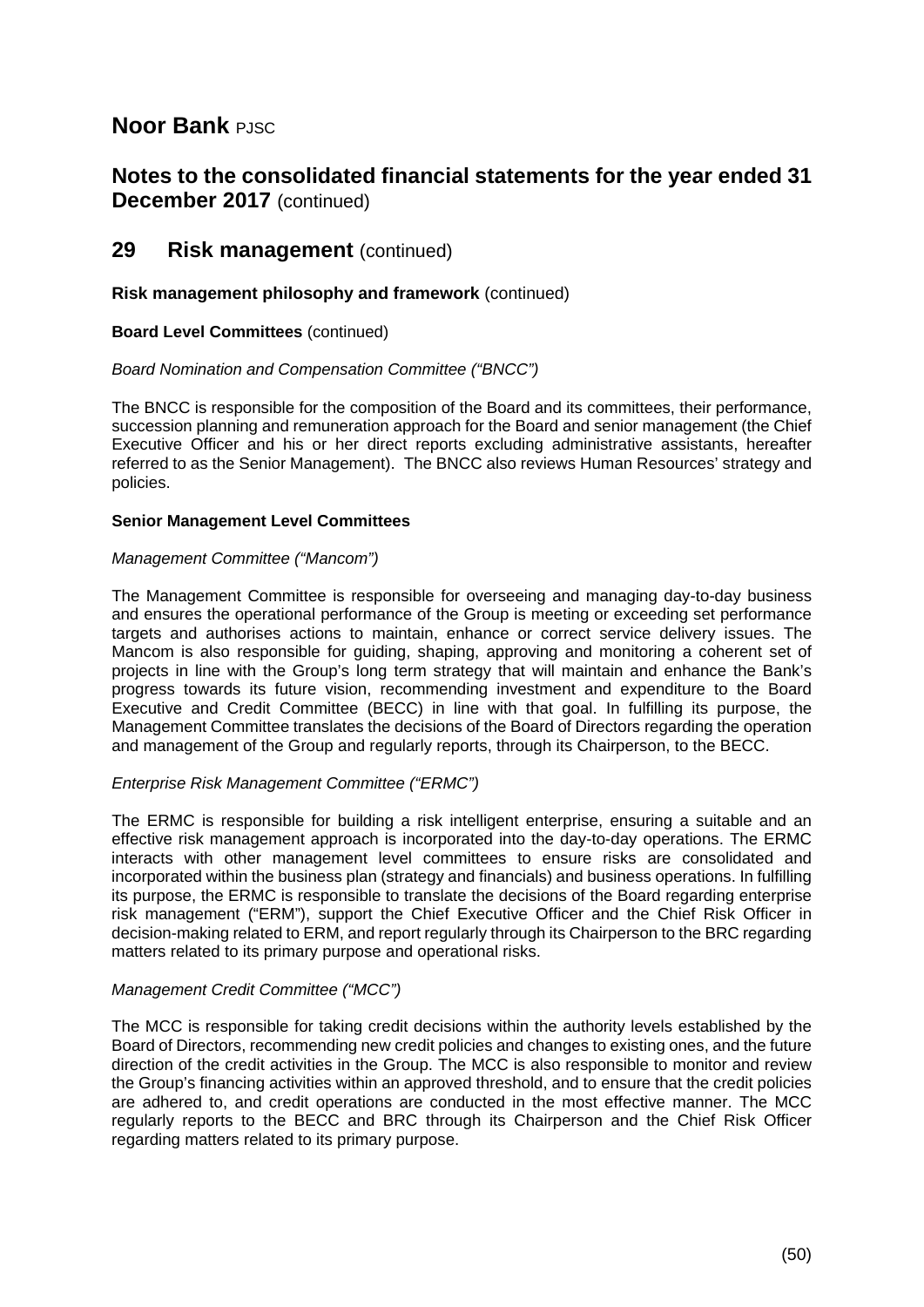## **Notes to the consolidated financial statements for the year ended 31 December 2017** (continued)

### **29 Risk management** (continued)

#### **Risk management philosophy and framework** (continued)

#### **Senior Management Level Committees (continued)**

#### *Asset Liability Committee ("ALCO")*

The ALCO is responsible to actively monitor and manage committed and outstanding assets and liabilities, and to recommend appropriate funding, investment, and hedging strategies. In addition, the ALCO is responsible for ensuring continuous liquidity required for growth while complying with the regulatory requirements. The ALCO regularly reports to the BRC through the Chief Risk Officer regarding matters related to market and liquidity risks.

#### **29.1 Credit risk**

Credit risk is the risk emanating when a counter party of the Group does not fulfil its contractual obligation or the quality of an issuer deteriorates. It arises principally from financing, trade finance and treasury activities. The credit process is consistent for all forms of credit risk to a single obligor. Overall exposure is evaluated on an ongoing basis to ensure a broad diversification of credit risk. Potential concentrations by country, product, industry, and risk grade are regularly reviewed to avoid excessive exposure and ensure a broad diversification.

The Group's total credit portfolio and therefore the maximum exposure to credit risk before collateral held or other credit enhancements is as follows:

|                                                                              | 2017       | 2016       |
|------------------------------------------------------------------------------|------------|------------|
|                                                                              | AED'000    | AED'000    |
| Credit risk exposures relating to on-balance sheet<br>assets are as follows: |            |            |
| Balances with the UAE Central Bank                                           | 4,448,280  | 3,221,863  |
| Due from banks                                                               | 4,880,190  | 5,525,828  |
| Investments in Islamic financing instruments                                 | 27,449,688 | 25,918,388 |
| Investment in Islamic sukuk                                                  | 3,726,988  | 4,056,681  |
| Other assets (excluding prepayments)                                         | 675,340    | 319,201    |
|                                                                              | 41,180,486 | 39,041,961 |
| Credit risk exposures relating to off-balance sheet<br>items are as follows: |            |            |
| Contingencies and commitments                                                | 5,105,434  | 5,644,414  |

The above table excludes revocable commitments and represents a worst case scenario of credit risk exposure of the Group at the reporting date without taking into account any collateral held or other credit enhancements attached. For on-balance-sheet assets, the exposures set out above are based on net carrying amounts as reported in the consolidated statement of financial position at the reporting date.

At 31 December 2017, 67% (31 December 2016: 66%) of the total maximum exposure arises from investments in Islamic financing instruments for which credit quality and risk concentration are disclosed in Note 6.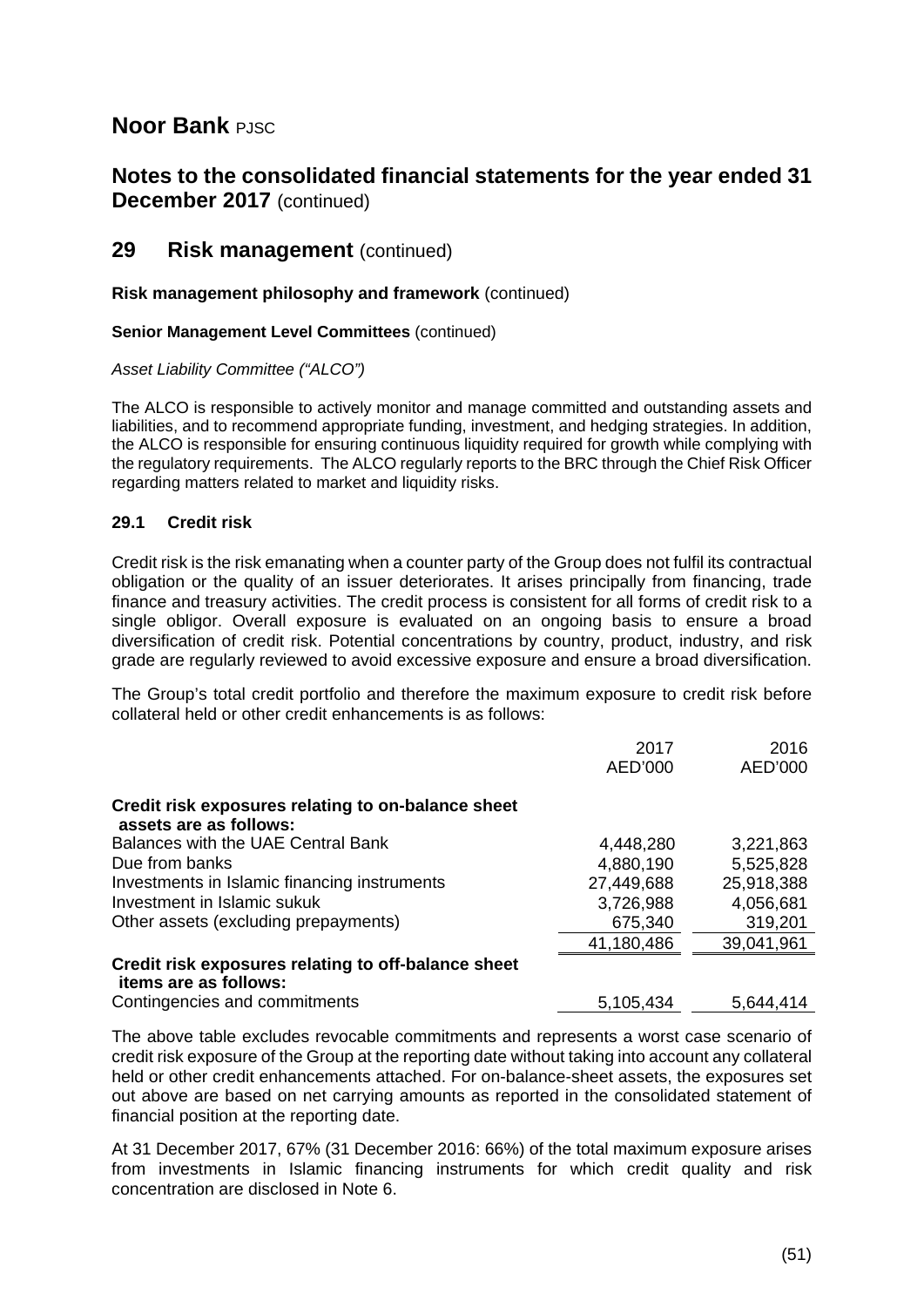## **Notes to the consolidated financial statements for the year ended 31 December 2017** (continued)

### **29 Risk management** (continued)

#### **29.1 Credit risk** (continued)

The table below presents an analysis of balances due from banks and investment in Islamic sukuk based on ratings obtained from external rating agencies:

|             | 2017      |                | 2016      |                |  |
|-------------|-----------|----------------|-----------|----------------|--|
|             | Due from  | Investments in | Due from  | Investments in |  |
|             | banks     | Islamic sukuk  | banks     | Islamic sukuk  |  |
|             | AED'000   | AED'000        | AED'000   | AED'000        |  |
|             |           |                |           |                |  |
| AAA to AA-  | 28,131    |                | 9,949     | 146,793        |  |
| A+ to BBB-  | 2,400,357 | 1,813,728      | 3,841,570 | 2,034,553      |  |
| BB+ & below | 1,683,525 | 1,016,570      | 792,390   | 840,570        |  |
| Unrated     | 768,177   | 896,690        | 881,919   | 1,034,765      |  |
|             | 4,880,190 | 3,726,988      | 5,525,828 | 4,056,681      |  |

The unrated investment in Islamic sukuk are issued by the Governments and local reputed companies. The unrated balances with the banks are with reputed international banks. There are no past due or impaired balances with the banks.

Following are the risk management policies adopted by the Group to ensure credit quality and minimise the risk of concentration:

#### *(a) Credit rating and measurement*

The risk rating system is the basis for determining the credit risk of the Group's asset portfolio (except the consumer assets) and thus asset pricing, portfolio management, determining finance loss provisions and reserves and the basis for credit approval authority delegation. A standard numeric credit risk-grading system is being used by the Group which is based on the Group's internal estimate of probability of default, with customers or portfolios assessed against a range of quantitative and qualitative factors, including taking into account the counterparty's financial position, past experience and other factors.

Performing clients are rated on a scale of NOR1 to NOR7, each grade being associated with a Probability of Default ("PD"). Non-performing clients are rated NPA-1, NPA-2 and NPA-3, corresponding to the Substandard, Doubtful and Loss classifications as per *Clarifications and Guidelines Manual for Circular No. 28/2012* issued by the UAE Central bank. The Group's internal credit grades have also been mapped to external agency ratings for better comparison.

*(b) Credit approval*

Major credit exposures to individual counterparties, groups of connected counterparties and portfolios of retail exposures are reviewed and approved by the Group's Management Credit Committee ("MCC") within the authorities delegated by the Board of Directors.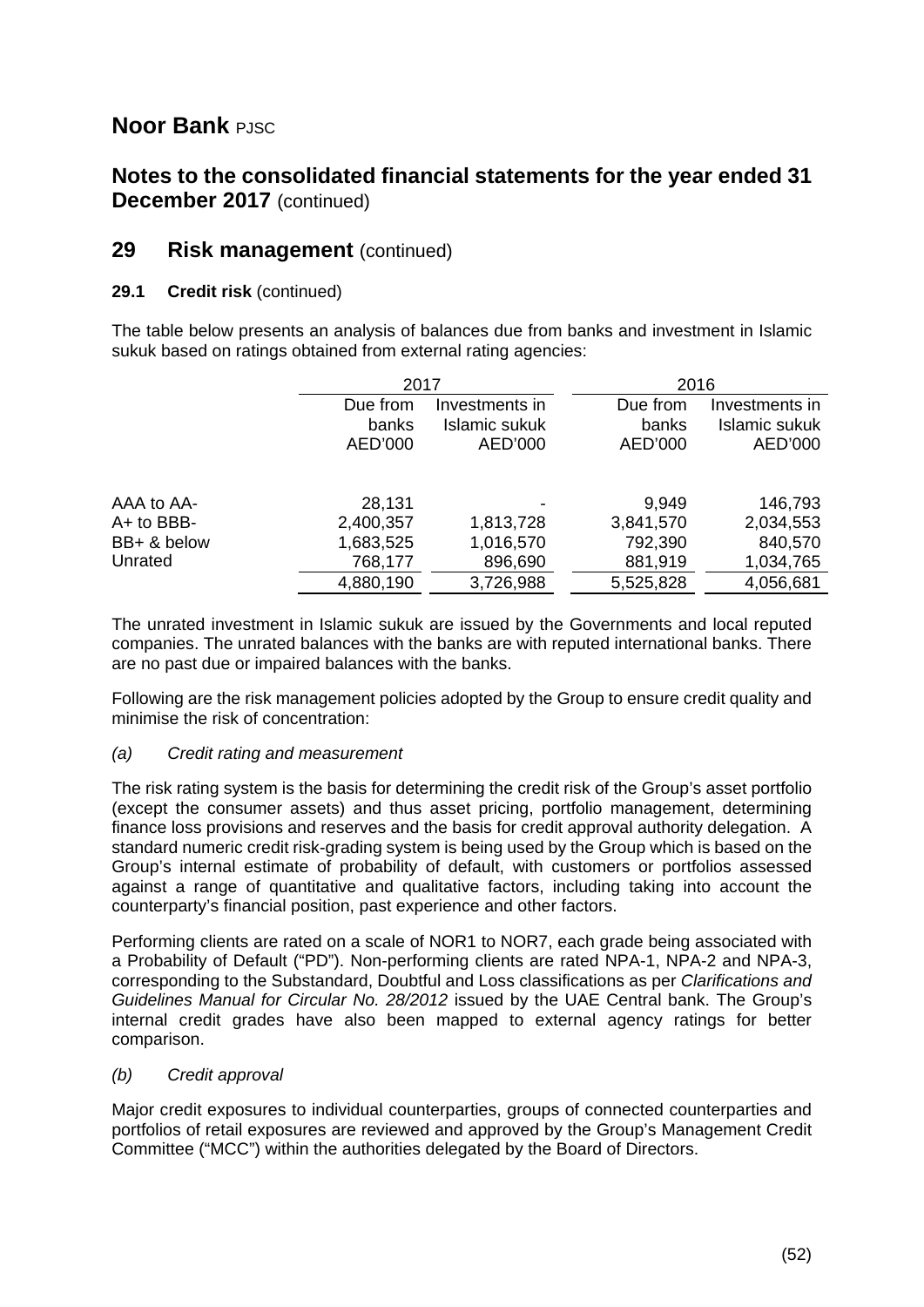## **Notes to the consolidated financial statements for the year ended 31 December 2017** (continued)

### **29 Risk management** (continued)

- **29.1 Credit risk** (continued)
- *(c) Credit monitoring*

The Group regularly monitors credit exposures and external trends which may impact risk management outcomes. Internal risk management reports are presented to the Chief Risk Officer / Chief Credit Officer and Board Risk Committee, containing information on key variables; portfolio delinquency and financing impairment performance.

All Corporate exposures accounts are monitored carefully for performance and reviewed formally on an annual basis or earlier. Group has robust policies for client visits and monitoring of accounts to make sure that any concerns on the quality of the accounts are addressed well in time. An exposure is categorised as watch list or non-performing as per UAE Central Bank guidelines.

All non-performing accounts are monitored closely by the Remedial Management Unit of the Group directly reporting to the Chief Risk Officer. Such accounts are re-evaluated and remedial actions are agreed and monitored. Remedial actions include, but are not limited to, exposure reduction, security enhancement, exit of the account etc.

With respect to the Group's consumer portfolio, asset quality is monitored closely with 30/60/90 days past due accounts and delinquency trends are monitored continuously for each Consumer Product of the Group. Accounts which are past due are subject to collection process, managed independently by the risk function.

#### *(d) Credit risk mitigation*

Potential credit losses from any given account, customer or portfolio are mitigated using a range of tools. Additional support in the form of collateral and guarantee is obtained where required. The reliance that can be placed on these credit mitigation resources is carefully assessed in light of issues such as legal enforceability, market value and counterparty risk of the guarantor. Collateral types which are eligible for risk mitigation include: cash; residential, commercial and industrial property; fixed assets such as motor vehicles, aircraft, plant and machinery; marketable securities; commodities; bank guarantees; and letters of credit etc. Risk mitigation policies control the approval of collateral types.

Collateral is valued in accordance with the Group's risk mitigation policy, which prescribes the frequency of valuation for different collateral types. The valuation frequency is driven by the level of price volatility of each type of collateral and the nature of the underlying product or risk exposure. Collateral held against impaired financings is maintained at fair value.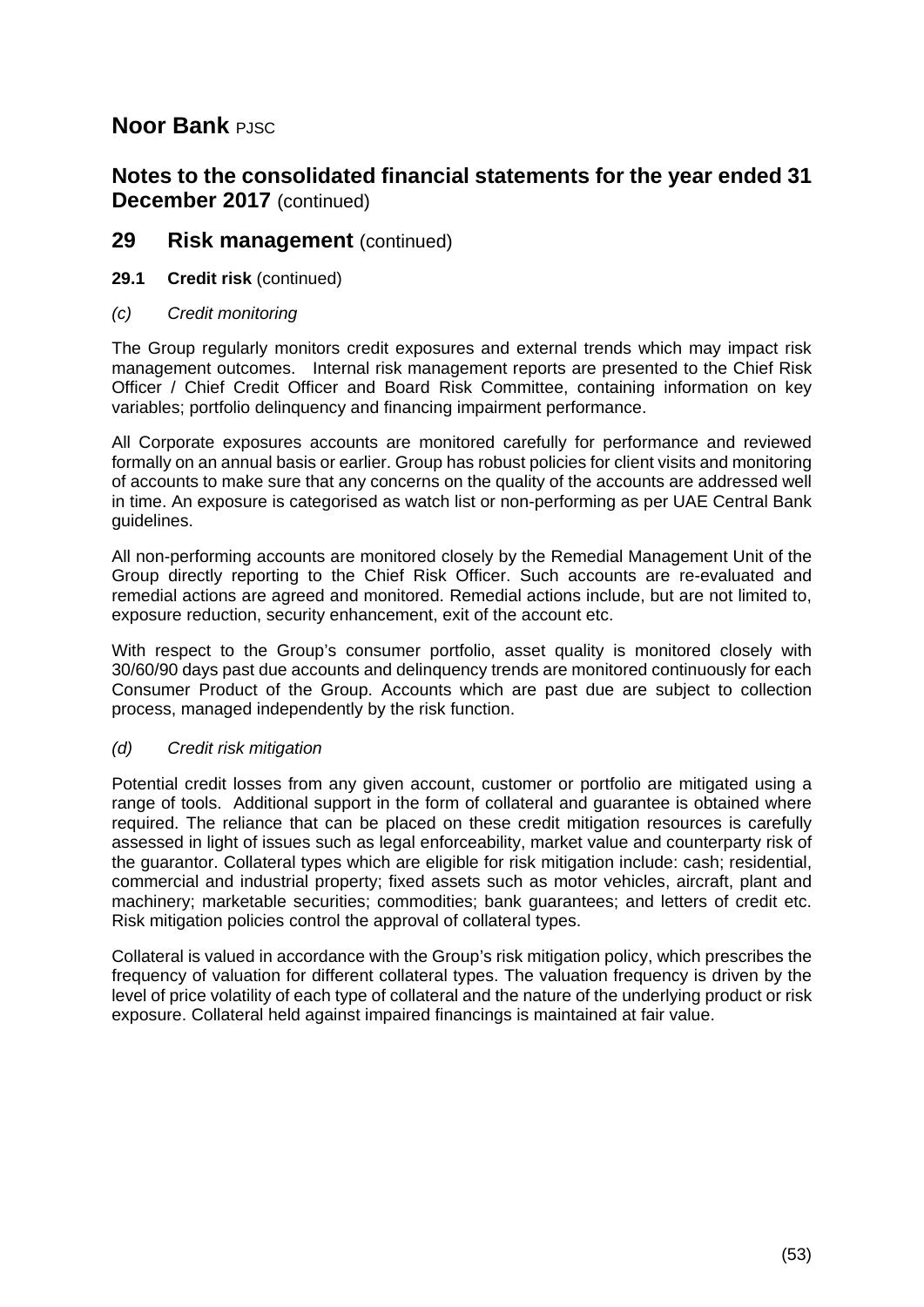## **Notes to the consolidated financial statements for the year ended 31 December 2017** (continued)

### **29 Risk management** (continued)

#### **29.1 Credit risk** (continued)

#### Collateral and other credit enhancements possessed or called upon

During the year, the Group obtained assets by taking possession of collateral as follows:

|                 |                   | 31 December 2017         |                  |                   | <b>31 December 2016</b> |                  |  |  |
|-----------------|-------------------|--------------------------|------------------|-------------------|-------------------------|------------------|--|--|
|                 | Retail<br>AED'000 | Corporate<br>AED'000     | Total<br>AED'000 | Retail<br>AED'000 | Corporate<br>AED'000    | Total<br>AED'000 |  |  |
| Property        | 12,266            | $\overline{\phantom{a}}$ | 12,266           | 44,865            |                         | 44,865           |  |  |
| <b>Vehicles</b> | 2,348             | $\overline{\phantom{a}}$ | 2,348            | 945               |                         | 945              |  |  |
|                 | 14,614            | $\overline{\phantom{a}}$ | 14,614           | 45,810            |                         | 45,810           |  |  |

Repossessed collateral is either disposed of or is classified as investment property in accordance with the Group's approved policy.

#### *(e) Offsetting financial instruments*

The Group has not entered in significant master netting arrangement with counterparties which enable them to settle transactions on net basis. In absence of such agreements the financial asset and liabilities are settled on gross basis.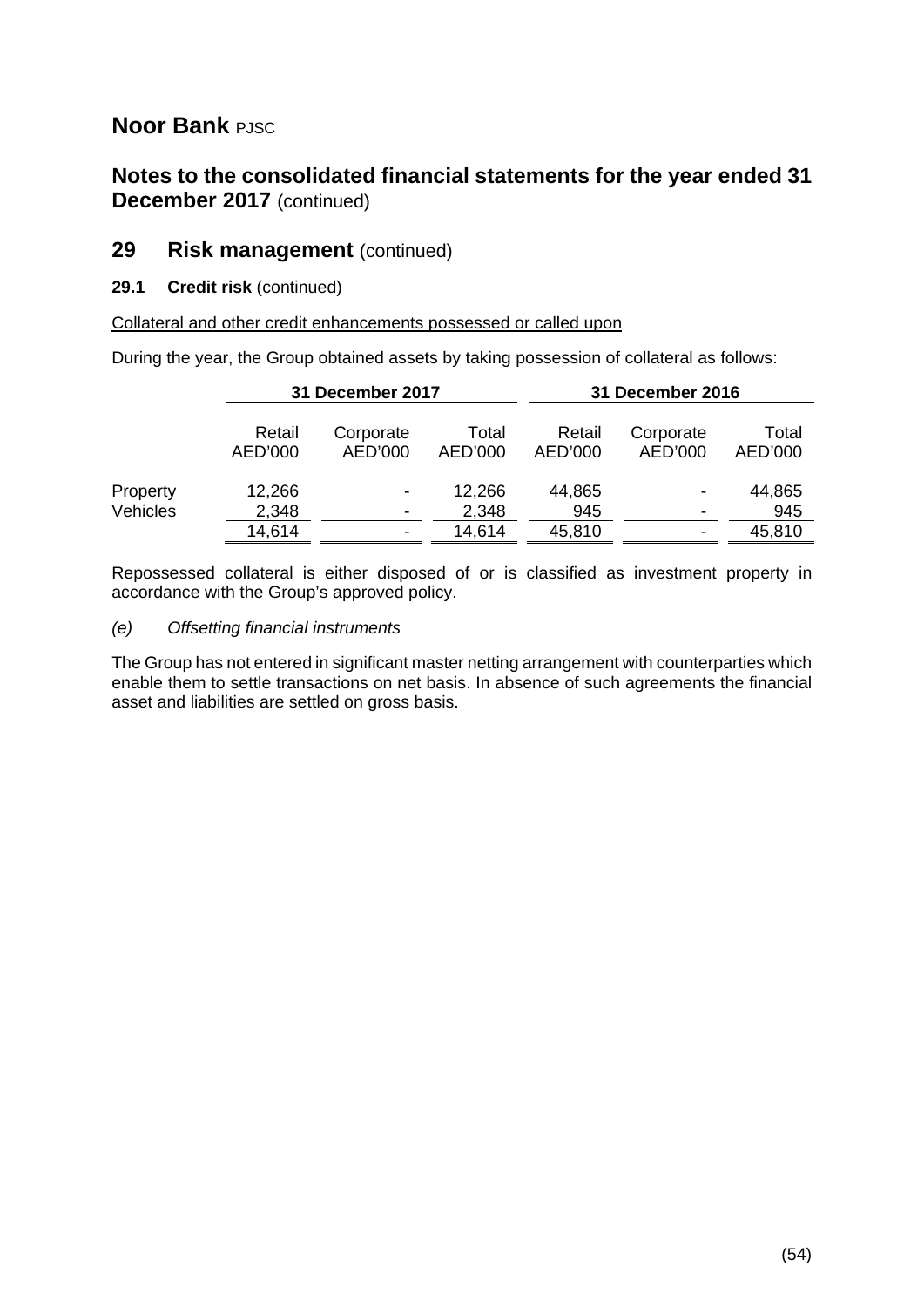## **Notes to the consolidated financial statements for the year ended 31 December 2017** (continued)

### **29 Risk management** (continued)

#### **29.2 Liquidity risk**

Liquidity risk is the risk that the Group is not in a position to fund growth in assets or meet obligations as they become due. Liquidity risk arises in the normal course of business by taking shorter term deposits, often repayable on demand or at short notice, and using these deposits to fund credit facilities over medium to longer periods. The Group has defined the liquidity risk appetite at a level so as to ensure that the Group has a controlled liquidity risk position with adequate cash or cash equivalents to be able to meet its financial obligations, in all foreseeable circumstances and without incurring substantial additional costs.

#### *Asset Liability Committee (ALCO)*

The ALCO develops and implements the policy and procedures that translate the Group's goals, objectives, and risk tolerances into operating standards that are well understood by Group staff. ALCO oversees the implementation and maintenance of management information and other systems that identify, measure, monitor and control the bank's liquidity risk.

#### *Liquidity management and monitoring*

The Group's daily liquidity management activity is performed by the Treasury Department. Treasury's activity is overseen by the Market Risk team which measures, monitors and reports on liquidity management activity, covering the following activities:

- Monitoring of the maturity profile of assets and liabilities on a continuous basis inclusive of currency wise position analysis;
- Forecasting future cash flows between sources and uses of funds;
- Stress testing based on the sensitivity analysis of key factors and combined events:
- Measuring Key regulatory liquidity indicators e.g. Advances to Stable Resources ratio (ASRR) ratio, Eligible Liquid Assets ratio (ELAR), Liquidity Coverage Ratio (LCR) and Net Stable Funding Ratio (NSFR). In addition to these ALCO has also set targets maximum cumulative outflow (MCO) including for a set of various other ratios ensuring proper liquidity measurement;
- Monitoring of concentration risks in deposit sources; and
- Monitoring of early warning indicators to assess the potential impact arising from a series of defined idiosyncratic and systemic stress scenarios.

ALCO has also set internal targets for above measures (wherever applicable) which are generally conservative than the requirements set by the regulator.

#### *Liquidity Contingency plan*

The Group has a formal liquidity contingency plan approved by Board of Directors (BOD) that contains clearly documented management action triggers for each type of event and recommended actions against those events with defined roles and responsibilities for key personnel.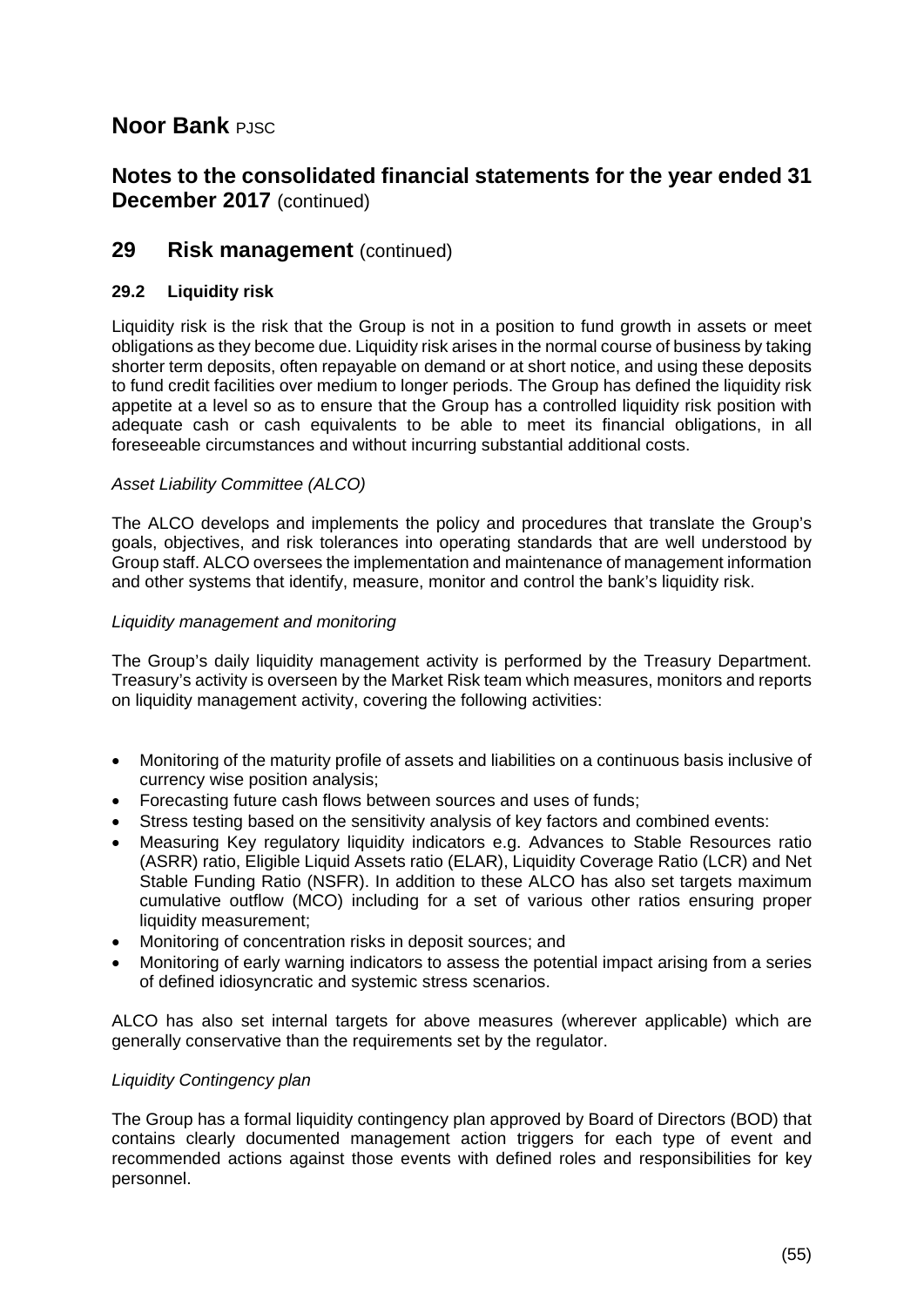## **Notes to the consolidated financial statements for the year ended 31 December 2017** (continued)

### **29 Risk management** (continued)

#### **29.2 Liquidity risk** (continued)

*(a)* The following table presents the cash flow analysis of remaining contractual maturities of Group's financial liabilities on an undiscounted basis, relating to both principal and profit payments:

|                             | Carrying   | Up to      | 3 months  | year to   | More than                |            |
|-----------------------------|------------|------------|-----------|-----------|--------------------------|------------|
|                             | amount     | 3 months   | to 1 year | 5 years   | 5 years                  | Total      |
|                             | AED'000    | AED'000    | AED'000   | AED'000   | AED'000                  | AED'000    |
| At 31 December 2017         |            |            |           |           |                          |            |
| Customer deposits           | 30,329,118 | 19,516,277 | 7,604,061 | 3,500,700 |                          | 30,621,038 |
| Due to banks                | 1,908,507  | 909,047    | 566,570   | 455,082   |                          | 1,930,699  |
| Sukuk financing instruments | 1,836,450  |            | 51,203    | 1,913,255 |                          | 1,964,458  |
| <b>Other liabilities</b>    | 2,739,094  | 2,739,094  |           |           |                          | 2,739,094  |
|                             | 36,813,169 | 23,164,418 | 8,221,834 | 5,869,037 |                          | 37,255,289 |
| At 31 December 2016         |            |            |           |           |                          |            |
| Customer deposits           | 29,802,499 | 23,054,257 | 4,092,469 | 2,881,346 | 8,285                    | 30,036,357 |
| Due to banks                | 2,553,730  | 2,549,236  | 11,282    |           |                          | 2,560,518  |
| Sukuk financing instruments | 1,836,450  |            | 51,203    | 1,964,458 | $\overline{\phantom{0}}$ | 2,015,661  |
| Other liabilities           | 1,041,354  | 1,041,354  |           |           |                          | 1,041,354  |
|                             | 35,234,033 | 26,644,847 | 4,154,954 | 4,845,804 | 8,285                    | 35,653,890 |

As at 31 December 2017, top 20 customers constitute 33% of total customer deposits (31 December 2016: 36%). Customer deposits due for maturity within 3 months include Escrow account balances and lien marked Qard-E-Hasan (demand) deposit balances which are expected to be retained for longer than 3 months. Remaining customer deposits, although contractually short term in nature, tend to be renewed on maturity and expected to remain with the Bank for a longer term.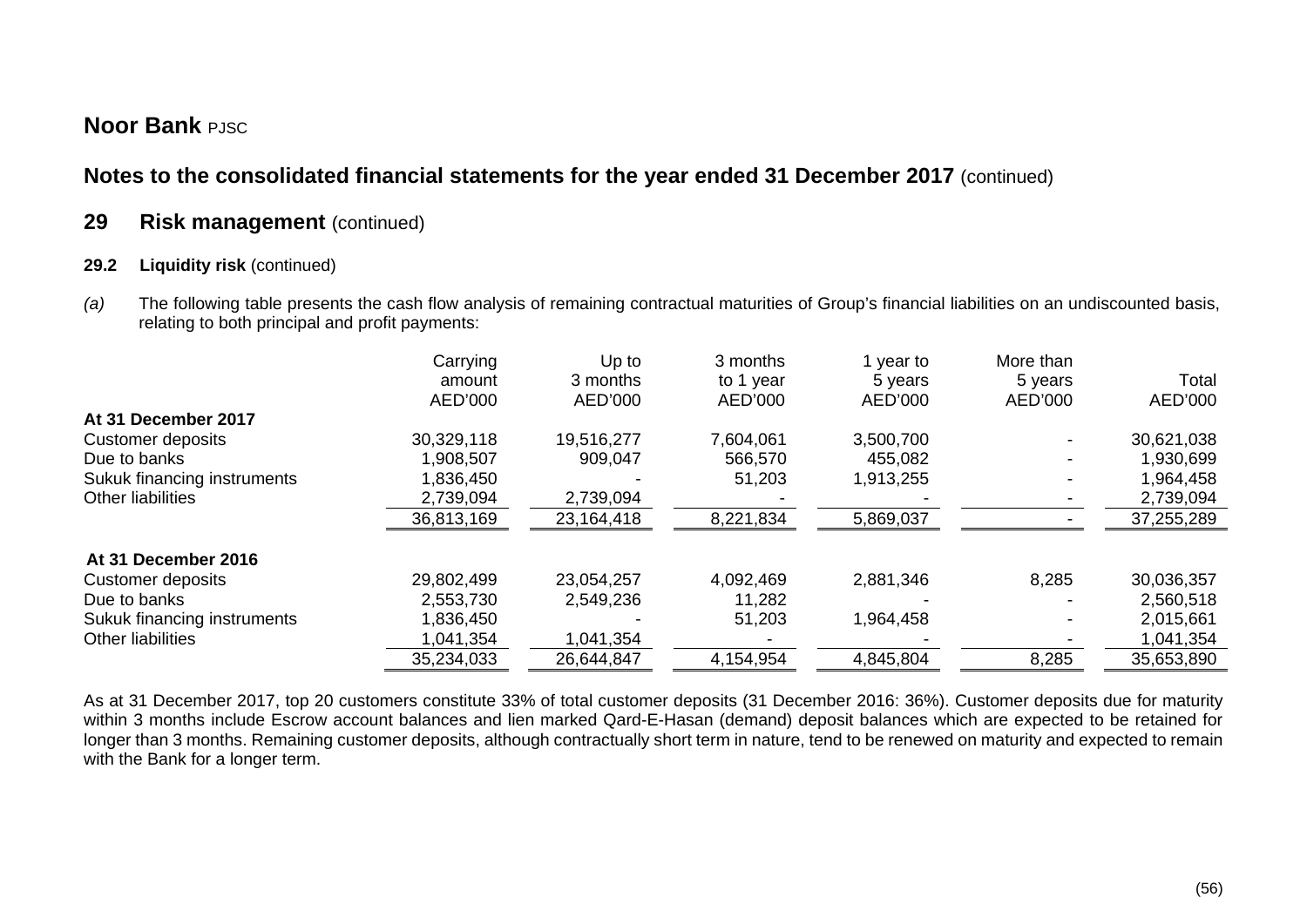# **Notes to the consolidated financial statements for the year ended 31 December 2017** (continued)

## **29 Risk management** (continued)

### **29.2 Liquidity risk** (continued)

### *(b) Maturity profile of financial assets and financial liabilities*

|                                              | Up to<br>3 months     | 3 months<br>to 1 year | 1 year to<br>5 years | More than<br>5 years | Total                   |
|----------------------------------------------|-----------------------|-----------------------|----------------------|----------------------|-------------------------|
| At 31 December 2017<br><b>Assets</b>         | AED'000               | AED'000               | AED'000              | AED'000              | AED'000                 |
| Cash and balances with the UAE Central Bank  | 4,577,677             |                       |                      |                      | 4,577,677               |
| Due from banks                               | 4,306,648             | 573,542               |                      |                      | 4,880,190               |
| Investments in Islamic financing instruments | 1,886,028             | 3,427,254             | 11,017,270           | 11,119,136           | 27,449,688              |
| Investments in Islamic sukuk                 | 73,458                | 52,000                | 1,506,940            | 2,094,590            | 3,726,988               |
| Other assets                                 | 647,310               |                       |                      | 28,030               | 675,340                 |
| Total                                        | 11,491,121            | 4,052,796             | 12,524,210           | 13,241,756           | 41,309,883              |
| <b>Liabilities</b>                           |                       |                       |                      |                      |                         |
| <b>Customer deposits</b><br>Due to banks     | 19,428,127<br>907,097 | 7,455,212<br>560,674  | 3,445,779<br>440,736 |                      | 30,329,118<br>1,908,507 |
| Sukuk financing instruments                  |                       |                       | 1,836,450            |                      | 1,836,450               |
| <b>Other liabilities</b>                     | 2,739,094             |                       |                      |                      | 2,739,094               |
| Total                                        | 23,074,318            | 8,015,886             | 5,722,965            |                      | 36,813,169              |
| Net liquidity gap                            | (11,583,197)          | (3,963,090)           | 6,801,245            | 13,241,756           | 4,496,714               |
| Cumulative gap                               | (11,583,197)          | (15, 546, 287)        | (8,745,042)          | 4,496,714            |                         |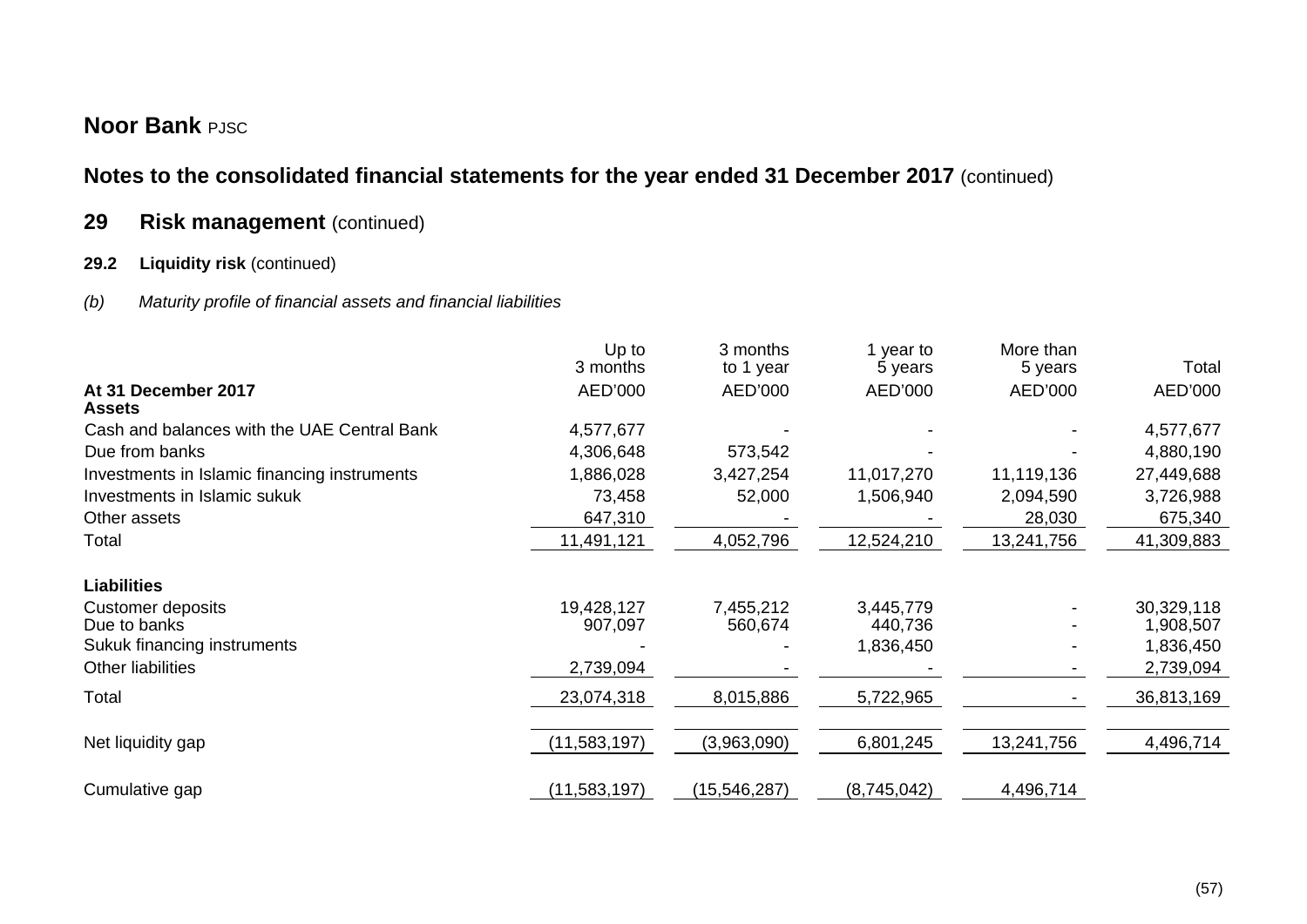# **Notes to the consolidated financial statements for the year ended 31 December 2017** (continued)

# **29 Risk management** (continued)

### **29.2 Liquidity risk** (continued)

*(b) Maturity profile of financial assets and financial liabilities (continued)*

|                                              | Up to<br>3 months       | 3 months<br>to 1 year | year to<br>5 years | More than<br>5 years | Total                   |
|----------------------------------------------|-------------------------|-----------------------|--------------------|----------------------|-------------------------|
| At 31 December 2016<br><b>Assets</b>         | AED'000                 | AED'000               | AED'000            | AED'000              | AED'000                 |
| Cash and balances with the UAE Central Bank  | 3,376,938               |                       |                    |                      | 3,376,938               |
| Due from banks                               | 4,112,458               | 1,413,370             |                    |                      | 5,525,828               |
| Investments in Islamic financing instruments | 2,439,139               | 2,007,516             | 10,311,745         | 11,159,988           | 25,918,388              |
| Investments in Islamic sukuk                 | 62,097                  | 890                   | 2,016,100          | 1,977,594            | 4,056,681               |
| Other assets                                 | 290,671                 |                       |                    | 28,530               | 319,201                 |
| Total                                        | 10,281,303              | 3,421,776             | 12,327,845         | 13,166,112           | 39,197,036              |
| <b>Liabilities</b>                           |                         |                       |                    |                      |                         |
| Customer deposits<br>Due to banks            | 22,918,186<br>2,542,711 | 4,031,629<br>11,019   | 2,845,038          | 7,646                | 29,802,499<br>2,553,730 |
| Sukuk financing instruments                  |                         |                       | 1,836,450          |                      | 1,836,450               |
| <b>Other liabilities</b>                     | 1,041,354               |                       |                    |                      | 1,041,354               |
| Total                                        | 26,502,251              | 4,042,648             | 4,681,488          | 7,646                | 35,234,033              |
| Net liquidity gap                            | (16, 220, 947)          | (620, 872)            | 7,646,357          | 13,158,466           | 3,963,004               |
| Cumulative gap                               | (16, 220, 947)          | (16, 841, 819)        | (9, 195, 462)      | 3,963,004            |                         |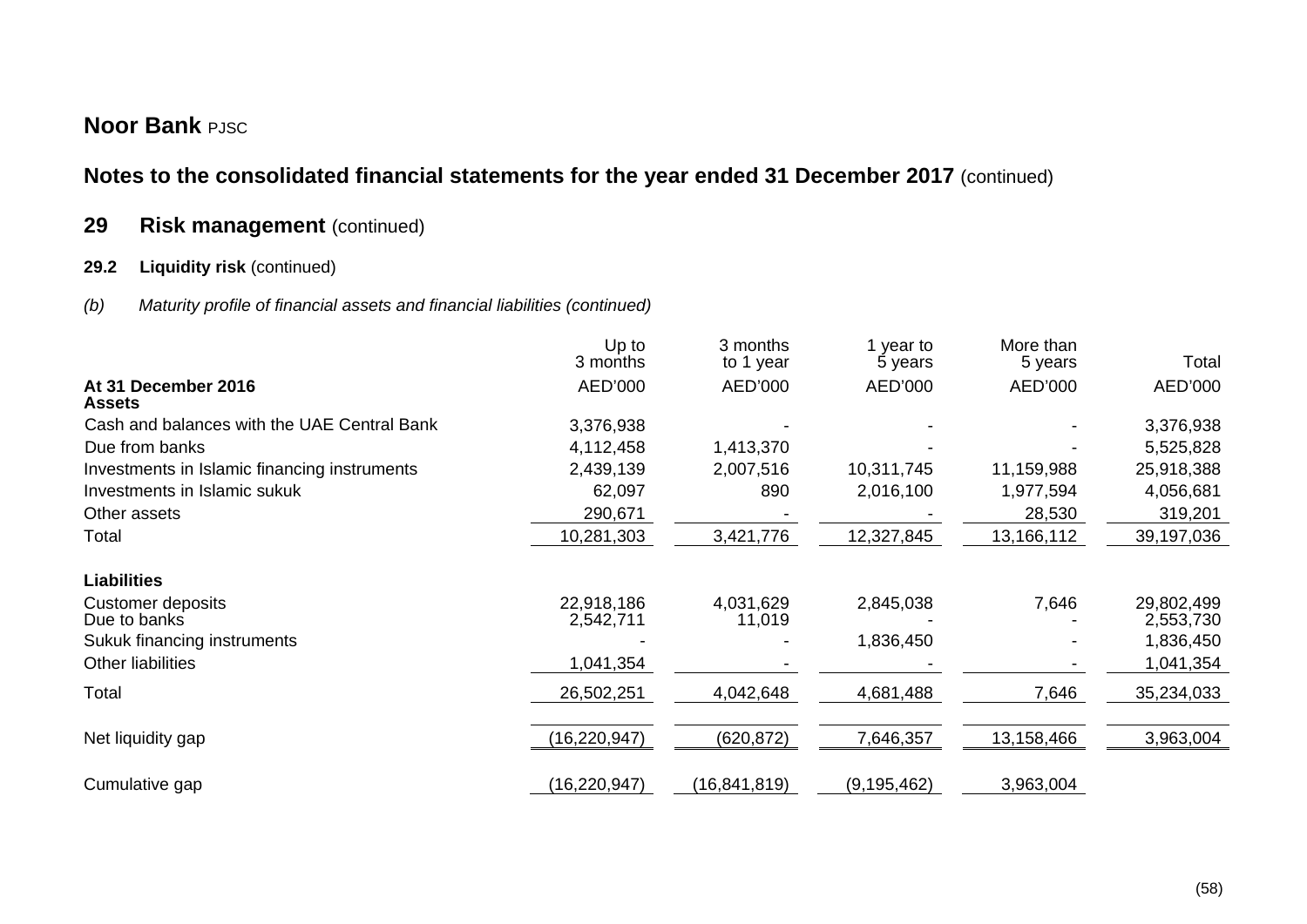## **Notes to the consolidated financial statements for the year ended 31 December 2017** (continued)

### **29 Risk management** (continued)

#### **29.3 Market risk** (continued)

Market risk is the potential impact of adverse price movements such as benchmark rates, foreign exchange prices and commodity prices on the earnings/economic value of an asset held by the Group. The exposure to market risk occurs throughout the contract which may negatively affect the earnings and capital of the Group. The market risk unit is responsible for monitoring and reporting this risk in the Group.

#### *(a) Profit rate risk*

The following table summarises the financial assets and liabilities of the Group, which are subject to profit rate risk, at carrying amounts categorised by the earlier of contractual re-pricing or maturity dates. The Group is exposed to profit rate risk as a result of mismatches or gaps in the amount of assets and liabilities that mature or re-price in a given period:

| At 31 December 2017                                   | Up to $3$<br>months | 3 months to<br>1 year | year to<br>5 years | More than 5<br>years | Non-profit<br>bearing    | Total      | Profit rate |
|-------------------------------------------------------|---------------------|-----------------------|--------------------|----------------------|--------------------------|------------|-------------|
| <b>Assets</b>                                         | AED'000             | AED'000               | AED'000            | AED'000              | AED'000                  | AED'000    | %           |
| Cash and balances with the UAE<br><b>Central Bank</b> | 500,000             |                       |                    |                      | 4,077,677                | 4,577,677  | 1.20        |
| Due from banks<br>Investments in Islamic financing    | 3,732,556           | 573,542               |                    |                      | 574,092                  | 4,880,190  | 2.85        |
| instruments                                           | 16,049,527          | 5,980,972             | 4,707,249          | 711,940              | $\blacksquare$           | 27,449,688 | 4.92        |
| Investments in Islamic sukuk                          | 73,457              | 86,107                | 1,676,476          | 1,890,948            | $\overline{\phantom{a}}$ | 3,726,988  | 4.54        |
|                                                       | 20,355,540          | 6,640,621             | 6,383,725          | 2,602,888            | 4,651,769                | 40,634,543 |             |
| <b>Liabilities</b>                                    |                     |                       |                    |                      |                          |            |             |
| Customer deposits                                     | 9,936,560           | 7,422,335             | 3,446,355          |                      | 9,523,868                | 30,329,118 | 1.52        |
| Due to banks                                          | 610,237             | 560,674               | 440,736            |                      | 296,860                  | 1,908,507  | 2.21        |
| Sukuk financing instruments                           |                     |                       | 1,836,450          |                      |                          | 1,836,450  | 2.79        |
|                                                       | 10,546,797          | 7,983,009             | 5,723,541          |                      | 9,820,728                | 34,074,075 |             |
| Net position on balance sheet                         | 9,808,743           | (1,342,388)           | 660,184            | 2,602,888            | (5, 168, 959)            | 6,560,468  |             |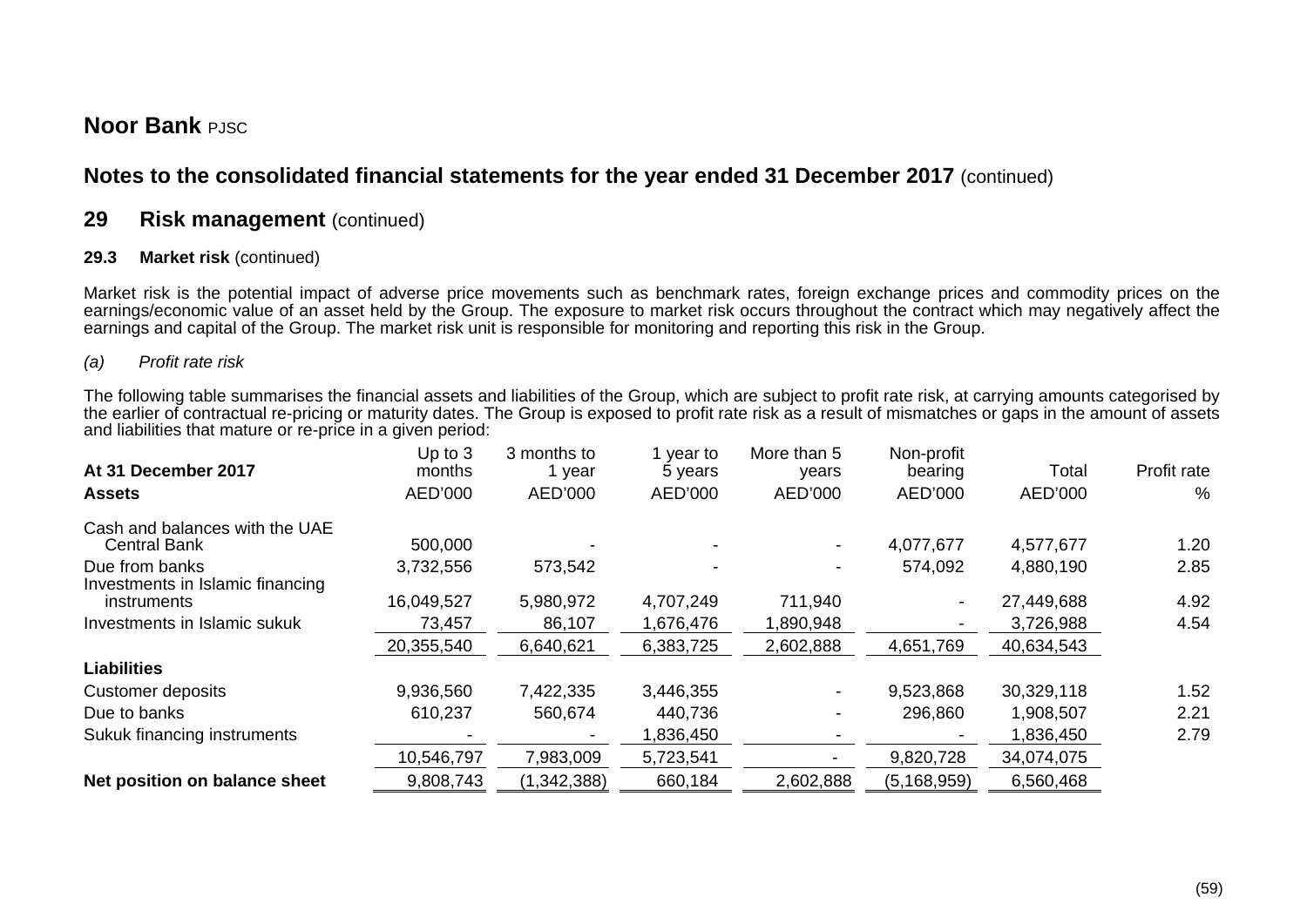## **Notes to the consolidated financial statements for the year ended 31 December 2017** (continued)

### **29 Risk management** (continued)

#### **29.3 Market risk**

#### *(a) Profit rate risk* (continued)

| At 31 December 2016                                   | Up to $3$<br>months | 3 months to<br>year | year to<br>5 years | More than 5<br>years | Non-profit<br>bearing | Total      | Profit rate |
|-------------------------------------------------------|---------------------|---------------------|--------------------|----------------------|-----------------------|------------|-------------|
| <b>Assets</b>                                         | AED'000             | AED'000             | AED'000            | AED'000              | AED'000               | AED'000    | %           |
| Cash and balances with the UAE<br><b>Central Bank</b> |                     |                     |                    |                      | 3,376,938             | 3,376,938  |             |
| Due from banks<br>Investments in Islamic financing    | 3,245,936           | 1,413,370           |                    |                      | 866,522               | 5,525,828  | 2.72        |
| instruments                                           | 12,818,826          | 6,912,737           | 5,785,072          | 401,753              | $\blacksquare$        | 25,918,388 | 4.92        |
| Investments in Islamic sukuk                          | 62,097              | 890                 | 2,287,368          | 1,706,326            |                       | 4,056,681  | 4.34        |
|                                                       | 16,126,859          | 8,326,997           | 8,072,440          | 2,108,079            | 4,243,460             | 38,877,835 |             |
| <b>Liabilities</b>                                    |                     |                     |                    |                      |                       |            |             |
| Customer deposits                                     | 12,670,925          | 4,014,475           | 2,813,142          | 7,645                | 10,296,312            | 29,802,499 | 1.39        |
| Due to banks                                          | 930,402.            | 11,019              |                    |                      | 612,309               | 2,553,730  | 1.20        |
| Sukuk financing instruments                           |                     |                     | 836,450,           |                      |                       | 1,836,450  | 2.79        |
|                                                       | 14,601,327          | 4,025,494           | 4,649,592          | 7,645                | 10,908,621            | 34,192,679 |             |
| Net position on balance sheet                         | 1,525,532           | 4,301,503           | 3,422,848          | 2,100,434            | (6,665,161)           | 4,685,156  |             |

The impact of 1% change in profit rates would impact AED 107 million (31 December 2016: AED 81 million) on the Group's consolidated income statement for the year ended 31 December 2017. The analysis is based on the assumptions that all other variables will remain constant and income simulation for 1 year forecast.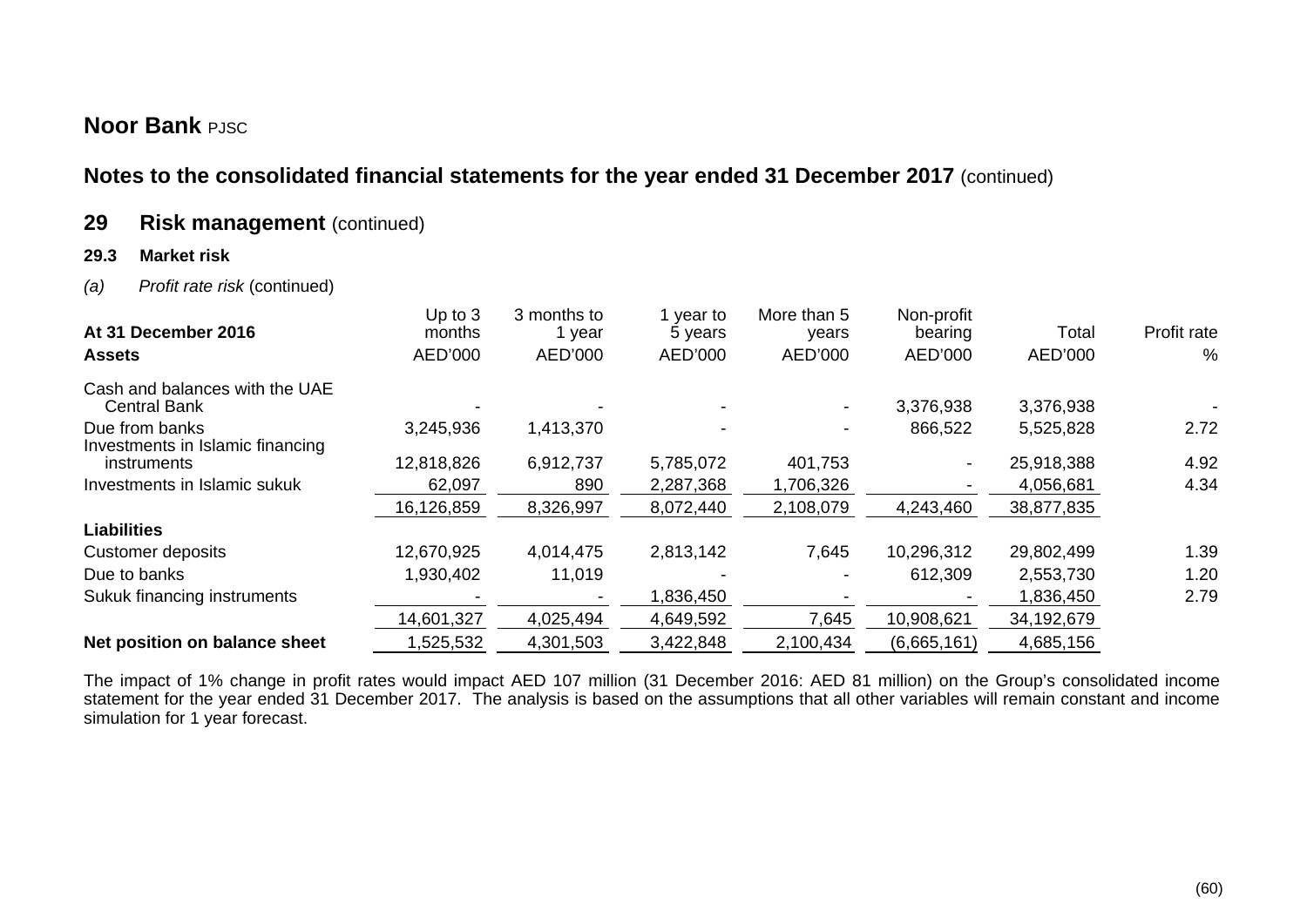## **Notes to the consolidated financial statements for the year ended 31 December 2017** (continued)

### **29 Risk management** (continued)

#### **29.3 Market risk** (continued)

#### *(b) Foreign currency risk*

Foreign currency risk represents the risk of change in the fair value of financial assets and financial liabilities due to changes in foreign exchange rates. The Bank manages exposure to the effects of fluctuations in prevailing foreign currency exchange rates on its financial position and cash flows through setting limits on the level of exposure by currency. At the end of the year, the Bank had the following significant net foreign currency exposures:

|                                                |            |                          |                          | <b>Balances in Foreign Currency</b> |               |            | Balances<br>in local currency |            |
|------------------------------------------------|------------|--------------------------|--------------------------|-------------------------------------|---------------|------------|-------------------------------|------------|
|                                                | <b>USD</b> | <b>EUR</b>               | <b>GBP</b>               | <b>SAR</b>                          | <b>Others</b> | Sub-total  |                               | Total      |
| At 31 December 2017                            | AED'000    | AED'000                  | AED'000                  | AED'000                             | AED'000       | AED'000    | AED'000                       | AED'000    |
| <b>Assets</b>                                  |            |                          |                          |                                     |               |            |                               |            |
| Cash and balances with the UAE Central Bank    | 956,461    |                          |                          |                                     |               | 956,461    | 3,621,216                     | 4,577,677  |
| Due from banks                                 | 3,777,939  | 15,414                   | 52,087                   | 18,915                              | 261,843       | 4,126,198  | 753,992                       | 4,880,190  |
| Investments in Islamic financing instruments   | 4,889,520  |                          | $\overline{\phantom{a}}$ | 170,160                             |               | 5,059,680  | 22,390,008                    | 27,449,688 |
| Investments in Islamic sukuk                   | 3,726,988  |                          |                          |                                     |               | 3,726,988  |                               | 3,726,988  |
| Other assets                                   | 341,970    | 277                      | 14,884                   |                                     |               | 357,131    | 318,209                       | 675,340    |
|                                                | 13,692,878 | 15,691                   | 52,087                   | 203,959                             | 261,843       | 14,226,458 | 27,083,425                    | 41,309,883 |
| <b>Liabilities</b>                             |            |                          |                          |                                     |               |            |                               |            |
| Customer deposits                              | 6,285,609  | 1,715,423                | 289,406                  | 733,443                             | 438,087       | 9,461,968  | 20,867,150                    | 30,329,118 |
| Due to banks                                   | 1,318,839  | $\overline{\phantom{a}}$ | 24,818                   |                                     | 933           | 1,344,590  | 563,917                       | 1,908,507  |
| Sukuk financing instruments                    | 1,836,450  |                          |                          |                                     |               | 1,836,450  |                               | 1,836,450  |
| Other liabilities                              | 1,858,481  | 37,241                   |                          | 1,466                               |               | 1,897,192  | 841,902                       | 2,739,094  |
|                                                | 1,299,379  | 1,752,664                | 314,224                  | 734,909                             | 439,024       | 14,540,200 | 22,272,969                    | 36,813,169 |
| Net on-balance sheet foreign currency exposure | 2,393,499  | (1,736,973)              | (262, 137)               | (530, 950)                          | (177, 181)    | (313, 742) |                               |            |
| Net FX position on account of FX contracts     | (755,883)  | 1,739,753                | 260,850                  | 507,161                             | 166,376       | 1,918,257  |                               |            |
| Net FX open position                           | 1,637,616  | 2,780                    | (1, 287)                 | (23, 789)                           | (10, 805)     | 1,604,515  |                               |            |

Balances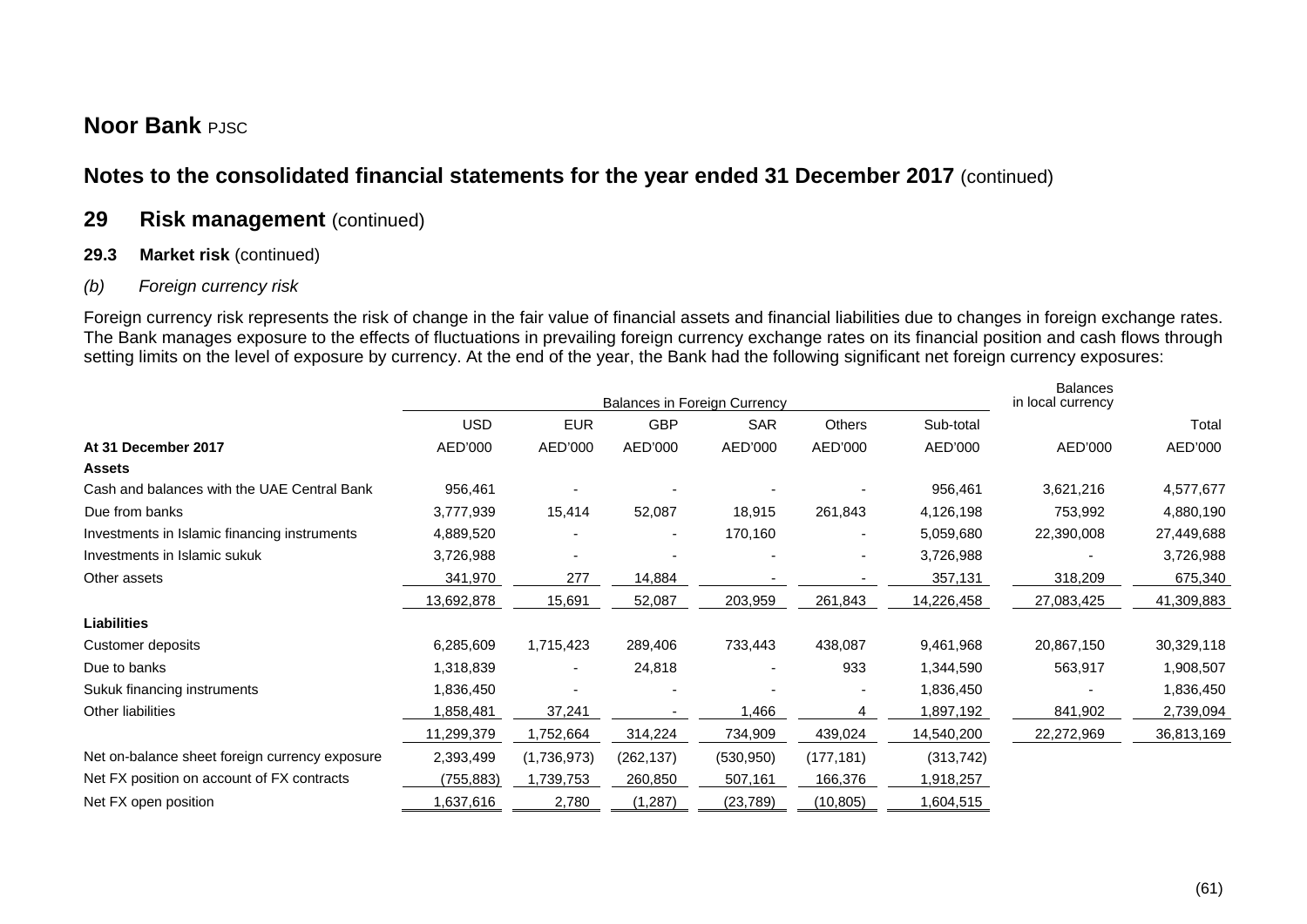## **Notes to the consolidated financial statements for the year ended 31 December 2017** (continued)

### **29 Risk management** (continued)

#### **29.3 Market risk** (continued)

#### *(b) Foreign currency risk* (continued)

|                                                |             | <b>Balances in Foreign Currency</b> |                          |            |            |            | <b>Balances</b><br>in local |            |
|------------------------------------------------|-------------|-------------------------------------|--------------------------|------------|------------|------------|-----------------------------|------------|
|                                                | <b>USD</b>  | <b>EUR</b>                          | <b>GBP</b>               | <b>SAR</b> | Others     | Sub-total  | currency                    | Total      |
| At 31 December 2016                            | AED'000     | AED'000                             | AED'000                  | AED'000    | AED'000    | AED'000    | AED'000                     | AED'000    |
| <b>Assets</b>                                  |             |                                     |                          |            |            |            |                             |            |
| Cash and balances with the UAE Central Bank    | 1,083,761   |                                     |                          |            |            | 1,083,761  | 2,293,177                   | 3,376,938  |
| Due from banks                                 | 1,843,641   | 63,149                              | 96,006                   | 18,804     | 66,481     | 2,088,081  | 3,437,747                   | 5,525,828  |
| Investments in Islamic financing instruments   | 5,763,494   |                                     | $\overline{\phantom{a}}$ | 347,338    | ٠          | 6,110,832  | 19,807,556                  | 25,918,388 |
| Investments in Islamic sukuk                   | 4,056,681   |                                     |                          |            |            | 4,056,681  |                             | 4,056,681  |
| Other assets                                   | 67,979      | 7,018                               | 5                        | 7,323      |            | 82,327     | 236,874                     | 319,201    |
|                                                | 12,815,556  | 70,167                              | 96,011                   | 373,465    | 66,483     | 13,421,682 | 25,775,354                  | 39,197,036 |
| Liabilities                                    |             |                                     |                          |            |            |            |                             |            |
| Customer deposits                              | 6,512,057   | 2,047,367                           | 287,179                  | 5,486      | 77,885     | 8,929,974  | 20,872,525                  | 29,802,499 |
| Due to banks                                   | 1,067,263   |                                     | 1,356                    |            | 968        | 1,069,587  | 1,484,143                   | 2,553,730  |
| Sukuk financing instruments                    | 1,836,450   |                                     |                          |            |            | 1,836,450  |                             | 1,836,450  |
| Other liabilities                              | 74,367      | 32,070                              |                          | 3          | 5          | 106,445    | 934,909                     | 1,041,354  |
|                                                | 9,490,137   | 2,079,437                           | 288,535                  | 5,489      | 78,858     | 11,942,456 | 23,291,577                  | 35,234,033 |
| Net on-balance sheet foreign currency exposure | 3,325,419   | (2,009,270)                         | (192, 524)               | 367,976    | (12, 375)  | 1,479,226  |                             |            |
| Net FX position on account of FX contracts     | (2,231,943) | 2,003,384                           | 191,357                  | (385, 101) | (276, 286) | (698, 589) |                             |            |
| Net FX open position                           | 1,093,476   | (5,886)                             | (1, 167)                 | (17, 125)  | (288, 661) | 780,637    |                             |            |

The impact of an 1% increase/decrease in the foreign exchange rates of the Bank's net on-balance sheet items is AED 2.43 million on the Group's consolidated income statement for the year ended 31 December 2017 (31 December 2016: AED 2.0 million). The analysis is based on the assumptions that all other factors will remain constant.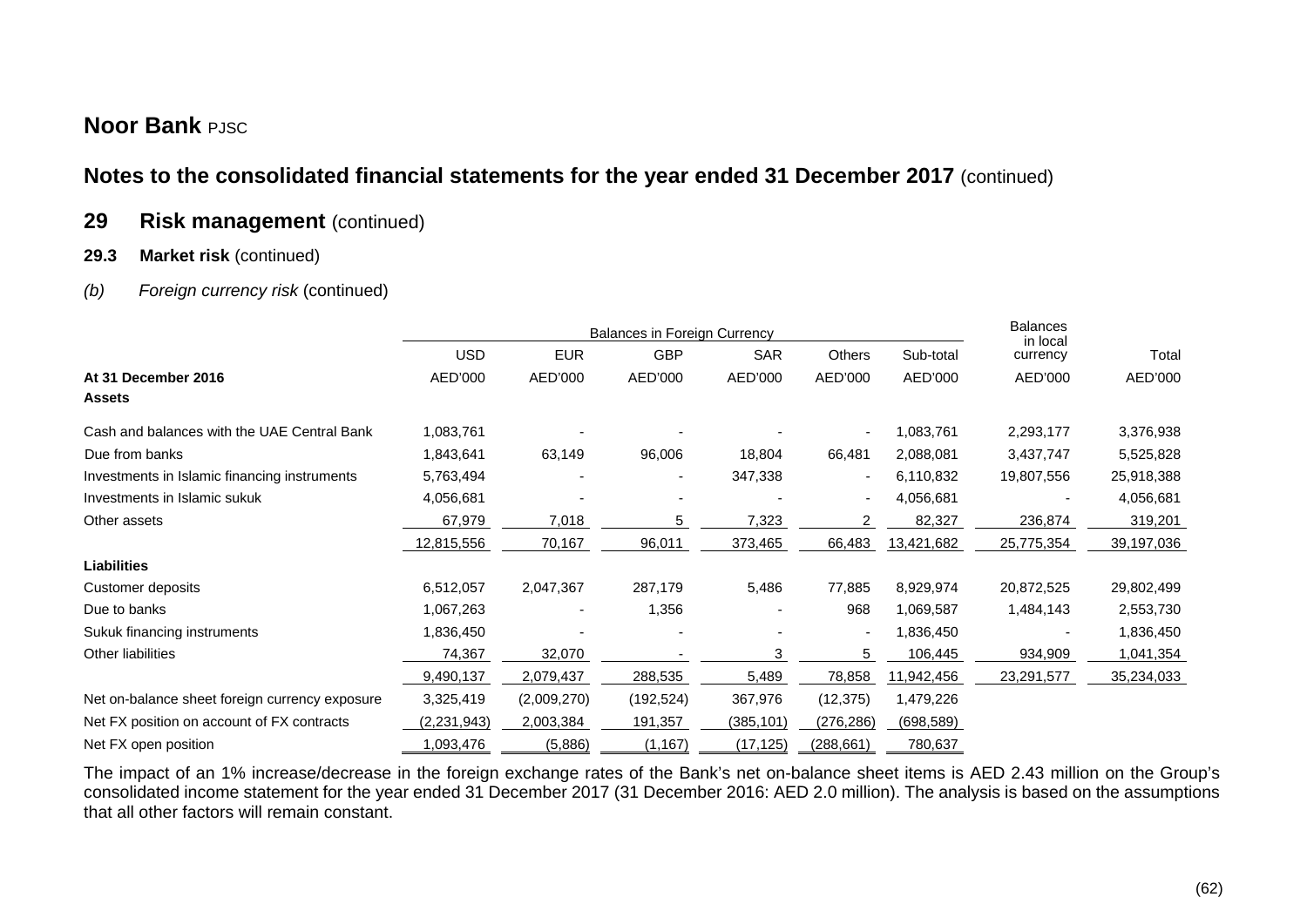## **Notes to the consolidated financial statements for the year ended 31 December 2017** (continued)

### **29 Risk management** (continued)

#### **29.3 Market risk** (continued)

*(c) Price risk*

The Bank is exposed to price risk arising from publicly traded investments in Islamic sukuk classified as at fair value through income statement and available-for-sale.

A present value one basis point (PVBP) increase/decrease in the prices will have an impact of AED 1.86 million on the Group's investment portfolio for the year ended 31 December 2017 (31 December 2016: AED 1.99 million). The analysis is based on the assumptions that all other variables will remain constant.

#### **29.4 Fair value hierarchy**

IFRS 13 specifies a hierarchy of valuation techniques based on whether the inputs to those valuation techniques are observable or unobservable. Observable inputs reflect market data obtained from independent sources; unobservable inputs reflect the Group's market assumptions. These two types of inputs have created the following fair value hierarchy:

- Level 1 Quoted prices (unadjusted) in an active market for identical financial instruments.
- Level 2 Valuation techniques based on observable inputs, either directly (i.e. as prices) or indirectly (i.e. derived from prices). This category includes instruments valued using: quoted market prices in active markets for similar instruments; quoted prices for identical or similar instruments in markets that are considered less than active; or other valuation techniques where all significant inputs are directly or indirectly observable from market data.
- Level 3 Valuation techniques using significant unobservable inputs. This category includes all instruments where the valuation technique includes inputs not based on observable data and the unobservable inputs have a significant effect on the instrument's valuation. This category includes instruments that are valued based on quoted prices for similar instruments where significant unobservable adjustments or assumptions are required to reflect differences between the instruments.

Fair values of financial assets and financial liabilities that are traded in active markets are based on quoted market prices or dealer price quotations. For all other financial instruments the Group determines fair values using valuation techniques.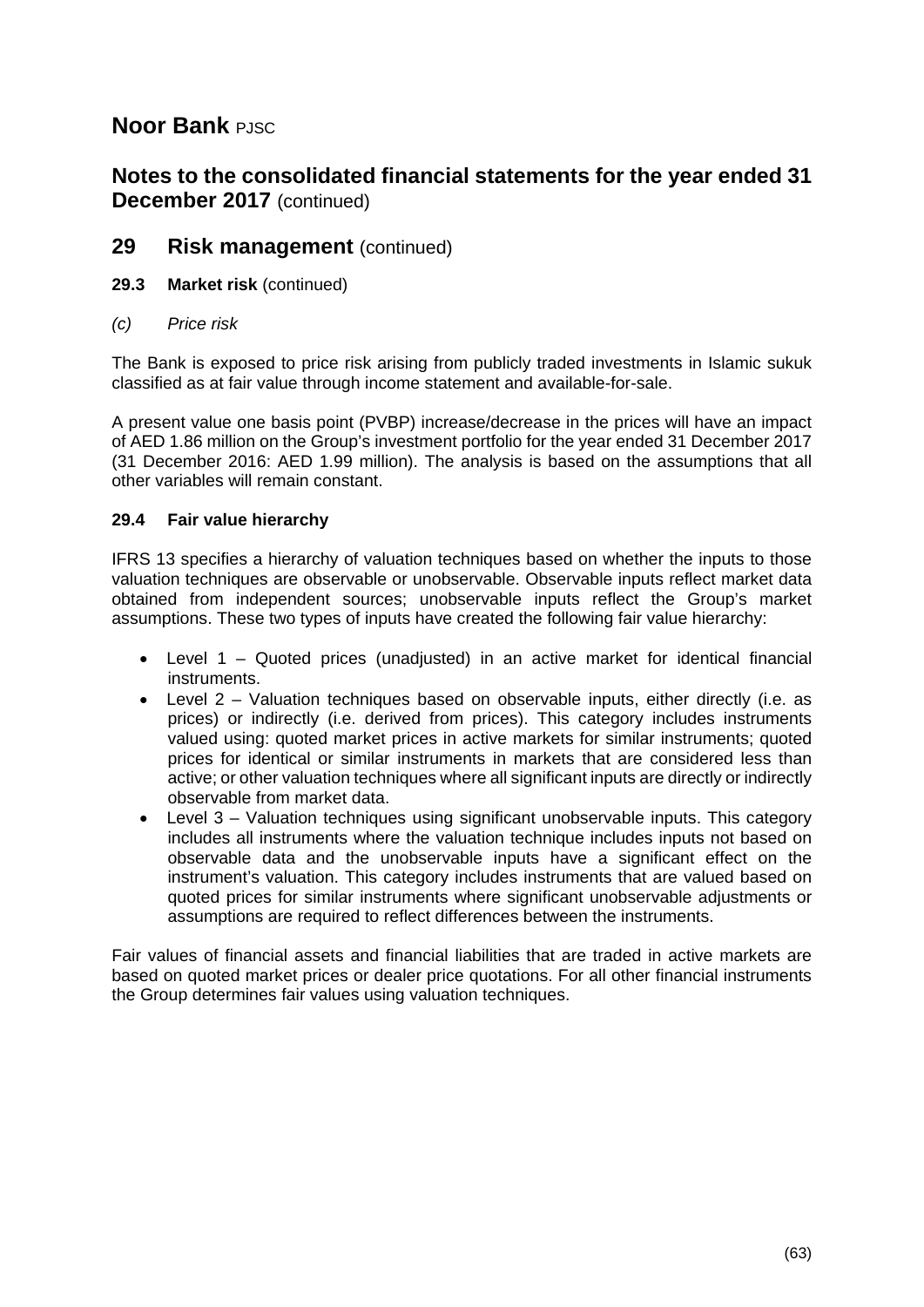## **Notes to the consolidated financial statements for the year ended 31 December 2017** (continued)

### **29 Risk management** (continued)

#### **29.4 Fair value hierarchy** (continued)

The financial instruments and non-financial assets measured at fair value as per the hierarchy are disclosed in the table below:

|                                       | Level 1<br>AED'000 | Level <sub>2</sub><br>AED'000 | Level 3<br>AED'000 |
|---------------------------------------|--------------------|-------------------------------|--------------------|
| As at 31 December 2017                |                    |                               |                    |
| <b>Financial assets at fair value</b> |                    |                               |                    |
| Investments in Islamic sukuk          |                    |                               |                    |
| - Classified as available-for-sale    | 2,476,174          |                               |                    |
| - Classified as held-for-trading      | 405,985            | 259,284                       |                    |
| Islamic derivatives                   |                    | 36,218                        |                    |
|                                       | 2,882,159          | 295,502                       |                    |
|                                       |                    |                               |                    |
| <b>Financial liabilities</b>          |                    |                               |                    |
| <b>Islamic derivatives</b>            |                    | 10,556                        |                    |
|                                       |                    |                               |                    |
| As at 31 December 2016                |                    |                               |                    |
| <b>Financial assets at fair value</b> |                    |                               |                    |
| Investments in Islamic sukuk          |                    |                               |                    |
| - Classified as available-for-sale    | 2,402,787          |                               |                    |
| - Classified as held-for-trading      | 565,987            | 259,139                       |                    |
| <b>Islamic derivatives</b>            |                    | 16,225                        |                    |
|                                       | 2,968,774          | 275,364                       |                    |
|                                       |                    |                               |                    |
| <b>Financial liabilities</b>          |                    |                               |                    |
| Islamic derivatives                   |                    | 54,714                        |                    |

The different levels for fair values of non-financial assets have been defined as follows:

- Level 1 Quoted prices (unadjusted) in active markets for identical assets or liabilities.
- Level 2 Inputs other than quoted prices included within level 1 that are observable for the asset or liability, either directly (that is, as prices) or indirectly (that is, derived from prices). For investment properties and land and buildings, the fair values have been derived using the sales comparison approach. Sales prices of comparable properties in close proximity are adjusted for differences in key attributes such as property size. The most significant input into this valuation approach is price per square foot.
- Level 3 Inputs for the asset or liability that are not based on observable market data (that is, unobservable inputs).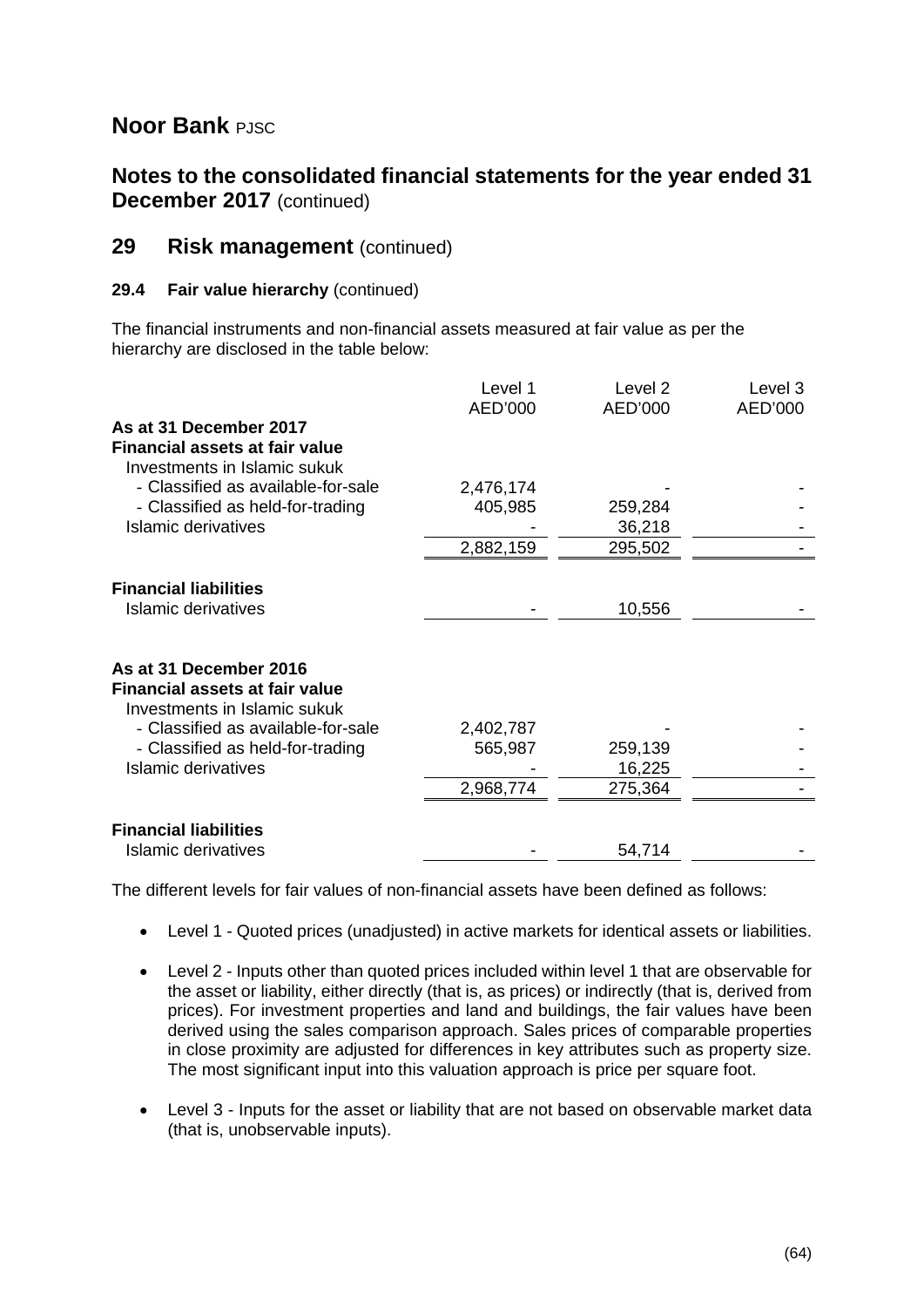## **Notes to the consolidated financial statements for the year ended 31 December 2017** (continued)

### **29 Risk management** (continued)

#### **29.4 Fair value hierarchy** (continued)

|                                                              | Level 1<br>AED'000 | Level <sub>2</sub><br>AED'000 | Level 3<br>AED'000 |
|--------------------------------------------------------------|--------------------|-------------------------------|--------------------|
| As at 31 December 2017<br>Non-financial assets at fair value |                    |                               |                    |
| Investment properties                                        |                    | 1,178,947                     |                    |
| <b>Buildings</b>                                             |                    | 124,937                       |                    |
|                                                              |                    | 1,303,884                     |                    |
| As at 31 December 2016<br>Non-financial assets at fair value |                    |                               |                    |
| Investment properties                                        |                    | 1,186,117                     |                    |
| <b>Buildings</b>                                             |                    | 133,271                       |                    |
|                                                              |                    | 1,319,388                     |                    |

At 31 December 2017, the carrying value of the Group's financial assets and liabilities measured at amortised cost, approximate their fair values. There have been no transfers of financial assets and non-financial assets between Level 1 and Level 2 during the years ended 31 December 2017 or 2016.

#### **29.5 Operational risk**

Operational risk is the risk of direct or indirect loss arising from inadequate or failed processes, people, technology and infrastructure within the Group, and from external factors other than credit, market and liquidity risks such as those arising from disruptive business events, natural disasters, non-compliance with regulations and generally accepted standards of corporate behaviour.

The Group has sound Operational Risk Management Framework, which outlines approaches to identifying, measuring, reporting and mitigating operational, information security and business continuity risks with forward looking management discipline. The management of operational risk is the primary responsibility of each business or support function and implementation of the framework is co-ordinated by a dedicated team under leadership of Chief Risk Officer, who maintains supervisory oversight and drives improvement in areas such as:

- Adequacy of segregation of duties and controls over critical processes and services
- New products or services launch, changes to existing product or services
- Critical outsourcing and service arrangement with third parties and business partners
- Review of new systems, applications or service delivery solutions
- Review of significant control break-downs, operational losses or near-misses, unethical sales and marketing practices, etc.
- Development of strong risk culture through staff awareness and risk socialization programmes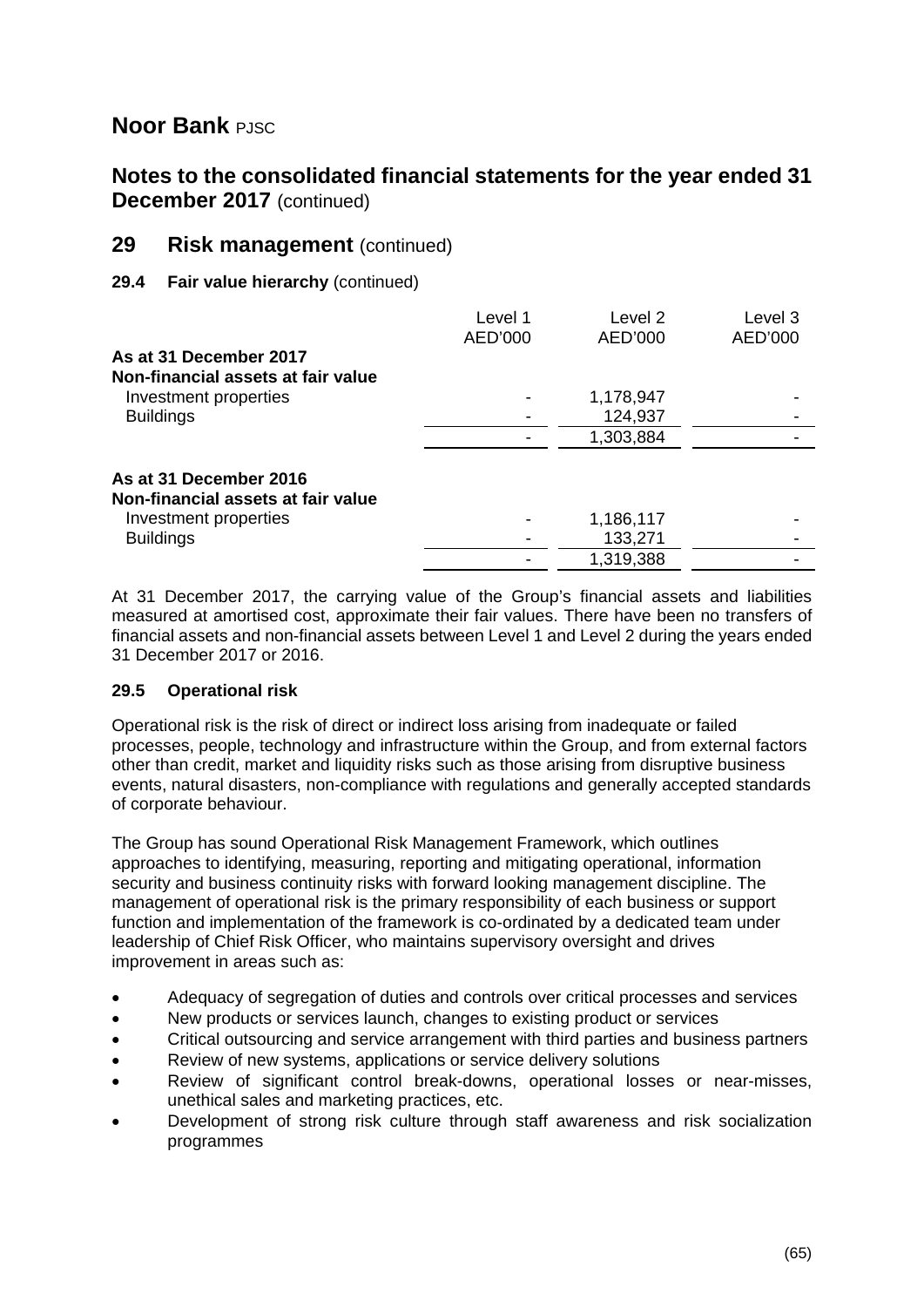## **Notes to the consolidated financial statements for the year ended 31 December 2017** (continued)

### **29 Risk management** (continued)

#### **29.5 Operational risk** (continued)

#### **Information Security**

Information Security risk is increasingly assuming prominent threat potential in digital age. The Group recognizes its key dependencies on systems, people and service processes and the risks, to which they are exposed to both from internal and external factors.

To mitigate these threats, the Group has implemented robust information security framework based on leading international standards like ISO 27000 series and industry best practices.

#### **Business Continuity Management**

The Group is committed to ensure continuity and resilience of its key business processes and service deliveries against internal and external disruptive events, natural calamities, etc. To achieve these objectives, the Group has designed and implemented robust Business Continuity Management Framework by identifying disruptive scenarios, developing continuity plans and periodically testing the same for their continued viability.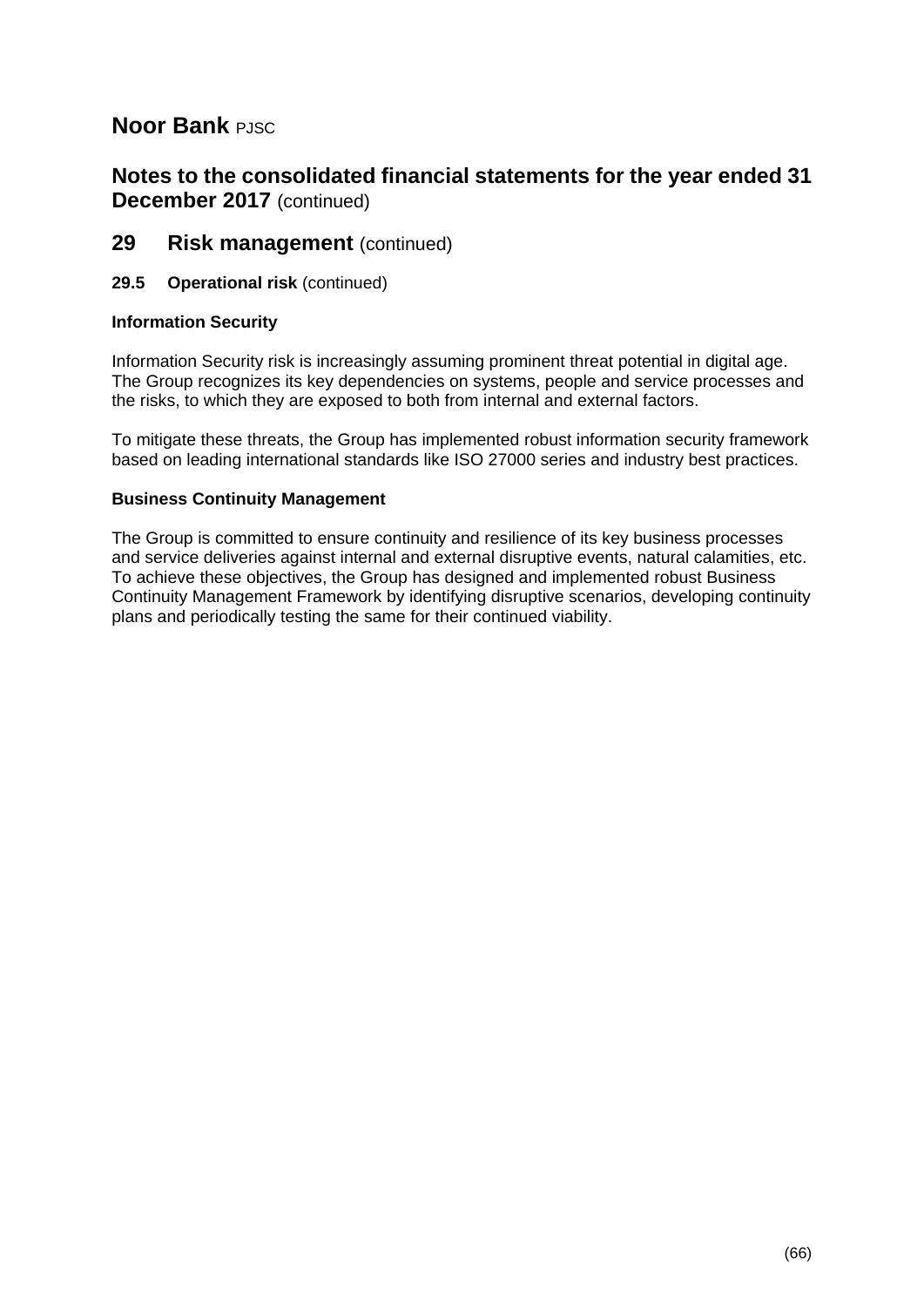## **Notes to the consolidated financial statements for the year ended 31 December 2017** (continued)

### **29 Risk management** (continued)

#### **29.6 Capital management and capital adequacy requirement**

The Group manages its capital considering both regulatory and economic capital. The Group calculates its risk asset ratio in accordance with requirements and guidelines established by the UAE Central Bank prescribing the ratio of total capital to total risk-weighted assets which is currently set at a minimum of 12% (2016: 12%). This is in line with the assessment and reporting of capital adequacy ratio in accordance with the Basel II Accord as follows:

|                                                     | 2017         | 2016       |
|-----------------------------------------------------|--------------|------------|
|                                                     | AED'000      | AED'000    |
| <b>Tier I Capital</b>                               |              |            |
| Share capital                                       | 3,574,895    | 3,357,895  |
| Tier 1 sukuk                                        | 1,836,500    | 1,836,500  |
| <b>Statutory reserve</b>                            | 286,779      | 249,690    |
| Retained earnings/(accumulated losses)              | 40,450       | (181, 459) |
| Less: Other equity investments                      | (13, 250)    | (13,500)   |
|                                                     | 5,725,374    | 5,249,126  |
| <b>Tier II Capital</b>                              |              |            |
| General provision                                   | 386,522      | 364,790    |
| Asset revaluation reserve                           | (7,250)      | (34, 454)  |
| Less: Other equity investments                      | (13,250)     | (13,500)   |
|                                                     |              |            |
|                                                     | 366,022      | 316,836    |
| <b>Deductions from Tier I &amp; Tier II Capital</b> |              |            |
| Investment in other equity investments              |              |            |
| <b>Total regulatory capital</b>                     | 6,091,396    | 5,565,962  |
|                                                     |              |            |
| <b>Risk weighted assets</b>                         |              |            |
| Credit risk                                         | 30,921,732   | 29,183,223 |
| Market risk                                         | 269,044      | 514,761    |
| Operational risk                                    | 2,964,434    | 2,568,854  |
| <b>Risk weighted assets</b>                         | 34, 155, 210 | 32,266,838 |
|                                                     |              |            |
| Capital adequacy ratio on regulatory capital        | 17.83%       | 17.25%     |
| Risk asset ratio on Tier I capital                  | 16.76%       | 16.27%     |
|                                                     |              |            |

The UAE Central Bank introduced issued Basel III capital regulations, which came into effect from 1 February 2017 (parallel reporting for Quarter 2 2017, Quarter 3 2017 and Primary reporting from Quarter 4, 2017 onwards) introducing minimum capital requirements at three levels, Common Equity Tier 1 ('CET 1'), Tier 1 ('T1') and Total Capital.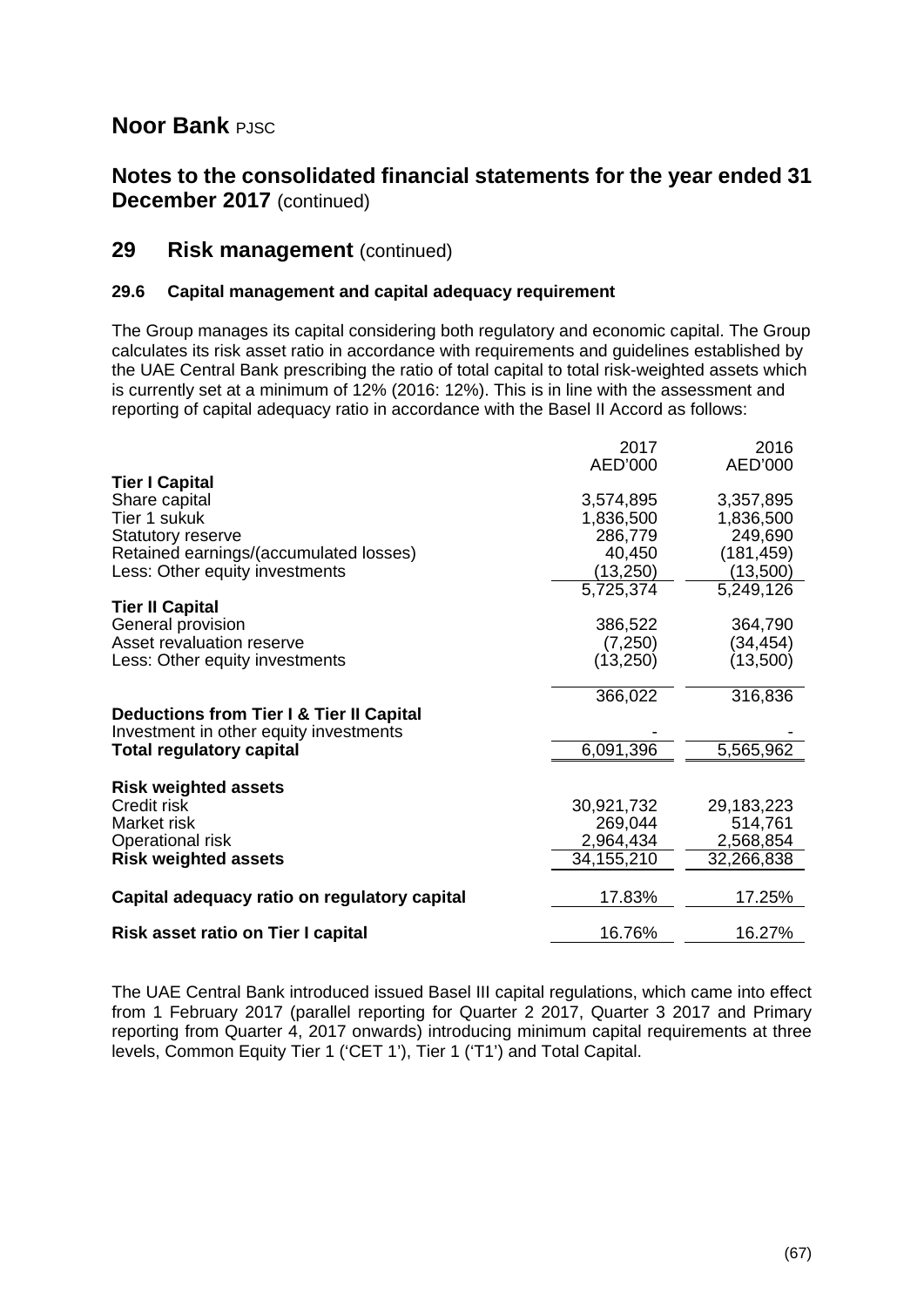## **Notes to the consolidated financial statements for the year ended 31 December 2017** (continued)

### **29 Risk management** (continued)

### **29.6 Capital management and capital adequacy requirement** (continued)

The capital adequacy ratio as per Basel III capital regulation are as follows:

|                                                                                                                     |                                | 2017<br>AED'000                                    |
|---------------------------------------------------------------------------------------------------------------------|--------------------------------|----------------------------------------------------|
| <b>CET 1 Capital</b><br>Share capital<br><b>Statutory reserve</b><br>Retained earnings<br>Asset revaluation reserve |                                | 3,574,895<br>286,779<br>40,450<br>(7, 250)         |
| <b>Additional Tier 1 (AT1) Capital</b><br>Tier 1 sukuk                                                              |                                | 3,894,874<br>1,836,500                             |
| <b>Total Tier 1 Capital</b>                                                                                         |                                | 5,731,374                                          |
| <b>Tier 2 Capital</b><br>General provision                                                                          |                                | 386,853                                            |
| <b>Total Tier 2 Capital</b>                                                                                         |                                | 386,853                                            |
| <b>Total regulatory capital</b>                                                                                     |                                | 6,118,227                                          |
| <b>Risk weighted assets</b><br>Credit risk<br>Market risk<br>Operational risk<br><b>Risk weighted assets</b>        |                                | 30,948,232<br>269,044<br>2,964,434<br>34, 181, 710 |
|                                                                                                                     | 2017<br>Minimum<br>Requirement | 2017<br>Actual<br>Ratio                            |
| Common equity tier 1 ratio*<br>Tier 1 capital ratio*<br>Capital adequacy ratio*                                     | 8.25%<br>9.75%<br>11.75%       | 11.39%<br>16.77%<br>17.90%                         |

\* Including capital conservation buffer requirement of 1.25%.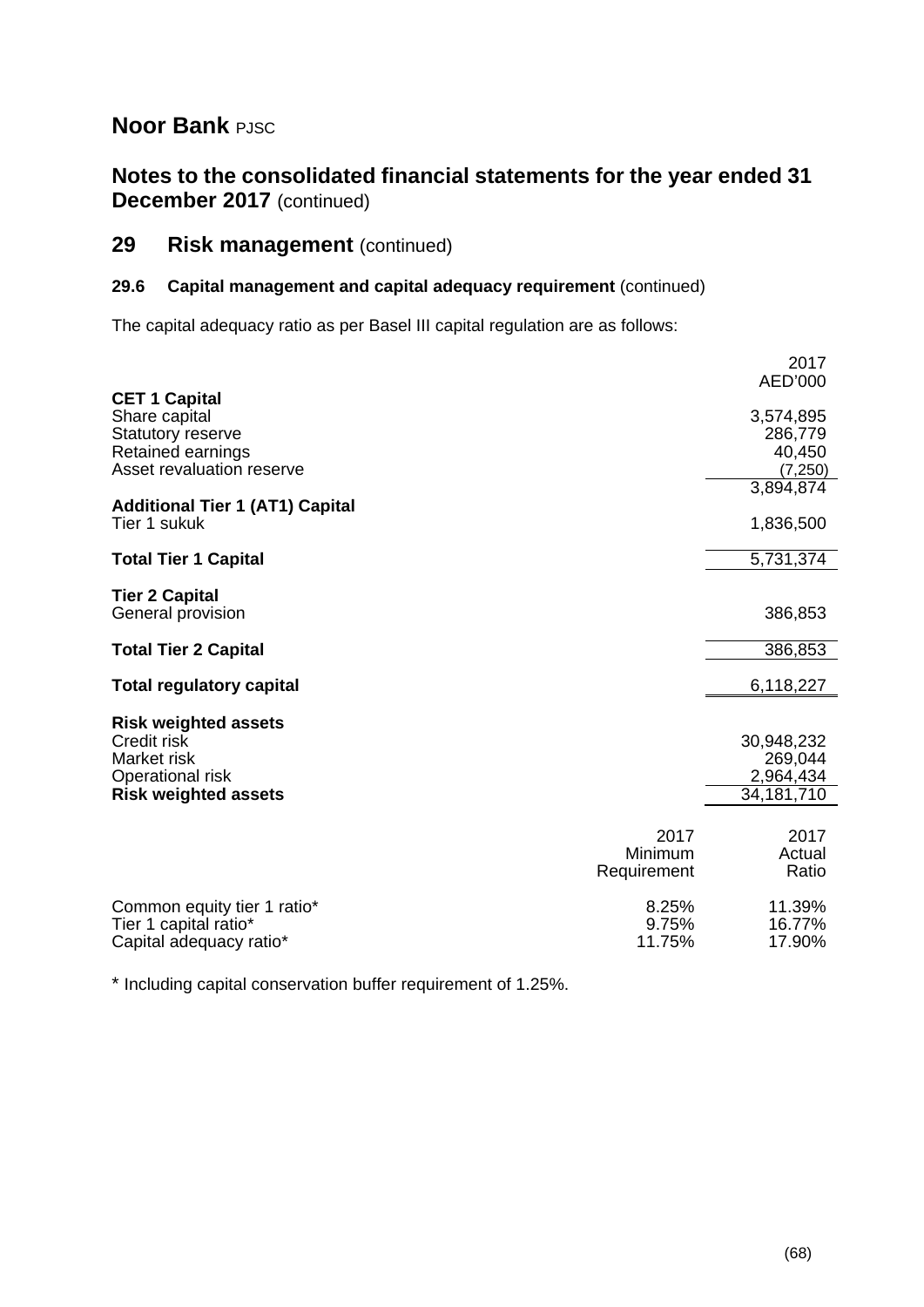## **Notes to the consolidated financial statements for the year ended 31 December 2017** (continued)

## **29 Risk management** (continued)

### **29.6 Capital management and capital adequacy requirement** (continued)

|                                                            |                                      |                                                      | Credit risk mitigation (CRM)                                                                      |                       |                                                                       |                                    |
|------------------------------------------------------------|--------------------------------------|------------------------------------------------------|---------------------------------------------------------------------------------------------------|-----------------------|-----------------------------------------------------------------------|------------------------------------|
| Asset classes in 2017                                      | On balance<br>sheet gross<br>AED'000 | Off balance<br>outstanding sheet exposure<br>AED'000 | Exposure before<br>CRM (net off<br>specific<br>provision and<br>profit in<br>suspense)<br>AED'000 | <b>CRM</b><br>AED'000 | Net exposure<br>after CRM, CCF<br>and Other<br>adjustments<br>AED'000 | Risk weighted<br>assets<br>AED'000 |
| Claims on sovereigns                                       | 6,445,659                            |                                                      | 6,445,659                                                                                         |                       | 6,445,659                                                             | 640,943                            |
| Claims on non-central government public<br>sector entities | 240,273                              | 498,649                                              | 738,922                                                                                           |                       | 489,597                                                               | 29,953                             |
| Claims on multilateral development                         |                                      |                                                      |                                                                                                   |                       |                                                                       |                                    |
| banks                                                      | 14,649                               |                                                      | 14,649                                                                                            |                       | 14,649                                                                | 7,324                              |
| Claims on banks                                            | 5,250,315                            | 213,431                                              | 5,463,747                                                                                         | (98, 790)             | 5,454,247                                                             | 2,589,514                          |
| Claims on securities firms                                 | 7,112                                |                                                      | 7,112                                                                                             |                       | 7,112                                                                 | 7,112                              |
| Claims on corporates                                       | 18,183,304                           | 7,772,519                                            | 25,955,822                                                                                        | (1,492,375)           | 20,124,442                                                            | 18,768,351                         |
| Claims included in the regulatory retail                   |                                      |                                                      |                                                                                                   |                       |                                                                       |                                    |
| portfolio                                                  | 4,526,958                            | 466,158                                              | 4,993,116                                                                                         | (254, 422)            | 4,526,958                                                             | 3,311,428                          |
| Claims secured by residential property                     | 4,836,178                            | 159,403                                              | 4,995,581                                                                                         |                       | 4,870,137                                                             | 1,956,875                          |
| Claims secured by commercial real                          |                                      |                                                      |                                                                                                   |                       |                                                                       |                                    |
| estate                                                     | 993,821                              | 2,895                                                | 996,717                                                                                           |                       | 994,400                                                               | 994,400                            |
| Past due financing                                         | 1,273,464                            | 11,690                                               | 1,285,154                                                                                         |                       | 363,826                                                               | 363,826                            |
| Other assets                                               | 3,146,978                            |                                                      | 3,146,978                                                                                         |                       | 2,993,449                                                             | 2,278,506                          |
|                                                            | 44,918,711                           | 9,124,745                                            | 54,043,457                                                                                        | (1,845,587)           | 46,284,476                                                            | 30,948,232                         |

The total collateral held by the Group as CRM includes AED 1.5 billion as cash collateral (31 December 2016: AED 2.2 billion as cash collateral).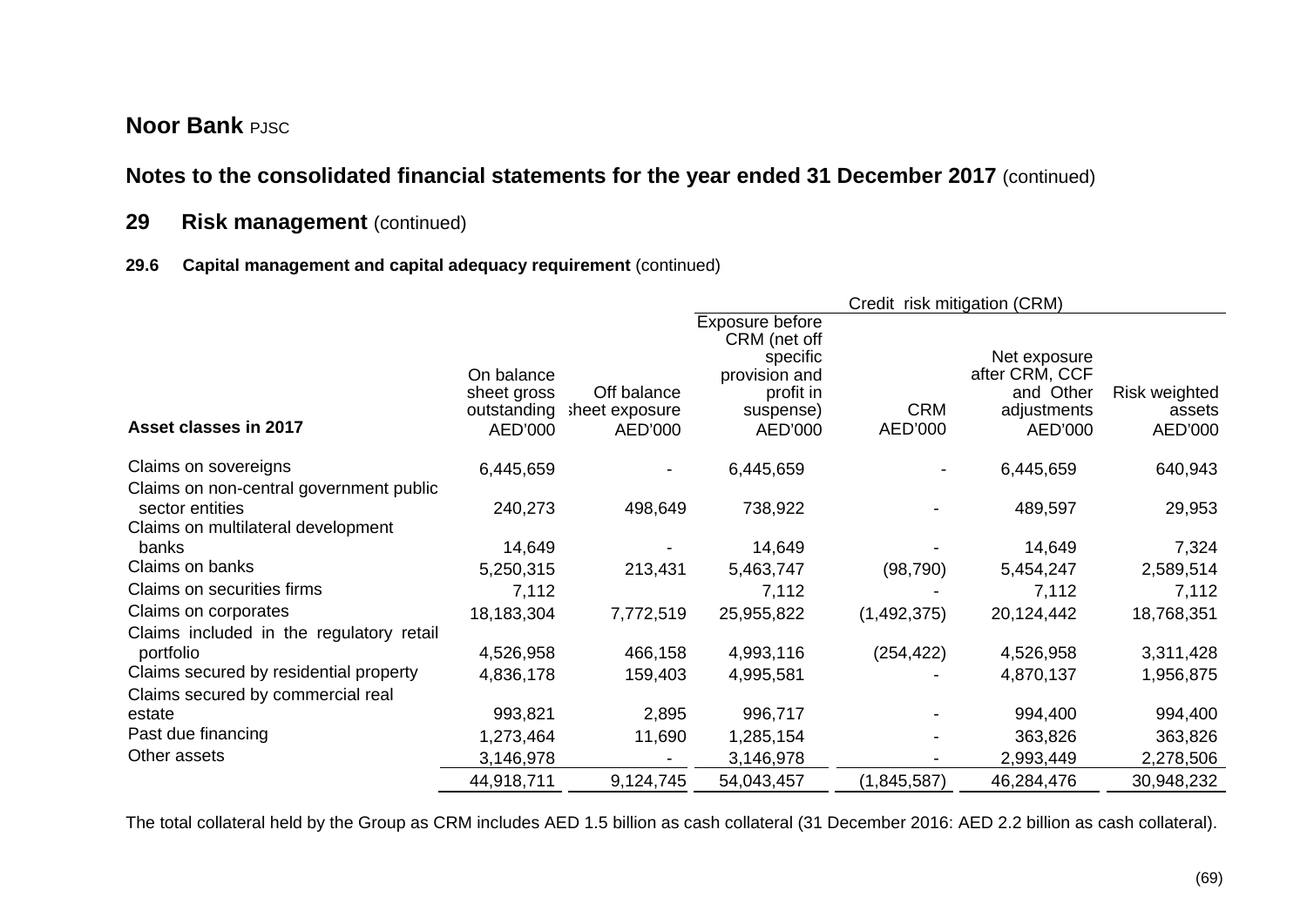# **Noor Bank PJSC**

# **Notes to the consolidated financial statements for the year ended 31 December 2017** (continued)

# **29 Risk management** (continued)

### **29.6 Capital management and capital adequacy requirement** (continued)

|                                          |                                                     |                                             | Credit risk mitigation (CRM)                                                                      |                       |                                                                       |                                    |
|------------------------------------------|-----------------------------------------------------|---------------------------------------------|---------------------------------------------------------------------------------------------------|-----------------------|-----------------------------------------------------------------------|------------------------------------|
| Asset classes in 2016                    | On balance<br>sheet gross<br>outstanding<br>AED'000 | Off balance<br>sheet<br>exposure<br>AED'000 | Exposure<br>before CRM<br>(net off specific<br>provision and<br>profit in<br>suspense)<br>AED'000 | <b>CRM</b><br>AED'000 | Net exposure<br>after CRM, CCF<br>and Other<br>adjustments<br>AED'000 | Risk weighted<br>assets<br>AED'000 |
| Claims on sovereigns                     | 5,189,677                                           |                                             | 5,189,677                                                                                         | (73, 462)             | 5,189,677                                                             | 990,280                            |
| Claims on non-central government public  |                                                     |                                             |                                                                                                   |                       |                                                                       |                                    |
| sector entities                          | 77,336                                              |                                             | 77,336                                                                                            |                       | 77,336                                                                | 775                                |
| Claims on banks                          | 6,407,480                                           | 205,730                                     | 6,613,210                                                                                         | (79,601)              | 6,597,584                                                             | 3,035,529                          |
| Claims on securities firms               | 7,829                                               |                                             | 7,829                                                                                             |                       | 7,829                                                                 | 7,829                              |
| Claims on corporates                     | 16,810,282                                          | 10,551,539                                  | 27,361,821                                                                                        | (1,993,361)           | 18,931,776                                                            | 17,009,783                         |
| Claims included in the regulatory retail |                                                     |                                             |                                                                                                   |                       |                                                                       |                                    |
| portfolio                                | 4,505,248                                           | 407,027                                     | 4,912,275                                                                                         | (223,092)             | 4,505,248                                                             | 3,270,276                          |
| Claims secured by residential property   | 4,578,776                                           | 381,560                                     | 4,960,336                                                                                         |                       | 4,692,294                                                             | 1,944,559                          |
| Claims secured by commercial real        |                                                     |                                             |                                                                                                   |                       |                                                                       |                                    |
| estate                                   | 832,578                                             | 5,025                                       | 837,603                                                                                           |                       | 833,583                                                               | 833,583                            |
| Past due financing                       | 1,421,599                                           | 13,788                                      | 411,082                                                                                           |                       | 400,159                                                               | 400,159                            |
| Other assets                             | 2,801,753                                           |                                             | 2,674,293                                                                                         |                       | 2,674,293                                                             | 1,690,450                          |
|                                          | 42,632,558                                          | 11,564,669                                  | 53,045,462                                                                                        | (2,369,516)           | 43,909,779                                                            | 29,183,223                         |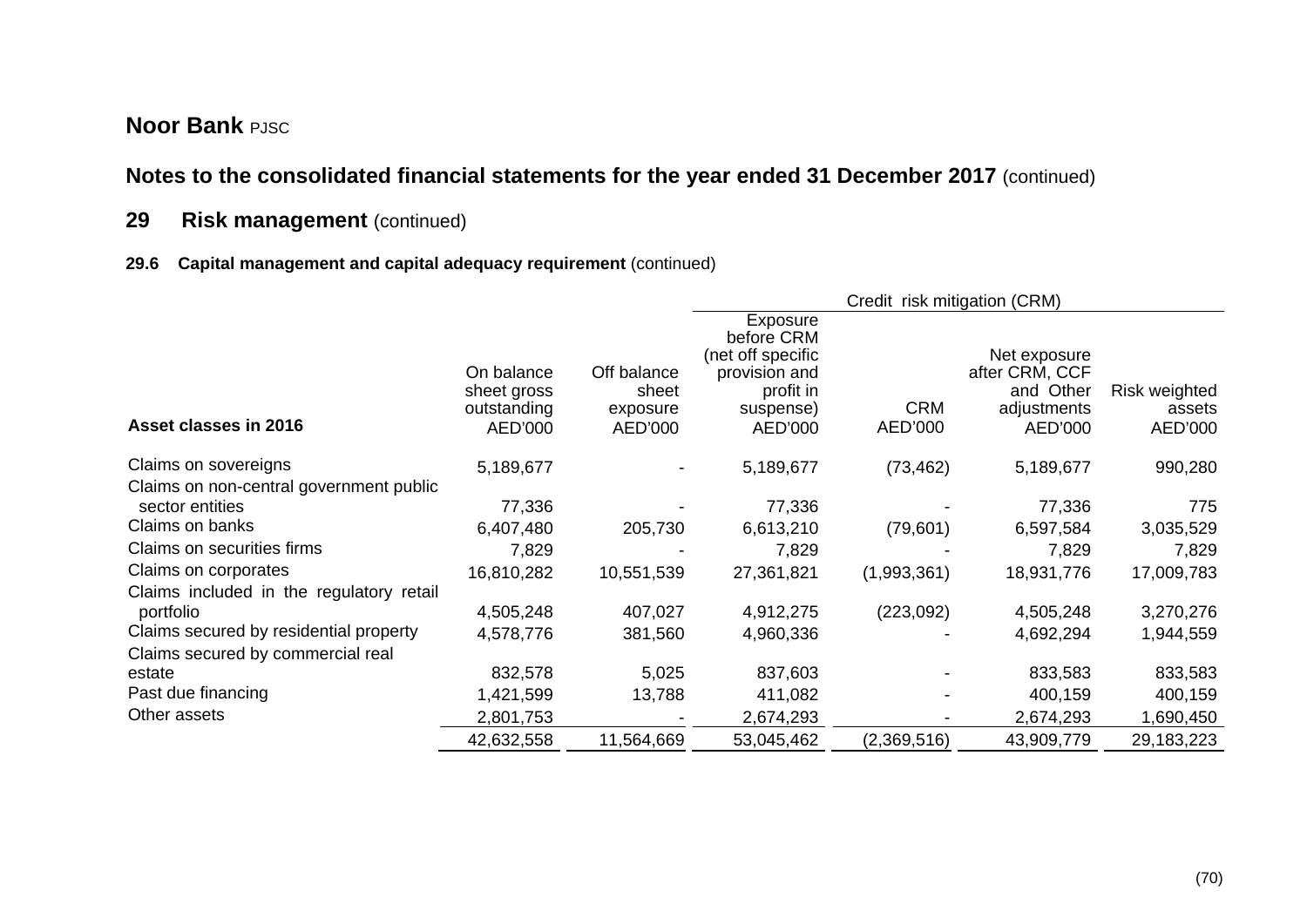## **Noor Bank** PJSC

## **Notes to the consolidated financial statements for the year ended 31 December 2016** (continued)

### **29 Risk management** (continued)

#### **29.6 Capital management and capital adequacy requirement** (continued)

The capital requirement for market risk under the standardised approach is as follows:

|                       | 2017        |         | 2016        |         |
|-----------------------|-------------|---------|-------------|---------|
|                       | <b>Risk</b> |         | <b>Risk</b> |         |
|                       | weighted    | Capital | weighted    | Capital |
|                       | assets      | charge  | assets      | charge  |
|                       | AED'000     | AED'000 | AED'000     | AED'000 |
| Profit rate risk      | 257,939     | 30,953  | 421,361     | 50,564  |
| Foreign exchange risk | 11,105      | 1,333   | 93,400      | 11,208  |
|                       | 269,044     | 32,286  | 514,761     | 61,772  |

Capital charge for year ended 31 December 2017 has been calculated at 12% (31 December 2016: 12%).

### **30 Comparative figures**

The following comparative figures have been reclassified to conform to the presentation adopted in the consolidated statement of financial position.

|                             | Previously |                  | After            |
|-----------------------------|------------|------------------|------------------|
|                             | reported   | Reclassification | reclassification |
|                             | 2016       | 2016             | 2016             |
|                             | AED'000    | AED'000          | AED'000          |
| <b>ASSETS</b>               |            |                  |                  |
| Other assets (Note 9)       | 324,554    | 8,888            | 333,442          |
| <b>LIABILITIES</b>          |            |                  |                  |
| Customer deposits (Note 11) | 29,834,161 | 31,662           | 29,802,499       |
| Other liabilities (Note 14) | 1,007,946  | 40,550           | 1,048,496        |